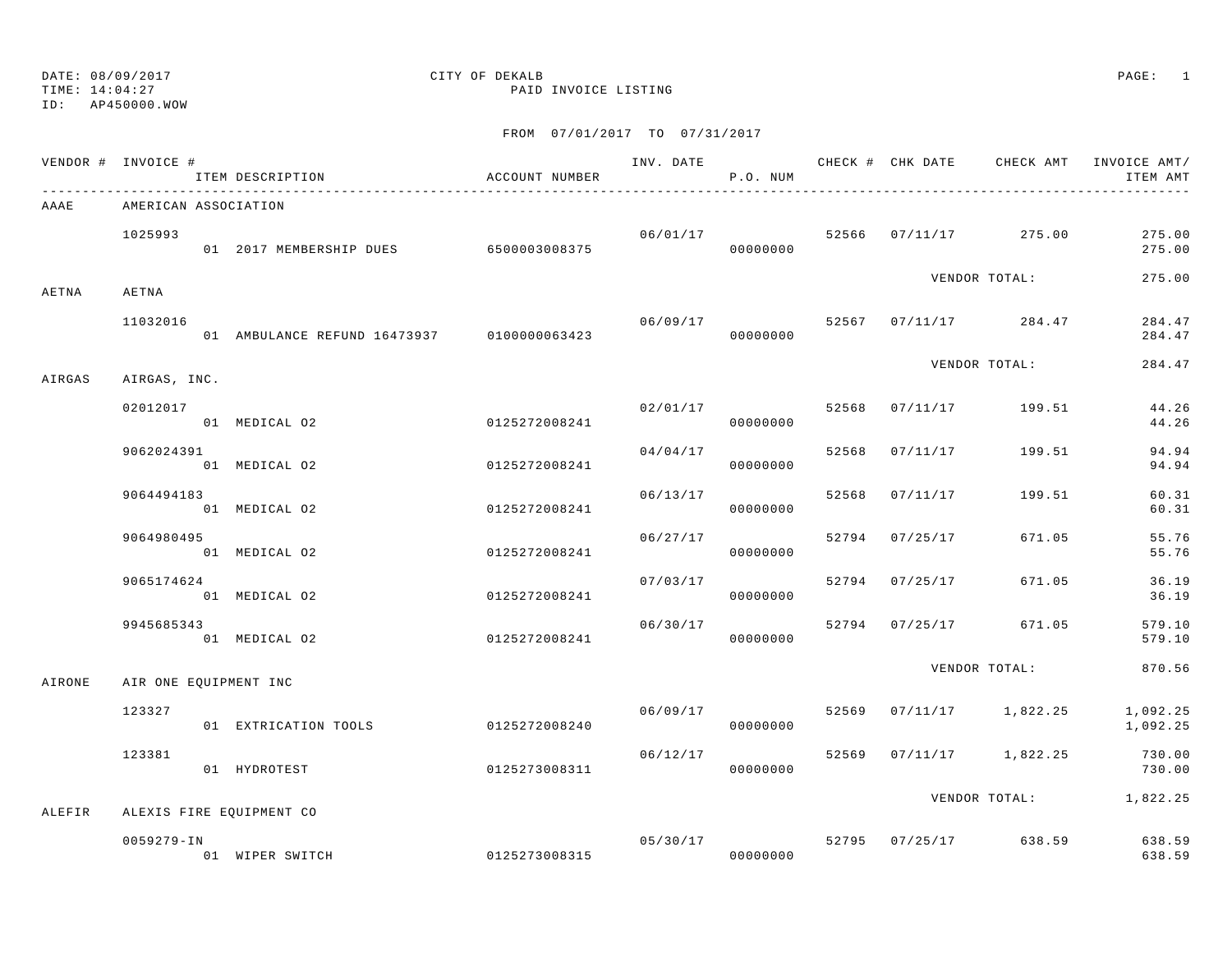TIME: 14:04:27 PAID INVOICE LISTING

ID: AP450000.WOW

## FROM 07/01/2017 TO 07/31/2017

| 06/14/17<br>52570 07/11/17 153.65<br>0059409-IN<br>01 COIL<br>0125272008226<br>00000000<br>VENDOR TOTAL:<br>ALKAWN<br>AWNI ALKARZON<br>06092017<br>52571 07/11/17 125.92<br>06/09/17<br>01 WATER REFUND #0401013550-00 6000000063444<br>00000000<br>VENDOR TOTAL:<br>ALUAWA<br>LARSEN CREATIVE INC<br>06/06/17<br>52796 07/25/17 40.00<br>1451<br>01 (4) NAME TAGS 0110102008202<br>00000000<br>1488<br>06/20/17<br>52572<br>$07/11/17$ 80.00<br>0116103008306<br>01 8X10 WOOD PLAOUE<br>00000000<br>VENDOR TOTAL:<br>AMALGA<br>AMALGAMATED BANK-ACH & WIRE<br>07012017<br>07/01/17<br>1120<br>07/11/17<br>406,874.38<br>01 2010B BOND PAYMENT - JULY 2017 4000004508412<br>00000000<br>07/01/17<br>07012017A<br>1120<br>07/11/17<br>406,874.38<br>01 2013A BOND PAYMENT - JULY 2017 0100000002235<br>00000000<br>07012017B<br>07/01/17<br>1120<br>07/11/17<br>406,874.38<br>01 2013B BOND PAYMENT - JULY 2017 4000004508412<br>00000000<br>07012017C<br>07/01/17<br>1120<br>07/11/17<br>406,874.38<br>01 2010C BOND PAYMENT - JULY 2017 4000004508412<br>00000000 | 153.65<br>153.65<br>792.24 |
|--------------------------------------------------------------------------------------------------------------------------------------------------------------------------------------------------------------------------------------------------------------------------------------------------------------------------------------------------------------------------------------------------------------------------------------------------------------------------------------------------------------------------------------------------------------------------------------------------------------------------------------------------------------------------------------------------------------------------------------------------------------------------------------------------------------------------------------------------------------------------------------------------------------------------------------------------------------------------------------------------------------------------------------------------------------------|----------------------------|
|                                                                                                                                                                                                                                                                                                                                                                                                                                                                                                                                                                                                                                                                                                                                                                                                                                                                                                                                                                                                                                                                    |                            |
|                                                                                                                                                                                                                                                                                                                                                                                                                                                                                                                                                                                                                                                                                                                                                                                                                                                                                                                                                                                                                                                                    |                            |
|                                                                                                                                                                                                                                                                                                                                                                                                                                                                                                                                                                                                                                                                                                                                                                                                                                                                                                                                                                                                                                                                    | 125.92<br>125.92           |
|                                                                                                                                                                                                                                                                                                                                                                                                                                                                                                                                                                                                                                                                                                                                                                                                                                                                                                                                                                                                                                                                    | 125.92                     |
|                                                                                                                                                                                                                                                                                                                                                                                                                                                                                                                                                                                                                                                                                                                                                                                                                                                                                                                                                                                                                                                                    | 40.00<br>40.00             |
|                                                                                                                                                                                                                                                                                                                                                                                                                                                                                                                                                                                                                                                                                                                                                                                                                                                                                                                                                                                                                                                                    | 80.00<br>80.00             |
|                                                                                                                                                                                                                                                                                                                                                                                                                                                                                                                                                                                                                                                                                                                                                                                                                                                                                                                                                                                                                                                                    | 120.00                     |
|                                                                                                                                                                                                                                                                                                                                                                                                                                                                                                                                                                                                                                                                                                                                                                                                                                                                                                                                                                                                                                                                    | 87,983.75<br>87,983.75     |
|                                                                                                                                                                                                                                                                                                                                                                                                                                                                                                                                                                                                                                                                                                                                                                                                                                                                                                                                                                                                                                                                    | 100,812.50<br>100,812.50   |
|                                                                                                                                                                                                                                                                                                                                                                                                                                                                                                                                                                                                                                                                                                                                                                                                                                                                                                                                                                                                                                                                    | 34,687.50<br>34,687.50     |
|                                                                                                                                                                                                                                                                                                                                                                                                                                                                                                                                                                                                                                                                                                                                                                                                                                                                                                                                                                                                                                                                    | 105,950.00<br>105,950.00   |
| 07/01/17<br>07012017D<br>1120<br>07/11/17<br>406,874.38<br>01 2012A BOND PAYMENT - JULY 2017 4000004508412<br>00000000                                                                                                                                                                                                                                                                                                                                                                                                                                                                                                                                                                                                                                                                                                                                                                                                                                                                                                                                             | 77,440.63<br>77,440.63     |
| VENDOR TOTAL:<br>AMEPRI<br>AMERICAN PRINTING TECHNOLOGIES                                                                                                                                                                                                                                                                                                                                                                                                                                                                                                                                                                                                                                                                                                                                                                                                                                                                                                                                                                                                          | 406,874.38                 |
| 07/07/17<br>52797 07/25/17 871.00<br>$17 - DK06$<br>01 UTILITY BILL RUN #6 2017 6000003008399<br>00000000                                                                                                                                                                                                                                                                                                                                                                                                                                                                                                                                                                                                                                                                                                                                                                                                                                                                                                                                                          | 871.00<br>871.00           |
| 52573 07/11/17 9,200.00<br>$2181 - P$<br>06/23/17<br>01 UTILITY BILL POSTAGE 6000003008305<br>00000000                                                                                                                                                                                                                                                                                                                                                                                                                                                                                                                                                                                                                                                                                                                                                                                                                                                                                                                                                             | 9,200.00<br>9,200.00       |

VENDOR TOTAL: 10,071.00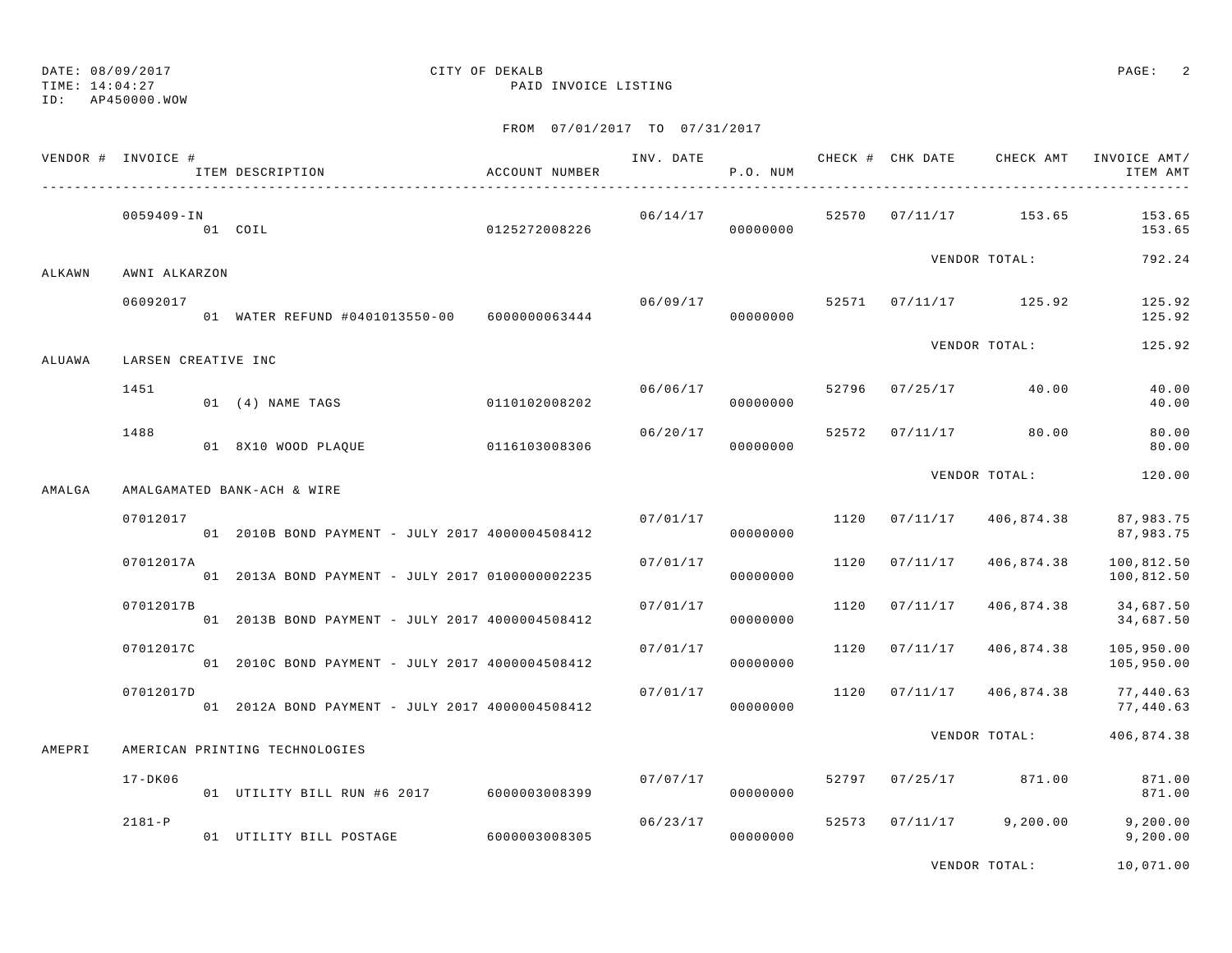TIME: 14:04:27 PAID INVOICE LISTING

ID: AP450000.WOW

|        | VENDOR # INVOICE #       | ITEM DESCRIPTION                           | ACCOUNT NUMBER |          | P.O. NUM |       |                | INV. DATE 6 19 CHECK # CHK DATE 6 CHECK AMT | INVOICE AMT/<br>ITEM AMT                           |
|--------|--------------------------|--------------------------------------------|----------------|----------|----------|-------|----------------|---------------------------------------------|----------------------------------------------------|
| ANDMED |                          | ANDRES MEDICAL BILLING LTD                 |                |          |          |       |                |                                             |                                                    |
|        | 141172                   | 01 AMBULANCE FEES - MAY 2017 0125263008399 |                |          | 00000000 |       |                | $06/05/17$ 52574 07/11/17 4,222.82          | 4,222.82<br>4,222.82                               |
| ARAUNI | ARAMARK UNIFORM SERVICES |                                            |                |          |          |       |                | VENDOR TOTAL:                               | 4,222.82                                           |
|        | 1590964737               | 01 FLOOR MAT CLEANING                      | 0130324008450  | 05/26/17 | 00000000 |       |                | 52575 07/11/17 312.04                       | 127.84<br>127.84                                   |
|        | 1590965732               | 01 FLOOR MAT CLEANING 0130324008450        |                | 05/26/17 | 00000000 |       | 52575 07/11/17 | 312.04                                      | 28.18<br>28.18                                     |
|        | 1590985359               | 01 FLOOR MAT CLEANING                      | 0130324008450  | 06/09/17 | 00000000 | 52575 | 07/11/17       | 312.04                                      | 28.18<br>28.18                                     |
|        | 1590985364               | 01 FLOOR MAT CLEANING                      | 0130324008450  | 06/09/17 | 00000000 | 52575 |                | $07/11/17$ 312.04                           | 127.84<br>127.84                                   |
| ASCAVI |                          | ASCENT AVIATION GROUP INC.                 |                |          |          |       |                | VENDOR TOTAL:                               | 312.04                                             |
|        | 447580                   | 01 AVIATION FUEL                           | 6500002008234  | 06/16/17 | 00170031 |       |                |                                             | 52576  07/11/17  13,551.84  13,551.84<br>13,551.84 |
|        | M182986                  | 01 WINGPOINTS                              | 6500003008373  | 06/26/17 | 00000000 |       |                | 52798 07/25/17 12.10                        | 12.10<br>12.10                                     |
| ASSFOR | ILLINOIS STATE POLICE    |                                            |                |          |          |       |                |                                             | VENDOR TOTAL: 13,563.94                            |
|        | 06232017                 | 01 FORFEITURE CASE #16-04137 0100000002323 |                | 06/23/17 | 00000000 |       |                | 52577 07/11/17 322.00                       | 322.00<br>322.00                                   |
|        | 06232017A                | 01 FORFEITURE CASE #16-07511 0100000002323 |                | 06/23/17 | 00000000 |       |                | 52578 07/11/17 370.00                       | 370.00<br>370.00                                   |
| ATHCHR | CHRISTINA ATHERTON       |                                            |                |          |          |       |                | VENDOR TOTAL:                               | 692.00                                             |
|        | 07052017                 | 01 PZ MEETING - JAN-JUN 17 0132102008201   |                | 07/05/17 | 00000000 |       |                | 52800 07/25/17 275.00                       | 275.00<br>275.00                                   |
|        | AUTOZONE AUTOZONE        |                                            |                |          |          |       |                | VENDOR TOTAL:                               | 275.00                                             |
|        | 2654463485               |                                            |                |          | 06/26/17 |       |                | 52801 07/25/17 51.48                        | 51.48                                              |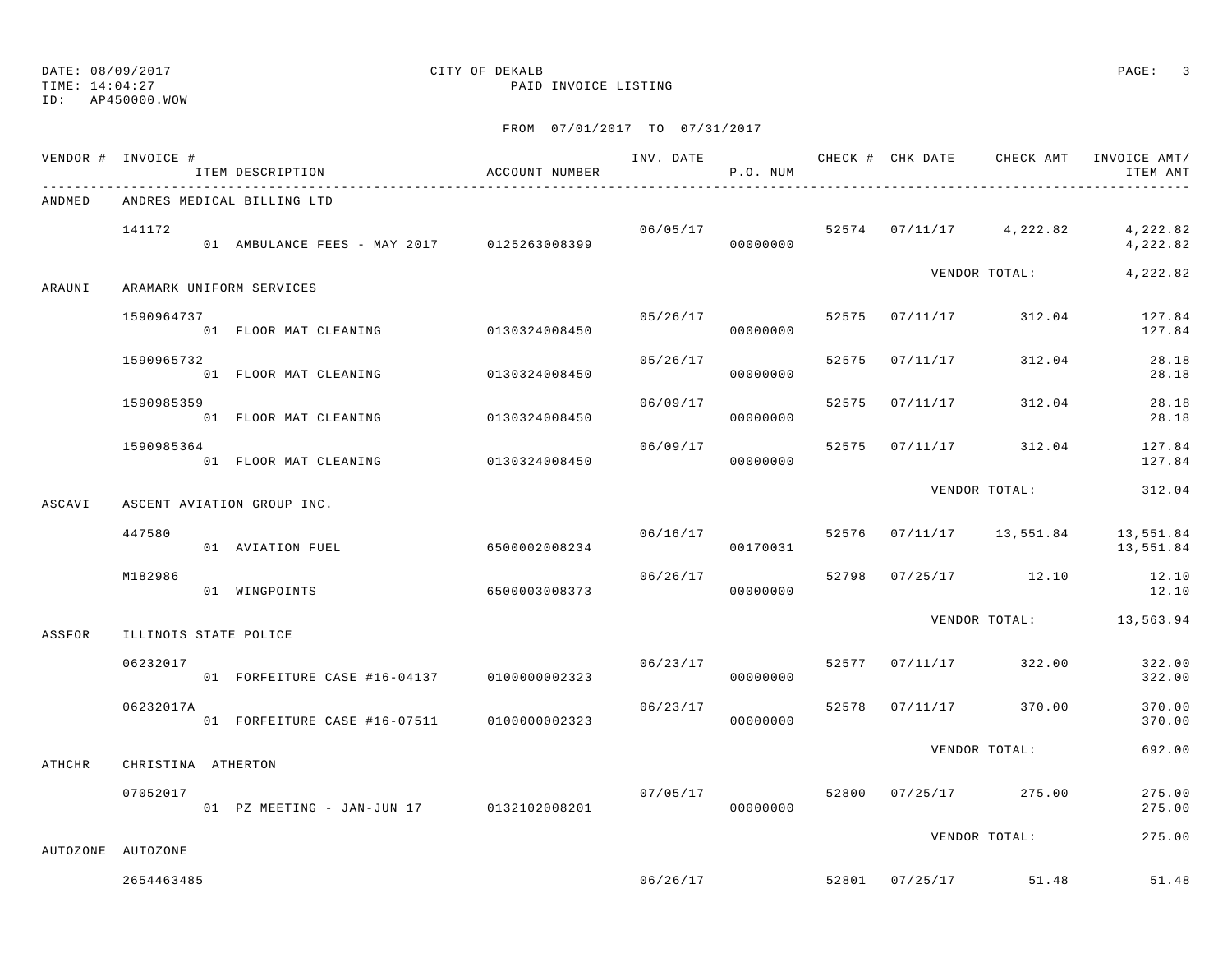TIME: 14:04:27 PAID INVOICE LISTING

ID: AP450000.WOW

|               | VENDOR # INVOICE #         | ITEM DESCRIPTION                              | ACCOUNT NUMBER |                | P.O. NUM                   |       |                           | INV. DATE 6 CHECK # CHK DATE CHECK AMT INVOICE AMT/<br>ITEM AMT |
|---------------|----------------------------|-----------------------------------------------|----------------|----------------|----------------------------|-------|---------------------------|-----------------------------------------------------------------|
|               | 2654463485                 | 01 BRAKE PARTS                                | 0130332008226  |                | 06/26/17<br>00000000       |       | 52801 07/25/17 51.48      | 51.48<br>51.48                                                  |
| AXOENT        | AXON ENTERPRISES           |                                               |                |                |                            |       | VENDOR TOTAL:             | 51.48                                                           |
|               | SI1487043                  | 01 HYBRID CARTRIDGE, BATTERY PK 0120222008242 |                | 06/08/17       | 00000000                   |       | 52579 07/11/17 323.58     | 323.58<br>323.58                                                |
| <b>BARKAT</b> | KATHERINA BARBE            |                                               |                |                |                            |       | VENDOR TOTAL:             | 323.58                                                          |
|               | 07052017                   | 01 PZ MEETING - JAN-JUN 17 0132102008201      |                | 07/05/17 52802 | 00000000                   |       | $07/25/17$ 200.00         | 200.00<br>200.00                                                |
|               | BATTBULB BATTERIES + BULBS |                                               |                |                |                            |       | VENDOR TOTAL:             | 200.00                                                          |
|               | 297-272965                 | 6000002008219<br>01 BATTERIES                 |                | 06/20/17       | 00000000                   |       | 52803 07/25/17 142.56     | 142.56<br>142.56                                                |
| BENISW        | BENISTAR / HARTFORD        |                                               |                |                |                            |       | VENDOR TOTAL:             | 142.56                                                          |
|               | 07012017                   | 01 RETIREE INSURANCE - JUL 2017 7100004008478 |                | 07/01/17       | 00000000                   |       | $1124$ 07/25/17 44,389.85 | 44,389.85<br>44,389.85                                          |
| BIOTRON       | BIO-TRON INC               |                                               |                |                |                            |       | VENDOR TOTAL:             | 44,389.85                                                       |
|               | 37314                      | 01 PREVENTATIVE MAINTENANCE 0125273008315     |                | 06/09/17       | 00000000                   | 52580 | 07/11/17 600.00           | 600.00<br>600.00                                                |
| BLAOIL        | BLAKE OIL COMPANY          |                                               |                |                |                            |       | VENDOR TOTAL:             | 600.00                                                          |
|               | 369421                     | 01 DIESEL FUEL                                | 6500002008245  |                | 05/31/17<br>00000000       |       | 52581 07/11/17 299.40     | 299.40<br>299.40                                                |
| <b>BLUCRO</b> | BLUE CROSS BLUE SHIELD     |                                               |                |                |                            |       | VENDOR TOTAL:             | 299.40                                                          |
|               | 01022017                   | 01 AMBULANCE REIMB. #177433 0100000063423     |                |                | 05/24/17 52582<br>00000000 |       | 07/11/17 821.39           | 506.87<br>506.87                                                |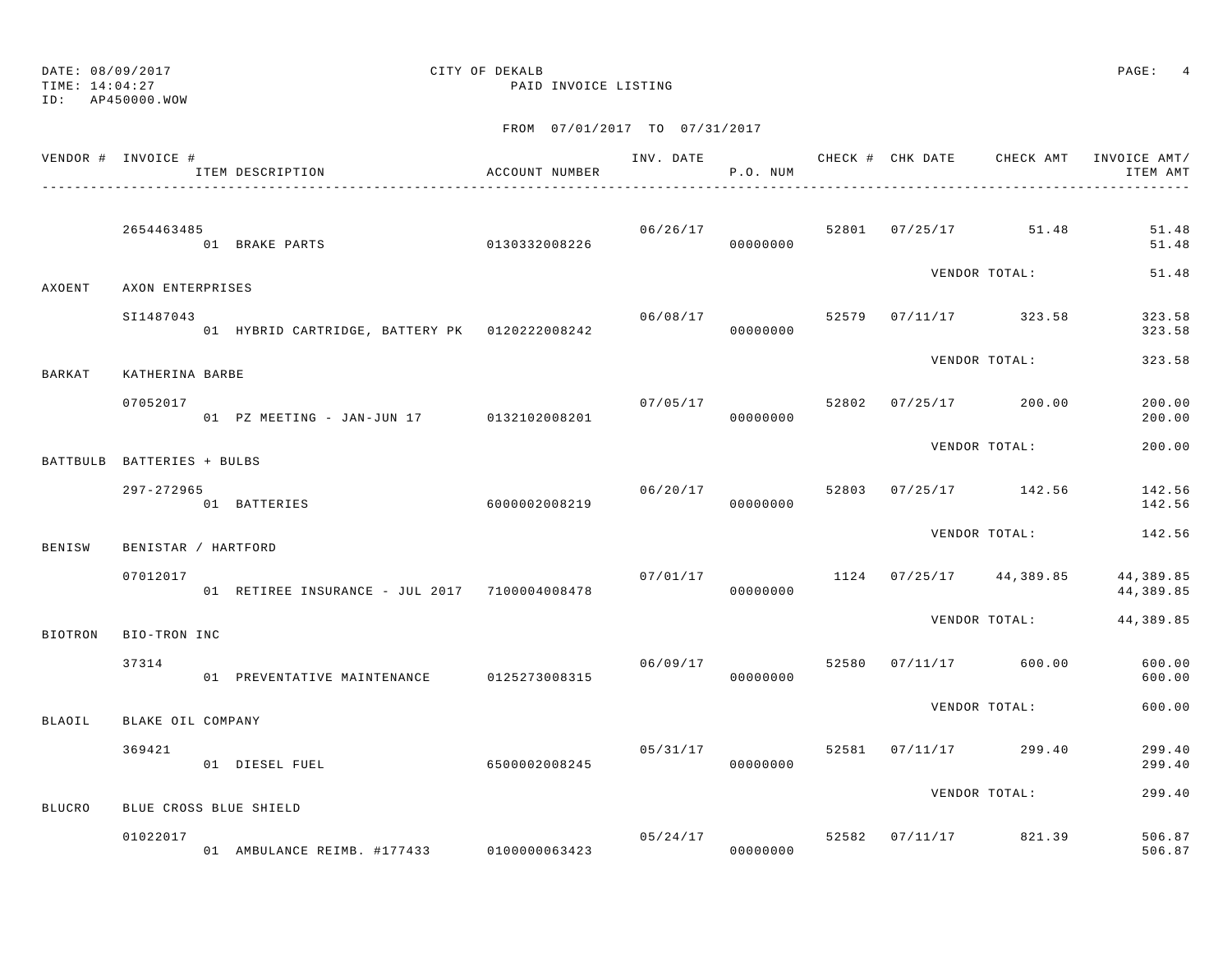## DATE: 08/09/2017 CITY OF DEKALB PAGE: 5

TIME: 14:04:27 PAID INVOICE LISTING

|               | VENDOR # INVOICE # | ITEM DESCRIPTION                                                   | ACCOUNT NUMBER |          | P.O. NUM             |  |                                    | INV. DATE 6 CHECK # CHK DATE CHECK AMT INVOICE AMT/<br>ITEM AMT |
|---------------|--------------------|--------------------------------------------------------------------|----------------|----------|----------------------|--|------------------------------------|-----------------------------------------------------------------|
|               | 06292016           | 01 AMBULANCE REIMB. #16259768 0100000063423 000000000 00000000     |                |          |                      |  | $05/30/17$ 52582 07/11/17 821.39   | 314.52<br>314.52                                                |
| <b>BLULIN</b> | THE BLUE LINE      |                                                                    |                |          |                      |  | VENDOR TOTAL:                      | 821.39                                                          |
|               | 35580              | 01 HR PD RECRUITMENT LSTNG 0116103008333                           |                |          | 00000000             |  | $06/15/17$ 52804 07/25/17 249.00   | 249.00<br>249.00                                                |
| BONJES        | JESSICA BONNELL    |                                                                    |                |          |                      |  | VENDOR TOTAL:                      | 249.00                                                          |
|               | 11072016           | 01 AMBULANCE REIMB. #16474051 0100000063423                        |                |          | 00000000             |  | $05/25/17$ 52583 07/11/17 189.58   | 189.58<br>189.58                                                |
| <b>BOUTRE</b> |                    | BOUND TREE MEDICAL, LLC.                                           |                |          |                      |  | VENDOR TOTAL:                      | 189.58                                                          |
|               | 82527992           | 01 AMBULANCE SUPPLIES 0125272008241                                |                | 06/15/17 | 00000000             |  | 52584 07/11/17 395.91              | 395.91<br>395.91                                                |
|               | 82543733           | 01 AMBULANCE SUPPLIES 0125272008241                                |                | 06/29/17 | 00000000             |  | 52805 07/25/17 153.22              | 153.22<br>153.22                                                |
| <b>BRACOM</b> |                    | BRANIFF COMMUNICATIONS, INC.                                       |                |          |                      |  | VENDOR TOTAL:                      | 549.13                                                          |
|               | 0030981            | 01 WARNING SIREN AGREEMENT RNWL 0130323008380                      |                |          | 00000000             |  | $06/01/17$ 52585 07/11/17 6,480.00 | 6,480.00<br>6,480.00                                            |
| BRATHY        |                    | BRAUN THYSSENKRUPP ELEVATOR                                        |                |          |                      |  | VENDOR TOTAL:                      | 6,480.00                                                        |
|               | 128594             | 01 QUARTERLY ELEVATOR MAINTENANCE 0130324008450                    |                | 06/01/17 | 00000000             |  | 52586 07/11/17 995.28              | 248.28<br>248.28                                                |
|               | 128961             | 01 FIRE ALARM INSPECTION<br>02 FIRE ALARM INSPECTION 0130323008348 | 0130323008348  | 05/31/17 | 00000000<br>00000000 |  | 52586 07/11/17 995.28              | 747.00<br>498.00<br>249.00                                      |
| <b>BRIBEM</b> |                    | BRIAN BEMIS WORLD AUTO                                             |                |          |                      |  | VENDOR TOTAL:                      | 995.28                                                          |
|               | 2504487            | 0120262008226<br>01 DUPLICATE KEY                                  |                |          | 05/24/17<br>00000000 |  | 52587 07/11/17 131.20              | 131.20<br>131.20                                                |
|               |                    |                                                                    |                |          |                      |  | VENDOR TOTAL:                      | 131.20                                                          |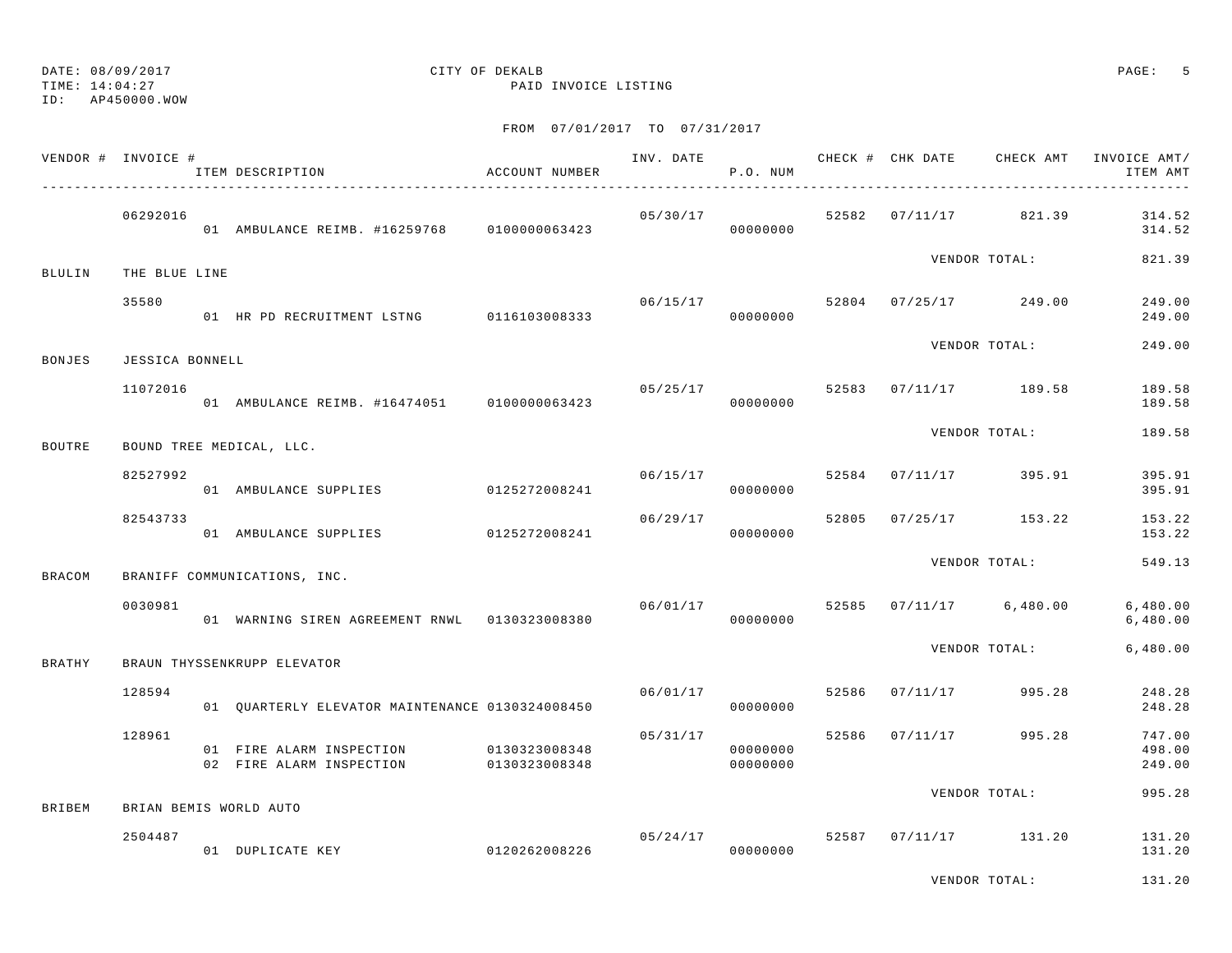TIME: 14:04:27 PAID INVOICE LISTING

ID: AP450000.WOW

|               | VENDOR # INVOICE #   | ITEM DESCRIPTION                                | ACCOUNT NUMBER |          | P.O. NUM |       |          |                            | INV. DATE 6 CHECK # CHK DATE CHECK AMT INVOICE AMT/<br>ITEM AMT |
|---------------|----------------------|-------------------------------------------------|----------------|----------|----------|-------|----------|----------------------------|-----------------------------------------------------------------|
| BSG           | BASTON SERVICE GROUP |                                                 |                |          |          |       |          |                            |                                                                 |
|               | 2099                 | 01 MANAGEMENT FEE - JUNE 2017 6500004008450     |                | 06/13/17 | 00000000 | 52588 |          | 07/11/17 400.00            | 400.00<br>400.00                                                |
| <b>BUCVIK</b> | VICKI BUCKLEY        |                                                 |                |          |          |       |          | VENDOR TOTAL:              | 400.00                                                          |
|               | 07052017             | 01 PZ MEETING - JAN-JUN 17 0132102008201        |                | 07/05/17 | 00000000 | 52806 |          | $07/25/17$ 225.00          | 225.00<br>225.00                                                |
| CARGLA        |                      | CARDINAL GLASS COMPANY                          |                |          |          |       |          | VENDOR TOTAL:              | 225.00                                                          |
|               | 61640                | 01 WINDOW REPAIR                                | 0130323008348  | 06/15/17 | 00000000 | 52807 |          | $07/25/17$ 360.00          | 360.00<br>360.00                                                |
| CASDAV        | DAVID J. CASTRO      |                                                 |                |          |          |       |          | VENDOR TOTAL:              | 360.00                                                          |
|               | 07052017             | 01 PZ MEETING - JAN-JUN 17 0132102008201        |                | 07/05/17 | 00000000 | 52808 |          | $07/25/17$ 250.00          | 250.00<br>250.00                                                |
| CCMSI         | CCMSI                |                                                 |                |          |          |       |          | VENDOR TOTAL:              | 250.00                                                          |
|               | $0041152 - IN$       | 01 FUNDING REIMB. - JUNE 2017 7000004008472     |                | 06/30/17 | 00000000 |       |          | 52809 07/25/17 7,902.63    | 7,902.63<br>7,902.63                                            |
| CCMSIW        | CCMSI                |                                                 |                |          |          |       |          | VENDOR TOTAL:              | 7,902.63                                                        |
|               | $0040024 - IN$       | 01 WORKERS COMP CLAIMS - MAY 2017 7000004008472 |                | 05/31/17 | 00000000 |       |          | D001439 07/11/17 19,210.83 | 19,210.83<br>19,210.83                                          |
| CHAENE        | CHAMPION ENERGY, LLC |                                                 |                |          |          |       |          | VENDOR TOTAL:              | 19,210.83                                                       |
|               | B1706280155          | 01 9140600293 5/25-6/26/17 6500003008352        |                | 06/29/17 | 00000000 | 52556 | 07/07/17 | 3,502.30                   | 216.74<br>216.74                                                |
|               | B1707010041          | 01 9140600290 5/30-6/28/17 6500003008352        |                | 07/03/17 | 00000000 | 52556 | 07/07/17 | 3,502.30                   | 203.08<br>203.08                                                |
|               | B1707010042          | 01 9140600296 5/30-6/28/17                      | 6500003008352  | 07/03/17 | 00000000 | 52556 | 07/07/17 | 3,502.30                   | 292.73<br>292.73                                                |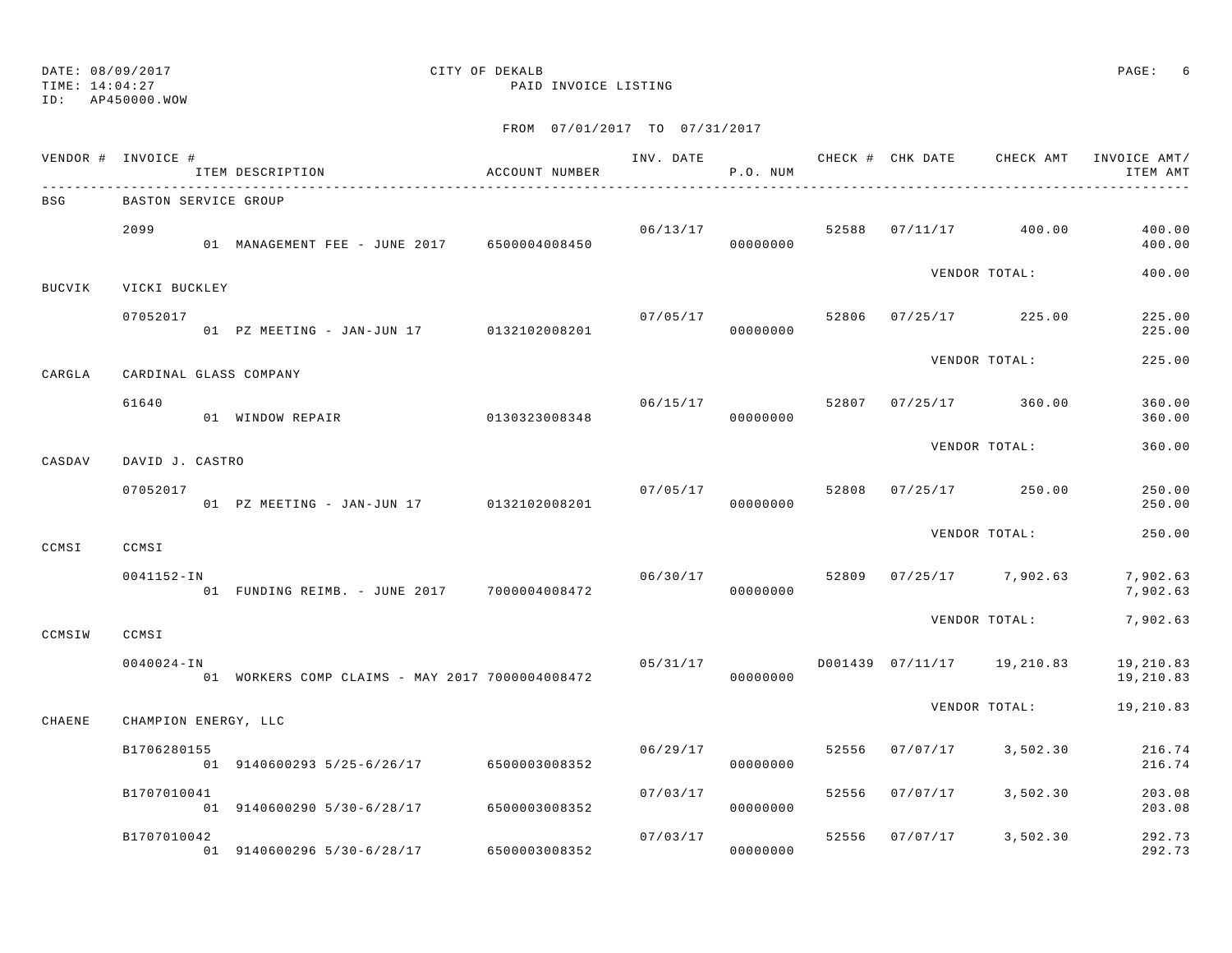TIME: 14:04:27 PAID INVOICE LISTING

ID: AP450000.WOW

## FROM 07/01/2017 TO 07/31/2017

|        | VENDOR # INVOICE #         | ITEM DESCRIPTION                                                                                                                                      | ACCOUNT NUMBER |          | P.O. NUM                         |       |                | INV. DATE 6 1999 CHECK # CHK DATE 6 CHECK AMT INVOICE AMT | ITEM AMT                                      |
|--------|----------------------------|-------------------------------------------------------------------------------------------------------------------------------------------------------|----------------|----------|----------------------------------|-------|----------------|-----------------------------------------------------------|-----------------------------------------------|
|        | B1707010178                | 01 9140600294 5/31-6/29/17 6500003008352                                                                                                              |                | 07/03/17 | 00000000                         |       |                | 52556 07/07/17 3,502.30                                   | 69.32<br>69.32                                |
|        | B1707010179                | 01 9140600297 5/31-6/29/17 6500003008352                                                                                                              |                | 07/03/17 | 00000000                         | 52556 | 07/07/17       | 3,502.30                                                  | 56.46<br>56.46                                |
|        | B1707010180                | $01$ 9140600298 5/31-6/29/17 6500003008352                                                                                                            |                | 07/03/17 | 00000000                         | 52556 | 07/07/17       | 3,502.30                                                  | 59.00<br>59.00                                |
|        | B1707010211                | 01 9161000023 5/31-6/29/17                                                                                                                            | 6500003008352  | 07/03/17 | 00000000                         | 52556 | 07/07/17       | 3,502.30                                                  | 96.73<br>96.73                                |
|        | B1707010212                | 01 9161000025 5/31-6/29/17 6500003008352                                                                                                              |                | 07/03/17 | 00000000                         | 52556 | 07/07/17       | 3,502.30                                                  | 96.43<br>96.43                                |
|        | B1707010213                | 01 9161000026 5/31-6/29/17 6500003008352                                                                                                              |                | 07/03/17 | 00000000                         | 52556 | 07/07/17       | 3,502.30                                                  | 1,494.36<br>1,494.36                          |
|        | B1707010214                | 01 9161000027 5/31-6/29/17 6500003008352                                                                                                              |                | 07/03/17 | 00000000                         |       | 52556 07/07/17 | 3,502.30                                                  | 917.45<br>917.45                              |
| CHASEW | CHASE BANK                 |                                                                                                                                                       |                |          |                                  |       |                | VENDOR TOTAL:                                             | 3,502.30                                      |
|        | 05032017                   | 01 2014A BOND PAYMENT - JULY 2017 4000004508412<br>02 2014A BOND PAYMENT - JULY 2017 6000004508412<br>03 2014A BOND PAYMENT - JULY 2017 6500004508412 |                | 05/03/17 | 00000000<br>00000000<br>00000000 |       |                | 1121  07/11/17  10,544.23                                 | 10,544.23<br>1,956.78<br>6,891.42<br>1,696.03 |
| CHITIT | CHICAGO TITLE INSURANCE CO |                                                                                                                                                       |                |          |                                  |       |                | VENDOR TOTAL:                                             | 10,544.23                                     |
|        | 07032017A                  | 01 TRACT SEARCH - 1121 N 14TH ST 1900006508624                                                                                                        |                | 07/03/17 | 00000000                         |       | 52557 07/07/17 | 35.00                                                     | 35.00<br>35.00                                |
|        | 07032017B                  | 01 TRACT SEARCH - 860 N 10TH 1900006508624                                                                                                            |                | 07/03/17 | 00000000                         | 52558 | 07/07/17       | 35.00                                                     | 35.00<br>35.00                                |
|        | 07032017C                  | 01 TRACT SEARCH - 933 S 6TH ST 1900006508624                                                                                                          |                | 07/03/17 | 00000000                         | 52559 | 07/07/17       | 35.00                                                     | 35.00<br>35.00                                |
|        | 5252-1700157               | 01 OWNER'S POLICY & FEES 0132103008347                                                                                                                |                | 04/04/17 | 00000000                         | 52810 | 07/25/17       | 603.00                                                    | 603.00<br>603.00                              |

VENDOR TOTAL: 708.00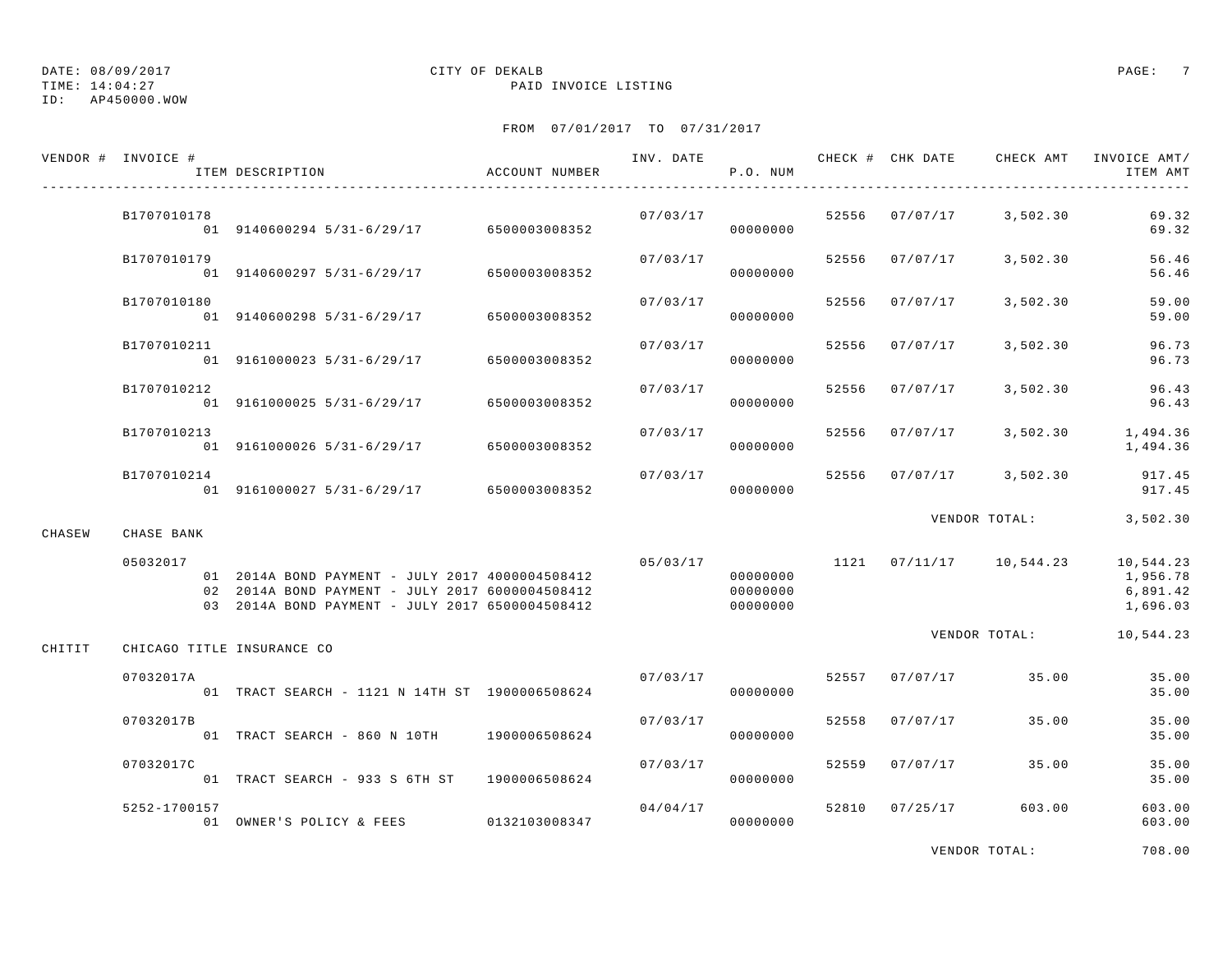TIME: 14:04:27 PAID INVOICE LISTING

ID: AP450000.WOW

|         | VENDOR # INVOICE #            |                | ITEM DESCRIPTION |                               | ACCOUNT NUMBER | INV. DATE | P.O. NUM |       | CHECK # CHK DATE |                     | CHECK AMT INVOICE AMT/<br>ITEM AMT |
|---------|-------------------------------|----------------|------------------|-------------------------------|----------------|-----------|----------|-------|------------------|---------------------|------------------------------------|
| СНО1НЕА | CHOICE 1 HEALTH CARE SERVICES |                |                  |                               |                |           |          |       |                  |                     |                                    |
|         | 7406                          |                | 01 TEST STRIPS   |                               | 0125272008241  | 06/13/17  | 00000000 | 52589 | 07/11/17         | 74.85               | 74.85<br>74.85                     |
| CLABAI  | CLARK, BAIRD, SMITH LLP       |                |                  |                               |                |           |          |       |                  | VENDOR TOTAL:       | 74.85                              |
|         | 8746                          |                |                  |                               |                | 06/30/17  |          |       | 52811 07/25/17   | 2,341.25            | 2,341.25                           |
|         |                               |                |                  | 01 LEGAL SERVICES - JUNE 2017 | 6000003008366  |           | 00000000 |       |                  |                     | 468.25                             |
|         |                               |                |                  | 02 LEGAL SERVICES - JUNE 2017 | 0115153008349  |           | 00000000 |       |                  |                     | 1,873.00                           |
|         |                               |                |                  |                               |                |           |          |       |                  | VENDOR TOTAL:       | 2,341.25                           |
| CLEUSA  | CLEAN USA                     |                |                  |                               |                |           |          |       |                  |                     |                                    |
|         | 50846                         |                |                  |                               |                | 05/29/17  |          | 52590 | 07/11/17         | 2,955.80            | 1,510.36                           |
|         |                               |                |                  | 01 JNTRL SRVCS W/E 05/28/17   | 0130324008450  |           | 00170018 |       |                  |                     | 392.28                             |
|         |                               |                |                  | 02 JNTRL SRVCS W/E 05/28/17   | 0130324008450  |           | 00170018 |       |                  |                     | 894.05                             |
|         |                               |                |                  | 03 JNTRL SRVCS W/E 05/28/17   | 0130324008450  |           | 00170018 |       |                  |                     | 85.04                              |
|         |                               | 04             |                  | JNTRL SRVCS W/E 05/28/17      | 0130324008450  |           | 00170018 |       |                  |                     | 68.12                              |
|         |                               | 0.5            |                  | JNTRL SRVCS W/E 05/28/17      | 0130324008450  |           | 00170018 |       |                  |                     | 70.87                              |
|         | 50874                         |                |                  |                               |                | 06/05/17  |          | 52590 | 07/11/17         | 2,955.80            | 1,445.44                           |
|         |                               |                |                  | 01 JNTRL SRVCS W/E 06/04/17   | 0130324008450  |           | 00170018 |       |                  |                     | 543.38                             |
|         |                               |                |                  | 02 JNTRL SRVCS W/E 06/04/17   | 0130324008450  |           | 00170018 |       |                  |                     | 667.97                             |
|         |                               |                |                  | 03 JNTRL SRVCS W/E 06/04/17   | 0130324008450  |           | 00170018 |       |                  |                     | 87.33                              |
|         |                               |                |                  | 04 JNTRL SRVCS W/E 06/04/17   | 0130324008450  |           | 00170018 |       |                  |                     | 78.18                              |
|         |                               | 0.5            |                  | JNTRL SRVCS W/E 06/04/17      | 0130324008450  |           | 00170018 |       |                  |                     | 68.58                              |
|         | 50875                         |                |                  |                               |                | 06/12/17  |          | 52812 |                  | $07/25/17$ 4,820.48 | 1,566.37                           |
|         |                               |                |                  | 01 JNTRL SRVCS W/E 06/11/17   | 0130324008450  |           | 00000000 |       |                  |                     | 512.52                             |
|         |                               |                |                  | 02 JNTRL SRVCS W/E 06/11/17   | 0130324008450  |           | 00000000 |       |                  |                     | 840.79                             |
|         |                               |                |                  | 03 JNTRL SRVCS W/E 06/11/17   | 0130324008450  |           | 00000000 |       |                  |                     | 74.75                              |
|         |                               | 0 <sub>4</sub> |                  | JNTRL SRVCS W/E 06/11/17      | 0130324008450  |           | 00000000 |       |                  |                     | 64.47                              |
|         |                               | 0.5            |                  | JNTRL SRVCS W/E 06/11/17      | 0130324008450  |           | 00000000 |       |                  |                     | 73.84                              |
|         | 50876                         |                |                  |                               |                | 06/19/17  |          | 52812 | 07/25/17         | 4,820.48            | 1,614.14                           |
|         |                               |                |                  | 01 JNTRL SRVCS W/E 06/18/17   | 0130324008450  |           | 00000000 |       |                  |                     | 533.55                             |
|         |                               |                |                  | 02 JNTRL SRVCS W/E 06/18/17   | 0130324008450  |           | 00000000 |       |                  |                     | 863.65                             |
|         |                               |                |                  | 03 JNTRL SRVCS W/E 06/18/17   | 0130324008450  |           | 00000000 |       |                  |                     | 78.18                              |
|         |                               | 04             |                  | JNTRL SRVCS W/E 06/18/17      | 0130324008450  |           | 00000000 |       |                  |                     | 69.72                              |
|         |                               |                |                  | 05 JNTRL SRVCS W/E 06/18/17   | 0130324008450  |           | 00000000 |       |                  |                     | 69.04                              |
|         | 50877                         |                |                  |                               |                | 06/26/17  |          | 52812 | 07/25/17         | 4,820.48            | 1,639.97                           |
|         |                               |                |                  | 01 JNTRL SRVCS W/E 06/25/17   | 0130324008450  |           | 00000000 |       |                  |                     | 499.49                             |
|         |                               |                |                  | 02 JNTRL SRVCS W/E 06/25/17   | 0130324008450  |           | 00000000 |       |                  |                     | 930.86                             |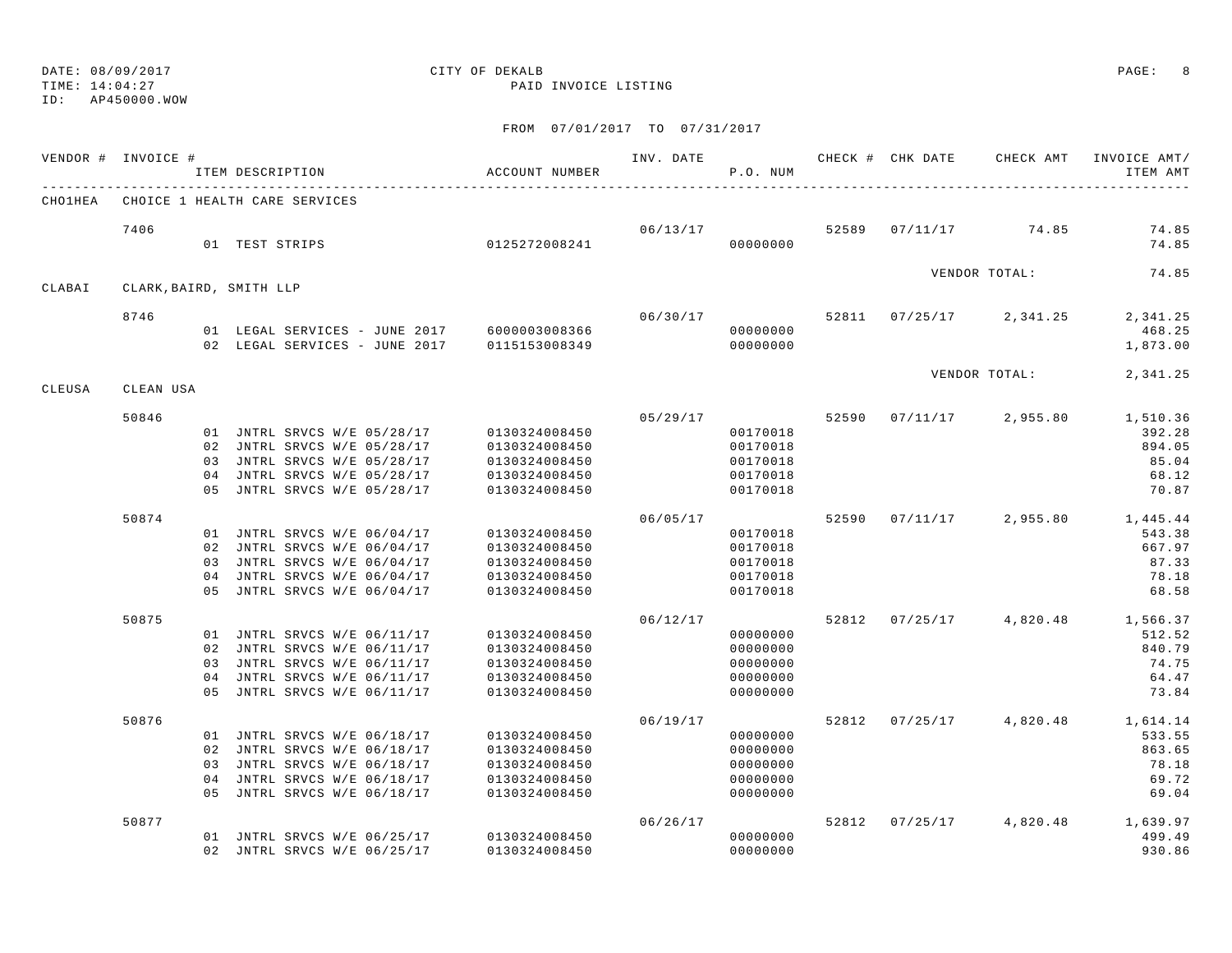TIME: 14:04:27 PAID INVOICE LISTING

ID: AP450000.WOW

|         | VENDOR # INVOICE #  | ITEM DESCRIPTION                                                                                                     | ACCOUNT NUMBER                                                                    | INV. DATE | P.O. NUM                                                 |       | CHECK # CHK DATE | CHECK AMT            | INVOICE AMT/<br>ITEM AMT                       |
|---------|---------------------|----------------------------------------------------------------------------------------------------------------------|-----------------------------------------------------------------------------------|-----------|----------------------------------------------------------|-------|------------------|----------------------|------------------------------------------------|
|         | 50877               | 03 JNTRL SRVCS W/E 06/25/17 0130324008450<br>04 JNTRL SRVCS W/E 06/25/17<br>05 JNTRL SRVCS W/E 06/25/17              | 0130324008450<br>0130324008450                                                    | 06/26/17  | 00000000<br>00000000<br>00000000                         |       | 52812 07/25/17   | 4,820.48             | 1,639.97<br>73.61<br>61.26<br>74.75            |
| COD     | CITY OF DEKALB      |                                                                                                                      |                                                                                   |           |                                                          |       |                  | VENDOR TOTAL:        | 7,776.28                                       |
|         | 07012017            | 01 950 W DRESSER SEWER SRVCS 0125273008355                                                                           |                                                                                   | 07/01/17  | 00000000                                                 | 52813 |                  | $07/25/17$ 133.00    | 133.00<br>133.00                               |
|         | 07112017            | 01 TARGETED RESPONSE UNIT FUNDING 0120212008247                                                                      |                                                                                   | 07/11/17  | 00000000                                                 | 52678 |                  | $07/12/17$ 1,500.00  | 1,500.00<br>1,500.00                           |
| CODPC1  | CITY OF DEKALB      |                                                                                                                      |                                                                                   |           |                                                          |       |                  | VENDOR TOTAL:        | 1,633.00                                       |
|         | 06272017            | 01 PAID POSTAGE<br>02 PAID POSTAGE<br>03 CERTIFIED LETTER POSTAGE<br>04 SEMINAR REGISTRATION FEES<br>05 PAID POSTAGE | 0100000001265<br>6000000083970<br>0130332008204<br>0116103008376<br>0117113008305 | 06/27/17  | 00000000<br>00000000<br>00000000<br>00000000<br>00000000 |       |                  | 52814 07/25/17 34.41 | 34.41<br>2.21<br>0.28<br>6.80<br>24.00<br>1.12 |
| COMCAST | COMCAST             |                                                                                                                      |                                                                                   |           |                                                          |       |                  | VENDOR TOTAL:        | 34.41                                          |
|         | 06032017            | 01 624 N 11TH ST SRVCS JULY 2017 0120223008399                                                                       |                                                                                   | 06/03/17  | 00000000                                                 | 52591 | 07/11/17         | 220.23               | 134.40<br>134.40                               |
|         | 06042017            | 01 200 S 4TH ST SERVICES JULY 17 0117122008285                                                                       |                                                                                   | 06/04/17  | 00000000                                                 | 52591 | 07/11/17         | 220.23               | 85.83<br>85.83                                 |
|         | 06142017            | 01 700 W LINCOLN HWY 6/21-7/20/17 0120223008399                                                                      |                                                                                   | 06/14/17  | 00000000                                                 | 52815 | 07/25/17         | 8.46                 | 8.46<br>8.46                                   |
| COMED   | COMMONWEALTH EDISON |                                                                                                                      |                                                                                   |           |                                                          |       |                  | VENDOR TOTAL:        | 228.69                                         |
|         | 06022017A           | 01 0063137075 5/2-6/1/17 1000003008352                                                                               |                                                                                   | 06/02/17  | 00000000                                                 | 52592 | 07/11/17         | 586.84               | 21.60<br>21.60                                 |
|         | 06022017B           | 01 2948159011 4/28-6/1/17 0130323008352                                                                              |                                                                                   | 06/02/17  | 00000000                                                 | 52592 | 07/11/17         | 586.84               | 18.01<br>18.01                                 |
|         | 06052017A           |                                                                                                                      |                                                                                   | 06/05/17  |                                                          | 52592 | 07/11/17         | 586.84               | 7.01                                           |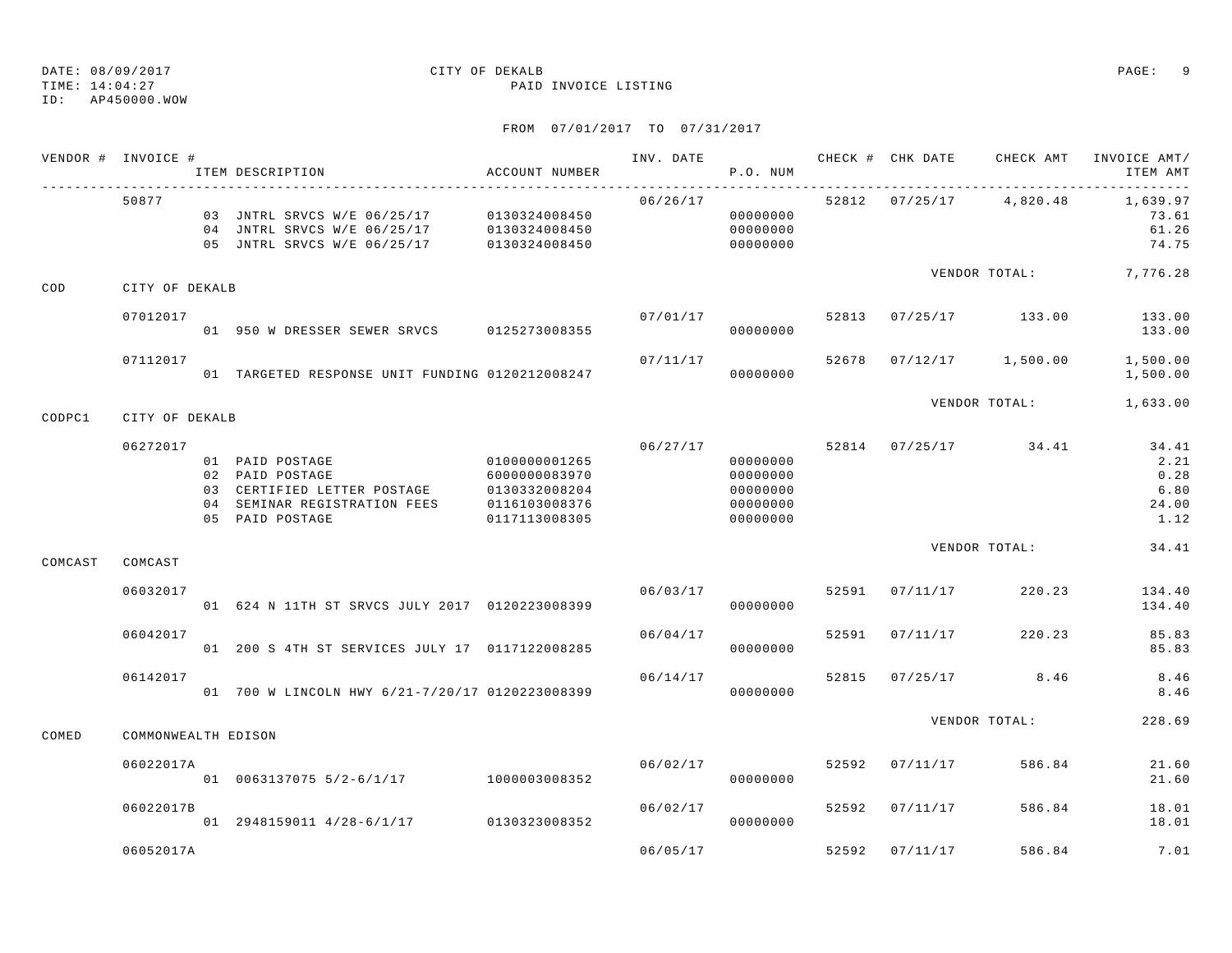# DATE: 08/09/2017 CITY OF DEKALB PAGE: 10

TIME: 14:04:27 PAID INVOICE LISTING

|         | VENDOR # INVOICE # | ITEM DESCRIPTION               | ACCOUNT NUMBER                         | INV. DATE | P.O. NUM             |       | CHECK # CHK DATE | CHECK AMT     | INVOICE AMT/<br>ITEM AMT |
|---------|--------------------|--------------------------------|----------------------------------------|-----------|----------------------|-------|------------------|---------------|--------------------------|
|         | 06052017A          |                                | 01 1428051200 5/1-6/2/17 1000003008352 |           | 06/05/17<br>00000000 |       | 52592 07/11/17   | 586.84        | 7.01<br>7.01             |
|         | 06052017B          | 01 0965041007 5/2-6/2/17       | 0130323008352                          | 06/05/17  | 00000000             |       | 52592 07/11/17   | 586.84        | 43.51<br>43.51           |
|         | 06052017C          | 01 2950679037 5/5-6/5/17       | 0130323008352                          | 06/05/17  | 00000000             |       | 52592 07/11/17   | 586.84        | 37.54<br>37.54           |
|         | 06052017D          | 01 2698543003 5/4-6/5/17       | 0130323008352                          | 06/05/17  | 00000000             |       | 52592 07/11/17   | 586.84        | 16.62<br>16.62           |
|         | 06052017E          | 01 3034540007 5/4-6/5/17       | 0130323008352                          | 06/05/17  | 00000000             |       | 52592 07/11/17   | 586.84        | 22.48<br>22.48           |
|         | 06062017A          | 01 2698651000 5/2-6/5/17       | 0130323008352                          | 06/06/17  | 00000000             | 52592 | 07/11/17         | 586.84        | 21.31<br>21.31           |
|         | 06062017B          | 01 0789037018 5/2-6/5/17       | 0130323008352                          | 06/06/17  | 00000000             | 52592 | 07/11/17         | 586.84        | 77.24<br>77.24           |
|         | 06062017C          | 01 2691445004 5/2-6/2/17       | 0130323008352                          | 06/06/17  | 00000000             |       | 52592 07/11/17   | 586.84        | 88.00<br>88.00           |
|         | 06062017D          | 01 2439716008 5/3-6/2/17       | 6500003008352                          | 06/06/17  | 00000000             |       | 52592 07/11/17   | 586.84        | 28.68<br>28.68           |
|         | 06062017E          | 01 3243134066 5/2-6/2/17       | 0130323008352                          | 06/06/17  | 00000000             | 52592 | 07/11/17         | 586.84        | 96.39<br>96.39           |
|         | 06062017F          | 01 3203158108 5/1-5/31/17      | 0130323008352                          | 06/06/17  | 00000000             | 52592 | 07/11/17         | 586.84        | 31.54<br>31.54           |
|         | 06062017G          | 01 1353027096 5/2-6/2/17       | 0130323008352                          | 06/06/17  | 00000000             | 52592 | 07/11/17         | 586.84        | 43.73<br>43.73           |
|         | 06062017H          | 01 5477111064 5/5-6/6/17       | 1000003008352                          | 06/06/17  | 00000000             |       | 52592 07/11/17   | 586.84        | 13.02<br>13.02           |
|         | 06072017A          |                                | 01 1253019001 5/8-6/7/17 1000003008352 | 06/07/17  | 00000000             |       | 52592 07/11/17   | 586.84        | 20.16<br>20.16           |
| COMEDRE |                    | COMED REAL ESTATE & FACILITIES |                                        |           |                      |       |                  | VENDOR TOTAL: | 586.84                   |
|         | 1083-10018-10018   |                                |                                        | 06/05/17  |                      |       | 52593 07/11/17   | 340.90        | 340.90                   |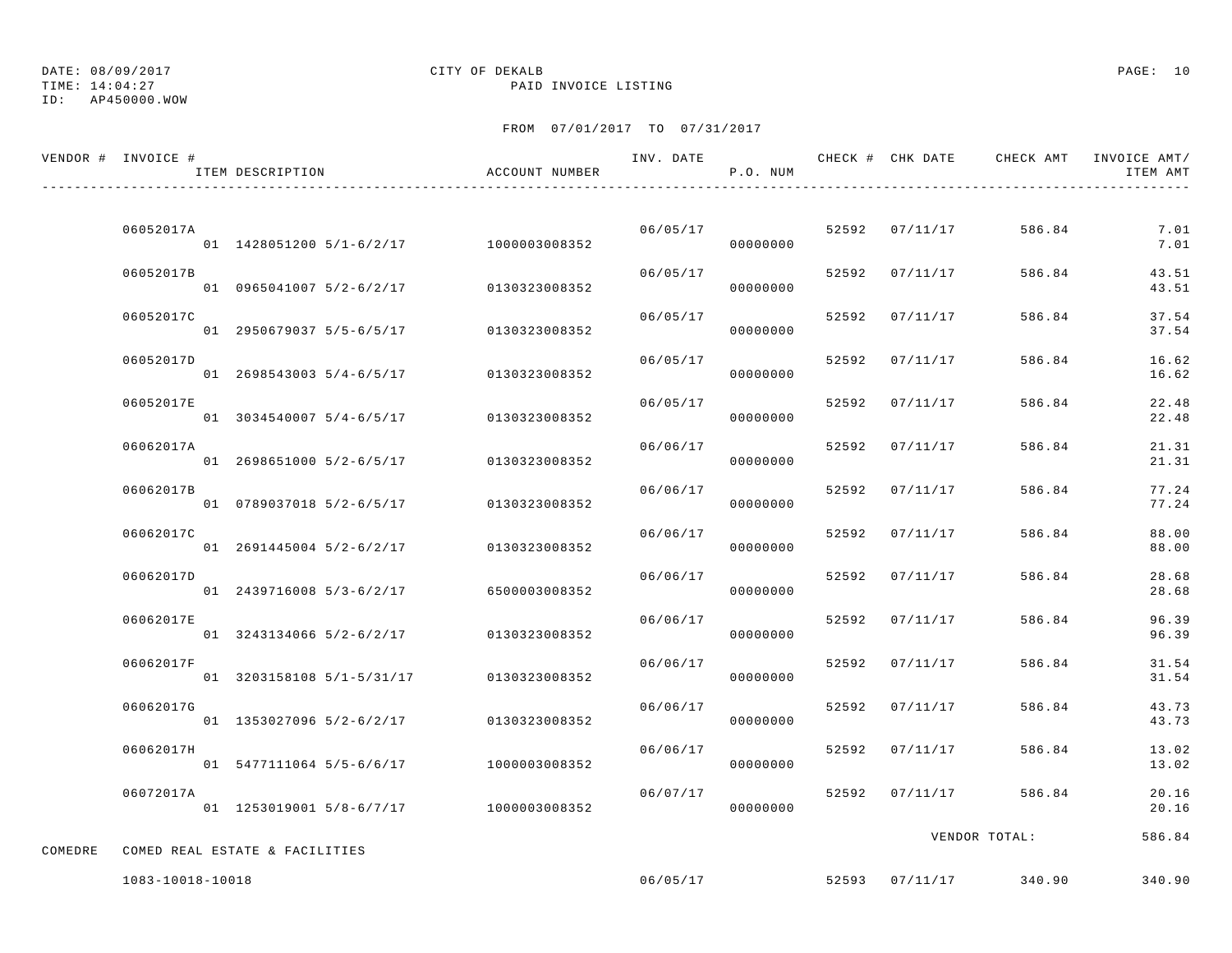# DATE: 08/09/2017 CITY OF DEKALB PAGE: 11

TIME: 14:04:27 PAID INVOICE LISTING

|        | VENDOR # INVOICE # | ITEM DESCRIPTION                     |               | ACCOUNT NUMBER |          | P.O. NUM |       |                |                       | INV. DATE 6 CHECK # CHK DATE CHECK AMT INVOICE AMT/<br>ITEM AMT |
|--------|--------------------|--------------------------------------|---------------|----------------|----------|----------|-------|----------------|-----------------------|-----------------------------------------------------------------|
|        | 1083-10018-10018   | 01 2017 RENTAL FEES 0130323008352    |               |                | 06/05/17 | 00000000 |       |                | 52593 07/11/17 340.90 | 340.90<br>340.90                                                |
| COMREV | CMS ACCOUNTING     |                                      |               |                |          |          |       |                | VENDOR TOTAL:         | 340.90                                                          |
|        | T1738872           | 01 PD LEADS - MAY 2017 0120233008320 |               |                | 06/12/17 | 00000000 |       |                | 52594 07/11/17 468.40 | 468.40<br>468.40                                                |
| COMYAR |                    | COMPETITIVE YARD WORX, INC.          |               |                |          |          |       |                | VENDOR TOTAL:         | 468.40                                                          |
|        | 2850               | 01 LAWNCARE SRVCS                    |               | 0130333008313  | 04/30/17 | 00000000 |       | 52816 07/25/17 | 2,645.00              | 250.00<br>250.00                                                |
|        | 2851               | 01 LAWNCARE SRVCS                    |               | 0130333008313  | 04/30/17 | 00000000 | 52816 | 07/25/17       | 2,645.00              | 110.00<br>110.00                                                |
|        | 2852               | 01 LAWNCARE SRVCS                    |               | 2500003008313  | 04/30/17 | 00000000 | 52816 | 07/25/17       | 2,645.00              | 40.00<br>40.00                                                  |
|        | 2853               | 01 LAWNCARE SRVCS                    |               | 0130323008313  | 04/30/17 | 00000000 | 52816 | 07/25/17       | 2,645.00              | 170.00<br>170.00                                                |
|        | 2854               | 01 LAWNCARE SRVCS                    |               | 0130333008313  | 05/31/17 | 00000000 | 52816 | 07/25/17       | 2,645.00              | 855.00<br>855.00                                                |
|        | 2855               | 01 LAWNCARE SRVCS                    |               | 2500003008313  | 05/31/17 | 00000000 | 52816 | 07/25/17       | 2,645.00              | 120.00<br>120.00                                                |
|        | 2856               | 02 LAWNCARE SRVCS                    |               | 0130323008313  | 05/31/17 | 00000000 | 52816 | 07/25/17       | 2,645.00              | 300.00<br>300.00                                                |
|        | 2857               | 01 LAWNCARE SRVCS                    |               | 2400003008313  | 05/31/17 | 00000000 | 52816 | 07/25/17       | 2,645.00              | 725.00<br>725.00                                                |
|        | 2858               | 01 LAWNCARE SRVCS                    |               | 0130333008313  | 05/31/17 | 00000000 |       | 52816 07/25/17 | 2,645.00              | 75.00<br>75.00                                                  |
| CONFS  | CONSERV FS         |                                      |               |                |          |          |       |                | VENDOR TOTAL:         | 2,645.00                                                        |
|        | 40003649           | 01 GRASS SEED                        | 0130332008233 |                | 06/08/17 | 00000000 |       |                | 52595 07/11/17 93.00  | 93.00<br>93.00                                                  |
|        |                    |                                      |               |                |          |          |       |                | VENDOR TOTAL:         | 93.00                                                           |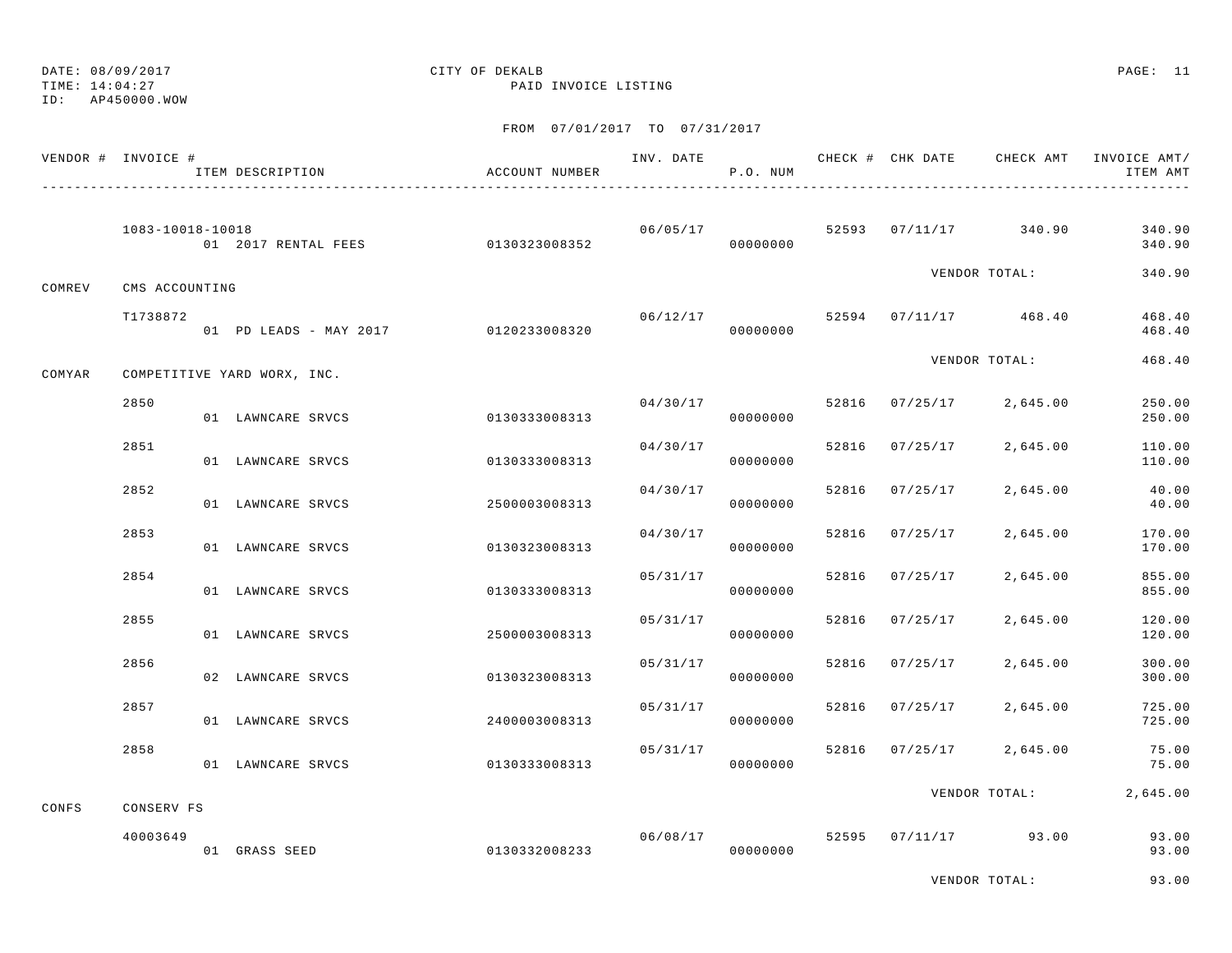TIME: 14:04:27 PAID INVOICE LISTING

ID: AP450000.WOW

|        | VENDOR # INVOICE #            | ITEM DESCRIPTION                             | ACCOUNT NUMBER | INV. DATE | P.O. NUM |       |                | CHECK # CHK DATE CHECK AMT INVOICE AMT/ | ITEM AMT               |
|--------|-------------------------------|----------------------------------------------|----------------|-----------|----------|-------|----------------|-----------------------------------------|------------------------|
|        |                               | CONSTEL CONSTELLATION NEW ENERGY INC         |                |           |          |       |                |                                         |                        |
|        | 0039882205                    | 01 1-1D70-924 5/2-6/1/17 0130323008352       |                | 06/07/17  | 00000000 |       | 52596 07/11/17 | 998.66                                  | 37.03<br>37.03         |
|        | 0039882226                    | $01$ 1-1D70-917 5/2-6/1/17                   | 0130323008352  | 06/07/17  | 00000000 | 52596 | 07/11/17       | 998.66                                  | 55.25<br>55.25         |
|        | 0039882232                    | 01 1-1D70-922 5/1-6/1/17                     | 0130323008352  | 06/07/17  | 00000000 | 52596 | 07/11/17       | 998.66                                  | 722.49<br>722.49       |
|        | 0039882234                    | 01 1-1D70-920 5/2-6/1/17                     | 0130323008352  | 06/07/17  | 00000000 | 52596 | 07/11/17       | 998.66                                  | 16.91<br>16.91         |
|        | 0039882340                    | 01 1-1D70-923 5/2-6/1/17                     | 0130323008352  | 06/07/17  | 00000000 |       | 52596 07/11/17 | 998.66                                  | 39.18<br>39.18         |
|        | 0039882357                    | $01$ 1-1D70-915 5/2-6/1/17                   | 0130323008352  | 06/07/17  | 00000000 | 52596 | 07/11/17       | 998.66                                  | 47.37<br>47.37         |
|        | 0039882489                    | $01 \quad 1 - 1D70 - 914 \quad 5/2 - 6/1/17$ | 0130323008352  | 06/07/17  | 00000000 | 52596 | 07/11/17       | 998.66                                  | 17.73<br>17.73         |
|        | 0039883013                    | $01$ 1-1D70-916 5/2-6/1/17                   | 0130323008352  | 06/07/17  | 00000000 | 52596 | 07/11/17       | 998.66                                  | 40.98<br>40.98         |
|        | 0039884424                    | $01$ 1-1D70-925 5/2-6/1/17                   | 0130323008352  | 06/07/17  | 00000000 | 52596 | 07/11/17       | 998.66                                  | 21.72<br>21.72         |
|        | 0039927251                    | 01 1-1D70-921 5/8-6/6/17                     | 1000003008352  | 06/09/17  | 00000000 |       | 52817 07/25/17 | 32,885.32                               | 1,338.17<br>1,338.17   |
|        | 0039927379                    | $01$ 1-1D70-919 5/8-6/6/17                   | 2600006508352  | 06/09/17  | 00000000 |       | 52817 07/25/17 | 32,885.32                               | 1,639.31<br>1,639.31   |
|        | 0039995914                    | 01  1-1D70-918  5/8-6/6/17  1000003008352    |                | 06/13/17  | 00000000 |       |                | 52817 07/25/17 32,885.32                | 29,907.84<br>29,907.84 |
| CONWEA |                               | CONTINENTAL WEATHER SERVICE                  |                |           |          |       |                | VENDOR TOTAL:                           | 33,883.98              |
|        | 16078                         | 01 ARPT WTHR FRCST - JUNE 2017 6500004008450 |                | 06/01/17  | 00000000 |       |                | 52597 07/11/17 150.00                   | 150.00<br>150.00       |
|        |                               |                                              |                |           |          |       |                | VENDOR TOTAL:                           | 150.00                 |
| COSTAR | COSTAR GROUP INC<br>104968883 |                                              |                | 07/04/17  |          |       |                | 52818 07/25/17 412.79                   | 412.79                 |
|        |                               |                                              |                |           |          |       |                |                                         |                        |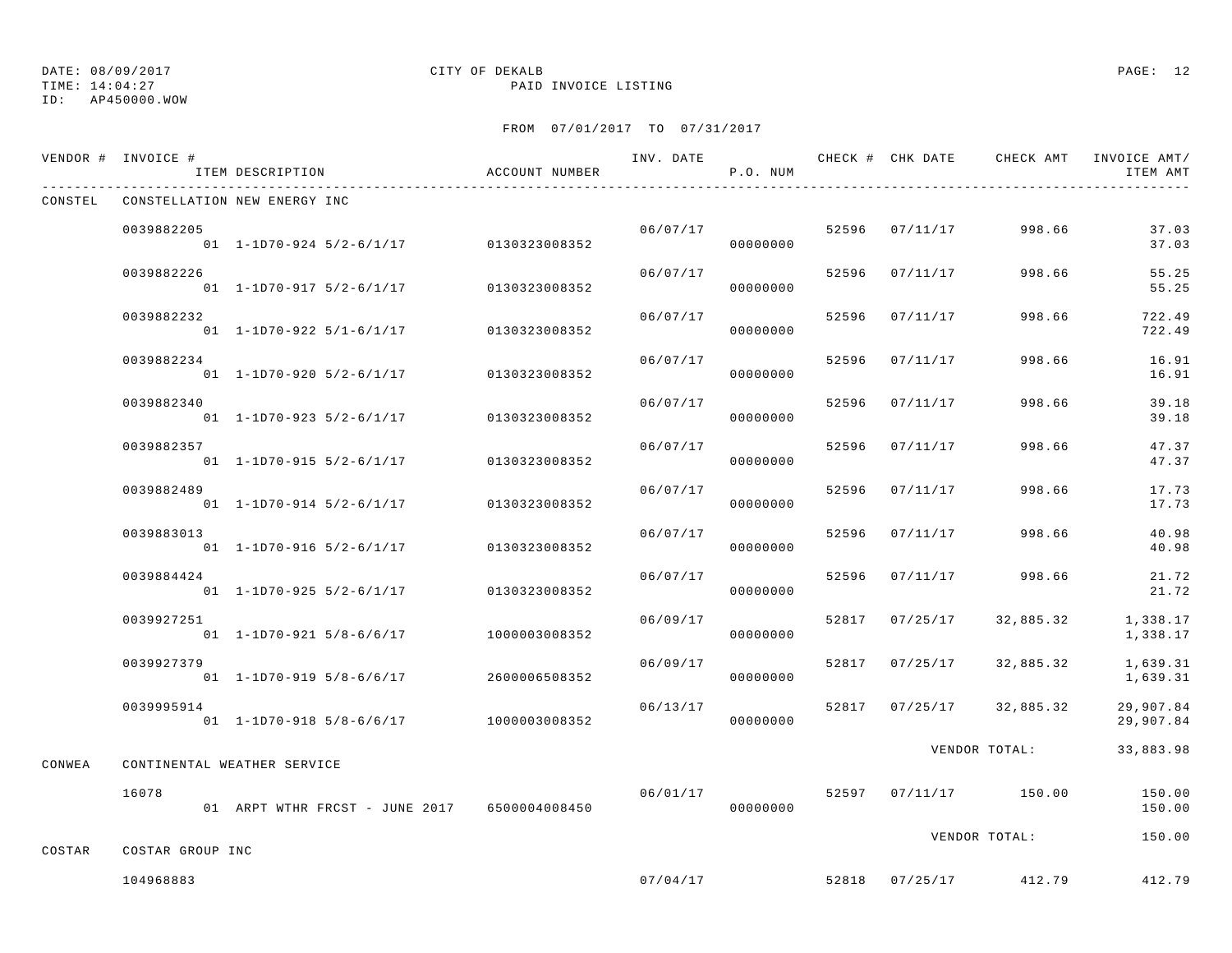TIME: 14:04:27 PAID INVOICE LISTING

ID: AP450000.WOW

|        | VENDOR # INVOICE # | ITEM DESCRIPTION                             | ACCOUNT NUMBER |          | P.O. NUM             |       |          |                       | INV. DATE 6 7 20 20 CHECK # CHK DATE 6 CHECK AMT INVOICE AMT<br>ITEM AMT |
|--------|--------------------|----------------------------------------------|----------------|----------|----------------------|-------|----------|-----------------------|--------------------------------------------------------------------------|
|        | 104968883          | 01 MARKETING & ADS - JULY 2017 0132103008373 |                | 07/04/17 | 00000000             |       |          | 52818 07/25/17 412.79 | 412.79<br>412.79                                                         |
| CREELE | CRESCENT ELECTRIC  |                                              |                |          |                      |       |          | VENDOR TOTAL:         | 412.79                                                                   |
|        | S503579584.001     | 01 CIRCUIT BREAKER 0130322008219             |                | 05/19/17 | 00000000             |       |          | 52598 07/11/17 180.62 | 141.60<br>141.60                                                         |
|        | S503597072.001     | 01 RECEPTACLE                                | 0130322008219  | 05/19/17 | 00000000             | 52598 |          | 07/11/17 180.62       | 39.02<br>39.02                                                           |
| CRUMAT | MATTHEW J CRULL    |                                              |                |          |                      |       |          | VENDOR TOTAL:         | 180.62                                                                   |
|        | 07052017           | 01 PZ MEETING - JAN-JUN 17 0132102008201     |                |          | 07/05/17<br>00000000 |       |          | 52819 07/25/17 225.00 | 225.00<br>225.00                                                         |
| CSRBOB |                    | C.S.R. BOBCAT, INCORPORATED                  |                |          |                      |       |          | VENDOR TOTAL:         | 225.00                                                                   |
|        | 129027             | 01 CRIMPS                                    | 6500003008310  | 06/02/17 | 00000000             | 52599 |          | 07/11/17 122.55       | 122.55<br>122.55                                                         |
|        | 129303             | 01 MOWER RENTAL - PROTANO'S 0130323008313    |                | 06/22/17 | 00000000             | 52820 |          | $07/25/17$ 450.00     | 450.00<br>450.00                                                         |
| CURCON |                    | CURRAN CONTRACTING COMPANY                   |                |          |                      |       |          | VENDOR TOTAL:         | 572.55                                                                   |
|        | 12392              | 01 MATERIAL                                  | 0130332008228  |          | 06/01/17<br>00000000 | 52600 | 07/11/17 | 2,320.73              | 1,192.70<br>1,192.70                                                     |
|        | 12432              | 01 MATERIAL                                  | 0130332008228  | 06/07/17 | 00000000             | 52600 | 07/11/17 | 2,320.73              | 783.18<br>783.18                                                         |
|        | 12433              | 01 MATERIAL                                  | 6000002008228  | 06/07/17 | 00000000             | 52600 | 07/11/17 | 2,320.73              | 344.85<br>344.85                                                         |
|        | 12523              | 01 MATERIAL                                  | 6000002008232  | 06/21/17 | 00000000             | 52821 |          | $07/25/17$ 1,708.40   | 593.60<br>593.60                                                         |
|        | 12551              | 01 MATERIAL                                  | 6000002008228  |          | 06/23/17<br>00000000 |       |          |                       | 52821 07/25/17 1,708.40 1,114.80<br>557.40                               |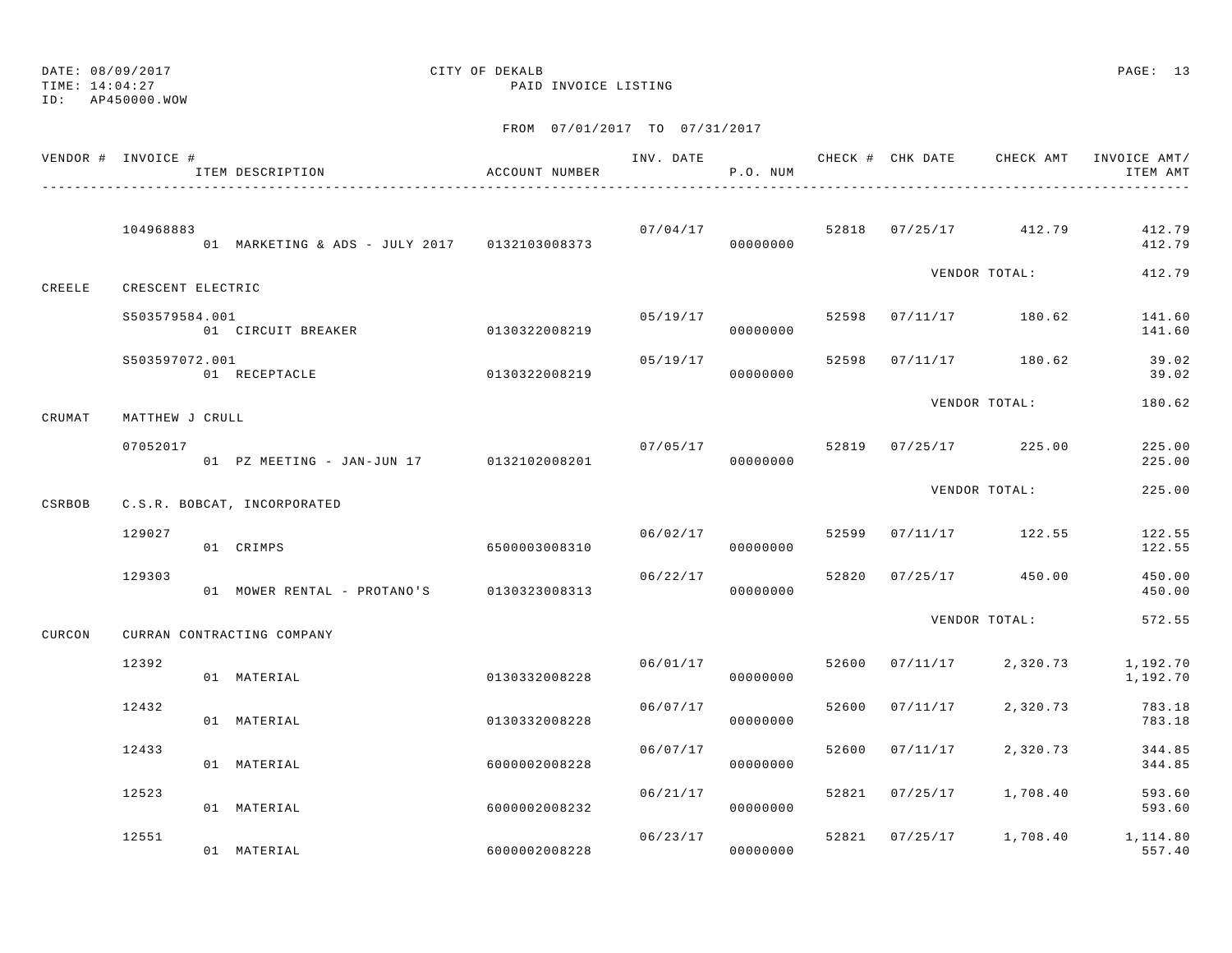TIME: 14:04:27 PAID INVOICE LISTING

ID: AP450000.WOW

|        | VENDOR # INVOICE # | ITEM DESCRIPTION                               | ACCOUNT NUMBER |          | P.O. NUM |       |                | INV. DATE 6 1999 CHECK # CHK DATE 6 CHECK AMT INVOICE AMT | ITEM AMT       |
|--------|--------------------|------------------------------------------------|----------------|----------|----------|-------|----------------|-----------------------------------------------------------|----------------|
|        | 12551              | 02 MATERIAL                                    | 0130332008228  | 06/23/17 | 00000000 |       |                | 52821 07/25/17 1,708.40 1,114.80                          | 557.40         |
| DCAUTO |                    | DEKALB COUNTY AUTO PARTS-2000                  |                |          |          |       |                | VENDOR TOTAL: 4,029.13                                    |                |
|        | 598292             | 01 BATTERY                                     | 6500003008310  | 05/30/17 | 00000000 |       |                | 52601 07/11/17 116.95                                     | 49.98<br>49.98 |
|        | 598760             | 01 OIL                                         | 6500002008245  | 06/02/17 | 00000000 |       | 52601 07/11/17 | 116.95                                                    | 23.16<br>23.16 |
|        | 599042             | 01 AIR FILTER                                  | 0120222008226  | 06/05/17 | 00000000 |       | 52601 07/11/17 | 116.95                                                    | 13.51<br>13.51 |
|        | 599366             | 01 POINTS, DISTRIBUTOR CONDENSER 6500003008310 |                | 06/06/17 | 00000000 | 52601 | 07/11/17       | 116.95                                                    | 19.23<br>19.23 |
|        | 599426             | 01 ADAPTER                                     | 0130332008295  | 06/07/17 | 00000000 | 52601 | 07/11/17       | 116.95                                                    | 7.59<br>7.59   |
|        | 599599             | 01 ACCUMULATOR, BARS LEAK 0120222008226        |                | 06/08/17 | 00000000 |       | 52822 07/25/17 | 316.91                                                    | 41.03<br>41.03 |
|        | 599601             | 01 134A REFRIGERANT                            | 0120222008226  | 06/08/17 | 00000000 | 52822 | 07/25/17       | 316.91                                                    | 7.27<br>7.27   |
|        | 599619             | 01 134A REFRIGERANT                            | 0130332008226  | 06/08/17 | 00000000 | 52822 | 07/25/17       | 316.91                                                    | 92.00<br>92.00 |
|        | 599641             | 01 AIR FILTER                                  | 0120222008226  | 06/08/17 | 00000000 |       | 52822 07/25/17 | 316.91                                                    | 11.83<br>11.83 |
|        | 599765             | 01 COOLANT FAN RELAY                           | 0120222008226  | 06/09/17 | 00000000 | 52822 | 07/25/17       | 316.91                                                    | 18.39<br>18.39 |
|        | 599782             | 01 PLUG                                        | 0130332008226  | 06/09/17 | 00000000 | 52601 | 07/11/17       | 116.95                                                    | 3.48<br>3.48   |
|        | 600043             | 01 AIR FILTER                                  | 0120222008226  | 06/12/17 | 00000000 | 52822 | 07/25/17       | 316.91                                                    | 13.51<br>13.51 |
|        | 600103             | 01 AIR FILTER                                  | 0120222008226  | 06/12/17 | 00000000 |       | 52822 07/25/17 | 316.91                                                    | 27.02<br>27.02 |
|        | 600523             |                                                |                | 06/14/17 |          |       | 52822 07/25/17 | 316.91                                                    | 178.05         |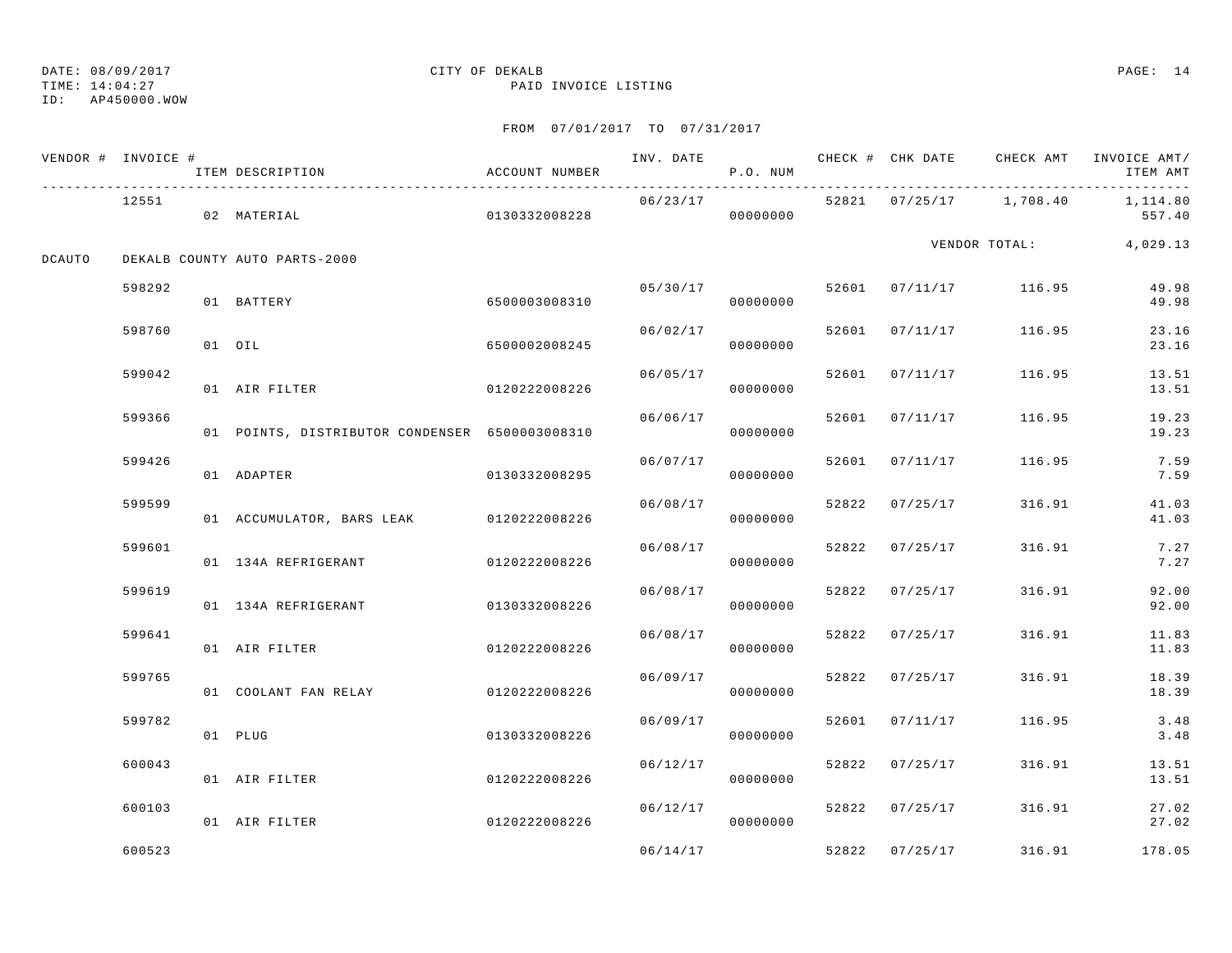# DATE: 08/09/2017 CITY OF DEKALB PAGE: 15

TIME: 14:04:27 PAID INVOICE LISTING

|              | VENDOR # INVOICE # | ACCOUNT NUMBER<br>ITEM DESCRIPTION                                                                   |               |          | P.O. NUM             |                |                          | INV. DATE 6 7 CHECK # CHK DATE CHECK AMT INVOICE AMT/<br>ITEM AMT  |
|--------------|--------------------|------------------------------------------------------------------------------------------------------|---------------|----------|----------------------|----------------|--------------------------|--------------------------------------------------------------------|
|              |                    |                                                                                                      |               |          |                      |                |                          |                                                                    |
|              | 600523             | 01 ATF CONDITIONER, STARTER 0120242008226                                                            |               | 06/14/17 | 00000000             |                | 52822 07/25/17 316.91    | 178.05<br>178.05                                                   |
|              | 600642             | 01 FILTER                                                                                            | 0120262008226 | 06/15/17 | 00000000             |                | 52822 07/25/17 316.91    | 10.36<br>10.36                                                     |
|              | 600688             | 01 STARTER WARRANTY 0120262008226<br>02 STARTER CORE DEPOSIT CREDIT 0120262008226                    |               | 06/15/17 | 00000000<br>00000000 | 52822 07/25/17 |                          | 316.91 - 172.91<br>$-123.41$<br>$-49.50$                           |
|              | 600884             | 01 HELICOIL                                                                                          | 6500002008226 | 06/16/17 | 00000000             |                | 52822 07/25/17 316.91    | 28.57<br>28.57                                                     |
|              | 601157             | 01 LICENSE LAMP                                                                                      | 0120222008226 | 06/20/17 | 00000000             | 52822 07/25/17 | 316.91                   | 17.00<br>17.00                                                     |
|              | 601808             | 01 SOCKETS                                                                                           | 0120222008226 | 06/23/17 | 00000000             | 52822 07/25/17 | 316.91                   | 46.32<br>46.32                                                     |
|              | 602237             | 01 ATC-40 FUSE                                                                                       | 0130332008226 | 06/27/17 | 00000000             | 52822 07/25/17 | 316.91                   | 5.98<br>5.98                                                       |
|              | 602269             | 01 HEADLIGHT                                                                                         | 0120222008226 | 06/27/17 | 00000000             | 52822 07/25/17 | 316.91                   | 23.37<br>23.37                                                     |
|              | 602275             | 01 RETURNED SOCKET                                                                                   | 0120222008226 | 06/27/17 | 00000000             |                | 52822 07/25/17 316.91    | $-30.88$<br>$-30.88$                                               |
| DCAUTO2      |                    | DEKALB COUNTY AUTO PARTS-2001                                                                        |               |          |                      |                | VENDOR TOTAL:            | 433.86                                                             |
|              | 600497             | 01 AC PRO, VAL TOOL, SUPER SEAL 0125272008226                                                        |               | 06/14/17 | 00000000             |                | 52602 07/11/17 90.64     | 90.64<br>90.64                                                     |
|              | 602212             | 01 LIGHTS                                                                                            | 0125272008226 | 06/27/17 | 00000000             |                | 52823 07/25/17 19.52     | 19.52<br>19.52                                                     |
| <b>DCEDC</b> |                    | DEKALB COUNTY ECONOMIC                                                                               |               |          |                      |                | VENDOR TOTAL:            | 110.16                                                             |
|              | 17.273             | 01 2017 PUBLIC CONTRIBUTION 2 QTR 0132103008343<br>02  2017  ANNUAL EVENT SPONSORSHIP  0132103008343 |               |          | 00000000<br>00000000 |                |                          | 06/21/17 52824 07/25/17 11,370.00 11,250.00<br>10,750.00<br>500.00 |
|              | 17.290             |                                                                                                      |               | 06/30/17 |                      |                | 52824 07/25/17 11,370.00 | 120.00                                                             |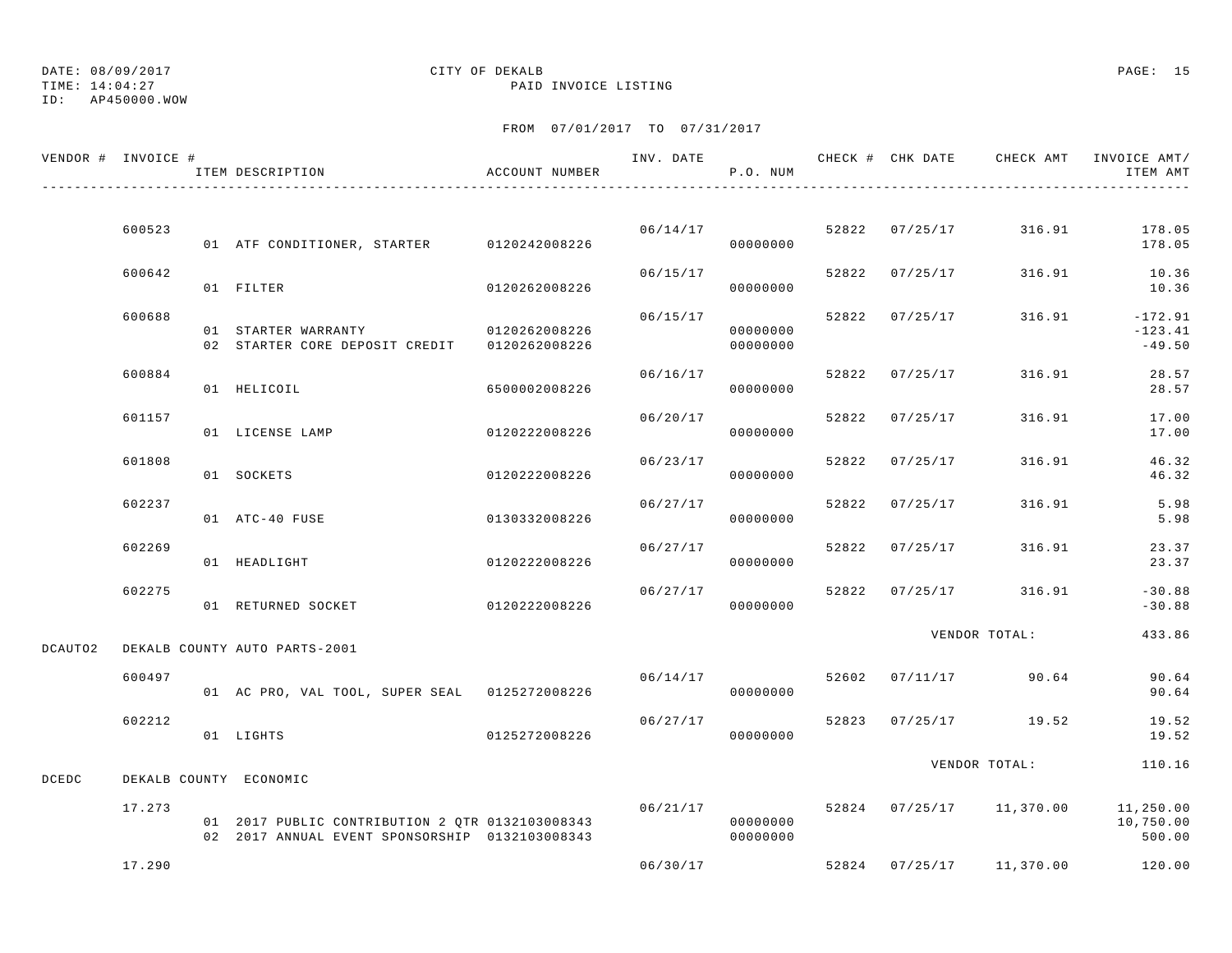TIME: 14:04:27 PAID INVOICE LISTING

ID: AP450000.WOW

|         | VENDOR # INVOICE #    | ITEM DESCRIPTION                             | ACCOUNT NUMBER                 |          | P.O. NUM                         |       |                |                          | ITEM AMT                 |
|---------|-----------------------|----------------------------------------------|--------------------------------|----------|----------------------------------|-------|----------------|--------------------------|--------------------------|
|         | 17.290                | 01 INDUSTRIAL FOCUS LUNCHEON 0110103008376   |                                | 06/30/17 | 00000000                         |       |                | 52824 07/25/17 11,370.00 | 120.00<br>60.00<br>60.00 |
| DCREC   | DEKALB COUNTY CLERK & |                                              |                                |          |                                  |       |                |                          | VENDOR TOTAL: 11,370.00  |
|         | 07182017              | 01 RELEASE DEED FEE-220 S 10TH 1900006508624 |                                | 07/18/17 | 00000000                         | 52902 |                | $07/21/17$ 55.00         | 55.00<br>55.00           |
|         | 07182017A             | 01 RECORDING FEE - 933 S 6TH 1900006508624   |                                |          | 07/18/17<br>00000000             |       |                | 52903 07/21/17 55.00     | 55.00<br>55.00           |
| DEKCHA  |                       | DEKALB CHAMBER OF COMMERCE                   |                                |          |                                  |       |                | VENDOR TOTAL:            | 110.00                   |
|         | 209                   | 01 SPECIAL EVENTS JUL-SEP 2017 0132103008343 |                                | 06/30/17 | 00000000                         | 52906 |                | $07/27/17$ 11,250.00     | 11,250.00<br>11,250.00   |
| DEKFIB  | DEKALB FIBER OPTICS   |                                              |                                |          |                                  |       |                | VENDOR TOTAL:            | 11,250.00                |
|         | 1710                  | 01 TECHNICAL SUPPORT 0117123008330           |                                |          | 06/13/17<br>00000000             |       |                | 52603 07/11/17 97.19     | 97.19<br>97.19           |
| DEKIMP  |                       | DEKALB IMPLEMENT COMPANY                     |                                |          |                                  |       |                | VENDOR TOTAL:            | 97.19                    |
|         | 80629                 | 01 FUEL LINE                                 | 0130332008226                  |          | 06/12/17<br>00000000             | 52604 |                | $07/11/17$ 89.34         | 89.34<br>89.34           |
| DEKLAWN |                       | DEKALB LAWN & EQUIPMENT CO INC               |                                |          |                                  |       |                | VENDOR TOTAL:            | 89.34                    |
|         | 48970                 | 01 TENSIONER SLIDE<br>02 REPAIR LABOR        | 0130332008226<br>0130333008315 |          | 05/24/17<br>00000000<br>00000000 |       |                | 52825 07/25/17 649.19    | 41.49<br>18.49<br>23.00  |
|         | 49142                 | 01 LAWN MOWER PARTS - FILTERS 0125272008226  |                                |          | 05/30/17<br>00000000             |       | 52605 07/11/17 | 301.04                   | 270.79<br>270.79         |
|         | 49671                 | 01 ROOF SAW PART - SCREW 0125272008226       |                                | 06/14/17 | 00000000                         | 52605 | 07/11/17       | 301.04                   | 8.80<br>8.80             |
|         | 49746                 |                                              |                                | 06/16/17 |                                  | 52605 | 07/11/17       | 301.04                   | 21.45                    |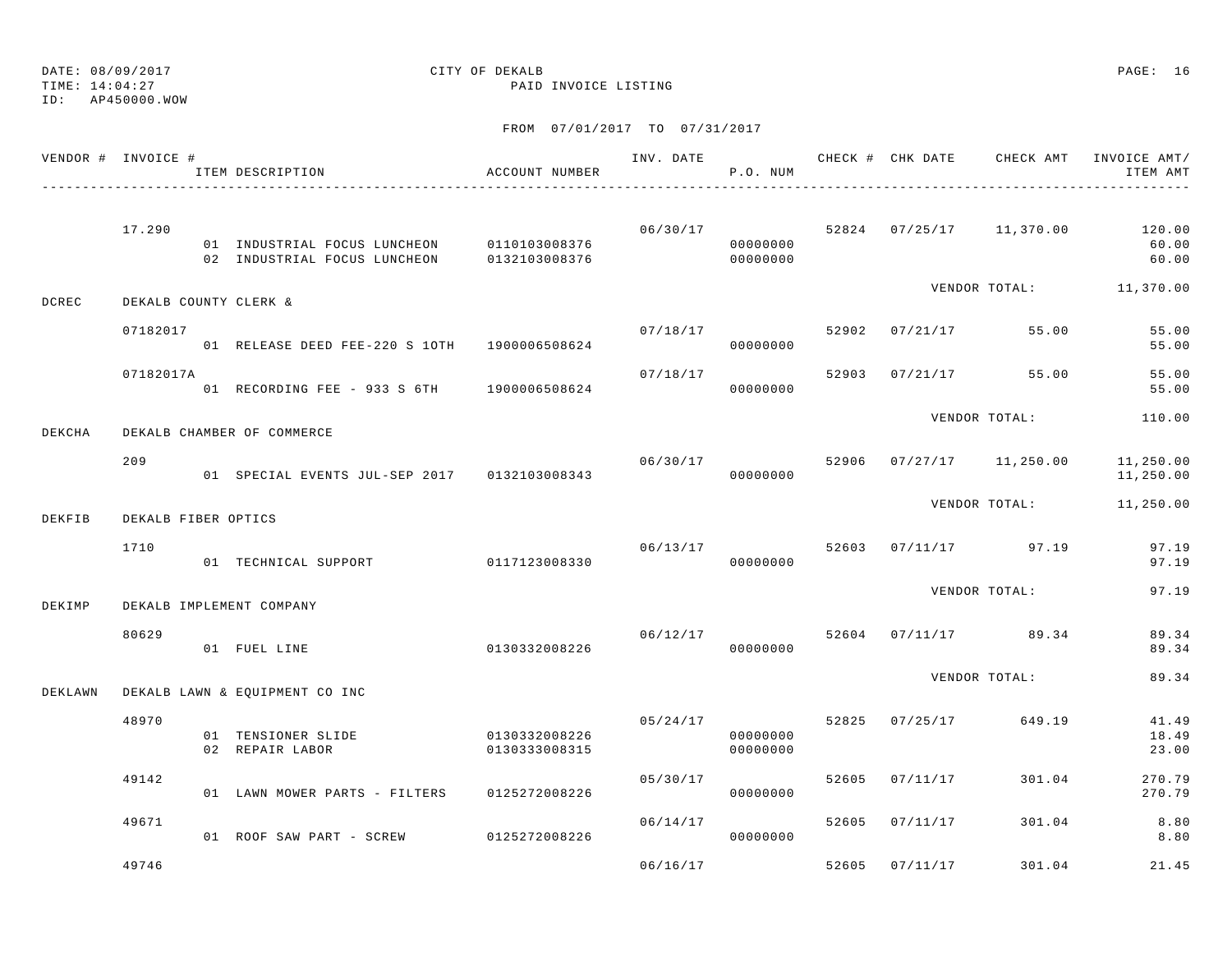TIME: 14:04:27 PAID INVOICE LISTING

ID: AP450000.WOW

|        | VENDOR # INVOICE # | ITEM DESCRIPTION                                            | ACCOUNT NUMBER |          | P.O. NUM             |                |                                    | INV. DATE 6 7 CHECK # CHK DATE CHECK AMT INVOICE AMT/<br>ITEM AMT |
|--------|--------------------|-------------------------------------------------------------|----------------|----------|----------------------|----------------|------------------------------------|-------------------------------------------------------------------|
|        |                    |                                                             |                |          |                      |                |                                    |                                                                   |
|        | 49746              | 01 STIHL MIX                                                | 6000002008245  |          | 06/16/17<br>00000000 | 52605 07/11/17 | 301.04                             | 21.45<br>21.45                                                    |
|        | 49878              | 01 CLUTCH KIT, HARDWARE 0130332008226<br>02 REPAIR LABOR    | 0130333008315  | 06/22/17 | 00000000<br>00000000 | 52825 07/25/17 | 649.19                             | 544.64<br>399.64<br>145.00                                        |
|        | 50019              | 01 SPARK PLUG, RECOIL ROPE 0130332008226<br>02 REPAIR LABOR | 0130333008315  | 06/28/17 | 00000000<br>00000000 | 52825 07/25/17 | 649.19                             | 29.70<br>6.70<br>23.00                                            |
|        | 50020              | 01 ECHO STRAIGHT SHAFT 0130332008226                        |                | 06/28/17 | 00000000             | 52825 07/25/17 | 649.19                             | 29.45<br>29.45                                                    |
|        | 50032              | 01 WASHER BLADE BOLT 0130332008226                          |                | 06/28/17 | 00000000             | 52825 07/25/17 | 649.19                             | 3.91<br>3.91                                                      |
| DEKMEC | DEKALB MECHANICAL  |                                                             |                |          |                      |                | VENDOR TOTAL:                      | 950.23                                                            |
|        | 18072              | 01 DAEWOO LEASE - MAY 2017 6500006008597                    |                |          | 06/12/17<br>00000000 |                | 52826 07/25/17 462.50              | 200.00<br>200.00                                                  |
|        | 69387              | 01 FILTERS, BELTS                                           | 0130324008450  | 06/02/17 | 00000000             |                | 52606 07/11/17 3,529.25            | 2,750.00<br>2,750.00                                              |
|        | 69684              | 01 AC REPAIR                                                | 0125273008348  | 06/02/17 | 00000000             |                | 52606 07/11/17 3,529.25            | 779.25<br>779.25                                                  |
|        | 69996              | 01 AC REPAIR                                                | 6500003008311  | 06/28/17 | 00000000             |                | 52826 07/25/17 462.50              | 262.50<br>262.50                                                  |
| DEKPUB |                    | DEKALB PUBLIC LIBRARY                                       |                |          |                      |                |                                    | VENDOR TOTAL: 3,991.75                                            |
|        | 07012017           | 01 REPLACEMENT TAX - JULY 2017 0100000002930                |                |          | 00000000             |                | $07/01/17$ 52827 07/25/17 6,232.54 | 6,232.54<br>6,232.54                                              |
| DEKSYC | DEKALB SYCAMORE    |                                                             |                |          |                      |                |                                    | VENDOR TOTAL: 6,232.54                                            |
|        | 369642             | 01 REPLACE WINDOW SWITCH, INSPECT 6500003008315             |                | 06/06/17 | 00000000             |                | 52607 07/11/17 1,768.86            | 295.10<br>295.10                                                  |
|        | 369994             |                                                             |                | 06/14/17 |                      |                | 52607 07/11/17 1,768.86            | 1,473.76                                                          |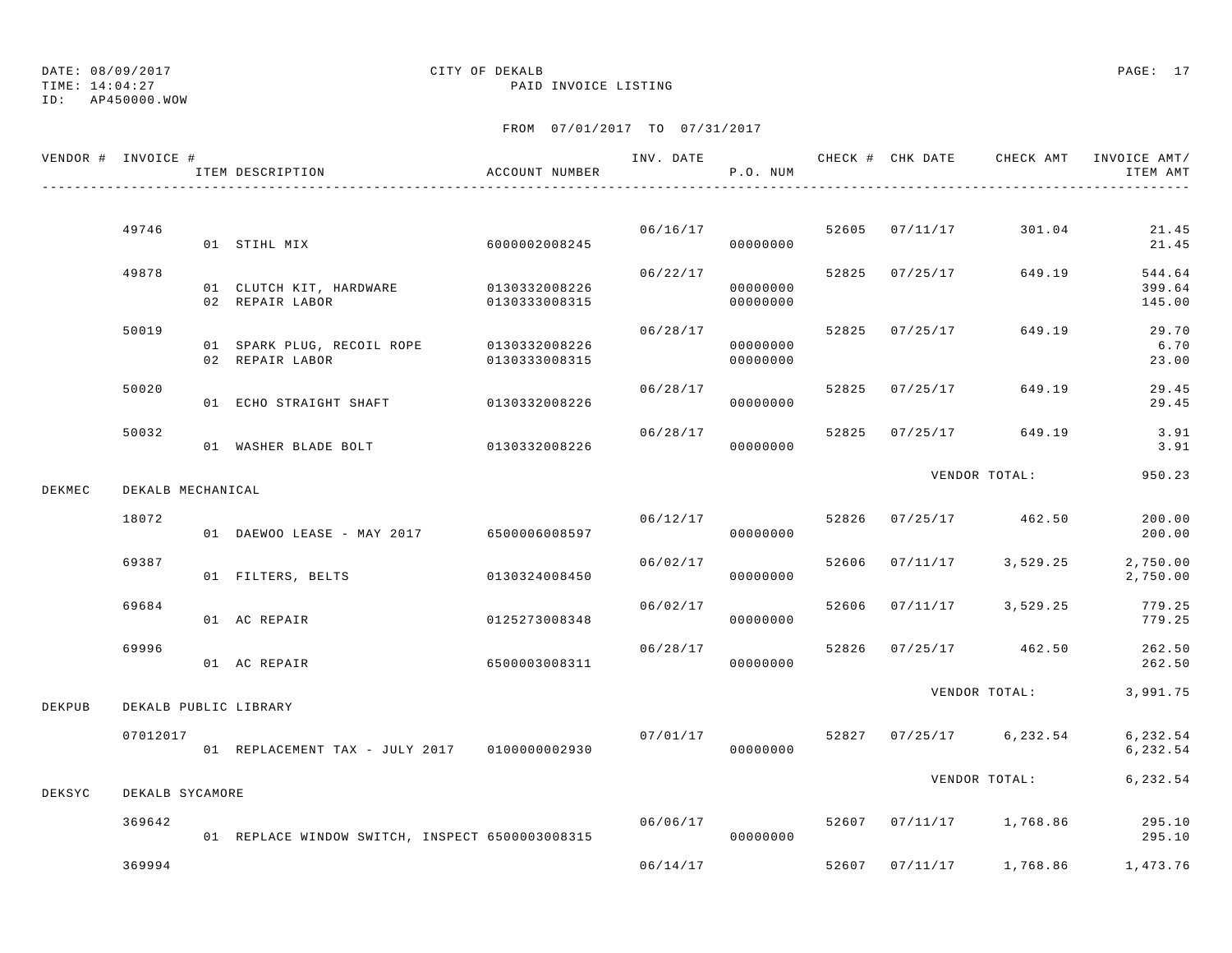TIME: 14:04:27 PAID INVOICE LISTING

ID: AP450000.WOW

|         | VENDOR # INVOICE #  | ITEM DESCRIPTION                                | ACCOUNT NUMBER |          | P.O. NUM             |       | INV. DATE 6 CHECK # CHK DATE CHECK AMT INVOICE AMT/ | ITEM AMT             |
|---------|---------------------|-------------------------------------------------|----------------|----------|----------------------|-------|-----------------------------------------------------|----------------------|
|         |                     |                                                 |                |          |                      |       |                                                     |                      |
|         | 369994              | 01 PUMP REPAIRS                                 | 0125273008315  |          | 06/14/17<br>00000000 |       | 52607 07/11/17 1,768.86                             | 1,473.76<br>1,473.76 |
|         | 370227              | 01 REPLACED STEERING ANGLE SENSOR 0120223008315 |                | 06/14/17 | 00000000             | 52828 | 07/25/17 749.89                                     | 353.99<br>353.99     |
|         | 370726              | 01 REPAIR DOOR ACTUATOR 0130352008226           |                | 06/20/17 | 00000000             | 52828 | 07/25/17 749.89                                     | 353.90<br>353.90     |
|         | 371199              | 01 REPAIR STEERING SENSOR CNNCTR 0120223008315  |                | 06/29/17 | 00000000             | 52828 | 07/25/17 749.89                                     | 42.00<br>42.00       |
| DELHOM  |                     | DELANO'S HOME DECORATING                        |                |          |                      |       | VENDOR TOTAL:                                       | 2,518.75             |
|         | 001302              | 01 REPLACE CARPET                               | 6500003008348  |          | 03/17/17<br>00000000 | 52608 | $07/11/17$ 3,355.18                                 | 2,010.70<br>2,010.70 |
|         | 001388              | 01 REPLACE CARPET                               | 1400006508625  | 04/11/17 | 00000000             |       | 52608 07/11/17 3,355.18                             | 1,344.48<br>1,344.48 |
| DELL    | DELL MARKETING L.P. |                                                 |                |          |                      |       | VENDOR TOTAL:                                       | 3, 355. 18           |
|         | 10170718920         | 01 MEMORY MODULE                                | 0117122008285  |          | 06/07/17<br>00000000 | 52609 | $07/11/17$ 42.49                                    | 42.49<br>42.49       |
| DEXLIS  | LISA DEXTER         |                                                 |                |          |                      |       | VENDOR TOTAL:                                       | 42.49                |
|         | 06092117            | 01 WATER REFUND #2302105310-00 6000000063444    |                | 06/09/17 | 00000000             |       | 52610 07/11/17 53.34                                | 53.34<br>53.34       |
| DISBENW | DISCOVERY BENEFITS  |                                                 |                |          |                      |       | VENDOR TOTAL:                                       | 53.34                |
|         | 0000770999-IN       | 01 FSA MONTHLY FEES - JULY 2017 7100003008394   |                | 06/30/17 | 00000000             | 1125  | $07/25/17$ 450.00                                   | 450.00<br>450.00     |
| DIXOTT  |                     | BARBECK COMMUNICATIONS INC DBA                  |                |          |                      |       | VENDOR TOTAL:                                       | 450.00               |
|         | 243831              |                                                 |                | 06/28/17 |                      |       | 52829 07/25/17 360.00                               | 360.00               |
|         |                     | 01 REMOVAL OF CAMERA/PRINTER SYS 0120223008315  |                |          | 00000000             |       |                                                     | 360.00               |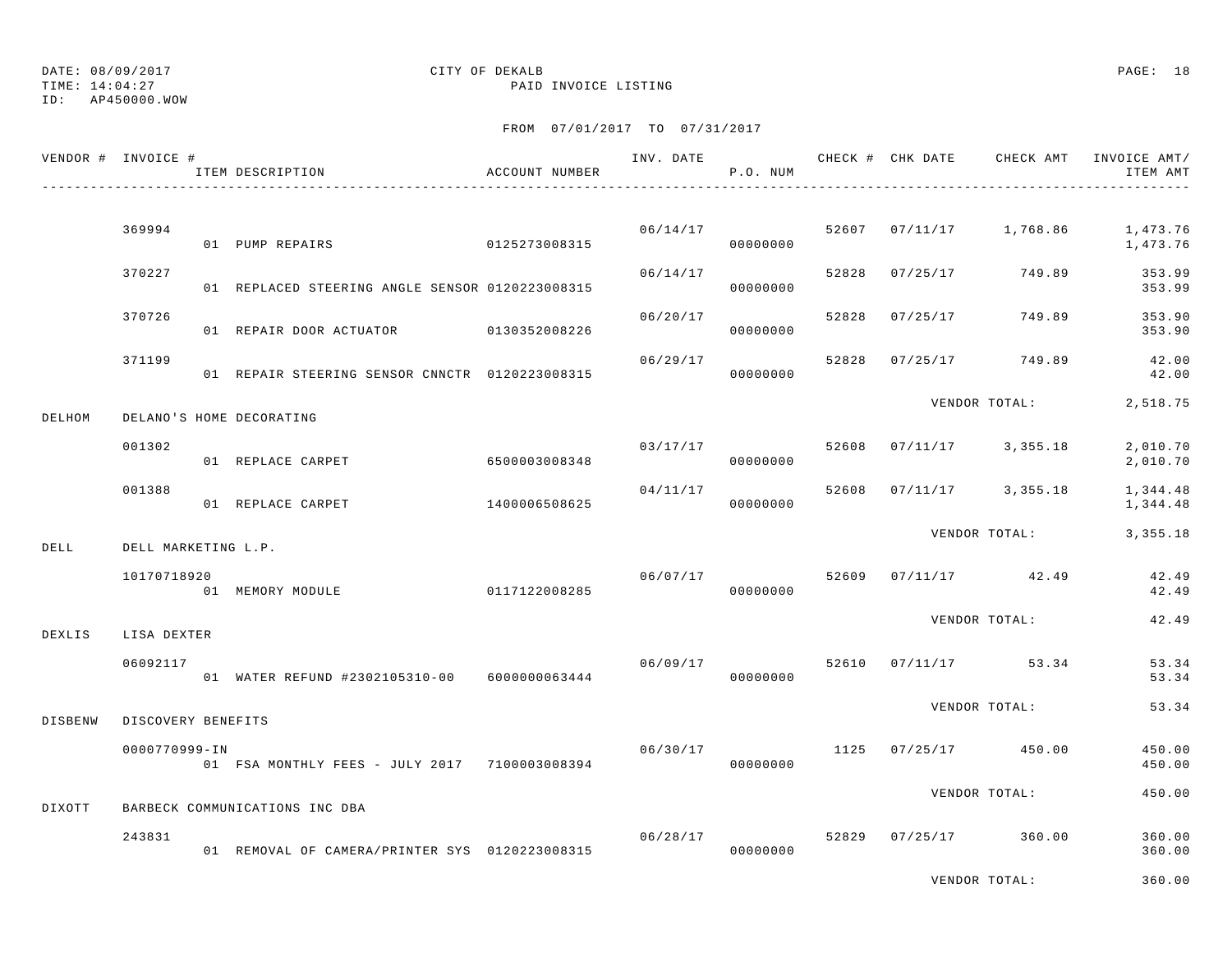TIME: 14:04:27 PAID INVOICE LISTING

ID: AP450000.WOW

|               | VENDOR # INVOICE # | ITEM DESCRIPTION                                                                               | ACCOUNT NUMBER |          | P.O. NUM             |       |                | INV. DATE 6 CHECK # CHK DATE 6 CHECK AMT | INVOICE AMT/<br>ITEM AMT         |
|---------------|--------------------|------------------------------------------------------------------------------------------------|----------------|----------|----------------------|-------|----------------|------------------------------------------|----------------------------------|
| <b>DRASEW</b> |                    | DRAINMASTER SEWER PUMP SERVICE                                                                 |                |          |                      |       |                |                                          |                                  |
|               | 07032017D          | 01 SEWER LINE RPLCMNT-933 S 6TH 1900006508624<br>02 SEWER LINE RPLCMNT-933 S 6TH 1800006508624 |                |          | 00000000<br>00000000 |       |                | $07/03/17$ 52560 07/07/17 6,000.00       | 6,000.00<br>5,000.00<br>1,000.00 |
| DRYTRE        |                    | D RYAN TREE & LANDSCAPE                                                                        |                |          |                      |       |                | VENDOR TOTAL:                            | 6,000.00                         |
|               | 3033               | 01 TREE REMOVAL - 211 N FIRST ST 0100000001265                                                 |                |          | 07/06/17<br>00000000 |       |                | 52830 07/25/17 1,865.00                  | 1,865.00<br>1,865.00             |
| ELLHOU        |                    | ELLWOOD HOUSE ASSOCIATION                                                                      |                |          |                      |       |                | VENDOR TOTAL:                            | 1,865.00                         |
|               | 06052017           | 01 BOILER REPLACEMENT REIMB. 1300006508624                                                     |                |          | 06/05/17<br>00000000 |       |                | 52831 07/25/17 11,616.86                 | 11,616.86<br>11,616.86           |
| <b>ENCAP</b>  | ENCAP INC          |                                                                                                |                |          |                      |       |                | VENDOR TOTAL:                            | 11,616.86                        |
|               | 3233               | 01 LAWNCARE SERVICES 0130333008313                                                             |                | 06/29/17 | 00000000             |       |                | 52832 07/25/17 633.75                    | 633.75<br>633.75                 |
| EPMAN         | E & P MANAGEMENT   |                                                                                                |                |          |                      |       |                | VENDOR TOTAL:                            | 633.75                           |
|               | 06092017           | 01 WATER REFUND #1802077050-01 6000000063444                                                   |                | 06/09/17 | 00000000             | 52611 |                | $07/11/17$ 138.31                        | 138.31<br>138.31                 |
| FASTEN        | FASTENAL COMPANY   |                                                                                                |                |          |                      |       |                | VENDOR TOTAL:                            | 138.31                           |
|               | ILCOR97034         | 01 HEX CAP SCREWS                                                                              | 0130332008226  | 06/14/17 | 00000000             | 52833 |                | $07/25/17$ 10.72                         | 10.72<br>10.72                   |
| FEDEX         | FEDEX              |                                                                                                |                |          |                      |       |                | VENDOR TOTAL:                            | 10.72                            |
|               | $5 - 745 - 89972$  | 01 STRAND PACKAGE FREIGHT 0130353008305                                                        |                | 03/22/17 | 00000000             |       | 52834 07/25/17 | 47.93                                    | 39.93<br>39.93                   |
|               | $5 - 849 - 09671$  | 01 IDOT PACKAGE FREIGHT                                                                        | 0910003008305  | 06/28/17 | 00000000             | 52834 | 07/25/17       | 47.93                                    | 8.00<br>8.00                     |
|               |                    |                                                                                                |                |          |                      |       |                | VENDOR TOTAL:                            | 47.93                            |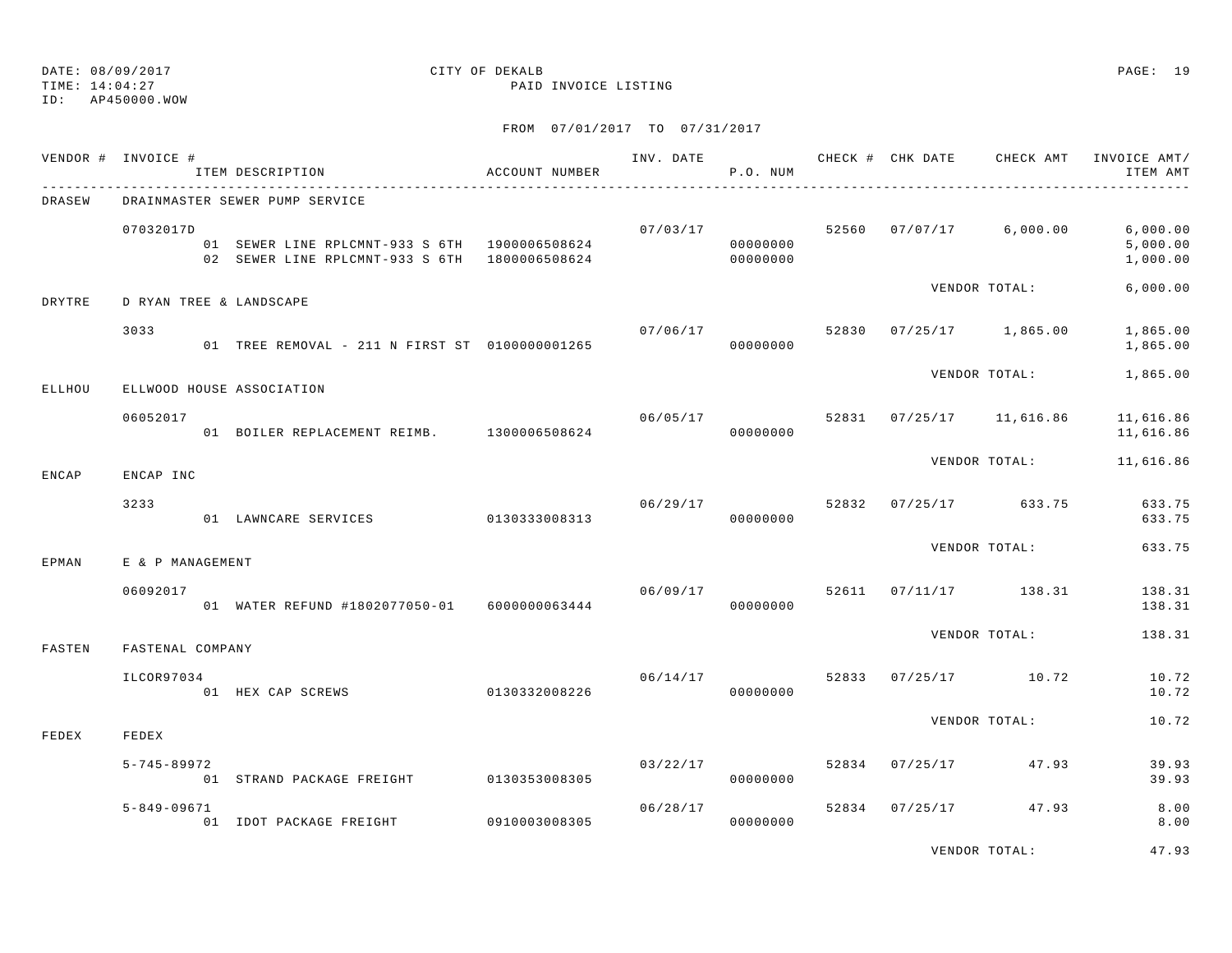TIME: 14:04:27 PAID INVOICE LISTING

ID: AP450000.WOW

|         | VENDOR # INVOICE #  |                      | ITEM DESCRIPTION                                                                                                                                                                                          | ACCOUNT NUMBER                                                   | INV. DATE | P.O. NUM                                                             |       | CHECK # CHK DATE | CHECK AMT           | INVOICE AMT/<br>ITEM AMT                                         |
|---------|---------------------|----------------------|-----------------------------------------------------------------------------------------------------------------------------------------------------------------------------------------------------------|------------------------------------------------------------------|-----------|----------------------------------------------------------------------|-------|------------------|---------------------|------------------------------------------------------------------|
| FERENT  |                     |                      | FERGUSON ENTERPRISES INC.                                                                                                                                                                                 |                                                                  |           |                                                                      |       |                  |                     |                                                                  |
|         | 0243843             |                      | 01 PVC COUPLERS                                                                                                                                                                                           | 0130332008233                                                    | 06/05/17  | 00000000                                                             | 52612 | 07/11/17         | 146.79              | 53.58<br>53.58                                                   |
|         | $0243843 - 1$       |                      | 01 PVC COUPLER                                                                                                                                                                                            | 0130332008233                                                    | 06/16/17  | 00000000                                                             | 52835 | 07/25/17         | 40.19               | 40.19<br>40.19                                                   |
|         | 0243870             |                      | 01 LOCATOR CABLES                                                                                                                                                                                         | 6000002008295                                                    | 06/09/17  | 00000000                                                             | 52612 | 07/11/17         | 146.79              | 52.00<br>52.00                                                   |
|         | 0244470             |                      | 01 PVC COUPLERS                                                                                                                                                                                           | 6000002008232                                                    | 06/07/17  | 00000000                                                             | 52612 | 07/11/17         | 146.79              | 41.21<br>41.21                                                   |
| FESPLAN |                     |                      | F. ESPINOZA LANDSCAPING                                                                                                                                                                                   |                                                                  |           |                                                                      |       |                  | VENDOR TOTAL:       | 186.98                                                           |
|         | 05102016            |                      | 01 HYDRANT DEPOSIT<br>02 HYDRANT USAGE                                                                                                                                                                    | 6000000002880<br>6000000063444                                   | 05/10/16  | 00000000<br>00000000                                                 | 52836 |                  | $07/25/17$ 1,099.77 | 1,099.77<br>1,200.00<br>$-100.23$                                |
| FILCOR  |                     |                      | FILTRATION CORPORATION OF AMER                                                                                                                                                                            |                                                                  |           |                                                                      |       |                  | VENDOR TOTAL:       | 1,099.77                                                         |
|         | 00080508            |                      | 01 REPAIR HANDLE, GASKET                                                                                                                                                                                  | 6500002008226                                                    | 04/18/17  | 00000000                                                             | 52837 | 07/25/17         | 165.85              | 165.85<br>165.85                                                 |
|         | 00080981            |                      | 01 JET FUEL HOSE                                                                                                                                                                                          | 6500003008310                                                    | 06/08/17  | 00000000                                                             | 52613 | 07/11/17         | 569.84              | 569.84<br>569.84                                                 |
| FIRNAT  | FIRST NATIONAL BANK |                      |                                                                                                                                                                                                           |                                                                  |           |                                                                      |       |                  | VENDOR TOTAL:       | 735.69                                                           |
|         | 0360JUL17CC         | 03<br>04<br>05<br>06 | 01 NPELRA - MEETING REGISTRATION 0116103008376<br>02 NPELRA - MEETING REGISTRATION 0116103008376<br>GOVHR - 30 DAY JOB POSTING<br>JOBING.COM - JOB POSTING<br>IGFOA - JOB POSTING<br>GFOA - NEWSLETTER AD | 0116103008333<br>0116103008333<br>0116103008333<br>0116103008333 | 07/24/17  | 00000000<br>00000000<br>00000000<br>00000000<br>00000000<br>00000000 | 1136  | 07/31/17         | 12,347.61           | 839.00<br>55.00<br>55.00<br>100.00<br>229.00<br>250.00<br>150.00 |
|         | 0360JUN17CC         | 02<br>0.3            | 01 KINGS FISH HOUSE - TRAVEL MEAL 0116103008376<br>CONGRGTN ALE HOUSE - TRAVEL ML 0116103008376<br>INFLIGHT PURCHASE - TRVL MEAL 0116103008376<br>04 LUGGAGE FEE - TRAVEL FEE                             | 0116103008376                                                    | 06/24/17  | 00000000<br>00000000<br>00000000<br>00000000                         | 1132  | 07/25/17         | 21,405.42           | 1,686.68<br>49.00<br>14.63<br>7.99<br>25.00                      |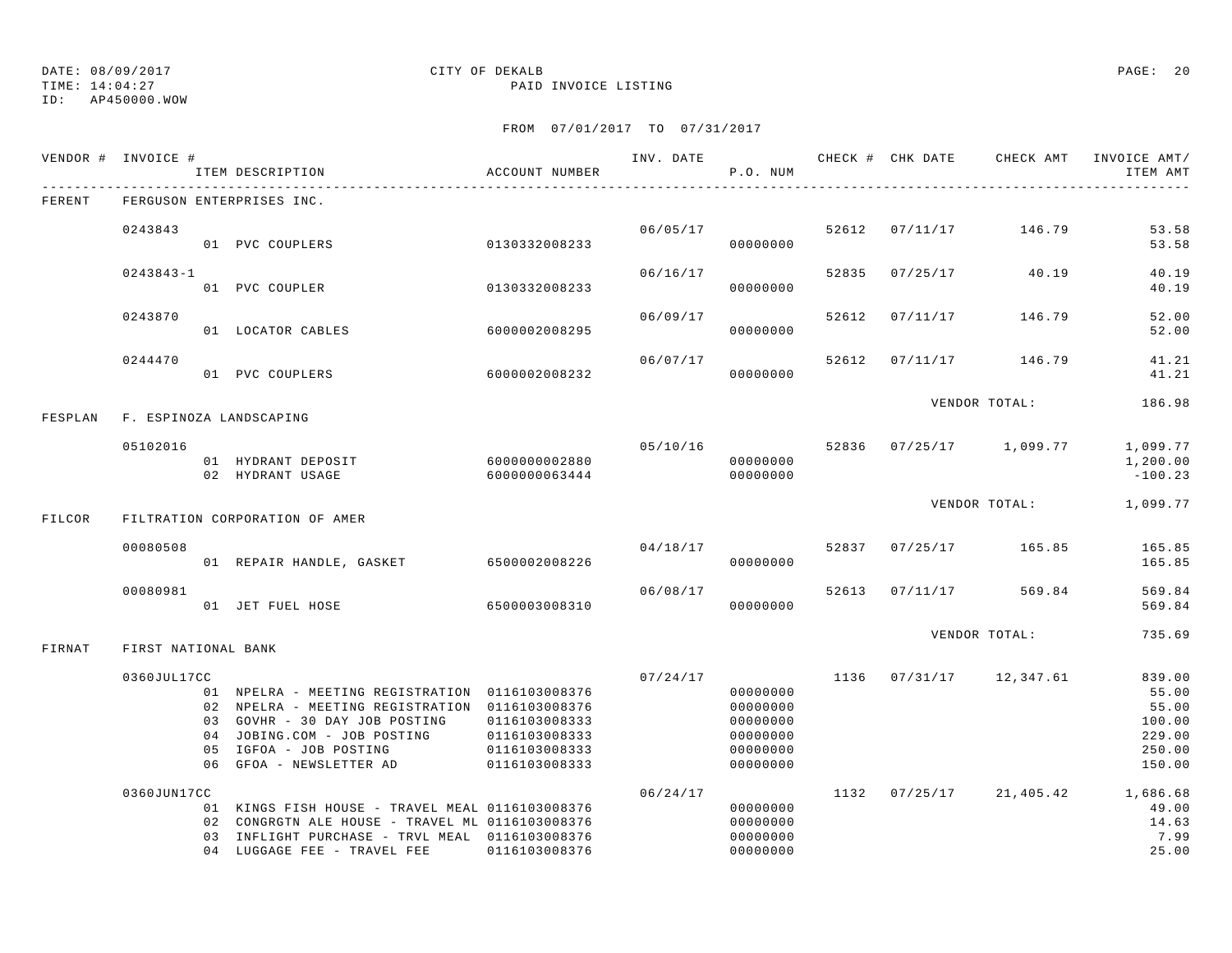### TIME: 14:04:27 PAID INVOICE LISTING

ID: AP450000.WOW

| VENDOR # INVOICE # | ACCOUNT NUMBER<br>ITEM DESCRIPTION                                                                                                                                                                                                                                                                                                                                                  |                                                 |          | P.O. NUM                                                                                     |      |                         | INV. DATE 6 1999 CHECK # CHK DATE CHECK AMT INVOICE AMT/<br>ITEM AMT           |
|--------------------|-------------------------------------------------------------------------------------------------------------------------------------------------------------------------------------------------------------------------------------------------------------------------------------------------------------------------------------------------------------------------------------|-------------------------------------------------|----------|----------------------------------------------------------------------------------------------|------|-------------------------|--------------------------------------------------------------------------------|
| 0360JUN17CC        | 05 HILTON - TRAVEL LODGING 0116103008376<br>06 WALMART - BIOMETRIC SNACKS 0116103008345<br>07 WALMART - BIOMETRIC SNACKS 0116103008345<br>08 IGFOA - JOB POSTING - FIN DIR 0116103008333<br>09 GOVHR - JOB POSTING - FIN DIR 0116103008333                                                                                                                                          |                                                 | 06/24/17 | 00000000<br>00000000<br>00000000<br>00000000<br>00000000                                     |      | 1132 07/25/17 21,405.42 | 1,686.68<br>1,205.95<br>29.98<br>4.13<br>250.00<br>100.00                      |
| 06302017           | 01 LOCKBOX FEES - JUNE 2017                                                                                                                                                                                                                                                                                                                                                         | 6000003008342                                   | 06/30/17 | 00000000                                                                                     |      | 1137 07/31/17 401.99    | 401.99<br>401.99                                                               |
| 0769JAN17CCB       | 01 MICHAELS - FRAMES<br>02 AMAZON - TC KEYBOARD<br>03 AMAZON - TC MOUSE                                                                                                                                                                                                                                                                                                             | 0120212008299<br>0120236008580<br>0120236008580 | 01/24/17 | 00000000<br>00000000<br>00000000                                                             |      | 1133 07/31/17 175.44    | 95.74<br>1.76<br>79.99<br>13.99                                                |
| 1132JAN17CCB       | 01 FLIGHTAWARE - DEC MONTHLY 6500003008373<br>02 SHERATON - TRAVEL LODGING 6500003008373                                                                                                                                                                                                                                                                                            |                                                 | 01/24/17 | 00000000<br>00000000                                                                         |      | 1133 07/31/17 175.44    | 49.70<br>8.00<br>41.70                                                         |
| 1132JUL17CC        | 01 HILTON - CONF LODGING<br>02 FLIGHTAWARE - JUNE 2017 6500003008373<br>03 PAYPAL - TRAINING REGISTRATION 6500003008376<br>04 DIRECTV - JULY 2017                                                                                                                                                                                                                                   | 6500003008376<br>6500003008373                  | 07/24/17 | 00000000<br>00000000<br>00000000<br>00000000                                                 |      | 1136 07/31/17 12,347.61 | 443.45<br>273.46<br>8.00<br>99.00<br>62.99                                     |
| 1132JUN17CC        | 01 DIRECTV SRVCS - JUNE 2017 6500003008373<br>02 FLIGHTAWARE - MAY 2017 6500003008373                                                                                                                                                                                                                                                                                               |                                                 | 07/14/17 | 00000000<br>00000000                                                                         |      | 1132 07/25/17 21,405.42 | 70.99<br>62.99<br>8.00                                                         |
| 1699JUL17CC        | 01 OVERLIMIT FEE CREDIT 0117122008285<br>02 UBERCONFERENCE - ANNUAL FEE 0117124008450                                                                                                                                                                                                                                                                                               |                                                 | 07/24/17 | 00000000<br>00000000                                                                         |      | 1136 07/31/17 12,347.61 | 56.79<br>$-39.00$<br>95.79                                                     |
| 1941JAN17CCB       | 01 LINCOLN INN - STRAT GOALS MTG 0115153008306                                                                                                                                                                                                                                                                                                                                      |                                                 | 01/24/17 | 00000000                                                                                     |      | 1133 07/31/17 175.44    | 30.00<br>30.00                                                                 |
| 1941JUL17CC        | 01 A-1 CONF TRANSPORT 0115153008376<br>02 HOLLINGSTONS TAXI - TRANSPRTN 0115153008376<br>03 FLEET LANDING - CONF TRVL MEAL 0115153008376<br>04 YELLOW TOP TAXI - CONF TRNSPTN 0115153008376<br>05 OYSTER HOUSE - CONF TRVL MEAL 0115153008376<br>06 MARRIOTT - CONF TRVL MEAL<br>07 FLEET LANDING - CONF TRVL MEAL 0115153008376<br>08 FLEET LANDING - CONF TRVL MEAL 0115153008376 | 0115153008376                                   | 07/24/17 | 00000000<br>00000000<br>00000000<br>00000000<br>00000000<br>00000000<br>00000000<br>00000000 | 1136 | $07/31/17$ 12,347.61    | 544.30<br>115.00<br>38.08<br>34.84<br>15.00<br>31.84<br>3.33<br>33.23<br>30.51 |
|                    | 09 BLOSSOM - CONF TRVL MEAL                                                                                                                                                                                                                                                                                                                                                         | 0115153008376                                   |          | 00000000                                                                                     |      |                         | 14.71                                                                          |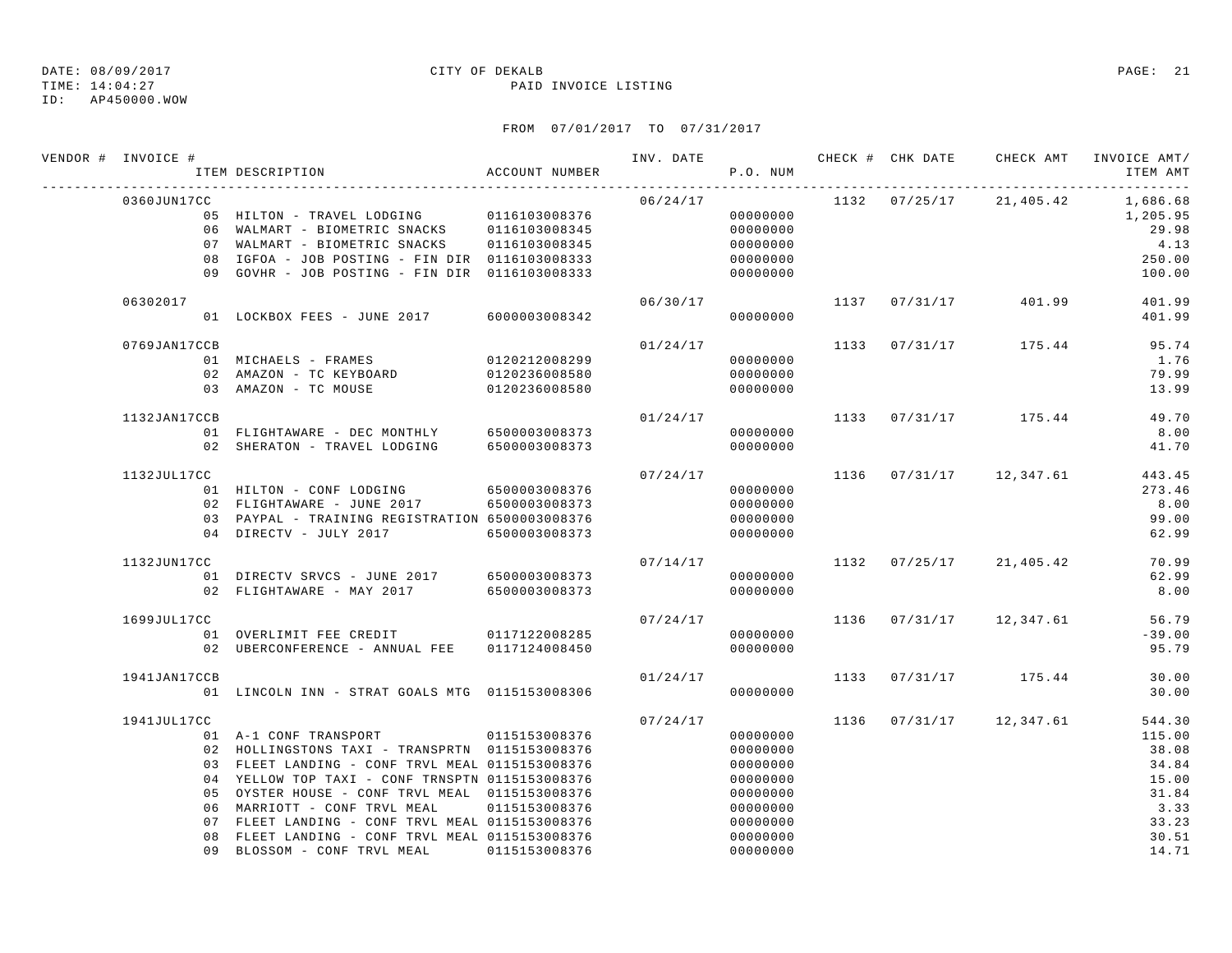TIME: 14:04:27 PAID INVOICE LISTING

ID: AP450000.WOW

| VENDOR # INVOICE #                   | ITEM DESCRIPTION                                                                                                                                                                                                                                                                                                                                | ACCOUNT NUMBER                                                                                     | INV. DATE | P.O. NUM                                                                                                 |      |               | CHECK # CHK DATE CHECK AMT       | INVOICE AMT/<br>ITEM AMT                                                                       |
|--------------------------------------|-------------------------------------------------------------------------------------------------------------------------------------------------------------------------------------------------------------------------------------------------------------------------------------------------------------------------------------------------|----------------------------------------------------------------------------------------------------|-----------|----------------------------------------------------------------------------------------------------------|------|---------------|----------------------------------|------------------------------------------------------------------------------------------------|
| 1941JUL17CC                          | 10 DELAWARE NORTH - CONFTRVL MEAL 0115153008376<br>11 YELLOW TOP TAXI - CONF TRAVEL 0115153008376<br>12 A-1 CONF TRANSPORT<br>13 MARRIOTT - CONF TRVL MEAL                                                                                                                                                                                      | 0115153008376<br>0115153008376                                                                     | 07/24/17  | 00000000<br>00000000<br>00000000<br>00000000                                                             |      | 1136 07/31/17 | 12,347.61                        | 544.30<br>16.43<br>48.00<br>160.00<br>3.33                                                     |
| 1941JUN17CC<br>05<br>08<br>09        | 01 HILTON - TRAVEL LODGING<br>02 J&R TRANSPORT - CAB FEE<br>03 AMERICAN AIRLINES-LUGGAGE FEE 0115153008376<br>04 KINGS FISH HOUSE - TRAVEL MEAL 0115153008376<br>CONGREGATION ALE HOUSE - MEAL 0115153008376<br>06 FARMERS MARKET - SNACK<br>07 FARMERS MARKET - SNACK<br>A-1 LIMO - AIRPORT TRANSPORT 0115153008376<br>SOUTHWEST AIR - TICKETS | 0115153008376<br>0115153008376<br>0115153008376<br>0115153008376<br>0115153008376                  | 06/24/17  | 00000000<br>00000000<br>00000000<br>00000000<br>00000000<br>00000000<br>00000000<br>00000000<br>00000000 |      | 1132 07/25/17 | 21,405.42                        | 2,637.48<br>1,205.95<br>93.60<br>60.00<br>23.48<br>12.43<br>1.93<br>4.19<br>120.00<br>1,115.90 |
| 2455JUL17CC                          | 01 EAGLE RIDGE - CONF LODGING                                                                                                                                                                                                                                                                                                                   | 0115153008376                                                                                      | 07/24/17  | 00000000                                                                                                 | 1136 | 07/31/17      | 12,347.61                        | 215.34<br>215.34                                                                               |
| 2455JUN17CC                          | 01 ICMA - MEMBERSHIP DUES<br>02 EAGLE RIDGE - CONF LODGING<br>03 ILCMA - CONF REGISTRATION                                                                                                                                                                                                                                                      | 0115153008375<br>0115153008376<br>0115153008376                                                    | 06/24/17  | 00000000<br>00000000<br>00000000                                                                         | 1132 | 07/25/17      | 21,405.42                        | 1,828.34<br>1,345.00<br>233.34<br>250.00                                                       |
| 3600JUL17CC                          | 01 ASE - CREDENTIAL REQUEST<br>02 AMAZON - SQUAD WIRING<br>03 HARDING INSTRUMENT - INTERCOM 0130323008310<br>04 AMAZON - FITTINGS RETURNED                                                                                                                                                                                                      | 0130333008376<br>0120222008226<br>0130332008226                                                    | 07/24/17  | 00000000<br>00000000<br>00000000<br>00000000                                                             |      |               | 1136 07/31/17 12,347.61          | 123.08<br>10.00<br>64.15<br>69.92<br>$-20.99$                                                  |
| 3600JUN17CC<br>05                    | 01 AMAZON - SOLDERING GUN<br>02 PROVANTAGE - POWER SUPPLY<br>03 CALIBRATION SERVICE<br>04 INSTALL BAY SPLIT BOOM<br>TIRE INNER TUBES<br>06 MOBILE ANTENNA                                                                                                                                                                                       | 0130332008291<br>0130332008229<br>0130333008318<br>0130332008230<br>0130332008226<br>0130332008226 | 06/24/17  | 00000000<br>00000000<br>00000000<br>00000000<br>00000000<br>00000000                                     | 1132 |               | $07/25/17$ 21,405.42             | 1,122.29<br>64.88<br>290.64<br>657.98<br>8.75<br>67.00<br>33.04                                |
| 4601JUL17CC<br>0 <sub>4</sub><br>0.5 | 01 SIRCHIE - PRINT KIT<br>02 SAMS CLUB - COFFEE<br>03 PETCO - DOG FOOD RETURNED<br>PETCO - DOG FOOD<br>911 CARES - UNIFORM PIN<br>06 ROAD RANGER - FUEL                                                                                                                                                                                         | 0120222008242<br>0120252008299<br>0120222008242<br>0120222008242<br>0120232008270<br>0120212008245 | 07/24/17  | 00000000<br>00000000<br>00000000<br>00000000<br>00000000<br>$0.00000000$                                 |      |               | 1136 07/31/17 12,347.61 1,342.59 | 126.08<br>271.08<br>$-172.52$<br>157.96<br>32.43<br>20.00                                      |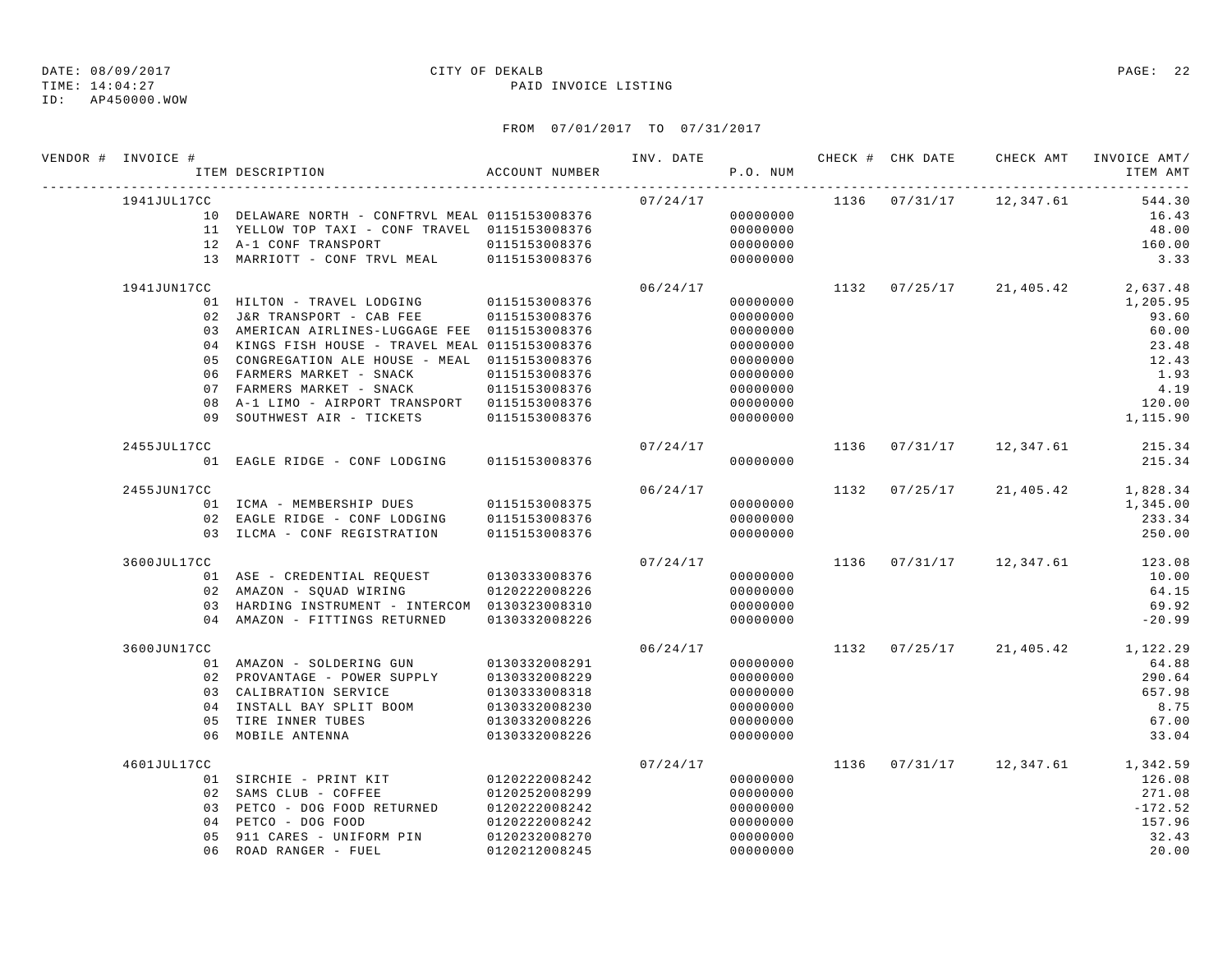TIME: 14:04:27 PAID INVOICE LISTING

ID: AP450000.WOW

| VENDOR # INVOICE # | ITEM DESCRIPTION                                | ACCOUNT NUMBER | INV. DATE | P.O. NUM |  | CHECK # CHK DATE CHECK AMT INVOICE AMT/<br>ITEM AMT |
|--------------------|-------------------------------------------------|----------------|-----------|----------|--|-----------------------------------------------------|
| 4601JUL17CC        |                                                 |                | 07/24/17  |          |  | $1136$ $07/31/17$ $12,347.61$ $1,342.59$            |
|                    | 07 RADIO.PARTS - HOLDER/ANTENNA 0120236008580   |                |           | 00000000 |  | 133.50                                              |
|                    | 08 TARGET - NATNL NGHT OUT SUPPLY 0120222008242 |                |           | 00000000 |  | 412.87                                              |
|                    | 09 TIPS - REGISTRATION/MANUALS                  | 0120222008202  |           | 00000000 |  | 175.92                                              |
|                    | 10 TIPS - RECERTIFICATION                       | 0120223008376  |           | 00000000 |  | 75.00                                               |
|                    | 11 SAFE KIDS - RECERTIFICATION 0120223008376    |                |           | 00000000 |  | 50.00                                               |
|                    | 12 BATTERYSHARKS - BATTERY                      | 0120222008226  |           | 00000000 |  | 20.99                                               |
|                    | 13 ILSOS - PLATE RENEWAL                        | 0120242008242  |           | 00000000 |  | 21.00                                               |
|                    | 14 AMAZON - NIFTY NABBER                        | 0120252008204  |           | 00000000 |  | 18.28                                               |
| 4601JUN17CC        |                                                 |                | 06/24/17  |          |  | 1132 07/25/17 21,405.42 4,671.99                    |
|                    | 01 TRI-TECH FORENSICS - TRAINING 0120242008242  |                |           | 00000000 |  | 299.00                                              |
| 02                 | THERMAL PAPER                                   | 0120252008204  |           | 00000000 |  | 27.50                                               |
|                    | 03 CRIME-SCENE - TENT MARKERS                   | 0120222008242  |           | 00000000 |  | 62.61                                               |
|                    | 04 VAN METER - TRAINING                         | 0120253008376  |           | 00000000 |  | 140.00                                              |
| 05                 | VAN METER - TRAINING                            | 0120243008376  |           | 00000000 |  | 140.00                                              |
| 06                 | HOLIDAY INN - TRAINING LODGING 0120243008376    |                |           | 00000000 |  | 618.89                                              |
| 07                 | BEST BUY - CAMERA/MEMORY CARDS 0120222008242    |                |           | 00000000 |  | 271.94                                              |
| 08                 | CERTEGRITY - TIPS RECERT                        | 0120223008376  |           | 00000000 |  | 75.00                                               |
| 09                 | 511 TACTICAL - UNIFORM PANTS 0120232008270      |                |           | 00000000 |  | 74.36                                               |
| 10                 | CIRCLE K - GASOLINE                             | 0120212008245  |           | 00000000 |  | 33.33                                               |
| 11                 | COMFORT SUITES - TRNG LODGING 0120223008376     |                |           | 00000000 |  | 112.99                                              |
| 12                 | BECKS TRAVEL - GASOLINE                         | 0120212008245  |           | 00000000 |  | 35.01                                               |
|                    | 13 NEW SQUAD LIGHTS                             |                |           | 00000000 |  | 1,328.14                                            |
| 14                 | AMAZON - KEY TAGS                               |                |           | 00000000 |  | 7.45                                                |
| 15                 | SCHNUCKS - VCPI TRAINING 0120213008376          |                |           | 00000000 |  | 32.74                                               |
|                    | 16 AMAZON - BLU RAY PLAYER                      | 0120252008204  |           | 00000000 |  | 73.98                                               |
|                    | 17 UPS STORE - FREIGHT                          | 0120213008305  |           | 00000000 |  | 159.35                                              |
| 18                 | DUNKIN DONUTS - VCPI TRAINING 0120213008376     |                |           | 00000000 |  | 21.98                                               |
| 19                 | AMAZON - STAMPING BLANKS                        | 0120252008204  |           | 00000000 |  | 18.95                                               |
| 20                 | TRANSUNION - MARCH/APRIL 2017 0120242008243     |                |           | 00000000 |  | 383.75                                              |
| 21                 | DUNKIN DONUTS - VCPI TRAINING 0120213008376     |                |           | 00000000 |  | 21.98                                               |
| 22                 | GLIDDEN FLORIST - PLANT                         | 0120212008299  |           | 00000000 |  | 60.90                                               |
|                    | 23 REQUIP - VENTED MIRROR                       | 0120222008226  |           | 00000000 |  | 79.99                                               |
|                    | 24 AMAZON - TC KEYBOARD                         | 0120236008510  |           | 00000000 |  | 153.98                                              |
| 25                 | ALUMNI AWARD - NAME PLATE                       | 0120212008299  |           | 00000000 |  | 17.56                                               |
| 26                 | OFFICE DEPOT - SUPPLIES                         | 0120252008204  |           | 00000000 |  | 48.58                                               |
| 27                 | OFFICE DEPOT - SHARPIES                         | 0120252008204  |           | 00000000 |  | 8.92                                                |
| 28                 | USPS - FREIGHT                                  | 0120213008305  |           | 00000000 |  | 18.85                                               |
| 29                 | AMAZON - EAR INSERTS                            | 0120236008510  |           | 00000000 |  | 72.00                                               |
| 30                 | AMAZON - AIR FILTER                             | 0120212008219  |           | 00000000 |  | 23.62                                               |
| 31                 | AMAZON - FRIDGE AIR FILTER                      | 0120212008219  |           | 00000000 |  | 29.49                                               |
| 32                 | JERSEY MIKES - MEAL                             | 0120212008219  |           | 00000000 |  | 10.60                                               |
| 33                 | PETCO - K9 DOG FOOD                             | 0120222008242  |           | 00000000 |  | 172.52                                              |
| 34                 | BARB CITY BAGELS - CHIEF MTG 0120212008299      |                |           | 00000000 |  | 16.14                                               |
| 35                 | FRED PRYOR - TRAINING                           | 0120233008376  |           | 00000000 |  | 199.00                                              |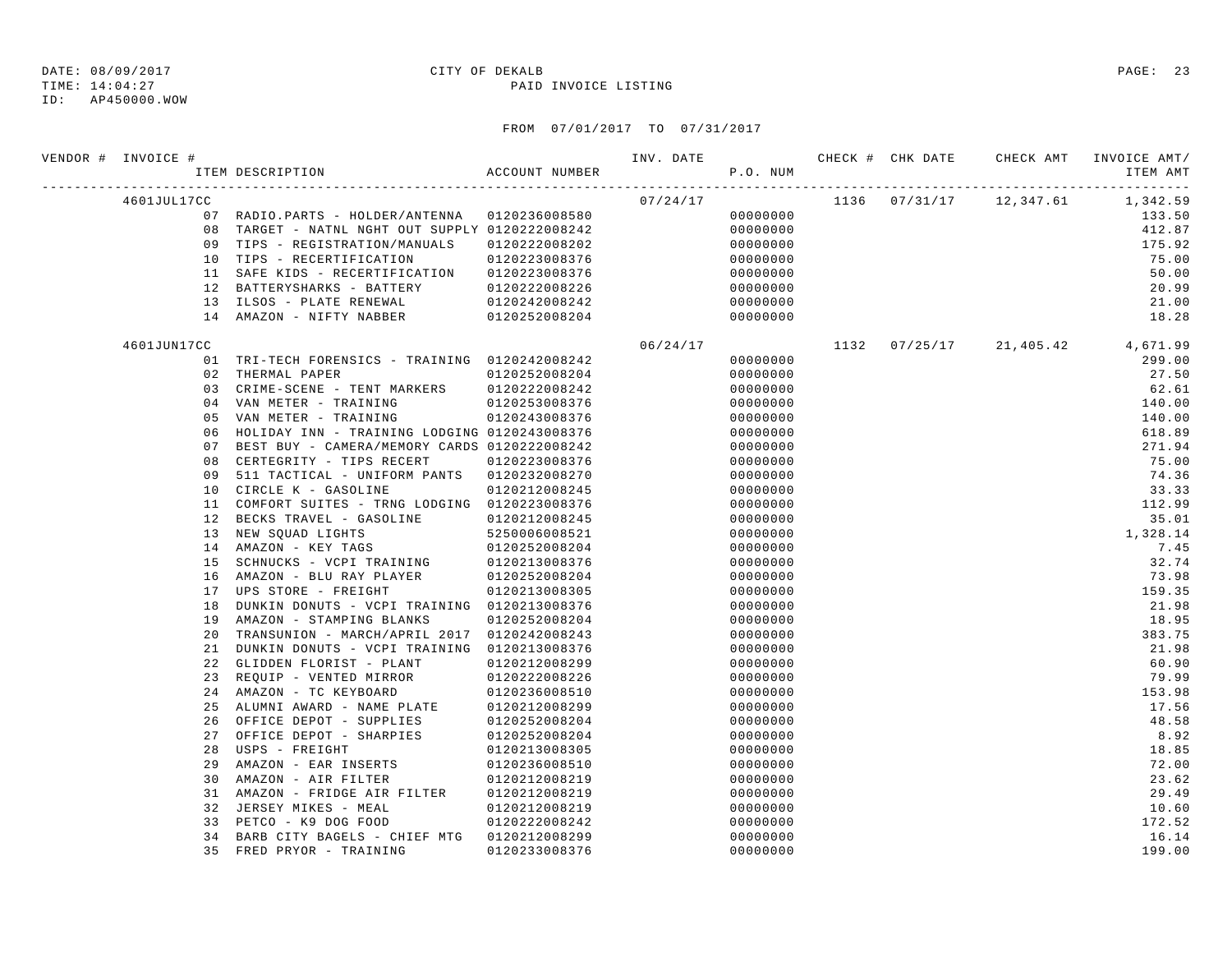TIME: 14:04:27 PAID INVOICE LISTING

ID: AP450000.WOW

| VENDOR # INVOICE # | ITEM DESCRIPTION                               | ACCOUNT NUMBER |          | P.O. NUM |               |                         | INVOICE AMT/<br>ITEM AMT |
|--------------------|------------------------------------------------|----------------|----------|----------|---------------|-------------------------|--------------------------|
| 4601JUN17CC        |                                                |                | 06/24/17 |          |               | 1132 07/25/17 21,405.42 | 4,671.99                 |
|                    | 36 SCHNUCKS - SNACKS 0120212008299             |                |          | 00000000 |               |                         | 11.48                    |
|                    | 37 HOTELS.COM - TRAINING LODGING 0120233008376 |                |          | 00000000 |               |                         | 154.42                   |
|                    | 38 AMAZON - MAGIC SLIDERS 0120236008510        |                |          | 00000000 |               |                         | 49.99                    |
|                    | 39 CORNER STONE - SHIRT CREDIT 0120252008270   |                |          | 00000000 |               |                         | $-395.00$                |
| 5539JUL17CC        |                                                |                | 07/24/17 |          |               | 1136 07/31/17 12,347.61 | 803.25                   |
|                    | 01 ILCMA - MEMBERSHIP                          | 0115153008375  |          | 00000000 |               |                         | 384.00                   |
|                    | 02 ILCMA - MEMBERSHIP                          | 0115153008375  |          | 00000000 |               |                         | 244.25                   |
|                    | 03 ICMA - MEMBERSHIP                           | 0115153008375  |          | 00000000 |               |                         | 25.00                    |
|                    | 04 IML - WORKSHOP REGISTRATION                 | 0110103008376  |          | 00000000 |               |                         | 75.00                    |
|                    | 05 IML - WORKSHOP REGISTRATION                 | 0110103008376  |          | 00000000 |               |                         | 75.00                    |
| 5539JUN17CC        |                                                |                | 06/24/17 |          |               | 1132 07/25/17 21,405.42 | 2,401.35                 |
|                    | 01 NIU OUTREACH - CIVIC LDRSHP                 | 0115153008376  |          | 00000000 |               |                         | $-20.00$                 |
|                    | 02 GFOA - BUDGET AWARD                         | 0117113008342  |          | 00000000 |               |                         | 425.00                   |
|                    | 03 SCHNUCKS - BOTTLED WATER                    | 0115153008306  |          | 00000000 |               |                         | 71.09                    |
|                    | 04 DUNKIN DONUTS - COFFEE                      | 0115153008306  |          | 00000000 |               |                         | 75.96                    |
|                    | 05 PARTY CITY - SUPPLIES                       | 0115153008306  |          | 00000000 |               |                         | 87.64                    |
| 06                 | NIU OUTREACH - CIVIC LDRSHP                    | 0115153008376  |          | 00000000 |               |                         | $-20.00$                 |
| 07                 | VINNYS PIZZA - MEAL                            | 0115153008306  |          | 00000000 |               |                         | 25.98                    |
| 08                 | WALMART - SUPPLIES                             | 0115153008306  |          | 00000000 |               |                         | 67.71                    |
| 09                 | JEWEL - CAKE/BROWNIES                          | 0115153008306  |          | 00000000 |               |                         | 37.06                    |
|                    | 10 NIU OUTREACH - CIVIC LDRSHP                 | 0115153008376  |          | 00000000 |               |                         | $-20.00$                 |
|                    | 11 NIU OUTREACH - LEGACY CONF                  | 0132103008376  |          | 00000000 |               |                         | 320.00                   |
|                    | 12 INERNATION - MEMBERSHIP                     | 0115153008375  |          | 00000000 |               |                         | 1,109.00                 |
|                    | 13 EAGLE RIDGE - CONF LODGING                  | 0115153008376  |          | 00000000 |               |                         | 183.39                   |
|                    | 14 DUNKIN DONUTS - COFFEE                      | 0115153008306  |          | 00000000 |               |                         | 41.78                    |
|                    | 15 SCHNUCKS - SNACKS                           | 0115153008306  |          | 00000000 |               |                         | 16.74                    |
| 5649JUL17CC        |                                                |                | 07/24/17 |          |               | 1136 07/31/17 12,347.61 | 475.39                   |
|                    | 01 FACEBOOK - ARTIGRAS ADS 0132103008376       |                |          | 00000000 |               |                         | 124.48                   |
|                    | 02 MICHAELS - FRAMES                           | 0110102008204  |          | 00000000 |               |                         | 194.95                   |
|                    | 03 MICHAELS - FRAMES                           | 0132102008204  |          | 00000000 |               |                         | 155.96                   |
| 5649JUN17CC        |                                                |                | 06/24/17 |          |               | 1132 07/25/17 21,405.42 | 865.28                   |
|                    | 01 JIMMY JOHNS - TRAINING MEAL                 | 0132103008376  |          | 00000000 |               |                         | 57.91                    |
|                    | 02 ISDC - MEMBERSHIP                           | 0132103008375  |          | 00000000 |               |                         | 420.00                   |
|                    | 03 FACEBOOK - ARTIGRAS ADS                     | 0132103008373  |          | 00000000 |               |                         | 25.21                    |
|                    | 04 FACEBOOK - ARTIGRAS ADS                     | 0132103008373  |          | 00000000 |               |                         | 50.31                    |
|                    | 05 NORTHERN STAR - ADS                         | 0132103008373  |          | 00000000 |               |                         | 200.00                   |
| 06                 | JEWEL - SPECIAL EVENT                          | 0115153008306  |          | 00000000 |               |                         | 17.96                    |
| 07                 | BAKERS BUDDY - SPECIAL EVENT 0115153008306     |                |          | 00000000 |               |                         | 55.91                    |
| 08                 | DUNKIN DONUTS - COFFEE                         | 0115153008306  |          | 00000000 |               |                         | 37.98                    |
| 5700JUN17CC        |                                                |                | 06/24/17 |          | 1132 07/25/17 | 21,405.42               | 83.37                    |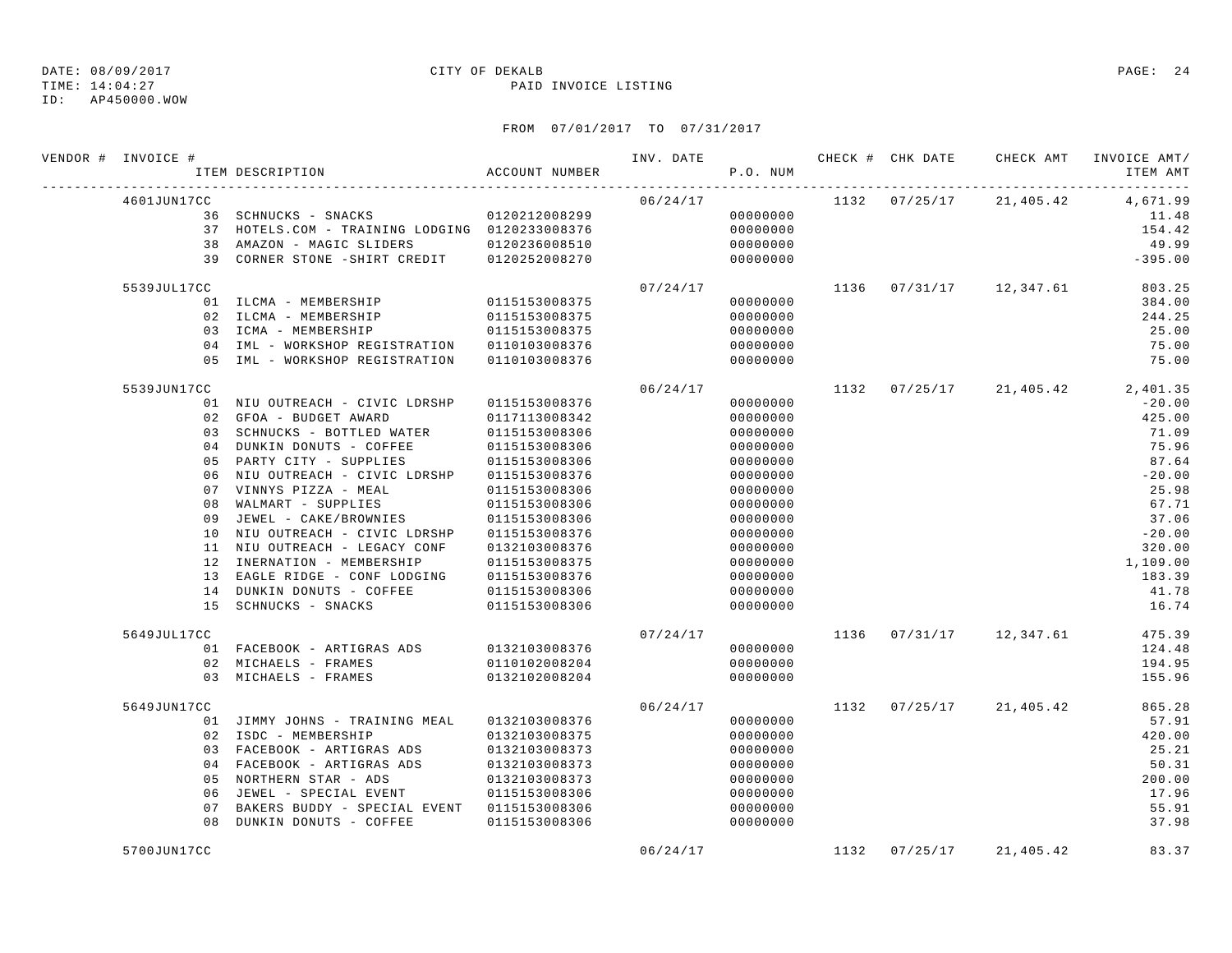## DATE: 08/09/2017 CITY OF DEKALB PAGE: 25

TIME: 14:04:27 PAID INVOICE LISTING

| VENDOR # INVOICE # | ACCOUNT NUMBER<br>ITEM DESCRIPTION              |               | INV. DATE | P.O. NUM |      |          | CHECK # CHK DATE       CHECK AMT     INVOICE AMT / | ITEM AMT |
|--------------------|-------------------------------------------------|---------------|-----------|----------|------|----------|----------------------------------------------------|----------|
|                    |                                                 |               |           |          |      |          |                                                    |          |
| 5700JUN17CC        |                                                 |               | 06/24/17  |          | 1132 | 07/25/17 | 21,405.42                                          | 83.37    |
|                    | 01 SUPPLIES SHOP - LABELS 0117112008204         |               |           | 00000000 |      |          |                                                    | 83.37    |
| 7228JUL17CC        |                                                 |               | 07/24/17  |          | 1136 |          | $07/31/17$ 12,347.61                               | 936.38   |
|                    | 01 IDPH - LICENSE RENEWAL                       | 0125273008315 |           | 00000000 |      |          |                                                    | 21.00    |
|                    | 02 ARMSTRONG MEDICAL - TAPE                     | 0125272008241 |           | 00000000 |      |          |                                                    | 253.34   |
|                    | 03 THE FIRE STORE - HOSE CARRIER 0125272008240  |               |           | 00000000 |      |          |                                                    | 149.98   |
|                    | 04 NAT. TRAINING CTR - MEAL TCKT 0125273008376  |               |           | 00000000 |      |          |                                                    | 164.50   |
| 05                 | IDPH - AMB LICENSE RENEWAL                      | 0125273008315 |           | 00000000 |      |          |                                                    | 153.53   |
| 06                 | SCHNUCKS - BOTTLED WATER                        | 0125272008240 |           | 00000000 |      |          |                                                    | 30.14    |
| 0.7                | AMAZON - TAX REFUND                             | 0125272008291 |           | 00000000 |      |          |                                                    | $-2.57$  |
|                    | 08 AMAZON - CLEANING SUPPLIES                   | 0125272008291 |           | 00000000 |      |          |                                                    | 44.02    |
|                    | 09 AMAZON - TAX REFUND                          | 0125272008291 |           | 00000000 |      |          |                                                    | $-5.03$  |
|                    | 10 AMAZON - CLEANING SUPPLIES                   | 0125272008291 |           | 00000000 |      |          |                                                    | 85.86    |
| 11                 | AMAZON - WALL MOUNT FAN                         | 0125272008291 |           | 00000000 |      |          |                                                    | 44.21    |
|                    | 12 AMAZON - TAX REFUND                          | 0125272008291 |           | 00000000 |      |          |                                                    | $-2.60$  |
| 7228JUN17CC        |                                                 |               | 06/24/17  |          |      |          | 1132 07/25/17 21,405.42                            | 980.10   |
|                    | 01 IDPH - LICENSE RENEWAL                       | 0125273008315 |           | 00000000 |      |          |                                                    | 41.00    |
|                    | 02 IDPH - LICENSE RENEWAL                       | 0125273008315 |           | 00000000 |      |          |                                                    | 21.00    |
|                    | 03 IDPH - LICENSE RENEWAL                       | 0125273008315 |           | 00000000 |      |          |                                                    | 41.00    |
|                    | 04 GLOBAL - COOLANT SENSOR                      | 0125272008226 |           | 00000000 |      |          |                                                    | 76.42    |
|                    | 05 PLAZA PARKING - MOH CEREMONY 0125273008376   |               |           | 00000000 |      |          |                                                    | 3.00     |
|                    | 06 BP/CIRCLE K - GASOLINE                       | 0125262008245 |           | 00000000 |      |          |                                                    | 27.30    |
|                    | 07 WALMART - EMS LUNCHEON                       | 0125273008376 |           | 00000000 |      |          |                                                    | 162.02   |
| 08                 | WALMART - EMS LUNCHEON                          | 0125273008376 |           | 00000000 |      |          |                                                    | 22.67    |
| 09                 | DXE MEDICAL - ELECTRODES                        | 0125272008241 |           | 00000000 |      |          |                                                    | 472.50   |
| 10                 | LEATHERHEAD - HELMET PAINTING 0125272008240     |               |           | 00000000 |      |          |                                                    | 105.00   |
|                    | 11 OFFICE MAX - LABELS                          | 0125262008204 |           | 00000000 |      |          |                                                    | 8.19     |
| 7619JUL17CC        |                                                 |               | 07/24/17  |          | 1136 | 07/31/17 | 12,347.61                                          | 5,842.21 |
|                    | 01 ESCAPE DAY SPA - FRAUD CHARGE 01000000001265 |               |           | 00000000 |      |          |                                                    | 785.00   |
|                    | 02 PAYPAL - TRAFFIC NAMES                       | 0117122008285 |           | 00000000 |      |          |                                                    | 9.95     |
|                    | 03 AMAZON - MICROBURST REFILL PK 0117122008285  |               |           | 00000000 |      |          |                                                    | 63.22    |
| 04                 | AMAZON - PHONE CORD                             | 0117122008285 |           | 00000000 |      |          |                                                    | 9.99     |
|                    | 05 AMAZON - RECLOSABLE FASTENERS 0117122008285  |               |           | 00000000 |      |          |                                                    | 117.04   |
|                    | 06 AMAZON - WINDOW TINT                         | 0117122008285 |           | 00000000 |      |          |                                                    | 16.95    |
| 07                 | EXPERTS EXCHANGE - ANNUAL SUB. 0117122008285    |               |           | 00000000 |      |          |                                                    | 199.95   |
| 08                 | BEST BUY - BLUETOOTH MOUSE                      | 0117122008285 |           | 00000000 |      |          |                                                    | 29.99    |
| 09                 | BENTLEY - MS SELECT SUB.                        | 0117124008450 |           | 00000000 |      |          |                                                    | 2,357.00 |
| 10                 | WALMART - HDMI CORDS                            | 0117122008285 |           | 00000000 |      |          |                                                    | 9.38     |
| 11                 | AMAZON - PROJECTOR LAMP                         | 0117122008285 |           | 00000000 |      |          |                                                    | 133.00   |
|                    | 12 ALPHACARD - FILM/ RIBBON                     | 0117122008285 |           | 00000000 |      |          |                                                    | 463.19   |
|                    | 13 AMAZON - LAMP LIGHT                          | 0117122008204 |           | 00000000 |      |          |                                                    | 42.99    |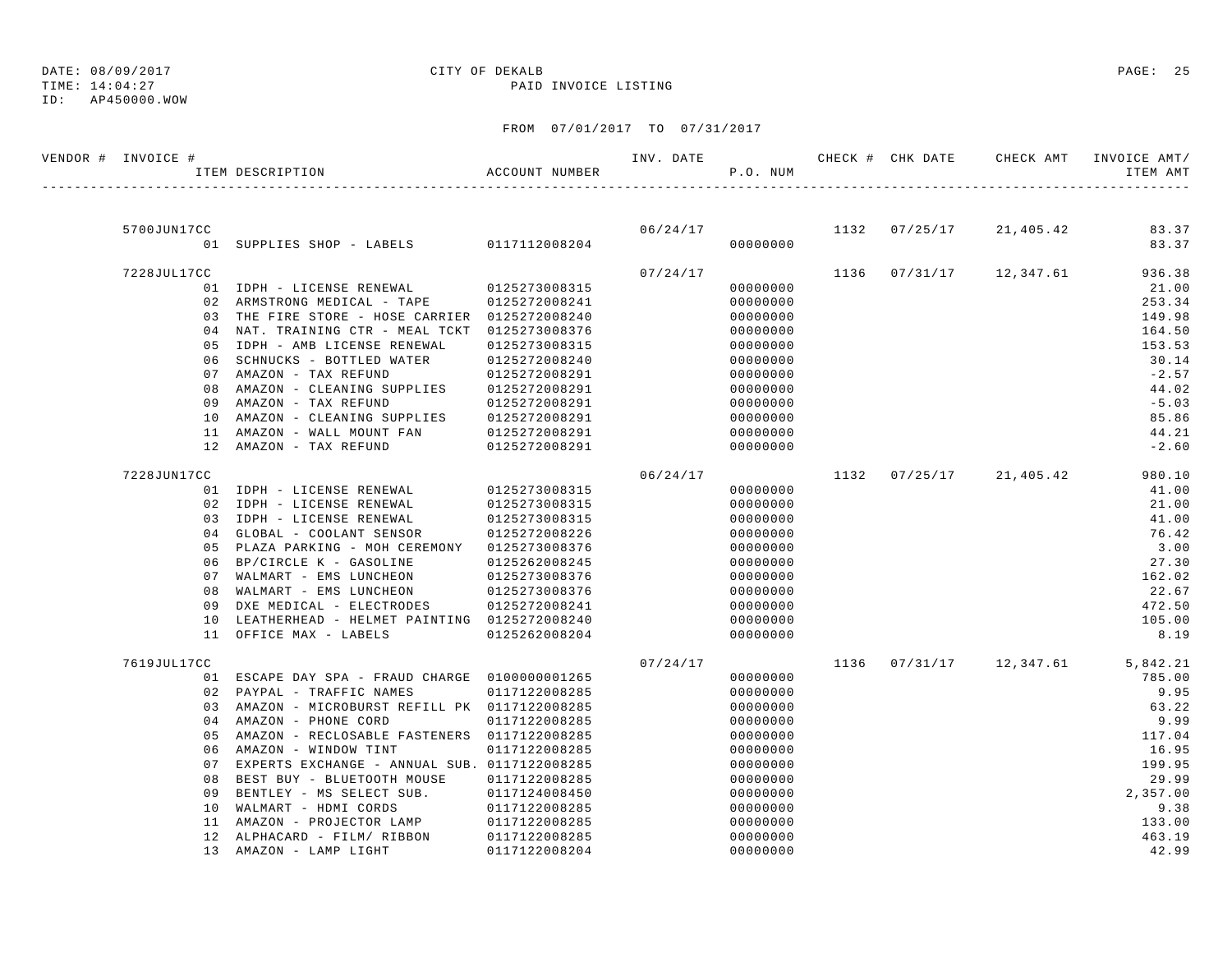TIME: 14:04:27 PAID INVOICE LISTING

ID: AP450000.WOW

| VENDOR # INVOICE # | ITEM DESCRIPTION                                                          | ACCOUNT NUMBER | INV. DATE | P.O. NUM             |      |          | CHECK # CHK DATE CHECK AMT INVOICE AMT/ | ITEM AMT         |
|--------------------|---------------------------------------------------------------------------|----------------|-----------|----------------------|------|----------|-----------------------------------------|------------------|
| 7619JUL17CC        |                                                                           |                | 07/24/17  |                      |      |          | 1136  07/31/17  12,347.61  5,842.21     |                  |
|                    | 14 NETWORK SOLUTIONS-ALERTDEKALB 0117122008285                            |                |           | 00000000             |      |          |                                         | 5.98             |
|                    | 15 VERIZON - EQUIPMENT CHARGES                                            | 0117126008580  |           | 00000000             |      |          |                                         | 44.97            |
|                    | 16 AMAZON - INTERNAL HARD DRIVE 0117122008285                             |                |           | 00000000             |      |          |                                         | 399.96           |
|                    | 17 AMAZON - DOCKING STATION                                               | 0117122008285  |           | 00000000             |      |          |                                         | 38.99            |
|                    | 18 AMAZON - SURGE PROTECTORS                                              | 0117122008285  |           | 00000000             |      |          |                                         | 95.16            |
|                    | 19 3G STORE - ANTENNAS<br>20 RIDDELL ALL AMERICA-FRAUD CHRG 0100000001265 | 0117122008285  |           | 00000000<br>00000000 |      |          |                                         | 133.92<br>885.58 |
| 7619JUN17CC        |                                                                           |                | 06/24/17  |                      |      |          | 1132 07/25/17 21,405.42 2,416.55        |                  |
|                    | 01 AMAZON - PHONE CASE                                                    | 0117126008580  |           | 00000000             |      |          |                                         | 225.78           |
|                    | 02 TRAFFIC NAMES - DEAD LINK SUB. 0117122008285                           |                |           | 00000000             |      |          |                                         | 9.95             |
|                    | 03 AMAZON - EXTERNAL HARD DRIVE                                           | 0117122008285  |           | 00000000             |      |          |                                         | 139.98           |
|                    | 04 ACRONIS - TRUE IMAGE UPGRADE                                           | 0117122008285  |           | 00000000             |      |          |                                         | 66.14            |
| 05                 | AMAZON - TONER CARTRIDGE                                                  | 0117122008285  |           | 00000000             |      |          |                                         | 99.22            |
| 06                 | AMAZON - TONER CARTRIDGE                                                  | 0117122008285  |           | 00000000             |      |          |                                         | 83.99            |
|                    | 07 AMAZON - TONER CARTRIDGE                                               | 0117122008285  |           | 00000000             |      |          |                                         | 97.49            |
| 08                 | AMAZON - TONER CARTRIDGE                                                  | 0117122008285  |           | 00000000             |      |          |                                         | 94.88            |
| 09                 | BEST BUY - SMART COVER                                                    | 0117122008285  |           | 00000000             |      |          |                                         | 142.96           |
| 10                 | FEDEX - FREIGHT                                                           | 0117123008305  |           | 00000000             |      |          |                                         | 60.80            |
| 11                 | AMAZON - HDMI CABLE/SWITCH                                                | 0117122008285  |           | 00000000             |      |          |                                         | 109.97           |
|                    | 12 BEST BUY - SMART COVER RTRND                                           | 0117122008285  |           | 00000000             |      |          |                                         | $-79.98$         |
|                    | 13 SHUTTERSTOCK - LICENSE                                                 | 0117122008285  |           | 00000000             |      |          |                                         | 199.00           |
|                    | 14 HEARTLAND - PARTS/REPAIR FEE 0117122008285                             |                |           | 00000000             |      |          |                                         | 504.99           |
|                    | 15 AMAZON - DUAL RADIO                                                    | 0117122008285  |           | 00000000             |      |          |                                         | 127.52           |
|                    | 16 AMAZON - WALL MOUNTS                                                   | 0117122008285  |           | 00000000             |      |          |                                         | 399.95           |
|                    | 17 NETWORK SOLUTIONS - WEBSITE                                            | 0117122008285  |           | 00000000             |      |          |                                         | 34.95            |
| 19                 | 18 NETWORK SOLUTIONS - WEBSITE<br>BEST BUY - SMART COVER/MOUSE            | 0117122008285  |           | 00000000             |      |          |                                         | 12.99<br>85.97   |
|                    |                                                                           | 0117122008285  |           | 00000000             |      |          |                                         |                  |
| 9299JUL17CC        |                                                                           |                | 07/24/17  |                      |      |          | 1136 07/31/17 12,347.61                 | 593.83           |
|                    | 01 JIM MURRAY INC - PVC COVER                                             | 6000002008232  |           | 00000000             |      |          |                                         | 304.00           |
|                    | 02 AUTOZONE - LIGHTER SOCKET                                              | 6000002008285  |           | 00000000             |      |          |                                         | 10.79            |
|                    | 03 FARM & FLEET - PAINTING SUPPLY 6000002008219                           |                |           | 00000000             |      |          |                                         | 227.04           |
|                    | 04 JIM MURRAY INC - SHIPPING COST 6000003008305                           |                |           | 00000000             |      |          |                                         | 52.00            |
| 9299JUN17CC        |                                                                           |                | 06/24/17  |                      |      |          | 1132 07/25/17 21,405.42                 | 606.74           |
|                    | 01 JEWEL - PLATES                                                         | 6000002008219  |           | 00000000             |      |          |                                         | 3.77             |
|                    | 02 CONTROL CENTRAL - THERMOSTAT 0130322008210                             |                |           | 00000000             |      |          |                                         | 457.01           |
|                    | 03 WALMART - CLEANING SUPPLIES                                            | 6000002008291  |           | 00000000             |      |          |                                         | 145.96           |
| 9401JUL17CC        |                                                                           |                | 07/24/17  |                      | 1136 | 07/31/17 | 12,347.61                               | 132.00           |
|                    | 01 TARGET - BIKE COUNTERS                                                 | 0910002008285  |           | 00000000             |      |          |                                         | 15.11            |
|                    | 02 SPICA INT. - ANNUAL SUB.                                               | 0910002008285  |           | 00000000             |      |          |                                         | 15.72            |
|                    | 03 TRANSPORT CHICAGO - CONF REG 0910003008376<br>$0.4$ MINIT MART - FUEL  | 0910002008245  |           | 00000000<br>00000000 |      |          |                                         | 55.00<br>21.17   |
|                    |                                                                           |                |           |                      |      |          |                                         |                  |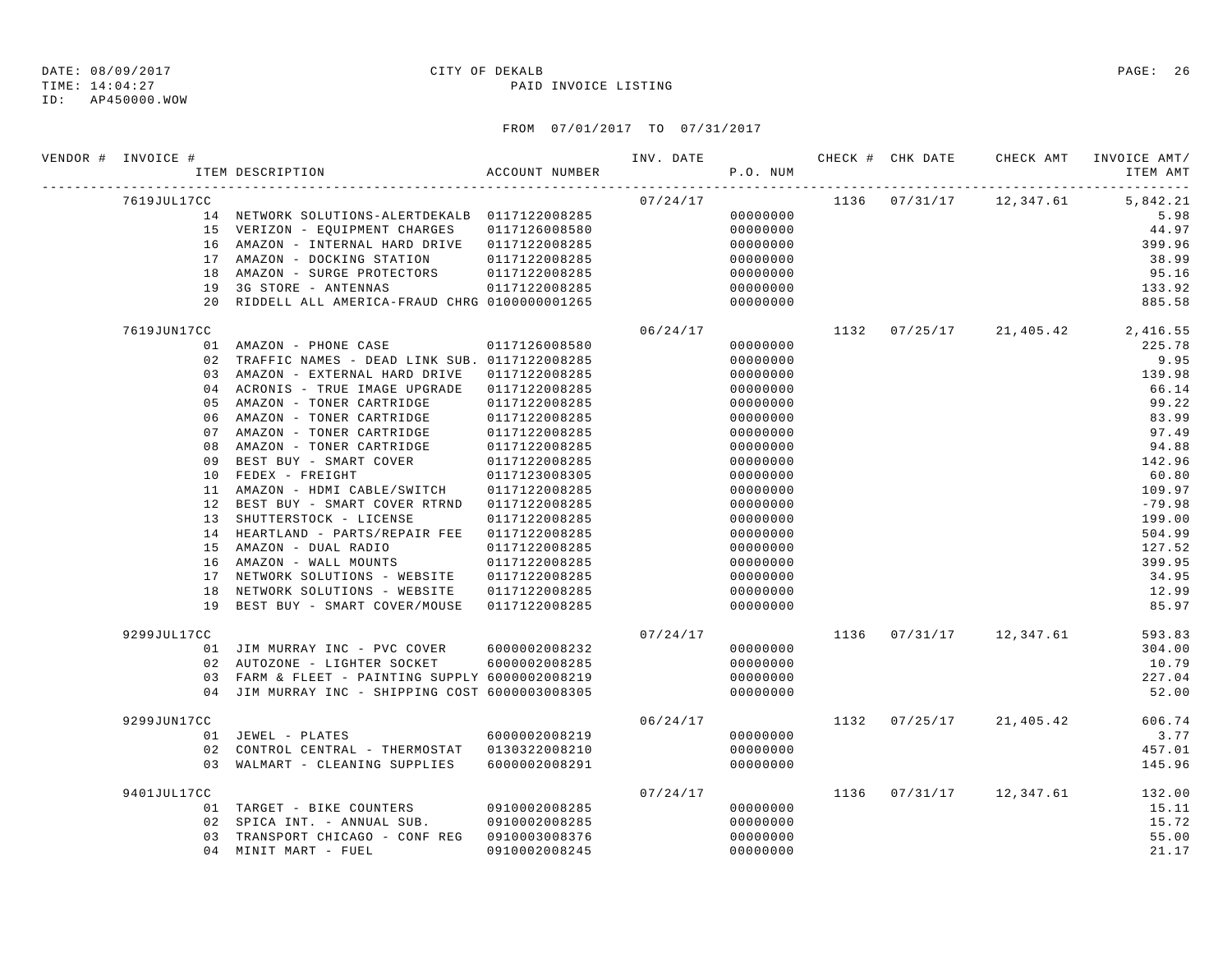TIME: 14:04:27 PAID INVOICE LISTING

ID: AP450000.WOW

|         | VENDOR # INVOICE #  | ITEM DESCRIPTION                                                                                                                                                        | ACCOUNT NUMBER                 | INV. DATE | P.O. NUM |       | CHECK # CHK DATE        | CHECK AMT                     | INVOICE AMT/<br>ITEM AMT |
|---------|---------------------|-------------------------------------------------------------------------------------------------------------------------------------------------------------------------|--------------------------------|-----------|----------|-------|-------------------------|-------------------------------|--------------------------|
|         | 9401JUL17CC         |                                                                                                                                                                         |                                | 07/24/17  |          |       |                         | 1136 07/31/17 12,347.61       | 132.00                   |
|         |                     | 05 SPOT HERO - PARKING PASS 0910003008376                                                                                                                               |                                |           | 00000000 |       |                         |                               | 25.00                    |
|         | 9401JUN17CC         |                                                                                                                                                                         |                                | 06/24/17  |          | 1132  |                         | $07/25/17$ 21,405.42 2,034.26 |                          |
|         |                     | 01 QUICKBOOKS ONLINE SRVC REFUND 0910002008285                                                                                                                          |                                |           | 00000000 |       |                         |                               | $-238.00$                |
|         |                     | 02 SUNDAYINBROOKLYN - FOOD                                                                                                                                              | 0910003008376                  |           | 00000000 |       |                         |                               | 34.00                    |
|         |                     | 03 SUKHWINDER - LYFT CHARGE                                                                                                                                             | 0910003008376                  |           | 00000000 |       |                         |                               | 31.51                    |
|         |                     | 04 TORTAS FRONTERA - SNACK                                                                                                                                              | 0910003008376                  |           | 00000000 |       |                         |                               | 10.87                    |
|         |                     | 05 MOLLYS CUPCAKES - SNACK                                                                                                                                              | 0910003008376                  |           | 00000000 |       |                         |                               | 4.54                     |
|         |                     | 06 THE CAFE GRIND - MEAL                                                                                                                                                | 0910003008376                  |           | 00000000 |       |                         |                               | 16.37                    |
|         |                     | 07 ED'S LOBSTER BAR - MEAL                                                                                                                                              | 0910003008376                  |           | 00000000 |       |                         |                               | 34.00                    |
|         |                     | 08 DUNKIN DONUTS - MEAL                                                                                                                                                 | 0910003008376                  |           | 00000000 |       |                         |                               | 10.04                    |
|         |                     |                                                                                                                                                                         |                                |           | 00000000 |       |                         |                               | 34.00                    |
|         |                     | 09 THE BRELIN - MEAL 0910003008376<br>10 GREGORYS COFFEE - SNACK 0910003008376<br>11 EL QUINTO PINO - MEAL 0910003008376<br>12 PN WOOD FIRED PIZZA - MEAL 0910003008376 |                                |           | 00000000 |       |                         |                               | 5.00                     |
|         |                     |                                                                                                                                                                         |                                |           | 00000000 |       |                         |                               | 18.00                    |
|         |                     |                                                                                                                                                                         |                                |           | 00000000 |       |                         |                               | 18.00                    |
|         |                     | 13 NANOOSH - MEAL                                                                                                                                                       | 0910003008376<br>0910003008376 |           | 00000000 |       |                         |                               | 34.00                    |
|         |                     | 14 HUDSON NEWS - SNACK                                                                                                                                                  |                                |           | 00000000 |       |                         |                               | 3.09                     |
|         |                     | 15 GREGORYS COFFEE - SNACK 0910003008376<br>16 SHADI - LYFT CHARGE 0910003008376                                                                                        |                                |           | 00000000 |       |                         |                               | 6.40                     |
|         |                     |                                                                                                                                                                         |                                |           | 00000000 |       |                         |                               | 43.89                    |
|         |                     | 17 THE CAFE GRIND - MEAL                                                                                                                                                | 0910003008376                  |           | 00000000 |       |                         |                               | 16.37                    |
|         |                     | 18 CHICAGO OHARE - PARKING                                                                                                                                              | 0910003008376                  |           | 00000000 |       |                         |                               | 20.00                    |
|         |                     | 19 THE MANHATTAN - CONF LODGING 0910003008376                                                                                                                           |                                |           | 00000000 |       |                         |                               | 1,287.56                 |
|         |                     | 20 JACOB JAVITS - MEAL                                                                                                                                                  | 0910003008376                  |           | 00000000 |       |                         |                               | 6.65                     |
|         |                     | 21 QUICKBOOKS DOWNLOAD                                                                                                                                                  | 0910002008285                  |           | 00000000 |       |                         |                               | 233.70                   |
|         |                     | 22 APA - BOOKS                                                                                                                                                          | 0910002008204                  |           | 00000000 |       |                         |                               | 164.27                   |
|         |                     | 23 EVENTBRITE - TRANSPORT CHICAGO 0910003008376                                                                                                                         |                                |           | 00000000 |       |                         |                               | 200.00                   |
|         |                     | 24 IPASS - AUTO RENEW                                                                                                                                                   | 0910003008376                  |           | 00000000 |       |                         |                               | 40.00                    |
|         |                     |                                                                                                                                                                         |                                |           |          |       |                         | VENDOR TOTAL: 34,330.46       |                          |
| FIRNATW | FIRST NATIONAL BANK |                                                                                                                                                                         |                                |           |          |       |                         |                               |                          |
|         | 06012017            |                                                                                                                                                                         |                                | 06/01/17  |          | 1122  | 07/11/17                | 110.17                        | 110.17                   |
|         |                     | 01 LOCKBOX FEES - MAY 2017 6000003008342                                                                                                                                |                                |           | 00000000 |       |                         |                               | 110.17                   |
|         | 2017211             |                                                                                                                                                                         |                                | 06/09/17  |          | 52614 |                         | $07/11/17$ 28.10              | 28.10                    |
|         |                     | 01 DOCUMENT REQUEST #17-03817 0120223008349                                                                                                                             |                                |           | 00000000 |       |                         |                               | 28.10                    |
|         |                     |                                                                                                                                                                         |                                |           |          |       |                         | VENDOR TOTAL:                 | 138.27                   |
| FIRSUP  |                     | FIREGROUND SUPPLY, INC.                                                                                                                                                 |                                |           |          |       |                         |                               |                          |
|         | 17265               |                                                                                                                                                                         |                                | 06/22/17  |          |       |                         | 52838 07/25/17 55.00          | 55.00                    |
|         |                     | 01 NEW HIRE UNIFORM                                                                                                                                                     | 0125272008240                  |           | 00000000 |       |                         |                               | 55.00                    |
|         |                     |                                                                                                                                                                         |                                |           |          |       |                         | VENDOR TOTAL:                 | 55.00                    |
| FLEPRI  | FLEETPRIDE, INC     |                                                                                                                                                                         |                                |           |          |       |                         |                               |                          |
|         | 85455261            |                                                                                                                                                                         |                                |           |          |       | 06/09/17 52615 07/11/17 | 334.22                        | 220.05                   |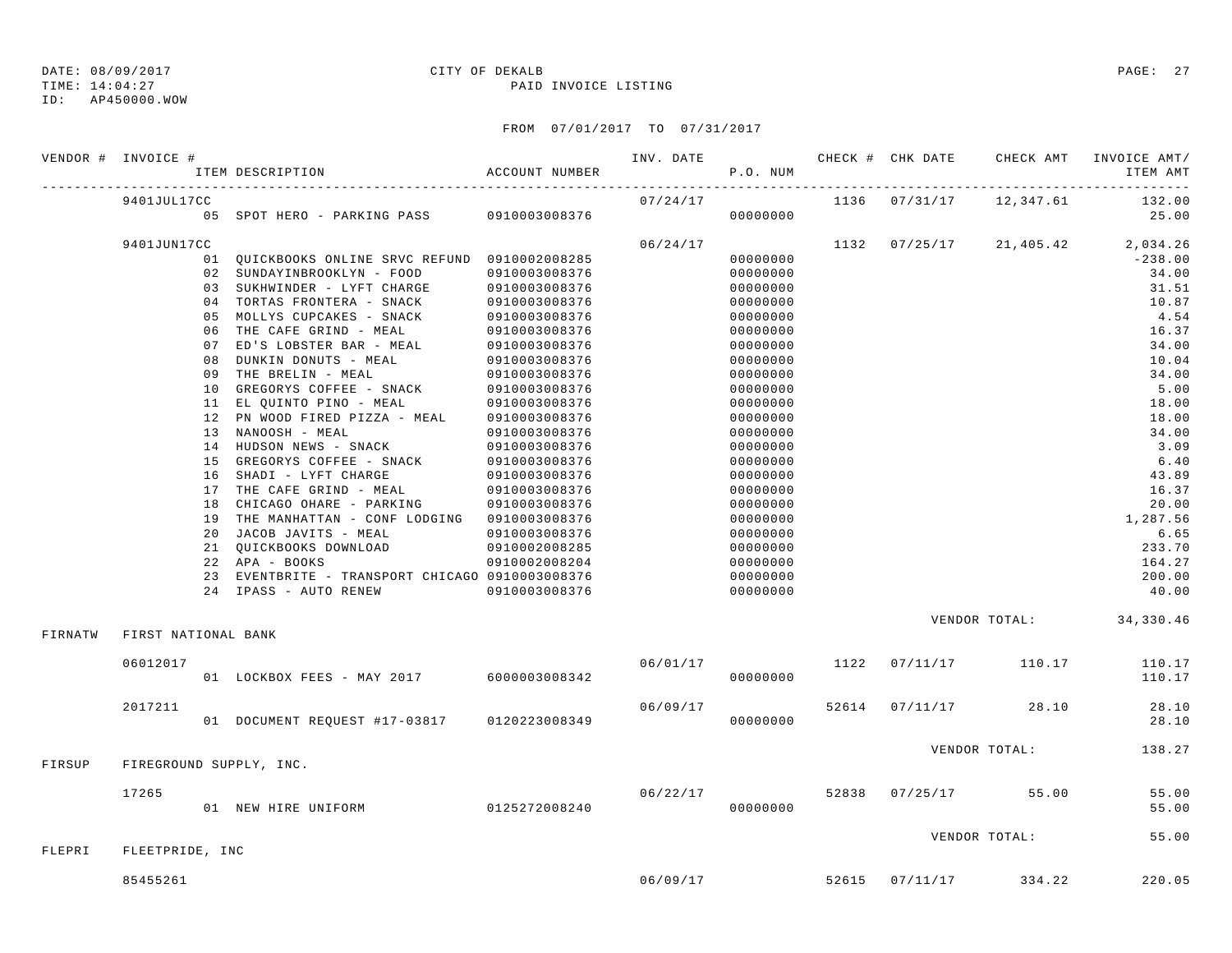TIME: 14:04:27 PAID INVOICE LISTING

ID: AP450000.WOW

## FROM 07/01/2017 TO 07/31/2017

|        | VENDOR # INVOICE #     | ITEM DESCRIPTION                                                                                                                                                  | ACCOUNT NUMBER                                                                    |          | P.O. NUM                                                 |       |                | INV. DATE 6 1999 CHECK # CHK DATE 6 CHECK AMT INVOICE AMT | ITEM AMT                                                           |
|--------|------------------------|-------------------------------------------------------------------------------------------------------------------------------------------------------------------|-----------------------------------------------------------------------------------|----------|----------------------------------------------------------|-------|----------------|-----------------------------------------------------------|--------------------------------------------------------------------|
|        |                        |                                                                                                                                                                   |                                                                                   |          |                                                          |       |                |                                                           |                                                                    |
|        | 85455261               | 01 STOCK FILTERS AND SEALS 0130332008226                                                                                                                          |                                                                                   |          | 06/09/17<br>00000000                                     |       | 52615 07/11/17 | 334.22                                                    | 220.05<br>220.05                                                   |
|        | 85458351               | 01 STOCK PARTS AND SUPPLIES                                                                                                                                       | 0130332008226                                                                     | 06/09/17 | 00000000                                                 |       | 52615 07/11/17 | 334.22                                                    | 114.17<br>114.17                                                   |
|        | 85562230               | 01 CONVERTER                                                                                                                                                      | 0130332008226                                                                     | 06/14/17 | 00000000                                                 | 52839 | 07/25/17       | 131.04                                                    | 131.04<br>131.04                                                   |
|        |                        |                                                                                                                                                                   |                                                                                   |          |                                                          |       |                | VENDOR TOTAL:                                             | 465.26                                                             |
| FORFLI | FOREFLIGHT<br>INV-1491 | 01 DIRECTORY ADVERTISEMENT 6500003008373                                                                                                                          |                                                                                   | 06/01/17 | 00000000                                                 |       |                | 52616 07/11/17 500.00                                     | 500.00<br>500.00                                                   |
| FRILAW | DEAN FRIEDERS DBA      |                                                                                                                                                                   |                                                                                   |          |                                                          |       |                | VENDOR TOTAL:                                             | 500.00                                                             |
|        | 07012017               | 01 LEGAL SERVICES - JULY 2017<br>02 LEGAL SERVICES - JULY 2017<br>03 LEGAL SERVICES - JULY 2017<br>04 LEGAL SERVICES - JULY 2017<br>05 LEGAL SERVICES - JULY 2017 | 7200003008366<br>6000003008366<br>0920003008366<br>0910003008366<br>0115153008349 | 07/01/17 | 00000000<br>00000000<br>00000000<br>00000000<br>00000000 |       |                | D001441  07/25/17  17,340.00                              | 17,340.00<br>1,734.00<br>3,468.00<br>433.50<br>433.50<br>11,271.00 |
| FSI    | FILTER SERVICES INC.   |                                                                                                                                                                   |                                                                                   |          |                                                          |       |                | VENDOR TOTAL:                                             | 17,340.00                                                          |
|        | INV162379-88           | 01 PREV. MAINTENANCE - FILTERS                                                                                                                                    | 0130333008311                                                                     |          | 06/08/17<br>00000000                                     |       | 52617 07/11/17 | 420.00                                                    | 50.00<br>50.00                                                     |
|        | INV162381-44           | 01 PREV. MAINTENANCE - FILTERS                                                                                                                                    | 0130323008311                                                                     | 06/08/17 | 00000000                                                 | 52617 | 07/11/17       | 420.00                                                    | 45.00<br>45.00                                                     |
|        | INV162382-44           | 01 PREV. MAINTENANCE - FILTERS                                                                                                                                    | 0130323008311                                                                     | 06/08/17 | 00000000                                                 | 52617 | 07/11/17       | 420.00                                                    | 210.00<br>210.00                                                   |
|        | INV162384-44           | 01 PREV. MAINTENANCE - FILTERS                                                                                                                                    | 0130323008311                                                                     | 06/08/17 | 00000000                                                 | 52617 | 07/11/17       | 420.00                                                    | 55.00<br>55.00                                                     |
|        | ONV162388-44           | 01 PREV. MAINTENANCE - FILTERS                                                                                                                                    | 6000002008210                                                                     | 06/08/17 | 00000000                                                 |       | 52617 07/11/17 | 420.00                                                    | 60.00<br>60.00                                                     |
|        |                        |                                                                                                                                                                   |                                                                                   |          |                                                          |       |                |                                                           |                                                                    |

VENDOR TOTAL: 420.00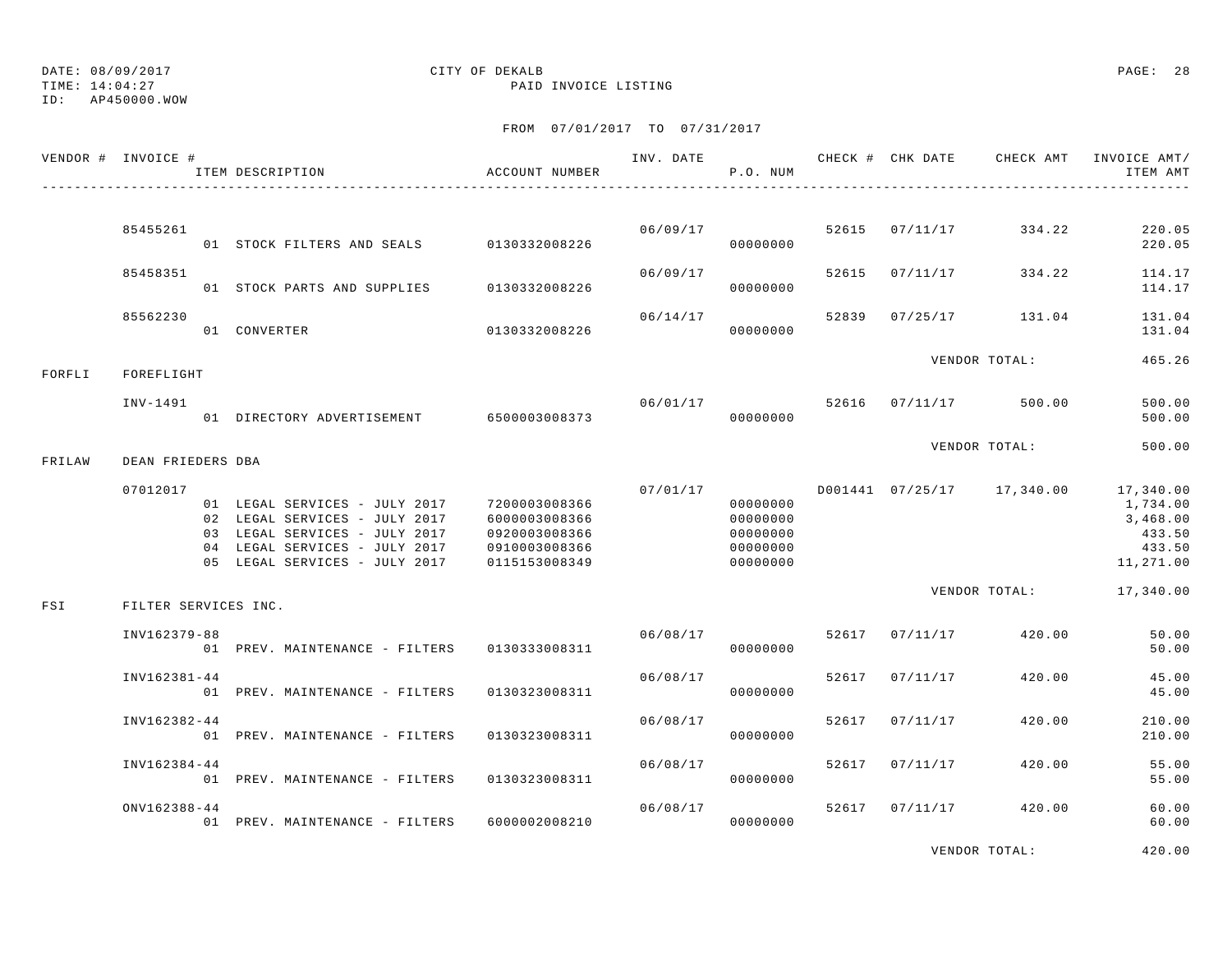TIME: 14:04:27 PAID INVOICE LISTING

ID: AP450000.WOW

|        | VENDOR # INVOICE # | ITEM DESCRIPTION                           | ACCOUNT NUMBER                 | INV. DATE | P.O. NUM             |       |                |                         | CHECK # CHK DATE CHECK AMT INVOICE AMT/<br>ITEM AMT |
|--------|--------------------|--------------------------------------------|--------------------------------|-----------|----------------------|-------|----------------|-------------------------|-----------------------------------------------------|
|        |                    | GLOEQU GLOBAL EQUIPMENT COMPANY            |                                |           |                      |       |                |                         |                                                     |
|        | 111121094          | 01 FIRE EXTINGUISHER CABINET 6500003008348 |                                | 06/29/17  | 00000000             |       |                | 52618  07/11/17  158.67 | 158.67<br>158.67                                    |
| GORHAR |                    | GORDON'S HARDWARE LLC.                     |                                |           |                      |       |                | VENDOR TOTAL:           | 158.67                                              |
|        | 853552             | 01 PRUNING BLADE, SAW BLADES 0130322008295 |                                | 06/08/17  | 00000000             |       | 52619 07/11/17 | 387.17                  | 37.48<br>37.48                                      |
|        | 853562             | 01 2 GAL SPRAYER<br>02 ROUND-UP            | 0130332008295<br>0130333008313 | 06/08/17  | 00000000<br>00000000 |       | 52619 07/11/17 | 387.17                  | 140.97<br>48.99<br>91.98                            |
|        | 853572             | 01 FASTENERS                               | 0130322008219                  | 06/08/17  | 00000000             | 52840 | 07/25/17       | 400.86                  | 4.89<br>4.89                                        |
|        | 853637             | 01 EXTENSION CORD                          | 0117122008295                  | 06/09/17  | 00000000             | 52619 | 07/11/17       | 387.17                  | 11.99<br>11.99                                      |
|        | 853649             | 01 MISC SUPPLIES                           | 0117122008295                  | 06/09/17  | 00000000             |       | 52619 07/11/17 | 387.17                  | 29.69<br>29.69                                      |
|        | 853657             | 01 EOUP. MARKING SUPPLIES 0125272008240    |                                | 06/09/17  | 00000000             |       | 52619 07/11/17 | 387.17                  | 39.10<br>39.10                                      |
|        | 853726             | 01 MARKING WAND                            | 0130332008295                  | 06/12/17  | 00000000             | 52619 | 07/11/17       | 387.17                  | 28.99<br>28.99                                      |
|        | 853727             | 01 EMT BUSHING                             | 0130332008230                  | 06/12/17  | 00000000             |       | 52840 07/25/17 | 400.86                  | 2.89<br>2.89                                        |
|        | 853812             | 01 BATTERIES                               | 0130322008210                  | 06/13/17  | 00000000             |       | 52619 07/11/17 | 387.17                  | 4.99<br>4.99                                        |
|        | 853873             | 01 SAFETY TAPE, PLASTIC TAPE               | 0125272008240                  | 06/14/17  | 00000000             | 52619 | 07/11/17       | 387.17                  | 7.87<br>7.87                                        |
|        | 853924             | 01 TWISTLOCK, CORDS, PLUGS                 | 6000002008219                  | 06/15/17  | 00000000             | 52619 | 07/11/17       | 387.17                  | 37.16<br>37.16                                      |
|        | 853926             | 01 ANT BAIT/SPRAY                          | 0125272008210                  | 06/15/17  | 00000000             |       | 52619 07/11/17 | 387.17                  | 19.47<br>19.47                                      |
|        | 853989             |                                            |                                | 06/16/17  |                      |       | 52619 07/11/17 | 387.17                  | 5.98                                                |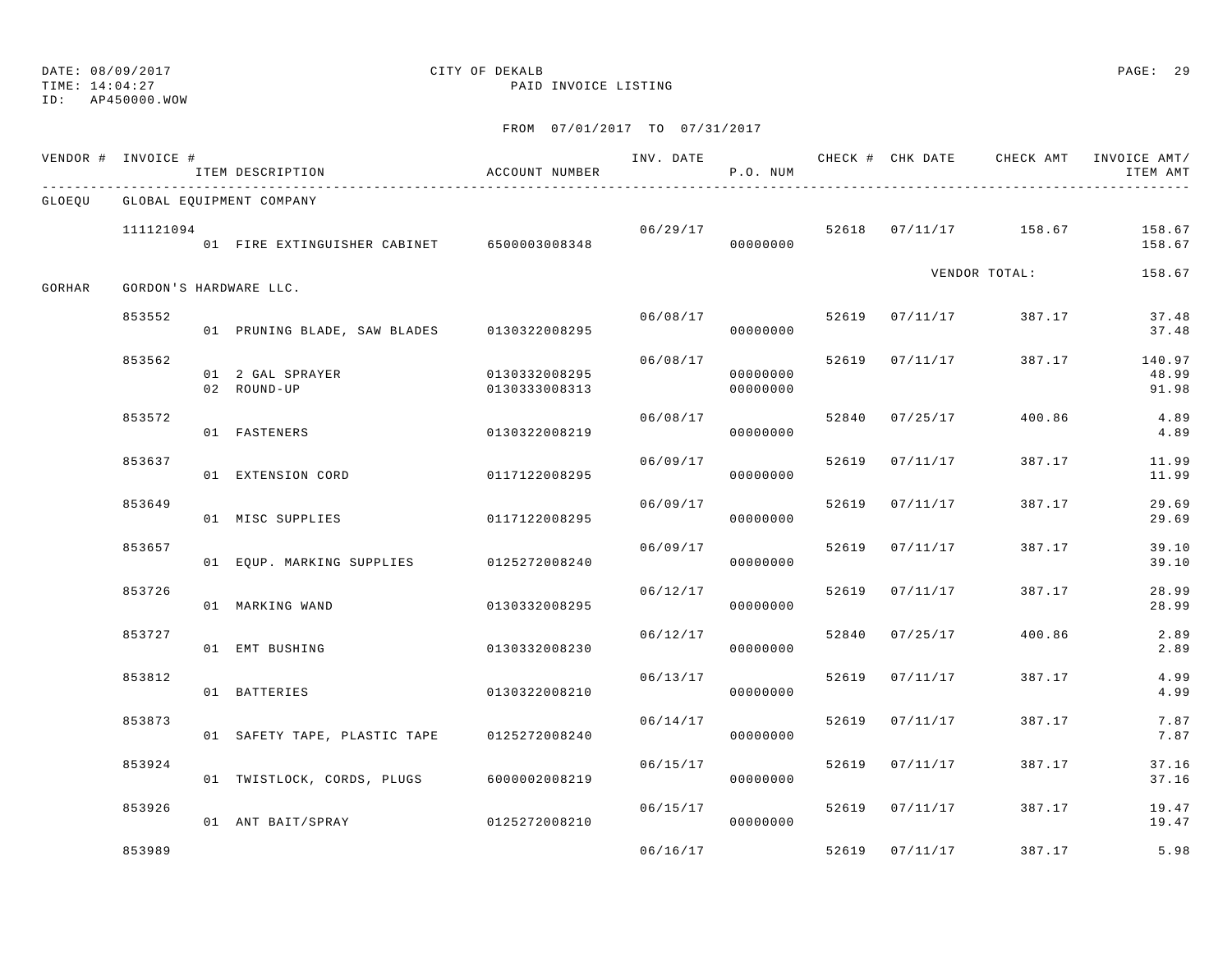TIME: 14:04:27 PAID INVOICE LISTING

ID: AP450000.WOW

| VENDOR # INVOICE # | ITEM DESCRIPTION                        | ACCOUNT NUMBER |          | P.O. NUM |       |                |        | ITEM AMT        |
|--------------------|-----------------------------------------|----------------|----------|----------|-------|----------------|--------|-----------------|
|                    |                                         |                |          |          |       |                |        |                 |
| 853989             | 01 DISHWASHER PARTS                     | 0125272008210  | 06/16/17 | 00000000 |       | 52619 07/11/17 | 387.17 | 5.98<br>5.98    |
| 854019             | 01 POLY SPRAYER                         | 6000002008295  | 06/19/17 | 00000000 | 52840 | 07/25/17       | 400.86 | 18.99<br>18.99  |
| 854055             | 01 MAGNETIC CLIP                        | 0125273008376  | 06/19/17 | 00000000 | 52619 | 07/11/17       | 387.17 | 7.49<br>7.49    |
| 854126             | 01 ROUND-UP                             | 0125272008210  | 06/20/17 | 00000000 | 52619 | 07/11/17       | 387.17 | 15.99<br>15.99  |
| 854127             | 01 CARPET CLEANER PARTS 0130322008219   |                | 06/20/17 | 00000000 | 52840 | 07/25/17       | 400.86 | 14.30<br>14.30  |
| 854200             | 01 O RINGS - CARPET CLEANER             | 0130322008219  | 06/21/17 | 00000000 | 52840 | 07/25/17       | 400.86 | 1.47<br>1.47    |
| 854212             | 01 AIR HOSE, HOSE END                   | 6000002008232  | 06/22/17 | 00000000 | 52840 | 07/25/17       | 400.86 | 10.36<br>10.36  |
| 854266             | 01 BULK EAR PLUGS                       | 0130332008295  | 06/23/17 | 00000000 | 52840 | 07/25/17       | 400.86 | 39.20<br>39.20  |
| 854272             | 01 FURNACE FILTER                       | 0125272008210  | 06/23/17 | 00000000 | 52840 | 07/25/17       | 400.86 | 15.16           |
| 854284             |                                         |                | 06/23/17 |          |       | 52840 07/25/17 | 400.86 | 15.16<br>179.99 |
| 854291             | 01 PAIL DOLLY VESTIL                    | 0130332008295  | 06/23/17 | 00000000 | 52840 | 07/25/17       | 400.86 | 179.99<br>0.50  |
|                    | 01 MISC SCREWS - CUBICLES 0130322008219 |                |          | 00000000 |       |                |        | 0.50            |
| 854345             | 01 ROLLER COVER, BLUE TAPE              | 6000002008219  | 06/26/17 | 00000000 | 52840 | 07/25/17       | 400.86 | 12.78<br>12.78  |
| 854384             | 01 FASTENERS                            | 0130322008219  | 06/27/17 | 00000000 | 52840 | 07/25/17       | 400.86 | 1.41<br>1.41    |
| 854472             | 01 SUPPLIES                             | 0125272008210  | 06/28/17 | 00000000 | 52840 | 07/25/17       | 400.86 | 40.55<br>40.55  |
| 854477             | 01 PAINT BRUSH, GLOVES, MOP             | 6000002008295  | 06/28/17 | 00000000 |       | 52840 07/25/17 | 400.86 | 39.02<br>39.02  |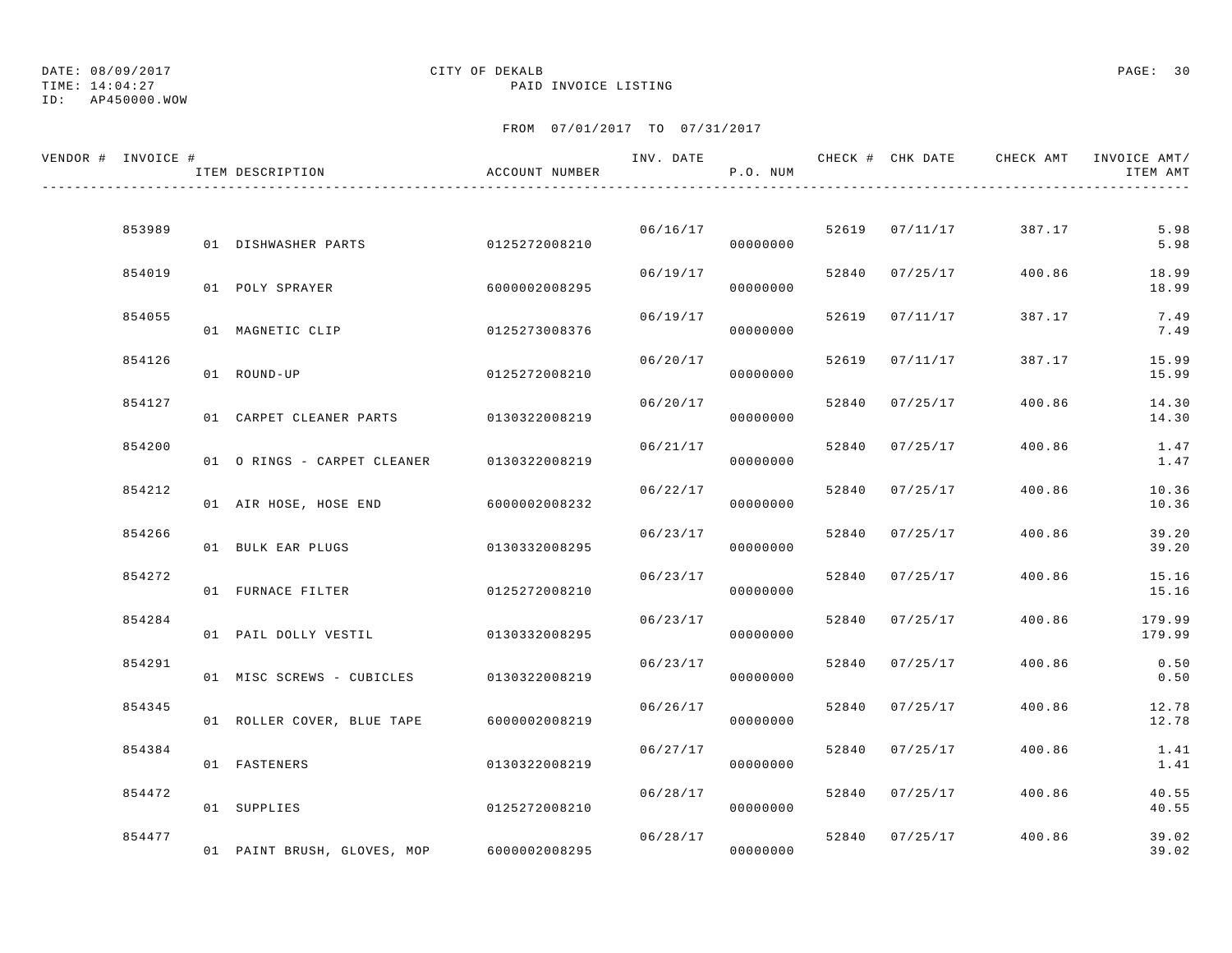TIME: 14:04:27 PAID INVOICE LISTING

ID: AP450000.WOW

|          | VENDOR # INVOICE # | ITEM DESCRIPTION                                | ACCOUNT NUMBER | INV. DATE 6 CHECK # CHK DATE CHECK AMT | P.O. NUM             |  |                                    | INVOICE AMT/<br>ITEM AMT         |
|----------|--------------------|-------------------------------------------------|----------------|----------------------------------------|----------------------|--|------------------------------------|----------------------------------|
|          | 854496             | 01 SANDBLASTER BULBS 6000002008219              |                |                                        | 06/28/17<br>00000000 |  | 52840 07/25/17 400.86              | 21.98<br>21.98                   |
|          | 854584             | 01 FOAM SEALANT, PUTTY KNIFE 0125272008210      |                | 06/30/17                               | 00000000             |  | 52840 07/25/17 400.86              | $-2.63$<br>$-2.63$               |
| GOVTEMPS | GOVTEMPS USA LLC   |                                                 |                |                                        |                      |  | VENDOR TOTAL:                      | 788.03                           |
|          | 2288086            |                                                 |                | 06/29/17                               |                      |  | 52561 07/07/17 8,897.00            | 8,897.00                         |
|          |                    | 01 FINANCE TEMP SRVCS W/E 6/18/17 0117113008399 |                |                                        | 00000000             |  |                                    | 693.00                           |
|          |                    | 02 FINANCE TEMP SRVCS W/E 6/18/17 0117113008399 |                |                                        | 00000000             |  |                                    | 2,730.00                         |
|          |                    | 03 FINANCE TEMP SRVCS W/E 6/25/17 0117113008399 |                |                                        | 00000000             |  |                                    | 519.75                           |
|          |                    | 04 FINANCE TEMP SRVCS W/E 6/25/17 0117113008399 |                |                                        | 00000000             |  |                                    | 2,730.00                         |
|          |                    | 05 FINANCE TEMP SRVCS W/E 6/18/17 6000003008399 |                |                                        | 00000000             |  |                                    | 231.00                           |
|          |                    | 06 FINANCE TEMP SRVCS W/E 6/18/17 6000003008399 |                |                                        | 00000000             |  |                                    | 910.00                           |
|          |                    | 07 FINANCE TEMP SRVCS W/E 6/25/17 6000003008399 |                |                                        | 00000000             |  |                                    | 173.25                           |
|          |                    | 08 FINANCE TEMP SRVCS W/E 6/25/17 6000003008399 |                |                                        | 00000000             |  |                                    | 910.00                           |
|          | 2298848            |                                                 |                | 07/13/17                               |                      |  |                                    | 52904 07/21/17 7,550.76 7,550.76 |
|          |                    | 01 TEMP PERSONAL WEEK ENDING 7/9 0117113008399  |                |                                        | 00000000             |  |                                    | 2,457.00                         |
|          |                    | 02 TEMP PERSONAL WEEK ENDING 7/9 0117113008399  |                |                                        | 00000000             |  |                                    | 714.95                           |
|          |                    | 03 TEMP PERSONAL WEEK ENDING 7/2 0117113008399  |                |                                        | 00000000             |  |                                    | 2,491.11                         |
|          |                    | 04 TEMP PERSONAL WEEK ENDING 7/9 6000003008399  |                |                                        | 00000000             |  |                                    | 238.32                           |
|          |                    | 05 TEMP PERSONAL WEEK ENDING 7/9 6000003008399  |                |                                        | 00000000             |  |                                    | 819.00                           |
|          |                    | 06 TEMP PERSONAL WEEK ENDING 7/2 6000003008399  |                |                                        | 00000000             |  |                                    | 830.38                           |
| GRECLE   |                    | GREENACRE/BREEN'S CLEANERS                      |                |                                        |                      |  |                                    | VENDOR TOTAL: 16,447.76          |
|          |                    |                                                 |                |                                        |                      |  |                                    |                                  |
|          | 448668             | 01 DRYCLEAN - GEAR                              | 0125272008240  | 06/07/17                               | 00000000             |  | 52841 07/25/17 27.35               | 22.25<br>22.25                   |
|          |                    |                                                 |                |                                        |                      |  |                                    |                                  |
|          | 451437             |                                                 |                | 06/30/17                               |                      |  | 52841 07/25/17 27.35               | 5.10                             |
|          |                    | 01 DRYCLEAN - GEAR                              | 0125272008240  |                                        | 00000000             |  |                                    | 5.10                             |
| GUYKAT   | KATHRYN GUYER      |                                                 |                |                                        |                      |  | VENDOR TOTAL:                      | 27.35                            |
|          |                    |                                                 |                |                                        |                      |  |                                    |                                  |
|          | 06202017           |                                                 |                | 06/20/17 52620                         |                      |  | 07/11/17 92.57                     | 92.57                            |
|          |                    | 01 WATER REFUND #3803179720-00    6000000063444 |                |                                        | 00000000             |  |                                    | 92.57                            |
|          |                    |                                                 |                |                                        |                      |  | VENDOR TOTAL:                      | 92.57                            |
| HACH     | HACH COMPANY       |                                                 |                |                                        |                      |  |                                    |                                  |
|          | 10497132           |                                                 |                |                                        |                      |  | $06/13/17$ 52842 07/25/17 1,326.46 | 363.87                           |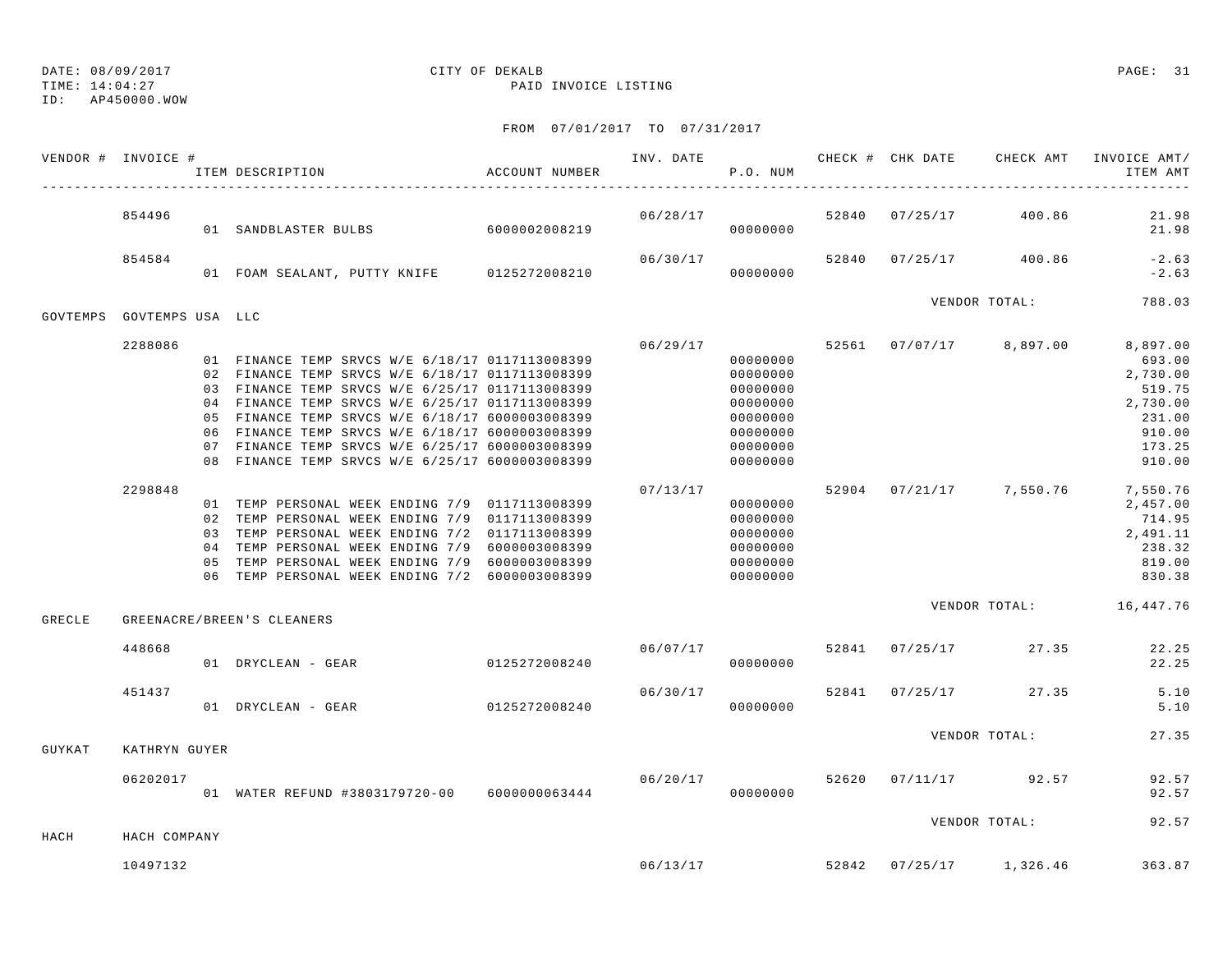## DATE: 08/09/2017 CITY OF DEKALB PAGE: 32

TIME: 14:04:27 PAID INVOICE LISTING

|        | VENDOR # INVOICE #      | ITEM DESCRIPTION                        | ACCOUNT NUMBER |          | P.O. NUM              |                |                                    | INV. DATE 6 1999 CHECK # CHK DATE 6 CHECK AMT INVOICE AMT<br>ITEM AMT |
|--------|-------------------------|-----------------------------------------|----------------|----------|-----------------------|----------------|------------------------------------|-----------------------------------------------------------------------|
|        | 10497132                | 01 WATER TESTING SUPPLIES 6000002008244 |                |          | 06/13/17<br>000000000 |                |                                    | 52842 07/25/17 1,326.46 363.87<br>363.87                              |
|        | 10500482                | 01 WATER TESTING SUPPLIES 6000002008244 |                |          | 00000000              |                | $06/15/17$ 52842 07/25/17 1,326.46 | 962.59<br>962.59                                                      |
| HARCOR | HARDER CORP             |                                         |                |          |                       |                |                                    | VENDOR TOTAL: 1,326.46                                                |
|        | R119232-01              | 01 JANITORIAL SUPPLIES 0125272008291    |                |          | 06/15/17<br>00000000  |                | 52621 07/11/17 308.81              | 55.61<br>55.61                                                        |
|        | R119595                 | 01 JANITORIAL SUPPLIES 0125272008291    |                | 06/15/17 | 00000000              | 52621 07/11/17 | 308.81                             | 253.20<br>253.20                                                      |
|        | R119595-01              | 01 JANITORIAL SUPPLIES 0125272008291    |                | 06/22/17 | 00000000              | 52843 07/25/17 | 235.73                             | 56.65<br>56.65                                                        |
|        | R119595-02              | 01 JANITORIAL SUPPLIES                  | 0125272008291  |          | 06/29/17<br>00000000  | 52843 07/25/17 | 235.73                             | 30.48<br>30.48                                                        |
|        | R119916                 | 01 JANITORIAL SUPPLIES 0125272008291    |                | 06/29/17 | 00000000              |                | 52843 07/25/17 235.73              | 148.60<br>148.60                                                      |
| HARRIS | HARRIS COMPUTER SYSTEMS |                                         |                |          |                       |                | VENDOR TOTAL:                      | 544.54                                                                |
|        | XT00006082              | 01 ICONNECT - JUNE 2017 6000003008330   |                | 06/27/17 | 00000000              |                | 52844 07/25/17 524.52              | 524.52<br>524.52                                                      |
| HASAIR |                         | HASTINGS AIR-ENERGY CONTROL,            |                |          |                       |                | VENDOR TOTAL:                      | 524.52                                                                |
|        | I67056                  | 01 GRABBER/BLADDER                      | 0125272008240  |          | 00000000              |                | $06/13/17$ 52622 07/11/17 311.25   | 311.25<br>311.25                                                      |
| HAUSUS | SUSAN HAUMAN            |                                         |                |          |                       |                | VENDOR TOTAL:                      | 311.25                                                                |
|        | 05262017                | 01 TRAINING TRAVEL REIMB. 0117113008376 |                | 05/26/17 | 00000000              |                | D001442 07/25/17 42.96             | 42.96<br>42.96                                                        |
| HAWJAN | JANICE HAWS             |                                         |                |          |                       |                | VENDOR TOTAL:                      | 42.96                                                                 |
|        | 06232017                |                                         |                |          |                       |                | $06/23/17$ 52845 07/25/17 2.22     | 2.22                                                                  |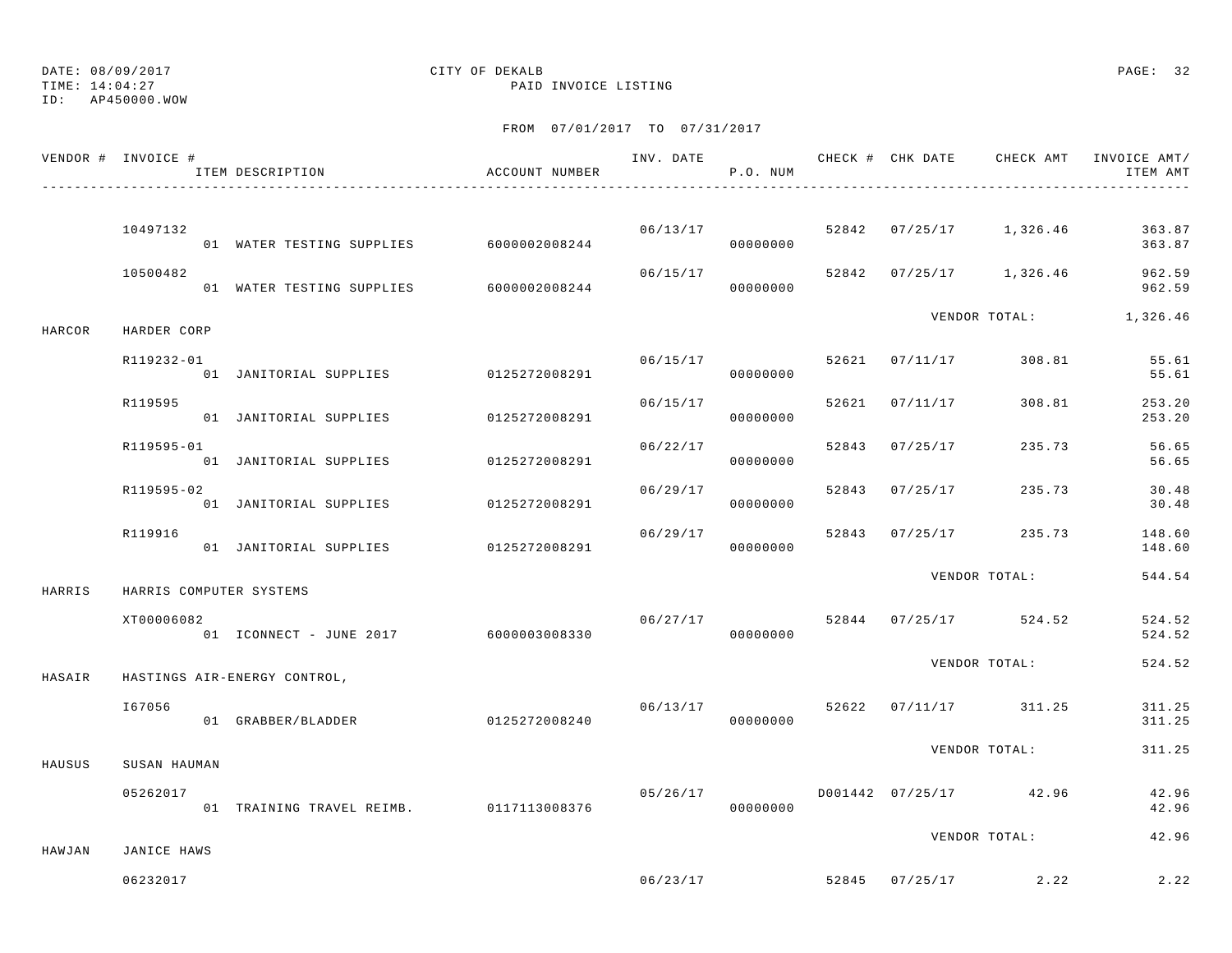TIME: 14:04:27 PAID INVOICE LISTING

ID: AP450000.WOW

|         | VENDOR # INVOICE #   | ITEM DESCRIPTION                                                    | ACCOUNT NUMBER |          | P.O. NUM |  |                                   | INV. DATE 6 7 200 CHECK # CHK DATE CHECK AMT INVOICE AMT/<br>ITEM AMT |
|---------|----------------------|---------------------------------------------------------------------|----------------|----------|----------|--|-----------------------------------|-----------------------------------------------------------------------|
|         | 06232017             | 01 WATER REFUND #1902185860-00 6000000063444                        |                |          | 00000000 |  | $06/23/17$ 52845 07/25/17 2.22    | 2.22<br>2.22                                                          |
| HEAALL  |                      | HEALTH ALLIANCE MEDICAL PLANS                                       |                |          |          |  | VENDOR TOTAL:                     | 2.22                                                                  |
|         | 05252017             | 01 AMBULANCE REIMB. #16259645 0100000063423                         |                | 05/25/17 | 00000000 |  | 52623 07/11/17 812.77             | 812.77<br>812.77                                                      |
| HILPAT  | PATRICIA HILAND      |                                                                     |                |          |          |  | VENDOR TOTAL:                     | 812.77                                                                |
|         | 06212017             | 01 TRAINING TRAVEL REIMB. 0117113008376                             |                |          | 00000000 |  | $06/21/17$ D001443 07/25/17 32.54 | 32.54<br>32.54                                                        |
| HRGREEN | HR GREEN             |                                                                     |                |          |          |  | VENDOR TOTAL:                     | 32.54                                                                 |
|         | 108024A              | 01 BLDG PLAN REVIEW/INSP. NOV 16 0132103008399                      |                | 11/01/16 | 00000000 |  | 52624 07/11/17 30,253.68          | 7,250.00<br>7,250.00                                                  |
|         | 111759               | 01 BLDG PLAN REVIEW/INSP. APR 17 0132103008399                      |                | 05/23/17 | 00000000 |  | 52624 07/11/17 30,253.68          | 23,003.68<br>23,003.68                                                |
|         | 112554               | 01 BLDG PLAN REVIEW/INSP. MAY 17 0132103008399                      |                | 06/29/17 | 00000000 |  | 52846 07/25/17 33,017.41          | 33,017.41<br>33,017.41                                                |
| HULBRE  | BRETT HULMES         |                                                                     |                |          |          |  | VENDOR TOTAL:                     | 63,271.09                                                             |
|         | 06092017             |                                                                     |                |          |          |  | 06/09/17 52625 07/11/17 63.84     | 63.84<br>63.84                                                        |
| ILCMA   | ILLINOIS CITY/COUNTY |                                                                     |                |          |          |  | VENDOR TOTAL:                     | 63.84                                                                 |
|         | 07132017             | 01 ILCAM, IAMMA, LEGACY PROJECT 0117113008375                       |                | 07/13/17 | 00000000 |  | 52847 07/25/17 20.00              | 20.00<br>20.00                                                        |
| ILLENV  |                      | ILLINOIS ENVIRONMENTAL                                              |                |          |          |  | VENDOR TOTAL:                     | 20.00                                                                 |
|         | 05152017             | ,<br>01   IEPA LOAN#L17-1337                          6000004508417 |                | 00000000 |          |  |                                   | $05/15/17$ 1123 $07/11/17$ 133, 239.06 133, 239.06<br>120,467.76      |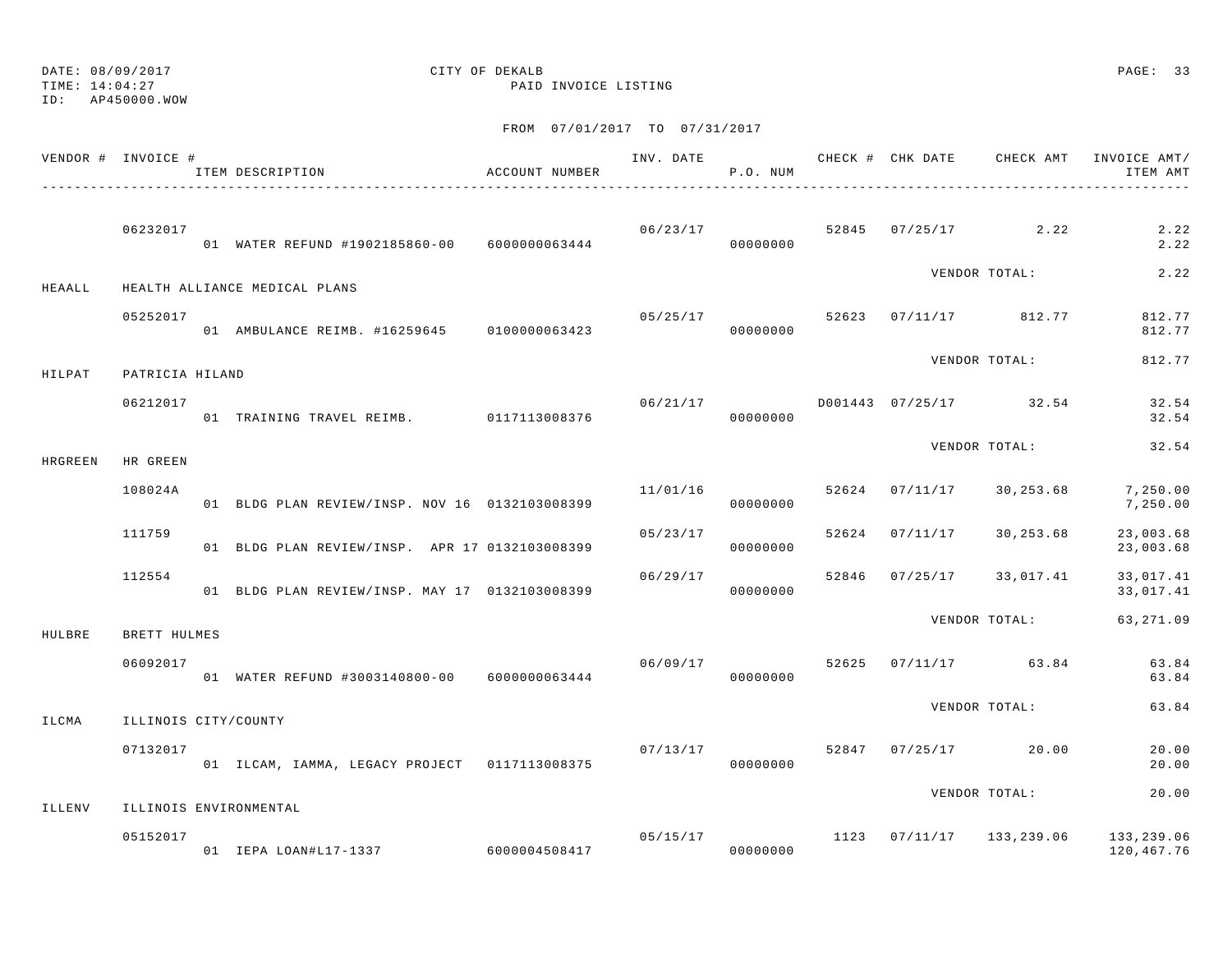TIME: 14:04:27 PAID INVOICE LISTING

ID: AP450000.WOW

## FROM 07/01/2017 TO 07/31/2017

|         | VENDOR # INVOICE #             | ITEM DESCRIPTION                                                          | ACCOUNT NUMBER                 |          | P.O. NUM             |               | INV. DATE 6 1999 CHECK # CHK DATE 6 CHECK AMT INVOICE AMT | ITEM AMT                   |
|---------|--------------------------------|---------------------------------------------------------------------------|--------------------------------|----------|----------------------|---------------|-----------------------------------------------------------|----------------------------|
|         | 05152017                       | 02 ILPA LOAN #L17-1337 6000004508418                                      |                                | 05/15/17 |                      | 1123 07/11/17 | 133,239.06                                                | 133,239.06<br>12,771.30    |
|         |                                |                                                                           |                                |          |                      |               | VENDOR TOTAL: 133, 239.06                                 |                            |
| ILLREV  |                                | ILLINOIS DEPARTMENT OF REVENUE                                            |                                |          |                      |               |                                                           |                            |
|         | 07012017                       | 01 4020-3581 ST-1 DTMA JUNE 2017 6500000063437                            |                                | 07/01/17 | 00000000             |               | 1126 07/25/17 3,105.00                                    | 3,105.00<br>3,105.00       |
|         |                                |                                                                           |                                |          |                      |               | VENDOR TOTAL:                                             | 3,105.00                   |
|         | ILLSTATE ILLINOIS STATE POLICE |                                                                           |                                |          |                      |               |                                                           |                            |
|         | 05012017                       | 01 PD APPLCNTS FEE - MAY 2017 0120212008243                               |                                |          | 00000000             |               | $05/01/17$ $52848$ $07/25/17$ $177.00$                    | 177.00<br>177.00           |
|         |                                |                                                                           |                                |          |                      |               | VENDOR TOTAL:                                             | 177.00                     |
| ILSOSDS |                                | ILLINOIS SECRETARY OF STATE                                               |                                |          |                      |               |                                                           |                            |
|         | 06012017                       | 01 ADMIN CASE DL SPNSN FEES 0115153008366                                 |                                | 00000000 |                      |               | 06/01/17 52626 07/11/17 10.00                             | 10.00<br>10.00             |
|         |                                |                                                                           |                                |          |                      |               | VENDOR TOTAL:                                             | 10.00                      |
| IMPNET  |                                | IMPACT NETWORKING, LLC                                                    |                                |          |                      |               |                                                           |                            |
|         | 847119                         | 01 CONTRACT OVERAGE RATE C280 0117112008202<br>02 CONTRACT BASE RATE C280 | 0117113008310                  | 06/05/17 | 00000000<br>00000000 |               | 52627 07/11/17 7,149.38                                   | 648.96<br>184.96<br>464.00 |
|         | 851992                         |                                                                           |                                | 06/09/17 |                      |               | 52627 07/11/17 7,149.38                                   | 6,500.42                   |
|         |                                | 01 COPIER COSTS 3/10-6/9/17                                               | 0125263008330                  |          | 00000000             |               |                                                           | 193.19                     |
|         |                                | 02 COPIER COSTS 3/10-6/9/17                                               | 6000002008202                  |          | 00000000             |               |                                                           | 352.76                     |
|         |                                | 03 COPIER COSTS 3/10-6/9/17<br>04 COPIER COSTS 3/10-6/9/17                | 0120212008202<br>0117122008202 |          | 00000000<br>00000000 |               |                                                           | 1,067.63<br>3.00           |
|         |                                | 05 COPIER COSTS 3/10-6/9/17                                               | 0117122008202                  |          | 00000000             |               |                                                           | 1,241.39                   |
|         |                                | 06 COPIER COSTS 3/10-6/9/17                                               | 0125263008330                  |          | 00000000             |               |                                                           | 349.58                     |
|         |                                | 07 COPIER COSTS 3/10-6/9/17                                               | 0130332008202                  |          | 00000000             |               |                                                           | 211.48                     |
|         |                                | 08 COPIER COSTS 3/10-6/9/17                                               | 0120222008242                  |          | 00000000             |               |                                                           | 268.39                     |
|         |                                | 09 COPIER COSTS 3/10-6/9/17                                               | 0120222008242                  |          | 00000000             |               |                                                           | 383.05                     |
|         |                                | 10 COPIER COSTS 3/10-6/9/17                                               | 0125263008330                  |          | 00000000             |               |                                                           | 198.18                     |
|         |                                | 11 COPIER COSTS 3/10-6/9/17                                               | 0115152008202                  |          | 00000000             |               |                                                           | 386.45                     |
|         |                                | 12 COPIER COSTS 3/10-6/9/17<br>13 COPIER COSTS 3/10-6/9/17                | 6500006008597<br>0116102008202 |          | 00000000<br>00000000 |               |                                                           | 104.38<br>241.22           |
|         |                                | 14 COPIER COSTS 3/10-6/9/17                                               | 0115152008202                  |          | 00000000             |               |                                                           | 950.64                     |
|         |                                | 15 COPIER COSTS 3/10-6/9/17                                               | 0120222008242                  |          | 00000000             |               |                                                           | 549.08                     |
|         |                                |                                                                           |                                |          |                      |               |                                                           |                            |

VENDOR TOTAL: 7,149.38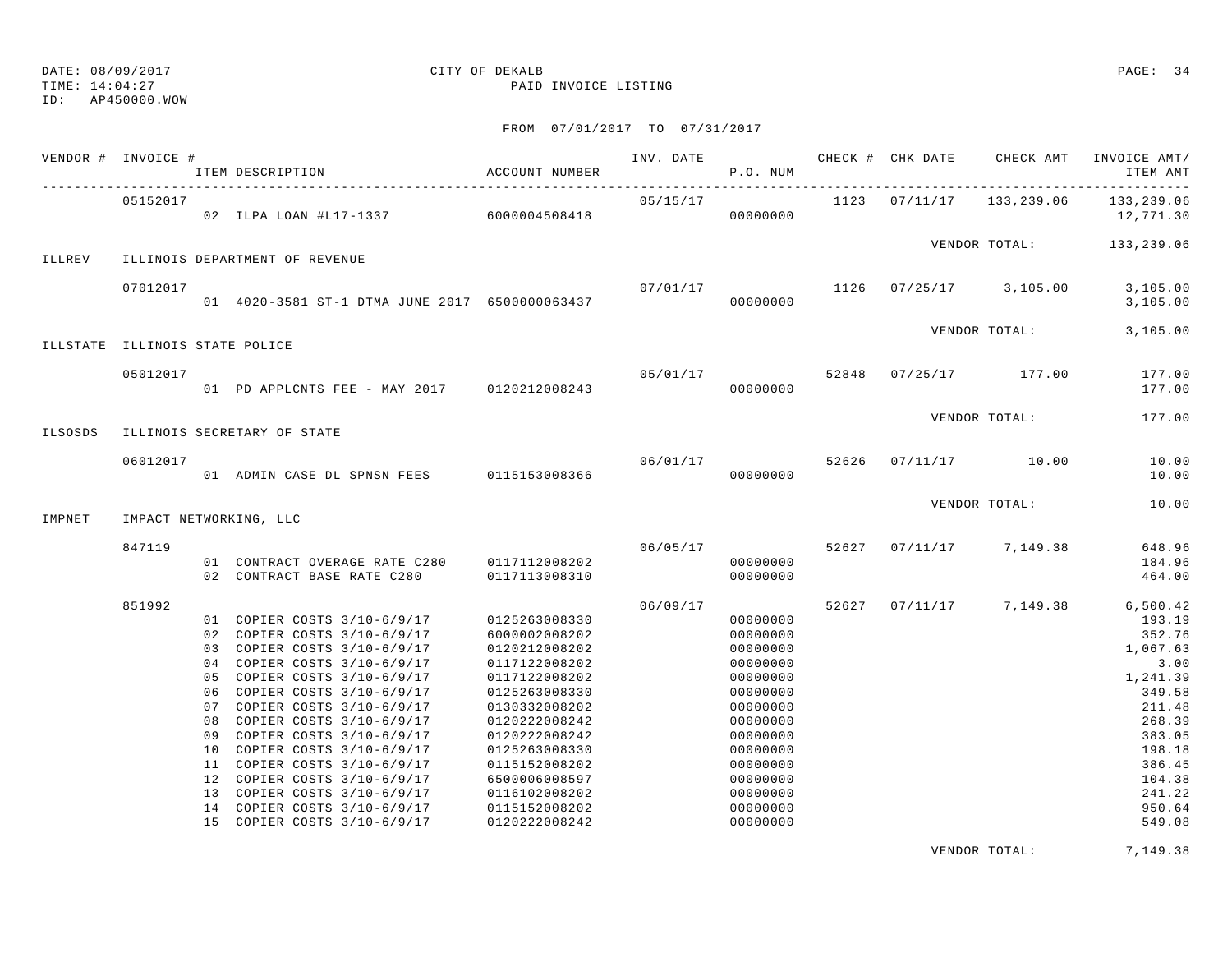TIME: 14:04:27 PAID INVOICE LISTING

ID: AP450000.WOW

|         | VENDOR # INVOICE #  | ITEM DESCRIPTION                               | ACCOUNT NUMBER |                | P.O. NUM |       |          |                         | INV. DATE 6 CHECK # CHK DATE CHECK AMT INVOICE AMT/<br>ITEM AMT |
|---------|---------------------|------------------------------------------------|----------------|----------------|----------|-------|----------|-------------------------|-----------------------------------------------------------------|
| INTOX   | INTOXIMETERS, INC.  |                                                |                |                |          |       |          |                         |                                                                 |
|         | 567450              | 01 DRYGAS, MOUTH PIECES 0120212008249          |                | 06/20/17       | 00000000 |       |          | 52849 07/25/17 366.50   | 366.50<br>366.50                                                |
| IRVCON  |                     | IRVING CONSTRUCTION CO INC                     |                |                |          |       |          | VENDOR TOTAL:           | 366.50                                                          |
|         | HILLCREST CENTER    | 01 INSPECTION/ANALYSIS-HILLCREST 0132103008347 |                | 06/23/17 52850 | 00000000 |       |          | $07/25/17$ 2,250.00     | 2,250.00<br>2,250.00                                            |
| JACOASS |                     | JACOBSON & ASSOCIATES                          |                |                |          |       |          | VENDOR TOTAL:           | 2,250.00                                                        |
|         | 033117J             | 01 APPRASIAL - 1011 W HILLCREST 0132103008347  |                | 04/28/17       | 00000000 |       |          | 52677 07/11/17 1,700.00 | 1,700.00<br>1,700.00                                            |
| JAYBIG  | JAY'S BIG ROLLS INC |                                                |                |                |          |       |          | VENDOR TOTAL:           | 1,700.00                                                        |
|         | 573980              | 01 JANITORIAL SUPPLIES 6500002008219           |                | 06/19/17       | 00000000 | 52628 |          | $07/11/17$ 38.00        | 38.00<br>38.00                                                  |
|         | 616146              | 01 JANITORIAL SUPPLIES 0130322008291           |                | 06/19/17       | 00000000 |       |          | 52851 07/25/17 498.23   | 498.23<br>498.23                                                |
| JURJON  | JONATHAN JURSICH    |                                                |                |                |          |       |          | VENDOR TOTAL:           | 536.23                                                          |
|         | 06302017            | 01 TRAVEL TRAINING REIMB. 0120223008376        |                | 06/30/17       | 00000000 |       |          | D001444 07/25/17 127.08 | 127.08<br>127.08                                                |
| JWPEP   |                     | J.W. PEPPER & SON, INC.                        |                |                |          |       |          | VENDOR TOTAL:           | 127.08                                                          |
|         | 11C75676            | 01 MUNICIPAL BAND MUSIC 0110112008299          |                | 05/04/17       | 00000000 | 52629 |          | $07/11/17$ 834.99       | 834.99<br>834.99                                                |
| KAMKEL  | KAMUS & KELLER      |                                                |                |                |          |       |          | VENDOR TOTAL:           | 834.99                                                          |
|         | 06162017            | 01 REFUND PERMIT #2017-0316 0100000043242      |                | 06/16/17       | 00000000 | 52852 |          | $07/25/17$ 500.00       | 500.00<br>500.00                                                |
| KATFIE  |                     | KATHLEEN FIELD ORR & ASSOCIATE                 |                |                |          |       |          | VENDOR TOTAL:           | 500.00                                                          |
|         | 15274               |                                                |                | 06/06/17       |          | 52630 | 07/11/17 | 297.00                  | 297.00                                                          |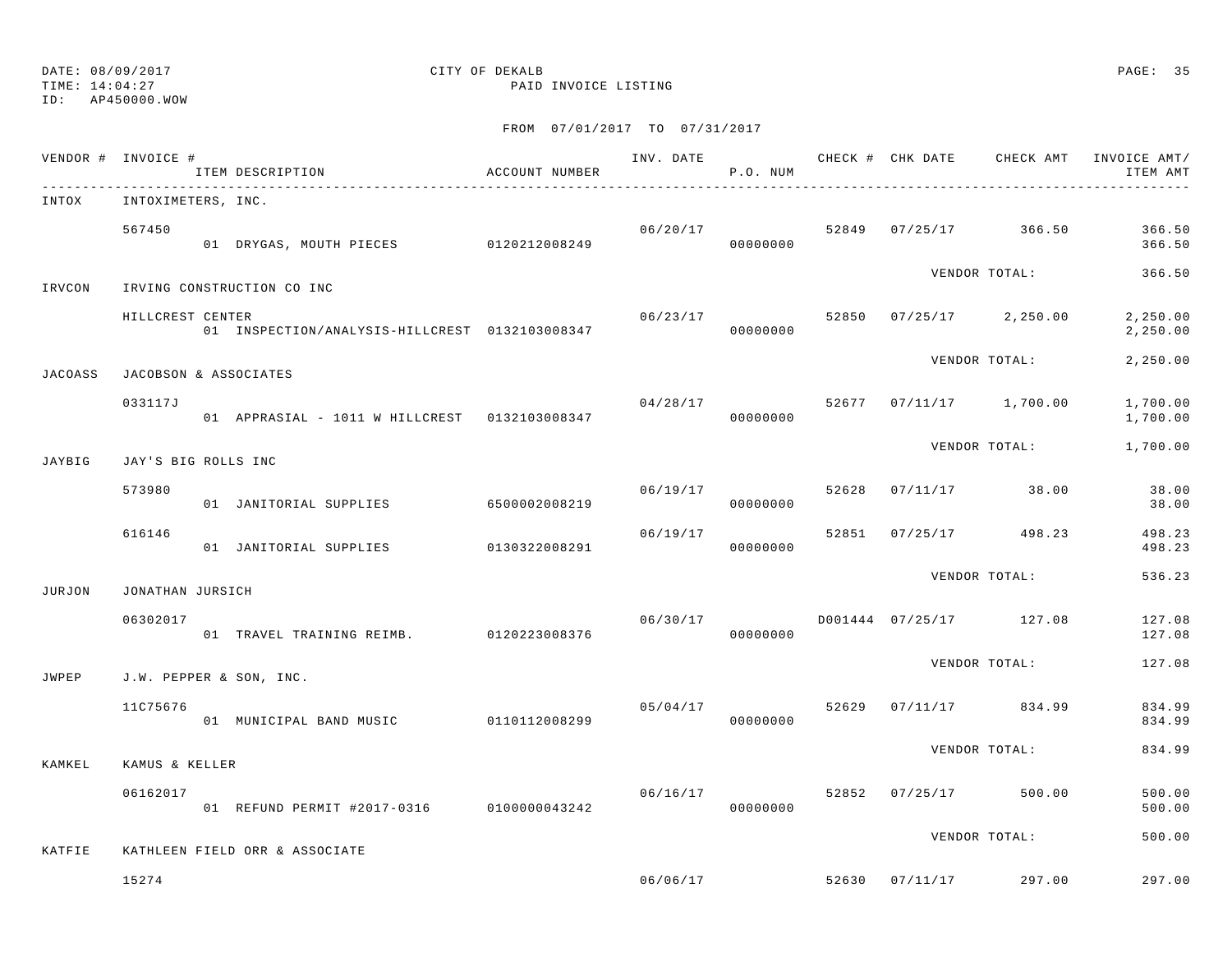## DATE: 08/09/2017 CITY OF DEKALB PAGE: 36

TIME: 14:04:27 PAID INVOICE LISTING

FROM 07/01/2017 TO 07/31/2017

|        | VENDOR # INVOICE # | ITEM DESCRIPTION                               | ACCOUNT NUMBER |          | P.O. NUM |       |                |                                  | ITEM AMT                 |
|--------|--------------------|------------------------------------------------|----------------|----------|----------|-------|----------------|----------------------------------|--------------------------|
|        | 15274              | 01 PRO SRVCS - MAY 2017 1300003008366          |                |          | 00000000 |       |                | $06/06/17$ 52630 07/11/17 297.00 | 297.00<br>297.00         |
| KCLAND |                    | KANE COUNTY LANDSCAPE                          |                |          |          |       |                | VENDOR TOTAL:                    | 297.00                   |
|        | 509771             | 01 LANDSCAPING MULCH 0130323008313             |                | 06/05/17 | 00000000 |       | 52631 07/11/17 | 555.00                           | 185.00<br>185.00         |
|        | 509803             | 01 LANDSCAPING MULCH                           | 0130323008313  | 06/06/17 | 00000000 | 52631 | 07/11/17       | 555.00                           | 185.00<br>185.00         |
|        | 509807             | 01 LANDSCAPING MULCH                           | 0130323008313  | 06/08/17 | 00000000 | 52631 | 07/11/17       | 555.00                           | 111.00<br>111.00         |
|        | 509835             | 01 LANDSCAPING MULCH 0130323008313             |                | 06/12/17 | 00000000 |       | 52631 07/11/17 | 555.00                           | 74.00<br>74.00           |
| KEIKIM | KIMBERLY KEITH     |                                                |                |          |          |       |                | VENDOR TOTAL:                    | 555.00                   |
|        | 06092017           | 01 WATER REFUND #2703123230-00 6000000063444   |                | 06/09/17 | 00000000 |       |                | 52632 07/11/17 19.00             | 19.00<br>19.00           |
| KISWAT | KISHWAUKEE WATER   |                                                |                |          |          |       |                | VENDOR TOTAL:                    | 19.00                    |
|        | $043017 - 60$      | 01 1154 S 7TH MTR MAR-APR 17 6000003008355     |                | 04/30/17 | 00000000 |       | 52853 07/25/17 | 19,080.01                        | 1,854.91<br>1,854.91     |
|        | $043017 - 61$      | 01 900 W DRESSER MTR MAR-APR 17 6000003008355  |                | 04/30/17 | 00000000 |       | 52853 07/25/17 | 19,080.01                        | 5,120.30<br>5,120.30     |
|        | $043017 - 62$      | 01 1685 COUNTRY FARM MTR MAR-APR 6000003008355 |                | 04/30/17 | 00000000 | 52853 | 07/25/17       | 19,080.01                        | 2,742.25<br>2,742.25     |
|        | $043017 - 63$      | 01 1505 W LINCOLN MTR MAR-APR 17 6000003008355 |                | 04/30/17 | 00000000 | 52853 | 07/25/17       | 19,080.01                        | 4,335.17<br>4,335.17     |
|        | $043017 - 64$      | 01 2851 CORPORATE MTR MAR-APR 17 6000003008355 |                | 04/30/17 | 00000000 |       | 52853 07/25/17 | 19,080.01                        | 5,027.38<br>5,027.38     |
|        | 07072017           | 01 SEWER PAYMENT - JUNE 2017 6000000002220     |                | 07/07/17 | 00000000 |       | 52679 07/14/17 | 343,634.53                       | 343,634.53<br>343,634.53 |

VENDOR TOTAL: 362,714.54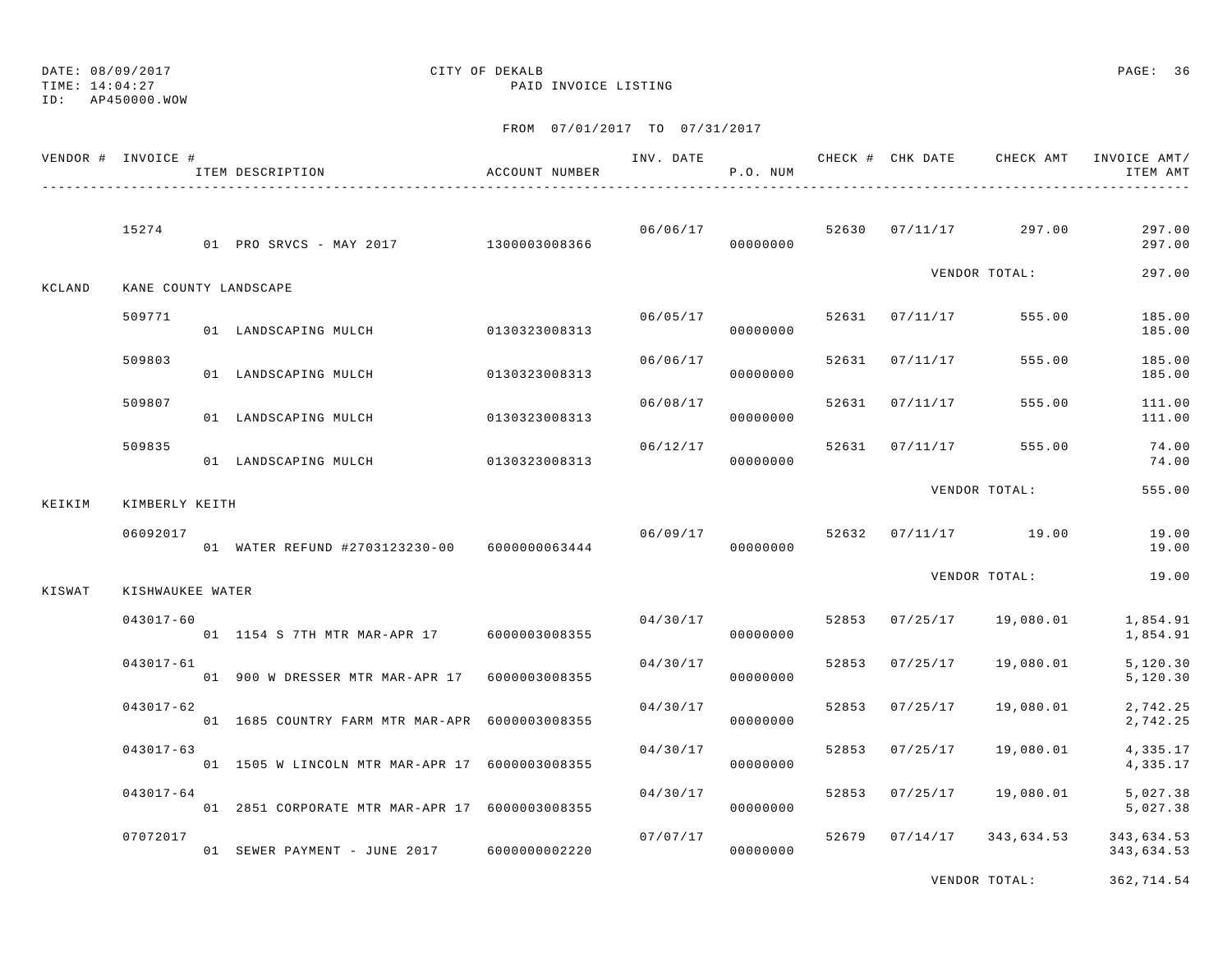TIME: 14:04:27 PAID INVOICE LISTING

ID: AP450000.WOW

|        | VENDOR # INVOICE # | ITEM DESCRIPTION                            | ACCOUNT NUMBER                 |          | P.O. NUM             |       |                |                                  | INV. DATE 6 1999 CHECK # CHK DATE 6 CHECK AMT INVOICE AMT<br>ITEM AMT |
|--------|--------------------|---------------------------------------------|--------------------------------|----------|----------------------|-------|----------------|----------------------------------|-----------------------------------------------------------------------|
| KNOAPP | KNODLE'S APPLIANCE |                                             |                                |          |                      |       |                |                                  |                                                                       |
|        | 100135             | 01 DRYER REPAIR                             | 0125273008348                  | 06/08/17 | 00000000             |       |                | 52633 07/11/17 119.95            | 119.95<br>119.95                                                      |
| LAKINT |                    | LAKESIDE INTERNATIONAL TRUCKS               |                                |          |                      |       |                | VENDOR TOTAL:                    | 119.95                                                                |
|        | 7103973P           | 01 SHOCK ABSORBER                           | 0130332008226                  |          | 00000000             |       |                | $06/07/17$ 52634 07/11/17 106.28 | 106.28<br>106.28                                                      |
| LOVRIT |                    | LOVETT'S RITE-WAY REBUILDERS,               |                                |          |                      |       |                | VENDOR TOTAL:                    | 106.28                                                                |
|        | 35924              | 01 REPAIR A/C<br>02 REPAIR A/C              | 0130333008315<br>0130332008226 |          | 00000000<br>00000000 |       |                | $05/19/17$ 52635 07/11/17 606.61 | 606.61<br>237.50<br>369.11                                            |
| LOWCRE |                    | LOWE'S CREDIT SERVICES                      |                                |          |                      |       |                | VENDOR TOTAL:                    | 606.61                                                                |
|        | 03149              | 01 LUMBER, MISC SCREWS, BOLTS 0130333008313 |                                |          | 06/22/17<br>00000000 |       |                | 52854 07/25/17 1,088.91          | 87.22<br>87.22                                                        |
|        | 03162              | 01 CLEANING SUPPLIES                        | 0120212008219                  | 06/07/17 | 00000000             | 52854 |                | 07/25/17 1,088.91                | 66.34<br>66.34                                                        |
|        | 03309              | 01 CONCRETE, FORMS AND SCREWS               | 6000002008228                  |          | 06/08/17<br>00000000 | 52636 | 07/11/17       | 293.05                           | 61.96<br>61.96                                                        |
|        | 03337              | 01 PAINT MACHINE                            | 0130332008295                  | 06/08/17 | 00000000             | 52636 | 07/11/17       | 293.05                           | 10.42<br>10.42                                                        |
|        | 03410              | 01 GLUE, SHARPIES, LUMBER 6000002008219     |                                | 06/16/17 | 00000000             |       | 52636 07/11/17 | 293.05                           | 20.91<br>20.91                                                        |
|        | 03792              | 01 HEDGE TRIMMER - CBD                      | 0130332008295                  |          | 06/27/17<br>00000000 | 52854 | 07/25/17       | 1,088.91                         | 141.55<br>141.55                                                      |
|        | 03828              | 01 LIGHTS                                   | 0130322008219                  | 06/27/17 | 00000000             |       | 52854 07/25/17 | 1,088.91                         | 160.34<br>160.34                                                      |
|        | 03999              | 01 BUILDING SUPPLIES                        | 0120212008219                  | 06/06/17 | 00000000             |       |                | 52854 07/25/17 1,088.91          | 139.25<br>139.25                                                      |
|        | 06070              |                                             |                                | 05/31/17 |                      |       | 52854 07/25/17 | 1,088.91                         | 15.19                                                                 |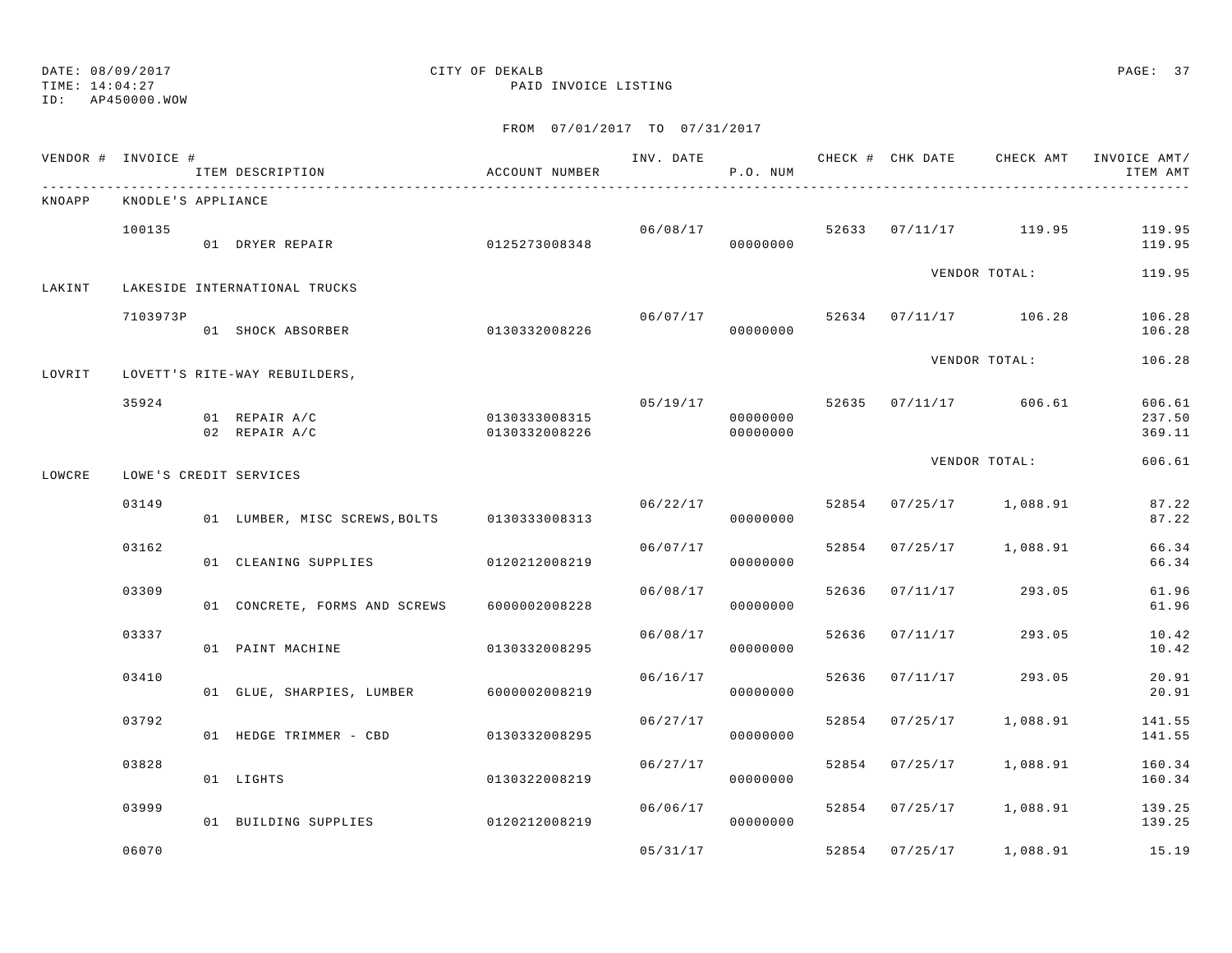# DATE: 08/09/2017 CITY OF DEKALB PAGE: 38

TIME: 14:04:27 PAID INVOICE LISTING

|        | VENDOR # INVOICE # | ITEM DESCRIPTION                                | ACCOUNT NUMBER | INV. DATE | P.O. NUM             |       |                |                         | CHECK # CHK DATE CHECK AMT INVOICE AMT/<br>ITEM AMT |
|--------|--------------------|-------------------------------------------------|----------------|-----------|----------------------|-------|----------------|-------------------------|-----------------------------------------------------|
|        |                    |                                                 |                |           |                      |       |                |                         |                                                     |
|        | 06070              | 0120222008242<br>01 RATCHET SET                 |                |           | 05/31/17<br>00000000 |       |                | 52854 07/25/17 1,088.91 | 15.19<br>15.19                                      |
|        | 06161              | 01 DISHWASHER                                   | 0125272008210  | 06/16/17  | 00000000             | 52636 |                | $07/11/17$ 293.05       | 89.13<br>89.13                                      |
|        | 06194              | 01 CARPET CLEANER & SPRAYER 0130322008291       |                | 06/20/17  | 00000000             |       | 52854 07/25/17 | 1,088.91                | 29.69<br>29.69                                      |
|        | 06361              | 01 PAINT PROJECT                                | 0125272008210  | 06/25/17  | 00000000             |       | 52854 07/25/17 | 1,088.91                | 29.60<br>29.60                                      |
|        | 06386              | 01 EDGER BLADE                                  | 0130322008295  | 06/29/17  | 00000000             |       | 52854 07/25/17 | 1,088.91                | 13.29<br>13.29                                      |
|        | 06407              | 01 FAUCET REPAIR PARTS                          | 6000002008219  | 06/13/17  | 00000000             | 52636 |                | $07/11/17$ 293.05       | 75.99<br>75.99                                      |
|        | 06463              | 01 LIGHT BULBS                                  | 0130322008219  | 06/21/17  | 00000000             | 52854 | 07/25/17       | 1,088.91                | 102.36<br>102.36                                    |
|        | 06860              | 01 HEDGE TRIMMER                                | 0130332008295  | 06/27/17  | 00000000             |       | 52854 07/25/17 | 1,088.91                | 141.55<br>141.55                                    |
|        | 07074              | 01 SAW BLADE                                    | 0130322008295  | 06/23/17  | 00000000             |       | 52854 07/25/17 | 1,088.91                | 18.99<br>18.99                                      |
|        | 07184              | 01 DEHUMIDIFIER                                 | 0130322008210  | 06/19/17  | 00000000             |       | 52854 07/25/17 | 1,088.91                | 247.04<br>247.04                                    |
|        | 07507              | 01 BOTTLED WATER, CLNR, BUG SPRAY 0120222008242 |                | 06/28/17  | 00000000             |       | 52854 07/25/17 | 1,088.91                | 38.05<br>38.05                                      |
|        | 16879              | 01 RETURNED HEDGE TRIMMER 0130332008295         |                | 06/27/17  | 00000000             |       | 52854 07/25/17 | 1,088.91                | $-141.55$<br>$-141.55$                              |
|        | 20457              | 01 LANDSCAPING RIVER ROCK 0125272008210         |                | 06/10/17  | 00000000             | 52636 | 07/11/17       | 293.05                  | 14.70<br>14.70                                      |
|        | 20738              | 01 LANDSCAPING RIVER ROCK 0125272008210         |                | 06/12/17  | 00000000             |       | 52636 07/11/17 | 293.05                  | 19.94<br>19.94                                      |
|        |                    |                                                 |                |           |                      |       |                |                         | VENDOR TOTAL: 1,381.96                              |
| LZEROC | ROCKY LZERWINSKI   |                                                 |                |           |                      |       |                |                         |                                                     |
|        | 05252017           |                                                 |                | 05/25/17  |                      |       |                | 52637 07/11/17 10.00    | 10.00                                               |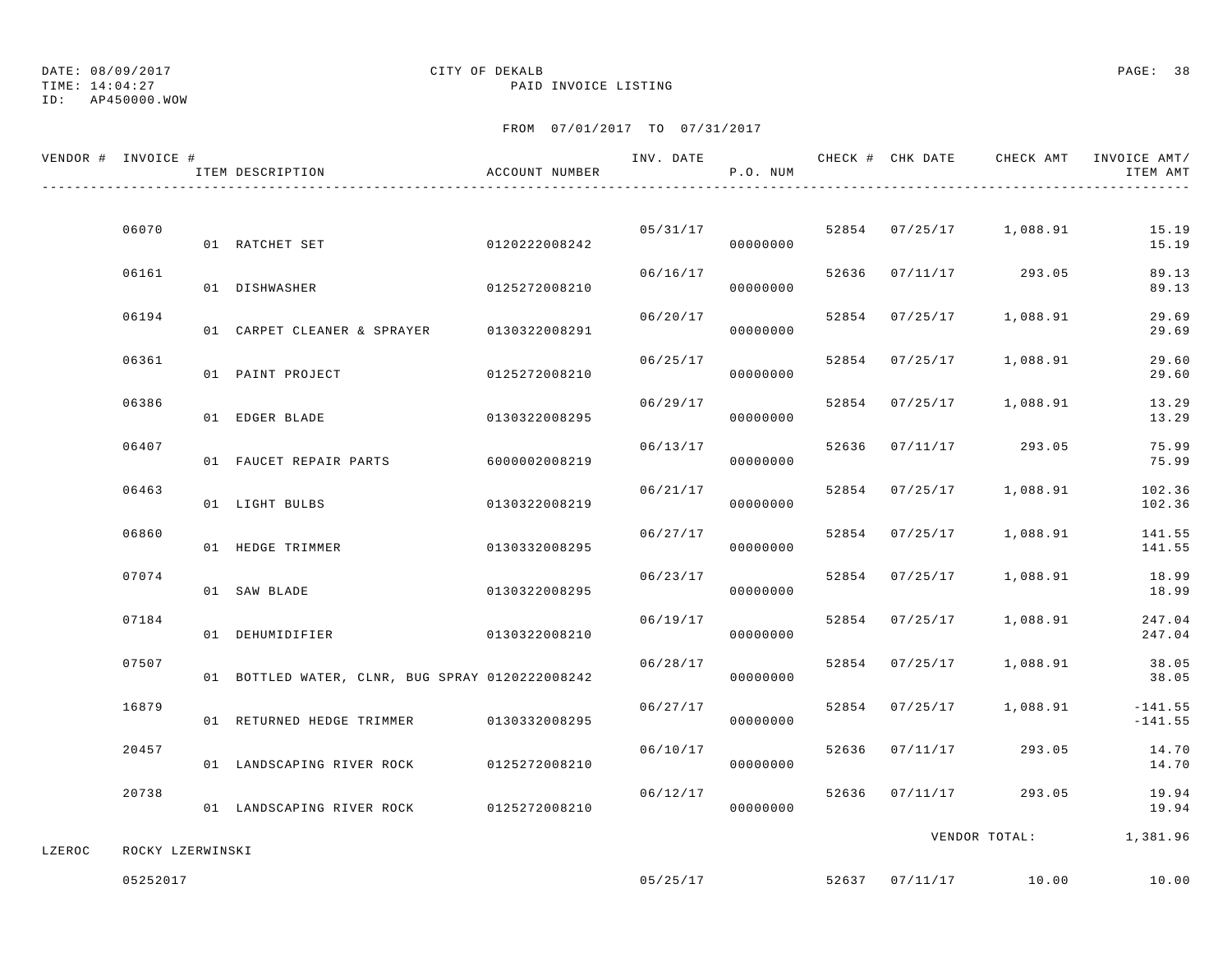TIME: 14:04:27 PAID INVOICE LISTING

ID: AP450000.WOW

FROM 07/01/2017 TO 07/31/2017

|        | VENDOR # INVOICE # | ITEM DESCRIPTION                               | ACCOUNT NUMBER |          | P.O. NUM |       |                |                                      | ITEM AMT         |
|--------|--------------------|------------------------------------------------|----------------|----------|----------|-------|----------------|--------------------------------------|------------------|
|        | 05252017           | 01 REFUND PARKING PASS #0983 0100000083970     |                |          | 00000000 |       |                | $05/25/17$ 52637 07/11/17 10.00      | 10.00<br>10.00   |
| MARLAT | LATOYA MARZ        |                                                |                |          |          |       |                | VENDOR TOTAL:                        | 10.00            |
|        | 06152017           | 01 TRAINING TRAVEL REIMB. 0120233008376        |                | 06/15/17 | 00000000 |       |                | D001440 07/11/17 26.84               | 26.84<br>26.84   |
| MARTUR |                    | MARTENSON TURF PRODUCTS, INC.                  |                |          |          |       |                | VENDOR TOTAL:                        | 26.84            |
|        | 59959              | 01 WEED SPRAY                                  | 6500003008313  |          | 00000000 |       |                | $06/09/17$ 52638 07/11/17 684.75     | 684.75<br>684.75 |
| MCHANA |                    | MCHENRY ANALYTICAL WATER                       |                |          |          |       |                | VENDOR TOTAL:                        | 684.75           |
|        | 594436             | 01 WATER SAMPLE FLUORIDE TESTING 6000003008356 |                | 06/08/17 | 00000000 |       |                | 52639 07/11/17 45.00                 | 45.00<br>45.00   |
| MELLOC | MELIN'S LOCK & KEY |                                                |                |          |          |       |                | VENDOR TOTAL:                        | 45.00            |
|        | 20029              | 01 KEYS                                        | 0130322008219  |          | 00000000 |       |                | $06/13/17$ $52640$ $07/11/17$ $4.86$ | 4.86<br>4.86     |
|        | 20063              | 01 KEYS                                        | 0130322008219  | 06/26/17 | 00000000 |       | 52855 07/25/17 | 318.78                               | 3.70<br>3.70     |
|        | 20065              | 01 KEYS                                        | 0130322008219  | 06/26/17 | 00000000 |       | 52855 07/25/17 | 318.78                               | 12.35<br>12.35   |
|        | 20084              | 01 KEYS                                        | 0130322008219  | 07/01/17 | 00000000 | 52855 | 07/25/17       | 318.78                               | 9.02<br>9.02     |
|        | $60617 - 10$       | 01 GARAGE DOOR LOCK REPAIR                     | 6500003008348  | 06/07/17 | 00000000 |       | 52855 07/25/17 | 318.78                               | 108.47<br>108.47 |
|        | $60817 - 3$        | 01 GARAGE DOOR CYLINDER REPAIR 6500003008348   |                | 06/08/17 | 00000000 |       | 52855 07/25/17 | 318.78                               | 92.62<br>92.62   |
|        | $61417 - 7$        | 01 GARAGE DOOR CYLINDER REPAIR 6500003008348   |                | 06/14/17 | 00000000 |       | 52855 07/25/17 | 318.78                               | 92.62<br>92.62   |

VENDOR TOTAL: 323.64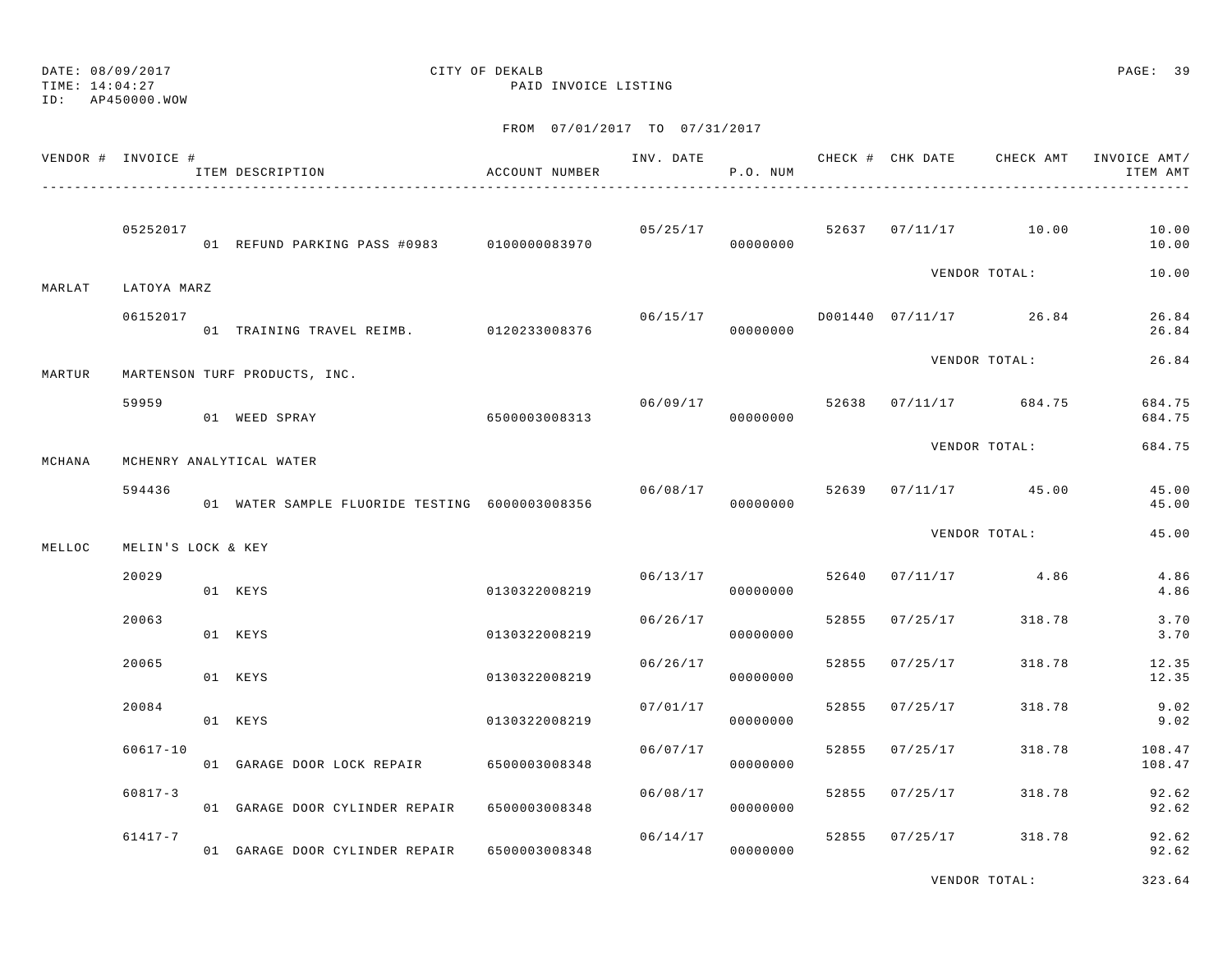TIME: 14:04:27 PAID INVOICE LISTING

ID: AP450000.WOW

|        | VENDOR # INVOICE #    | ITEM DESCRIPTION                                                 | ACCOUNT NUMBER                 | INV. DATE | P.O. NUM                         |       |                |                                | CHECK # CHK DATE CHECK AMT INVOICE AMT/<br>ITEM AMT |
|--------|-----------------------|------------------------------------------------------------------|--------------------------------|-----------|----------------------------------|-------|----------------|--------------------------------|-----------------------------------------------------|
| MENSYC | MENARDS SYCAMORE      |                                                                  |                                |           |                                  |       |                |                                |                                                     |
|        | 55212                 | 01 CARPET CLEANER PARTS 0130322008219                            |                                |           | 06/21/17<br>00000000             |       |                | 52856 07/25/17 9.11            | 9.11<br>9.11                                        |
| MERELO | ELOY MERINO           |                                                                  |                                |           |                                  |       |                | VENDOR TOTAL:                  | 9.11                                                |
|        | 06092017              | 01 WATER REFUND #1101051710-00 6000000063444                     |                                |           | 06/09/17<br>00000000             |       |                | 52641 07/11/17 11.17           | 11.17<br>11.17                                      |
| METWES | METRO WEST COUNCIL OF |                                                                  |                                |           |                                  |       |                | VENDOR TOTAL:                  | 11.17                                               |
|        | 3085                  | 01 2017 LEGISLATIVE BBQ 0110103008376<br>02 2017 LEGISLATIVE BBO | 0115153008376                  |           | 06/14/17<br>00000000<br>00000000 |       |                | 52857 07/25/17 90.00           | 90.00<br>60.00<br>30.00                             |
| MIDAME |                       | MID AMERICAN DRILLING CORP                                       |                                |           |                                  |       |                | VENDOR TOTAL:                  | 90.00                                               |
|        | 06072017              | 01 DEPOSIT FEE<br>02 WATER USAGE                                 | 6000000002880<br>6000000063444 |           | 00000000<br>00000000             |       |                | 06/07/17 52642 07/11/17 945.75 | 945.75<br>1,200.00<br>$-254.25$                     |
| MIDSAL | MIDWEST SALT, LLC     |                                                                  |                                |           |                                  |       |                | VENDOR TOTAL:                  | 945.75                                              |
|        | P437113               | 01 BULK ROCK SALT                                                | 6000002008250                  | 06/01/17  | 00170017                         | 52643 | 07/11/17       | 18,707.59                      | 2,591.30<br>2,591.30                                |
|        | P437114               | 01 BULK ROCK SALT                                                | 6000002008250                  | 06/01/17  | 00170017                         | 52643 | 07/11/17       | 18,707.59                      | 2,786.84<br>2,786.84                                |
|        | P437122               | 01 BULK ROCK SALT                                                | 6000002008250                  | 06/05/17  | 00170017                         | 52643 | 07/11/17       | 18,707.59                      | 2,741.52<br>2,741.52                                |
|        | P437155               | 01 BULK ROCK SALT                                                | 6000002008250                  | 06/13/17  | 00170017                         | 52643 | 07/11/17       | 18,707.59                      | 2,523.96<br>2,523.96                                |
|        | P437158               | 01 BULK ROCK SALT                                                | 6000002008250                  | 06/14/17  | 00170017                         | 52643 | 07/11/17       | 18,707.59                      | 2,755.76<br>2,755.76                                |
|        | P437172               | 01 BULK ROCK SALT                                                | 6000002008250                  | 06/15/17  | 00170017                         |       | 52643 07/11/17 | 18,707.59                      | 2,626.26<br>2,626.26                                |
|        | P437180               |                                                                  |                                | 06/16/17  |                                  |       | 52643 07/11/17 | 18,707.59                      | 2,681.95                                            |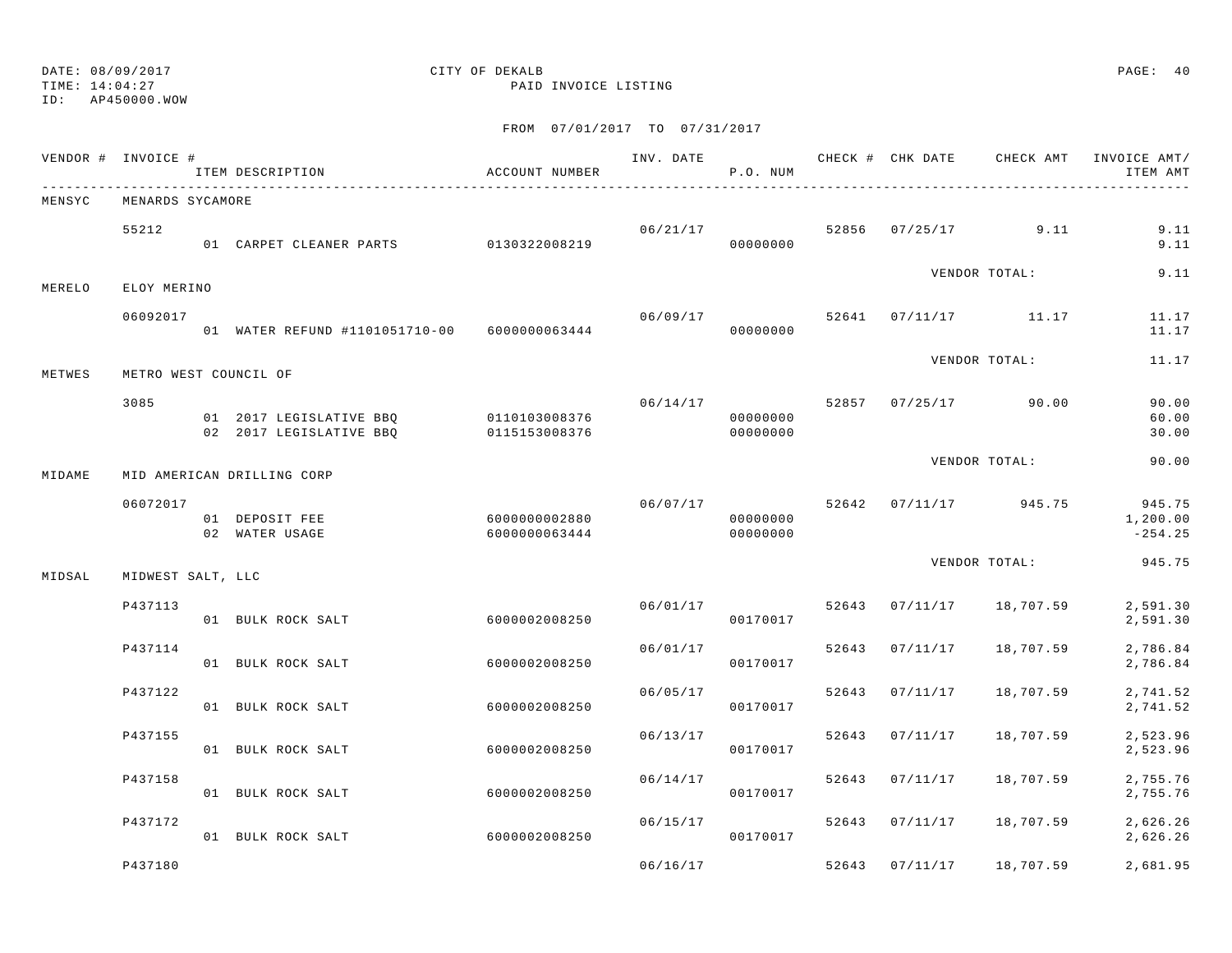TIME: 14:04:27 PAID INVOICE LISTING

ID: AP450000.WOW

|         | VENDOR # INVOICE #   | ITEM DESCRIPTION                                | ACCOUNT NUMBER |          | P.O. NUM             |       |                |                          | INV. DATE 6 1999 CHECK # CHK DATE CHECK AMT INVOICE AMT/<br>ITEM AMT |
|---------|----------------------|-------------------------------------------------|----------------|----------|----------------------|-------|----------------|--------------------------|----------------------------------------------------------------------|
|         | P437180              | 01 BULK ROCK SALT                               | 60000002008250 |          | 06/16/17<br>00170017 |       |                | 52643 07/11/17 18,707.59 | 2,681.95<br>2,681.95                                                 |
| MIKAUT2 | KATHLEEN A CRAFT     |                                                 |                |          |                      |       |                | VENDOR TOTAL:            | 18,707.59                                                            |
|         | 051703               | 01 (4) SAFETY TESTS                             | 0130333008315  | 05/31/17 | 00000000             |       |                | 52644 07/11/17 659.29    | 134.00<br>134.00                                                     |
|         | 31525                | 01 AIR BRAKE PART                               | 0130332008226  | 06/05/17 | 00000000             |       | 52644 07/11/17 | 659.29                   | 9.99<br>9.99                                                         |
|         | 31563                | 01 BATTERY                                      | 0125273008315  | 06/16/17 | 00000000             |       | 52644 07/11/17 | 659.29                   | 488.30<br>488.30                                                     |
|         | 51740                | 01 (1) SAFETY TEST                              | 0125273008315  | 05/31/17 | 00000000             | 52644 | 07/11/17       | 659.29                   | 27.00<br>27.00                                                       |
| MISPRO  | MISSMAN PROFESSIONAL |                                                 |                |          |                      |       |                | VENDOR TOTAL:            | 659.29                                                               |
|         | 41002                | 01 PRO SERVICES MAY 2017 0100000001265          |                | 06/21/17 | 00000000             |       |                | 52858 07/25/17 445.75    | 445.75<br>445.75                                                     |
| MOBINC  | MOBOTREX INC         |                                                 |                |          |                      |       |                | VENDOR TOTAL:            | 445.75                                                               |
|         | 219777               | 01 SIGNAL REPAIR CLAIM #1701443 7200004008472   |                | 06/21/17 | 00000000             |       |                | 52859 07/25/17 450.00    | 450.00<br>450.00                                                     |
| MOEDOU  | DOUG MOELLER         |                                                 |                |          |                      |       |                | VENDOR TOTAL:            | 450.00                                                               |
|         | 06212017             | 01 WATER REFUND #1902196260-00    6000000063444 |                | 06/21/17 | 00000000             | 52860 |                | $07/25/17$ 9.92          | 9.92<br>9.92                                                         |
| MORHAR  | MORGAN HARBOUR       |                                                 |                |          |                      |       |                | VENDOR TOTAL:            | 9.92                                                                 |
|         | 06022017             | 01 WATER METER DEPOSIT REFUND 6000000043258     |                | 06/02/17 | 00000000             |       |                | 52562 07/07/17 2,534.00  | 2,534.00<br>2,534.00                                                 |
| MOTSOL  |                      | MOTOROLA SOLUTIONS, INC.                        |                |          |                      |       |                | VENDOR TOTAL:            | 2,534.00                                                             |
|         | 8230134254           |                                                 |                | 05/26/17 |                      | 52563 |                | $07/07/17$ 41,406.36     | 17,287.08                                                            |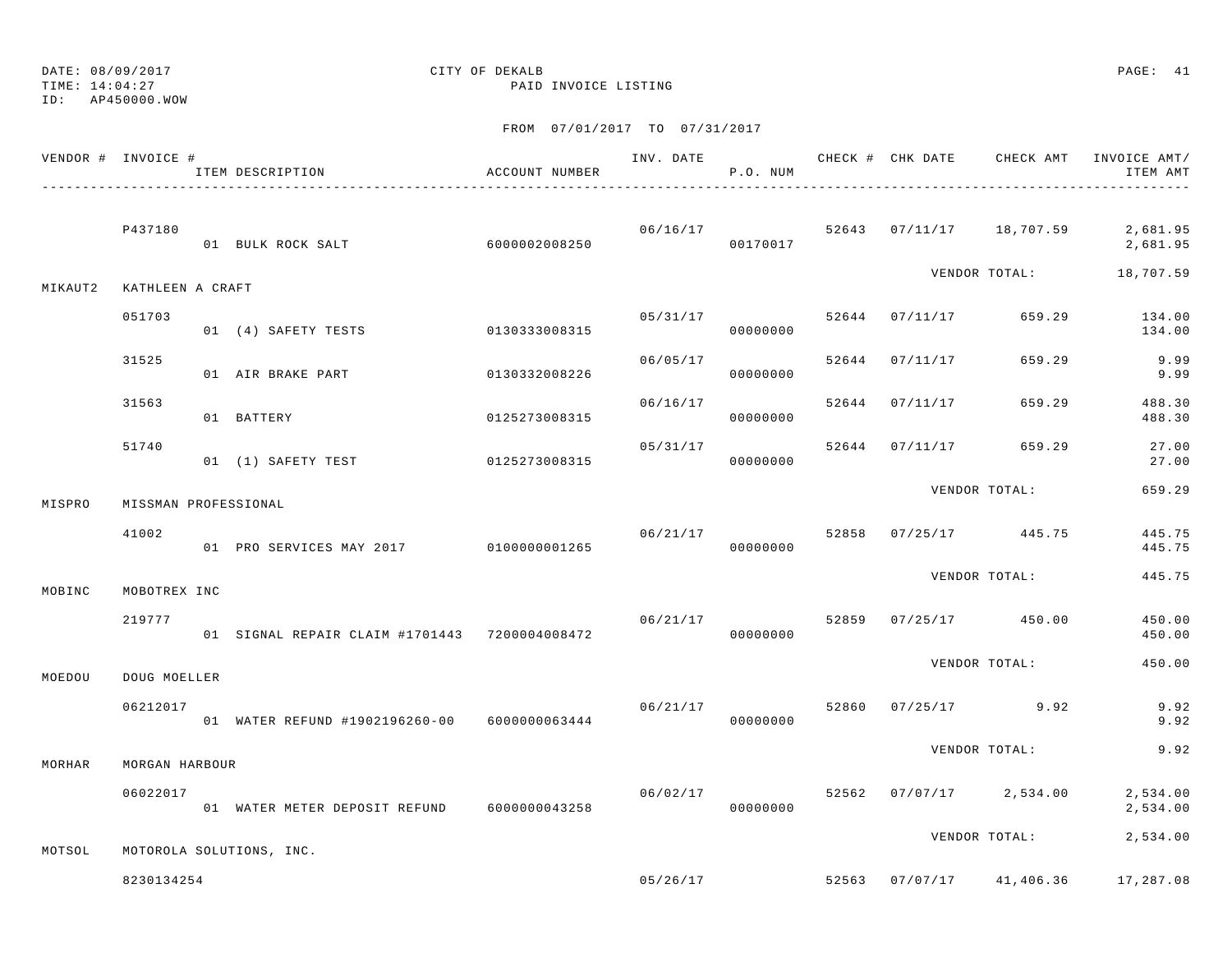DATE: 08/09/2017 CITY OF DEKALB PAGE: 42 TIME: 14:04:27 PAID INVOICE LISTING ID: AP450000.WOW FROM 07/01/2017 TO 07/31/2017 VENDOR # INVOICE # TELL TRANSPORTED THE THAT CHECK AND CHECK AND CHECK AMT INVOICE AMT/ ITEM DESCRIPTION ACCOUNT NUMBER P.O. NUM ITEM AMT----------------------------------------------------------------------------------------------------------------------------------------------

NIEDEB DEBORAH K NIER

 8230134254 05/26/17 52563 07/07/17 41,406.36 17,287.08 01 DISPATCH CONSOLE MAINTENANCE 0117124008450 00000000 17,287.08 8230134257 05/26/17 52563 07/07/17 41,406.36 24,119.28 01 911 RECORDING MAINTENANCE 0117124008450 00000000 24,119.28 VENDOR TOTAL: 41,406.36 NACHA DD UNDEFINED 01 TOTAL DIRECT DEPOSITS 19,237.67 01 TOTAL DIRECT DEPOSITS 17,563.98 VENDOR TOTAL: 0.00NEOPOC UNITED STATES POST OFFICE 06252017 06/25/17 52861 07/25/17 7,200.00 7,200.00 01 PRE-PAY POSTAGE METER 8001031 0117113008305 00000000 0000000 0000000 000000 4,000.00 02 PRE-PAY POSTAGE METER 8001031 0120213008305 000000000 00000000 0000000 1,000.00 03 PRE-PAY POSTAGE METER 8001031 0120253008305 000000000 00000000 0000000 1,000.00 04 PRE-PAY POSTAGE METER 8001031 0120263008305 000000000 00000000 1,200,00 VENDOR TOTAL: 7,200.00 NICOR NICOR 05302017A 05/30/17 52645 07/11/17 34.75 34.75 01 624 N 11TH ST SRVC 5/5-5/30/17 0130323008355 000000000 0000000 0000000 34.75 06272017A 06/27/17 52862 07/25/17 351.44 27.55 01 2100 PLEASANT 4/26-6/27/17 6500003008355 00000000 27.55 06272017B 06/27/17 52862 07/25/17 351.44 87.93 01 3232 PLEASANT 5/25-6/27/17 6500003008355 00000000 87.93 06272017C 06/27/17 52862 07/25/17 351.44 84.97 01 3331 PLEASANT 5/25-6/27/17 6500003008355 00000000 84.97 06272017D 06/27/17 52862 07/25/17 351.44 150.99 01 S PLEASANT 5/25-6/27/17 6500003008355 000000000 0000000 150.99 VENDOR TOTAL: 386.19

 07052017 07/05/17 52863 07/25/17 150.00 150.00 01 PZ MEETING JAN-JUN 2017 0132102008201 00000000 150.00

VENDOR TOTAL: 150.00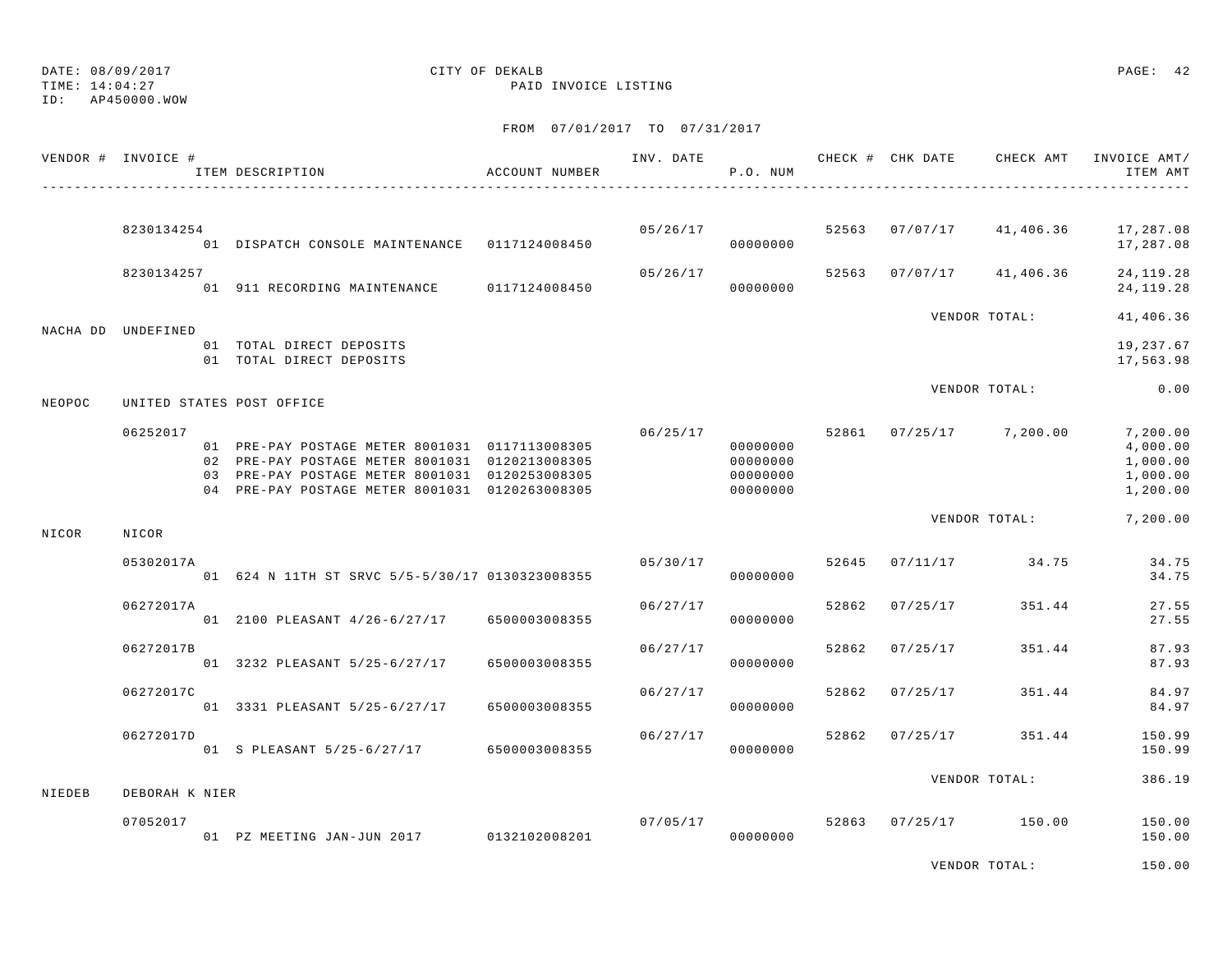TIME: 14:04:27 PAID INVOICE LISTING

ID: AP450000.WOW

|        | VENDOR # INVOICE # |          | ITEM DESCRIPTION                                | ACCOUNT NUMBER                 | INV. DATE | P.O. NUM             |       | CHECK # CHK DATE | CHECK AMT     | INVOICE AMT/<br>ITEM AMT |
|--------|--------------------|----------|-------------------------------------------------|--------------------------------|-----------|----------------------|-------|------------------|---------------|--------------------------|
| NIUCGS | NIU CENTER FOR     |          |                                                 |                                |           |                      |       |                  |               |                          |
|        | 06152017           |          |                                                 |                                | 06/15/17  |                      |       | 52646 07/11/17   | 10.00         | 10.00                    |
|        |                    |          | 01 MEMBERSHIP RENEWAL-LEGACY PROJ 0116103008375 |                                |           | 00000000             |       |                  |               | 10.00                    |
|        | CGS002651          |          |                                                 |                                | 06/22/17  |                      | 52864 | 07/25/17         | 4,900.00      | 4,900.00                 |
|        |                    |          | 01 COD ECON DEV IMPLMNTN PLAN                   | 0132103008399                  |           | 00000000             |       |                  |               | 4,900.00                 |
| NIWAT  |                    |          | NORTHERN ILLINOIS WATER WORKS                   |                                |           |                      |       |                  | VENDOR TOTAL: | 4,910.00                 |
|        |                    |          |                                                 |                                |           |                      |       |                  |               |                          |
|        | 42366              |          |                                                 |                                | 05/26/17  |                      | 52648 | 07/11/17         | 148.25        | 53.50                    |
|        |                    |          | 01 WATER COOLER BOTTLES                         | 0110102008204                  |           | 00000000             |       |                  |               | 3.37                     |
|        |                    | 02<br>03 | WATER COOLER BOTTLES                            | 0115152008204                  |           | 00000000             |       |                  |               | 3.37<br>3.37             |
|        |                    | 04       | WATER COOLER BOTTLES<br>WATER COOLER BOTTLES    | 0116102008204<br>0117112008204 |           | 00000000<br>00000000 |       |                  |               | 3.37                     |
|        |                    | 0.5      |                                                 | 0117122008204                  |           |                      |       |                  |               | 3.31                     |
|        |                    | 06       | WATER COOLER BOTTLES<br>WATER COOLER BOTTLES    | 0130324008450                  |           | 00000000<br>00000000 |       |                  |               | 26.75                    |
|        |                    | 07       | WATER COOLER BOTTLES                            | 0130352008204                  |           | 00000000             |       |                  |               | 3.37                     |
|        |                    | 08       | WATER COOLER BOTTLES                            | 0132102008204                  |           | 00000000             |       |                  |               | 3.37                     |
|        |                    | 09       | WATER COOLER BOTTLES                            | 0910002008204                  |           | 00000000             |       |                  |               | 1.60                     |
|        |                    | 10       | WATER COOLER BOTTLES                            | 0920002008204                  |           | 00000000             |       |                  |               | 1.62                     |
|        | 42408              |          |                                                 |                                | 06/02/17  |                      | 52648 | 07/11/17         | 148.25        | 59.25                    |
|        |                    | 01       | WATER COOLER BOTTLES                            | 0110102008204                  |           | 00000000             |       |                  |               | 3.73                     |
|        |                    | 02       | WATER COOLER BOTTLES                            | 0115152008204                  |           | 00000000             |       |                  |               | 3.73                     |
|        |                    | 03       | WATER COOLER BOTTLES                            | 0116102008204                  |           | 00000000             |       |                  |               | 3.73                     |
|        |                    | 04       | WATER COOLER BOTTLES                            | 0117112008204                  |           | 00000000             |       |                  |               | 3.73                     |
|        |                    | 05       | WATER COOLER BOTTLES                            | 0117122008204                  |           | 00000000             |       |                  |               | 3.67                     |
|        |                    | 06       | WATER COOLER BOTTLES                            | 0130324008450                  |           | 00000000             |       |                  |               | 29.62                    |
|        |                    | 07       | WATER COOLER BOTTLES                            | 0130352008204                  |           | 00000000             |       |                  |               | 3.73                     |
|        |                    | 08       | WATER COOLER BOTTLES                            | 0132102008204                  |           | 00000000             |       |                  |               | 3.73                     |
|        |                    | 09       | WATER COOLER BOTTLES                            | 0910002008204                  |           | 00000000             |       |                  |               | 1.77                     |
|        |                    | 10       | WATER COOLER BOTTLES                            | 0920002008204                  |           | 00000000             |       |                  |               | 1.81                     |
|        | 42408C             |          |                                                 |                                | 06/02/17  |                      | 52648 | 07/11/17         | 148.25        | $-12.00$                 |
|        |                    | 01       | WATER COOLER BOTTLES                            | 0110102008204                  |           | 00000000             |       |                  |               | $-1.51$                  |
|        |                    | 02       | WATER COOLER BOTTLES                            | 0115152008204                  |           | 00000000             |       |                  |               | $-1.51$                  |
|        |                    | 03       | WATER COOLER BOTTLES                            | 0116102008204                  |           | 00000000             |       |                  |               | $-1.51$                  |
|        |                    | 04       | WATER COOLER BOTTLES                            | 0117112008204                  |           | 00000000             |       |                  |               | $-1.52$                  |
|        |                    | 05       | WATER COOLER BOTTLES                            | 0117122008204                  |           | 00000000             |       |                  |               | $-1.51$                  |
|        |                    | 07       | WATER COOLER BOTTLES                            | 0130352008204                  |           | 00000000             |       |                  |               | $-1.51$                  |
|        |                    | 08       | WATER COOLER BOTTLES                            | 0132102008204                  |           | 00000000             |       |                  |               | $-1.51$                  |
|        |                    | 09       | WATER COOLER BOTTLES                            | 0910002008204                  |           | 00000000             |       |                  |               | $-0.71$                  |
|        |                    | 10       | WATER COOLER BOTTLES                            | 0920002008204                  |           | 00000000             |       |                  |               | $-0.71$                  |
|        | 42429              |          |                                                 |                                | 06/09/17  |                      | 52648 | 07/11/17         | 148.25        | 53.50                    |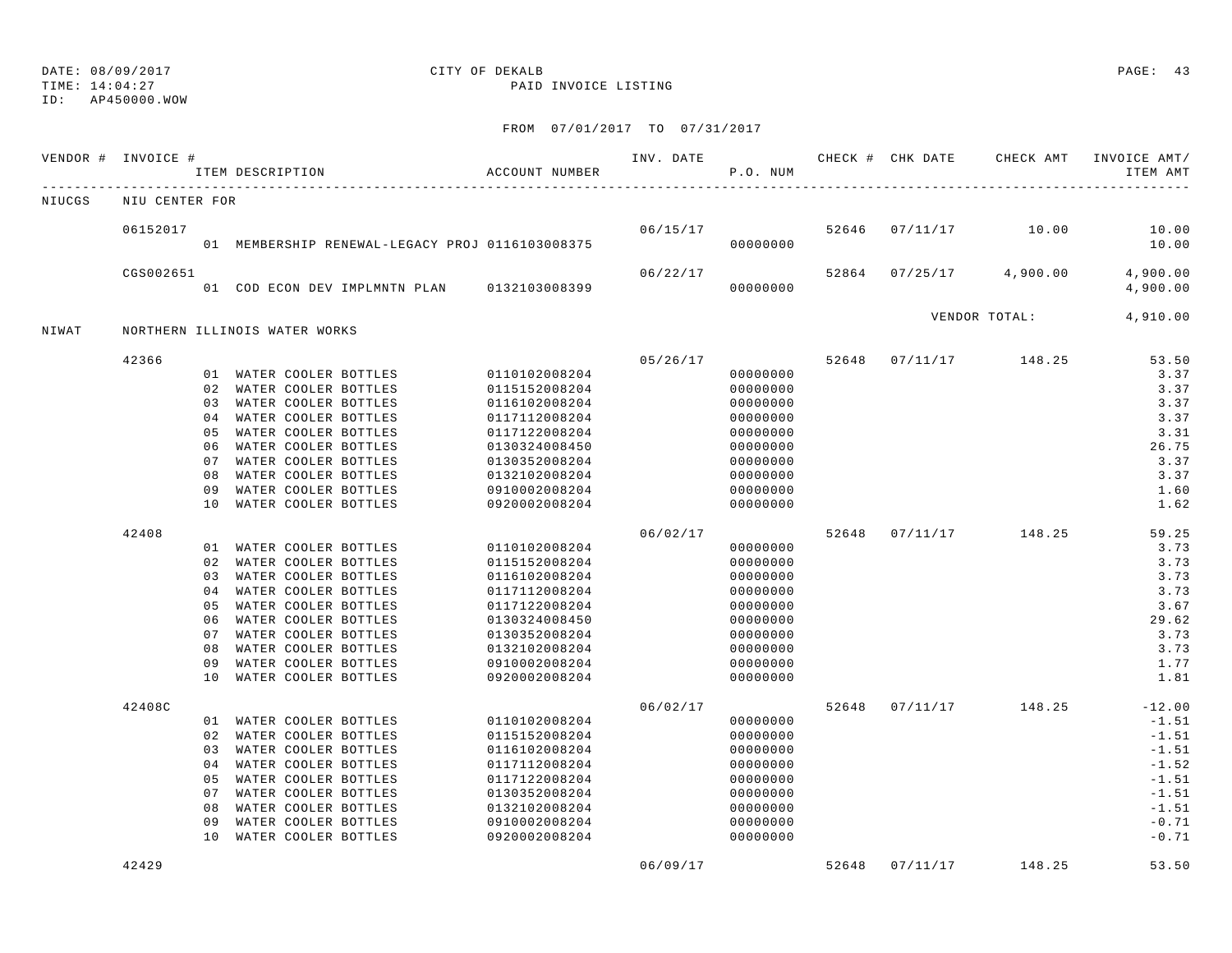### ID: AP450000.WOW

| VENDOR # INVOICE # |        |                |                  |                         |                | INV. DATE |          |       | CHECK # CHK DATE CHECK AMT | INVOICE AMT/ |
|--------------------|--------|----------------|------------------|-------------------------|----------------|-----------|----------|-------|----------------------------|--------------|
|                    |        |                | ITEM DESCRIPTION |                         | ACCOUNT NUMBER |           | P.O. NUM |       |                            | ITEM AMT     |
|                    |        |                |                  |                         |                |           |          |       |                            |              |
|                    | 42429  |                |                  |                         |                | 06/09/17  |          |       | 52648 07/11/17 148.25      | 53.50        |
|                    |        |                |                  | 01 WATER COOLER BOTTLES | 0110102008204  |           | 00000000 |       |                            | 3.37         |
|                    |        |                |                  | 02 WATER COOLER BOTTLES | 0115152008204  |           | 00000000 |       |                            | 3.37         |
|                    |        | 03             |                  | WATER COOLER BOTTLES    | 0116102008204  |           | 00000000 |       |                            | 3.37         |
|                    |        | 04             |                  | WATER COOLER BOTTLES    | 0117112008204  |           | 00000000 |       |                            | 3.37         |
|                    |        | 05             |                  | WATER COOLER BOTTLES    | 0117122008204  |           | 00000000 |       |                            | 3.31         |
|                    |        | 06             |                  | WATER COOLER BOTTLES    | 0130324008450  |           | 00000000 |       |                            | 26.75        |
|                    |        | 07             |                  | WATER COOLER BOTTLES    | 0130352008204  |           | 00000000 |       |                            | 3.37         |
|                    |        | 08             |                  | WATER COOLER BOTTLES    | 0132102008204  |           | 00000000 |       |                            | 3.37         |
|                    |        | 09             |                  | WATER COOLER BOTTLES    | 0910002008204  |           | 00000000 |       |                            | 1.60         |
|                    |        | 10             |                  | WATER COOLER BOTTLES    | 0920002008204  |           | 00000000 |       |                            | 1.62         |
|                    | 42429C |                |                  |                         |                | 06/09/17  |          |       | 52648 07/11/17 148.25      | $-6.00$      |
|                    |        |                |                  | 01 WATER COOLER BOTTLES | 0110102008204  |           | 00000000 |       |                            | $-0.76$      |
|                    |        |                |                  | 02 WATER COOLER BOTTLES | 0115152008204  |           | 00000000 |       |                            | $-0.76$      |
|                    |        | 0.3            |                  | WATER COOLER BOTTLES    | 0116102008204  |           | 00000000 |       |                            | $-0.76$      |
|                    |        | 04             |                  | WATER COOLER BOTTLES    | 0117112008204  |           | 00000000 |       |                            | $-0.76$      |
|                    |        | 05             |                  | WATER COOLER BOTTLES    | 0117122008204  |           | 00000000 |       |                            | $-0.76$      |
|                    |        | 07             |                  | WATER COOLER BOTTLES    | 0130352008204  |           | 00000000 |       |                            | $-0.76$      |
|                    |        | 08             |                  | WATER COOLER BOTTLES    | 0132102008204  |           | 00000000 |       |                            | $-0.76$      |
|                    |        | 09             |                  | WATER COOLER BOTTLES    | 0910002008204  |           | 00000000 |       |                            | $-0.34$      |
|                    |        | 10             |                  | WATER COOLER BOTTLES    | 0920002008204  |           | 00000000 |       |                            | $-0.34$      |
|                    | 42459  |                |                  |                         |                | 06/16/17  |          |       | 52865 07/25/17 140.25      | 59.25        |
|                    |        |                |                  | 01 WATER COOLER BOTTLES | 0110102008204  |           | 00000000 |       |                            | 3.73         |
|                    |        | 02             |                  | WATER COOLER BOTTLES    | 0115152008204  |           | 00000000 |       |                            | 3.73         |
|                    |        |                |                  | 03 WATER COOLER BOTTLES | 0116102008204  |           | 00000000 |       |                            | 3.73         |
|                    |        | 04             |                  | WATER COOLER BOTTLES    | 0117112008204  |           | 00000000 |       |                            | 3.73         |
|                    |        | 05             |                  | WATER COOLER BOTTLES    | 0117122008204  |           | 00000000 |       |                            | 3.67         |
|                    |        | 06             |                  | WATER COOLER BOTTLES    | 0130324008450  |           | 00000000 |       |                            | 29.62        |
|                    |        | 07             |                  | WATER COOLER BOTTLES    | 0130352008204  |           | 00000000 |       |                            | 3.73         |
|                    |        | 08             |                  | WATER COOLER BOTTLES    | 0132102008204  |           | 00000000 |       |                            | 3.73         |
|                    |        | 09             |                  | WATER COOLER BOTTLES    | 0910002008204  |           | 00000000 |       |                            | 1.77         |
|                    |        | 10             |                  | WATER COOLER BOTTLES    | 0920002008204  |           | 00000000 |       |                            | 1.81         |
|                    | 42478  |                |                  |                         |                | 06/22/17  |          | 52865 | $07/25/17$ 140.25          | 65.00        |
|                    |        |                |                  | 01 WATER COOLER BOTTLES | 0110102008204  |           | 00000000 |       |                            | 4.09         |
|                    |        | 02             |                  | WATER COOLER BOTTLES    | 0115152008204  |           | 00000000 |       |                            | 4.09         |
|                    |        | 03             |                  | WATER COOLER BOTTLES    | 0116102008204  |           | 00000000 |       |                            | 4.09         |
|                    |        | 0 <sub>4</sub> |                  | WATER COOLER BOTTLES    | 0117112008204  |           | 00000000 |       |                            | 4.09         |
|                    |        | 05             |                  | WATER COOLER BOTTLES    | 0117122008204  |           | 00000000 |       |                            | 4.03         |
|                    |        | 06             |                  | WATER COOLER BOTTLES    | 0130324008450  |           | 00000000 |       |                            | 32.50        |
|                    |        | 07             |                  | WATER COOLER BOTTLES    | 0130352008204  |           | 00000000 |       |                            | 4.09         |
|                    |        | 08             |                  | WATER COOLER BOTTLES    | 0132102008204  |           | 00000000 |       |                            | 4.09         |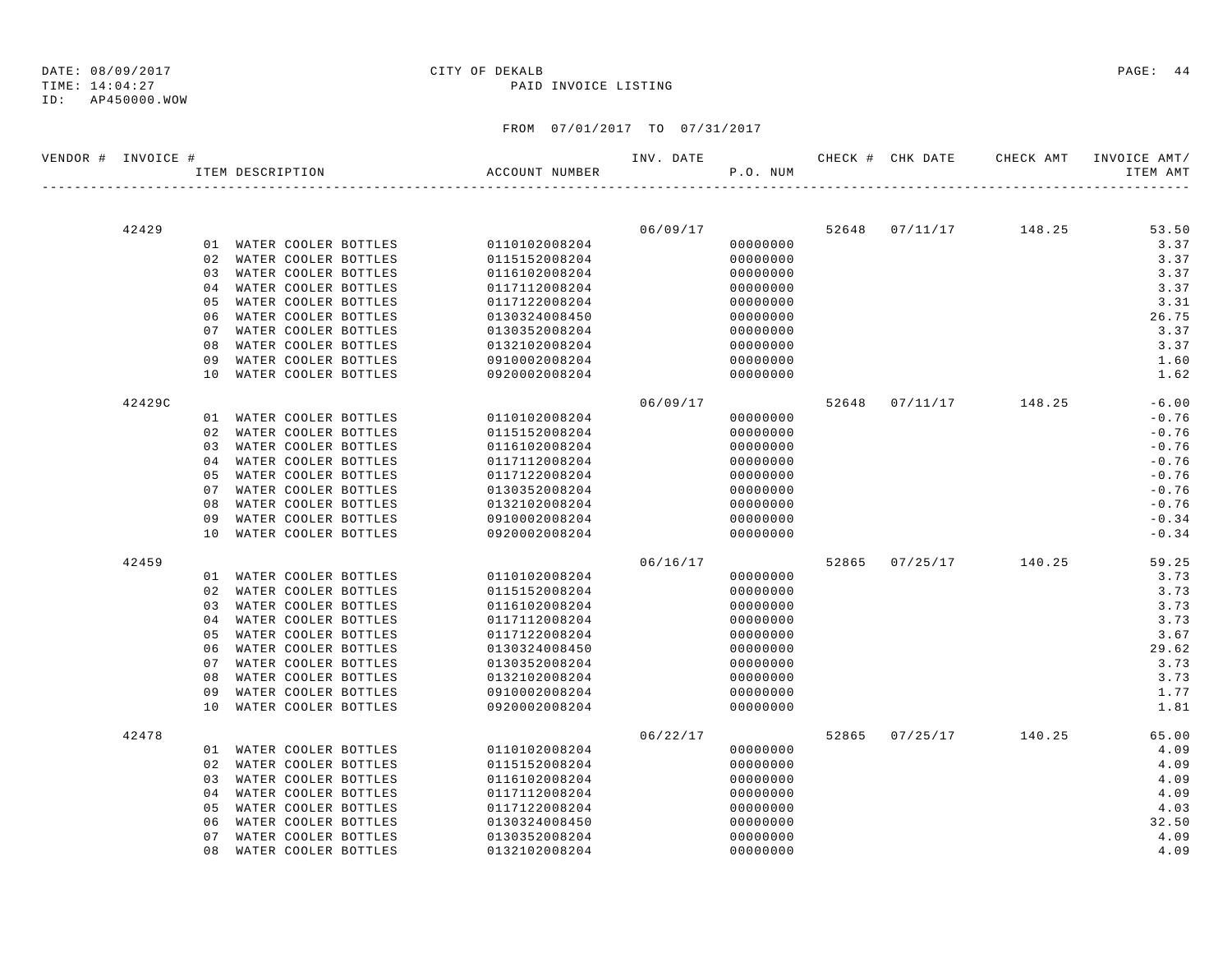### TIME: 14:04:27 PAID INVOICE LISTING ID: AP450000.WOW

|        | VENDOR # INVOICE # | ITEM DESCRIPTION                      | ACCOUNT NUMBER |          | P.O. NUM |                |                                    | INV. DATE 6 CHECK # CHK DATE CHECK AMT INVOICE AMT/<br>ITEM AMT |
|--------|--------------------|---------------------------------------|----------------|----------|----------|----------------|------------------------------------|-----------------------------------------------------------------|
|        | 42478              | 09 WATER COOLER BOTTLES 0910002008204 |                | 06/22/17 | 00000000 |                | 52865 07/25/17 140.25              | 65.00<br>1.95                                                   |
|        |                    | 10 WATER COOLER BOTTLES 0920002008204 |                |          | 00000000 |                |                                    | 1.98                                                            |
|        | 42512              |                                       |                | 06/27/17 |          |                | 52865 07/25/17 140.25              | 16.00                                                           |
|        |                    | 01 WATER COOLER RENTAL 0110102008204  |                |          | 00000000 |                |                                    | 2.00                                                            |
|        |                    | 02 WATER COOLER RENTAL                | 0115152008204  |          | 00000000 |                |                                    | 2.00                                                            |
|        |                    | 03 WATER COOLER RENTAL                | 0116102008204  |          | 00000000 |                |                                    | 2.00                                                            |
|        |                    | 04 WATER COOLER RENTAL                | 0117112008204  |          | 00000000 |                |                                    | 2.00                                                            |
|        |                    | 05 WATER COOLER RENTAL                | 0117122008204  |          | 00000000 |                |                                    | 2.00                                                            |
|        |                    | 06 WATER COOLER RENTAL                | 0130352008204  |          | 00000000 |                |                                    | 2.00                                                            |
|        |                    | 07 WATER COOLER RENTAL                | 0132102008204  |          | 00000000 |                |                                    | 2.00                                                            |
|        |                    | 08 WATER COOLER RENTAL                | 0910002008204  |          | 00000000 |                |                                    | 0.99                                                            |
|        |                    | 09 WATER COOLER RENTAL                | 0920002008204  |          | 00000000 |                |                                    | 1.01                                                            |
| NORUNI |                    | NORTHWESTERN UNIVERSITY               |                |          |          |                | VENDOR TOTAL:                      | 288.50                                                          |
|        | 8495               |                                       |                |          |          |                | $12/14/16$ 52866 07/25/17 2,000.00 | 2,000.00                                                        |
|        |                    |                                       |                |          |          |                |                                    | 2,000.00                                                        |
|        |                    |                                       |                |          |          |                | VENDOR TOTAL:                      | 2,000.00                                                        |
| NUNALE | ALEXANDER NUNNALLY |                                       |                |          |          |                |                                    |                                                                 |
|        | 05222017           |                                       |                |          |          |                | $05/22/17$ 52649 07/11/17 10.00    | 10.00                                                           |
|        |                    |                                       |                |          |          |                |                                    | 10.00                                                           |
|        |                    |                                       |                |          |          |                | VENDOR TOTAL:                      | 10.00                                                           |
| OCIMA  | OC CREATIVE, INC   |                                       |                |          |          |                |                                    |                                                                 |
|        | 389                |                                       |                |          |          |                | $06/29/17$ 52867 07/25/17 655.00   | 655.00                                                          |
|        |                    | 01 BROCHURE, RACK CARDS 0120212008202 |                |          | 00000000 |                |                                    | 655.00                                                          |
| OZIILL |                    |                                       |                |          |          |                | VENDOR TOTAL:                      | 655.00                                                          |
|        |                    | OZINGA ILLINOIS RMC, INC.             |                |          |          |                |                                    |                                                                 |
|        | 896917             |                                       |                |          |          |                | $06/06/17$ 52650 07/11/17 512.50   | 512.50                                                          |
|        |                    | 01 MATERIAL                           | 6000002008228  |          | 00000000 |                |                                    | 512.50                                                          |
|        | 899499             |                                       |                | 06/09/17 |          | 52868 07/25/17 | 512.50                             | 512.50                                                          |
|        |                    | 60000002008232<br>01 MATERIAL         |                |          | 00000000 |                |                                    | 512.50                                                          |
|        |                    |                                       |                |          |          |                |                                    | VENDOR TOTAL: 1,025.00                                          |
| PARINS |                    | PARDRIDGE INSURANCE, INC.             |                |          |          |                |                                    |                                                                 |
|        | 13350              |                                       |                |          |          |                | $06/27/17$ 52869 07/25/17 60.00    | 60.00                                                           |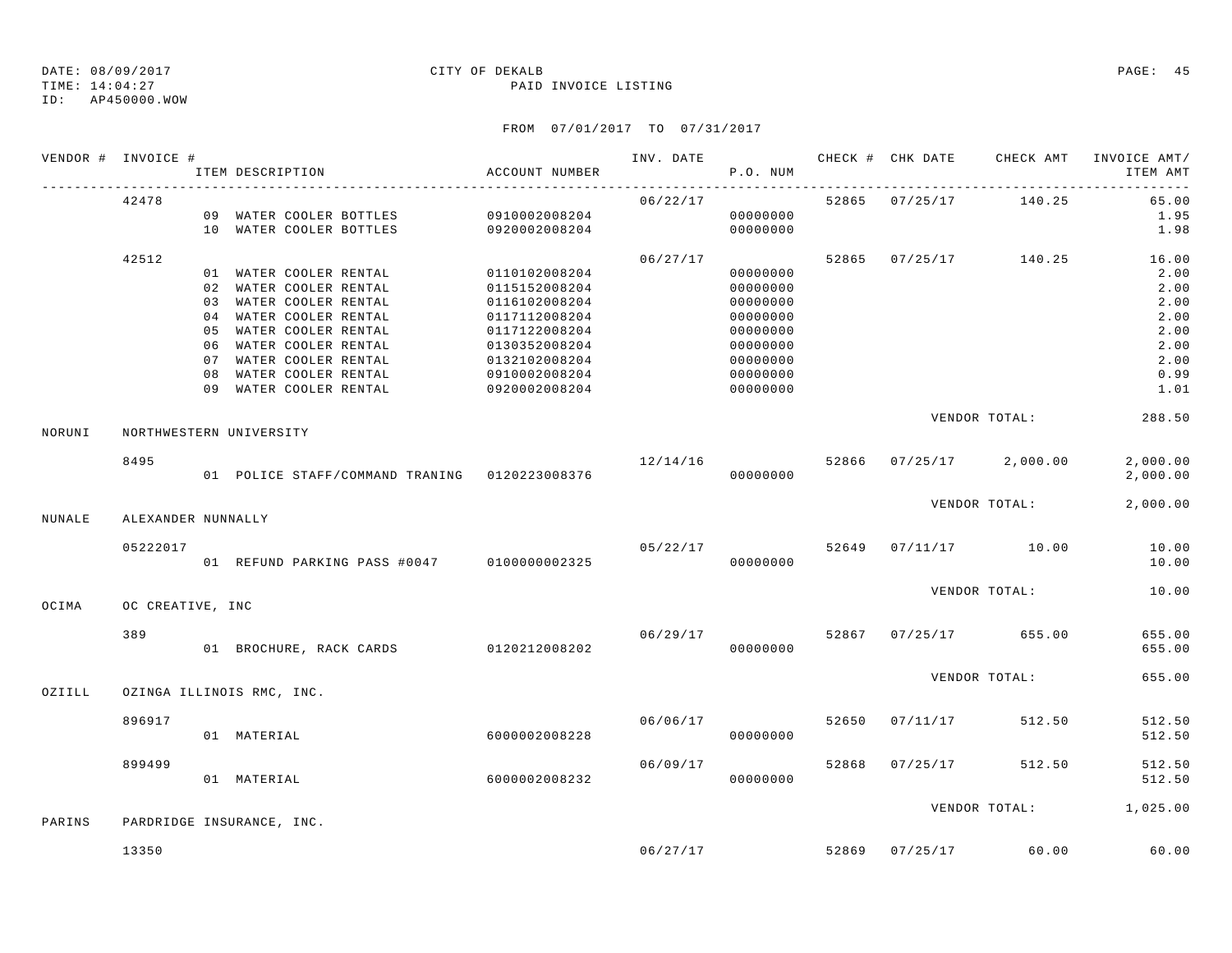TIME: 14:04:27 PAID INVOICE LISTING

ID: AP450000.WOW

|         | VENDOR # INVOICE #  | ITEM DESCRIPTION<br>-------------------------                                            | ACCOUNT NUMBER                                  |          | P.O. NUM                                     |       |                           | ITEM AMT                                     |
|---------|---------------------|------------------------------------------------------------------------------------------|-------------------------------------------------|----------|----------------------------------------------|-------|---------------------------|----------------------------------------------|
|         | 13350               |                                                                                          |                                                 | 06/27/17 |                                              |       | 52869 07/25/17 60.00      | 60.00                                        |
|         |                     |                                                                                          |                                                 |          |                                              |       |                           | 60.00                                        |
| PATINC  | PATLIN, INC.        |                                                                                          |                                                 |          |                                              |       | VENDOR TOTAL:             | 60.00                                        |
|         | $59056 - 1$         |                                                                                          |                                                 | 06/05/17 |                                              | 52651 | $07/11/17$ 489.83         | 190.98                                       |
|         |                     | 01 BRAKE CLEAN, MISC BOLTS 6000002008219                                                 |                                                 |          | 00000000                                     |       |                           | 190.98                                       |
|         | $59231 - 1$         | 01 EQUIPMENT MATERIALS 6500003008310                                                     |                                                 | 06/12/17 | 00000000                                     |       | 52651 07/11/17 489.83     | 298.85<br>298.85                             |
| PETTRA  |                     | PETROLEUM TRADERS CORPORATION                                                            |                                                 |          |                                              |       | VENDOR TOTAL:             | 489.83                                       |
|         | 1139714             | 01 BULK FUEL SERVICES                                                                    | 0100000001520                                   | 06/08/17 | 00170027                                     |       | 52652 07/11/17 12,725.94  | 12,725.94<br>12,725.94                       |
|         | 1143716             | 01 BULK FUEL SERVICES 6100000001510                                                      |                                                 |          | 06/21/17<br>00000000                         |       | 52870 07/25/17 13,566.54  | 13,566.54<br>13,566.54                       |
| POMPS   |                     | POMP'S TIRE SERVICE INC                                                                  |                                                 |          |                                              |       | VENDOR TOTAL:             | 26,292.48                                    |
|         | 330097667           |                                                                                          |                                                 | 06/09/17 |                                              |       | 52653 07/11/17 284.39     | 284.39                                       |
|         |                     | 01 ROAD SERVICE, REPAIR FLAT 0130332008226<br>02 ROAD SERVICE, REPAIR FLAT 0130333008315 |                                                 |          | 00000000<br>00000000                         |       |                           | 64.39<br>220.00                              |
| PORLEI  | LEILA PORTER        |                                                                                          |                                                 |          |                                              |       | VENDOR TOTAL:             | 284.39                                       |
|         | 06092017            | 01 WATER REFUND #1501062140-03 6000000063444                                             |                                                 | 06/09/17 | 00000000                                     |       | 52654 07/11/17 19.00      | 19.00<br>19.00                               |
| RAIOIL  | RAINBO OIL COMPANY  |                                                                                          |                                                 |          |                                              |       | VENDOR TOTAL:             | 19.00                                        |
|         | 30037122            | 01 BULK OIL<br>02 BULK OIL<br>03 BULK OIL                                                | 0120212008245<br>0130332008245<br>6000002008245 |          | 06/28/17<br>00000000<br>00000000<br>00000000 |       | 52871 07/25/17 5,034.44   | 5,034.44<br>1,644.58<br>1,697.44<br>1,692.42 |
| RAYOHER | RAY O'HERRON CO INC |                                                                                          |                                                 |          |                                              |       | VENDOR TOTAL:             | 5,034.44                                     |
|         | 1726241-INA         |                                                                                          |                                                 |          | 05/09/17                                     |       | 52872  07/25/17  6,081.79 | 5, 213. 22                                   |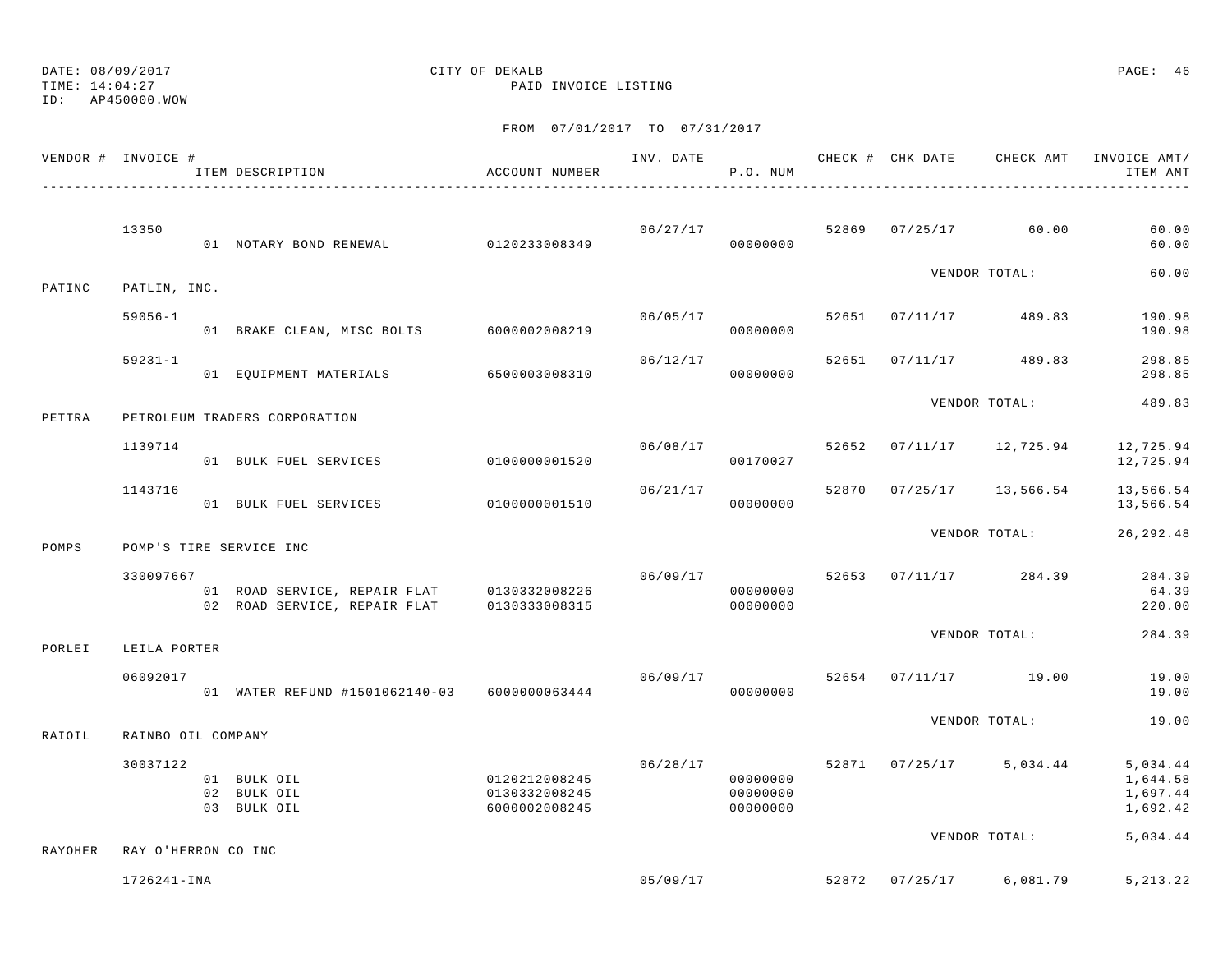TIME: 14:04:27 PAID INVOICE LISTING

ID: AP450000.WOW

|        | VENDOR # INVOICE #   | ITEM DESCRIPTION                           | ACCOUNT NUMBER |          | P.O. NUM             |       |          |                         | ITEM AMT                |
|--------|----------------------|--------------------------------------------|----------------|----------|----------------------|-------|----------|-------------------------|-------------------------|
|        | 1726241-INA          | 01 NEW SQUAD ACCESSORIES 5250006008521     |                |          | 05/09/17<br>00000000 |       |          | 52872 07/25/17 6,081.79 | 5, 213.22<br>5, 213. 22 |
|        | 1733898-IN           | 01 (2) REAR CARGO WINDOW                   | 5250006008521  | 06/20/17 | 00000000             | 52872 | 07/25/17 | 6,081.79                | 156.00<br>156.00        |
|        | 1735925-IN           | 01 UNIFORM & ACCESSORIES 0120242008270     |                | 06/29/17 | 00000000             | 52872 |          | 07/25/17 6,081.79       | 712.57<br>712.57        |
| ROYASP |                      | CURRAN CONTRACTING COMPANY                 |                |          |                      |       |          | VENDOR TOTAL:           | 6,081.79                |
|        | 14476                | 01 EMERGENCY RUNWAY PATCH 6500003008313    |                | 06/09/17 | 00000000             |       |          | 52655 07/11/17 2,800.00 | 2,800.00<br>2,800.00    |
| RUSPOW |                      | RUSH POWER SYSTEMS LLC                     |                |          |                      |       |          | VENDOR TOTAL:           | 2,800.00                |
|        | 4754                 | 01 PERFORM ATS OUTAGE REPAIR 0130333008310 |                | 06/02/17 | 00000000             | 52656 |          | $07/11/17$ 909.00       | 909.00<br>909.00        |
| SCBAS  | SCBAS                |                                            |                |          |                      |       |          | VENDOR TOTAL:           | 909.00                  |
|        | 100658               | 01 SYNTHETIC OIL                           | 0125273008311  |          | 06/22/17<br>00000000 |       |          | 52873 07/25/17 137.84   | 137.84<br>137.84        |
| SERCON | SERVICE CONCEPTS INC |                                            |                |          |                      |       |          | VENDOR TOTAL:           | 137.84                  |
|        | 19339                | 01 HVAC REPAIRS                            | 0130323008311  |          | 05/30/17<br>00000000 | 52657 |          | $07/11/17$ 250.00       | 250.00<br>250.00        |
|        | 19428                | 01 CHILLER REPAIR                          | 0130323008311  | 06/13/17 | 00000000             | 52874 |          | $07/25/17$ 435.24       | 435.24<br>435.24        |
| SHACOR | SHARE CORPORATION    |                                            |                |          |                      |       |          | VENDOR TOTAL:           | 685.24                  |
|        | 23058                | 01 CITRA TOWELS                            | 0130332008226  |          | 06/26/17<br>00000000 |       |          | 52875 07/25/17 104.30   | 104.30<br>104.30        |
| SHASUB |                      | SHAW SUBURBAN MEDIA GROUP                  |                |          |                      |       |          | VENDOR TOTAL:           | 104.30                  |
|        | 1396820              |                                            |                |          | 04/08/17             |       |          | 52658 07/11/17 960.20   | 298.20                  |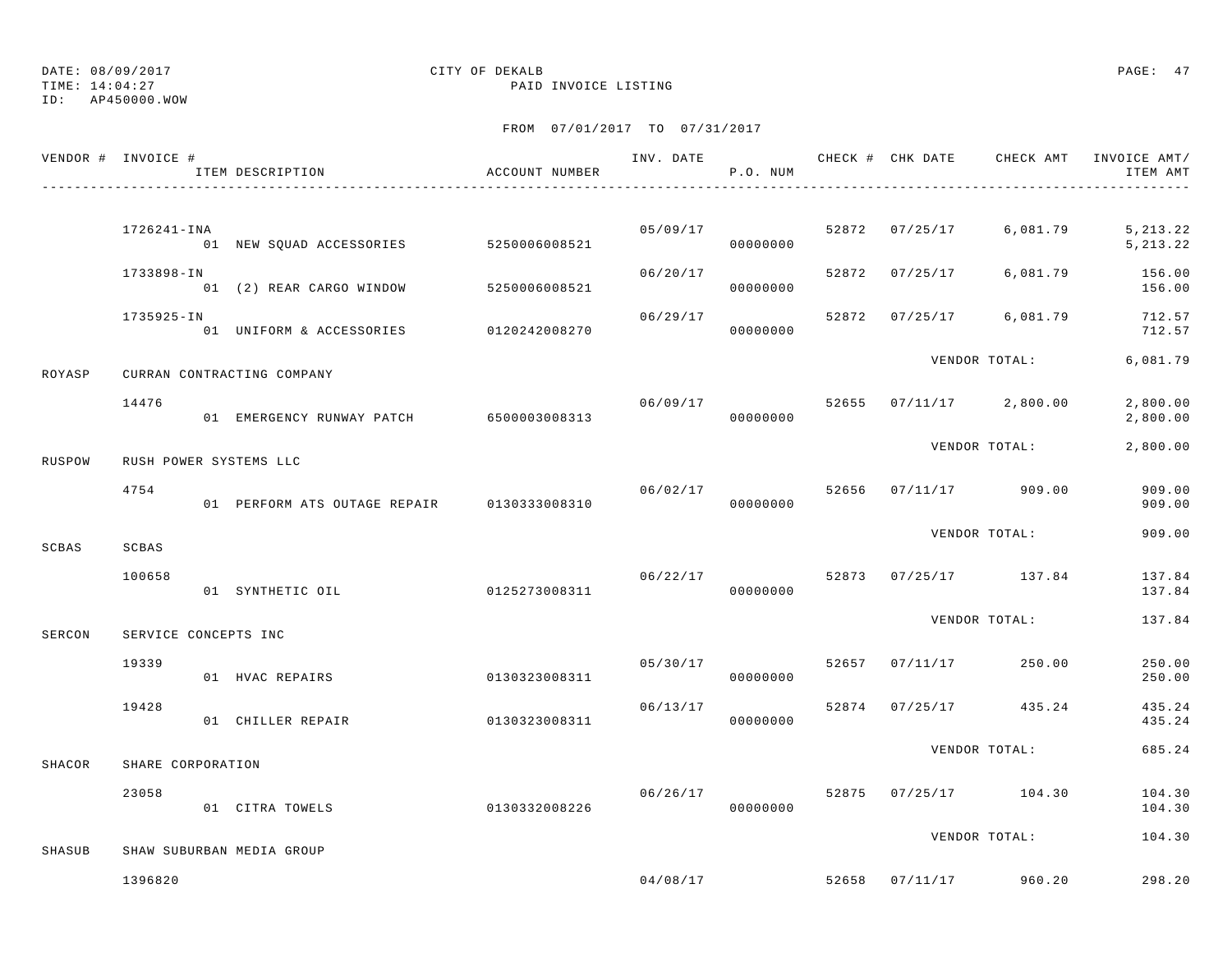# DATE: 08/09/2017 CITY OF DEKALB PAGE: 48

TIME: 14:04:27 PAID INVOICE LISTING

|        | VENDOR # INVOICE # | ITEM DESCRIPTION                                                                                                                                                                                                                                           | ACCOUNT NUMBER                                                                                                                                        |          | P.O. NUM                                                                                                             |       |                |                          | ITEM AMT                                                                                                                                  |
|--------|--------------------|------------------------------------------------------------------------------------------------------------------------------------------------------------------------------------------------------------------------------------------------------------|-------------------------------------------------------------------------------------------------------------------------------------------------------|----------|----------------------------------------------------------------------------------------------------------------------|-------|----------------|--------------------------|-------------------------------------------------------------------------------------------------------------------------------------------|
|        |                    |                                                                                                                                                                                                                                                            |                                                                                                                                                       |          |                                                                                                                      |       |                |                          |                                                                                                                                           |
|        | 1396820            | 01 KCC ANNEX AGREEMENT 0132103008366                                                                                                                                                                                                                       |                                                                                                                                                       |          | 04/08/17<br>00000000                                                                                                 |       | 52658 07/11/17 | 960.20                   | 298.20<br>298.20                                                                                                                          |
|        | 1397243            | 01 1114 BLACKHAWK RZN PDR                                                                                                                                                                                                                                  | 0132103008366                                                                                                                                         | 04/08/17 | 00000000                                                                                                             | 52658 | 07/11/17       | 960.20                   | 119.40<br>119.40                                                                                                                          |
|        | 1398647            | 01 PEDESTRIAN OPEN HOUSE 0910003008366                                                                                                                                                                                                                     |                                                                                                                                                       | 04/15/17 | 00000000                                                                                                             | 52658 | 07/11/17       | 960.20                   | 440.00<br>440.00                                                                                                                          |
|        | 1411737            | 01 FY18-22 PUBLIC NOTICE 0910003008366                                                                                                                                                                                                                     |                                                                                                                                                       | 05/16/17 | 00000000                                                                                                             |       | 52658 07/11/17 | 960.20                   | 102.60<br>102.60                                                                                                                          |
|        | 1421125            | 01 FY2016 CAPER PUBLIC NOTICE 1900003008366                                                                                                                                                                                                                |                                                                                                                                                       | 06/09/17 | 00000000                                                                                                             |       | 52564 07/07/17 | 79.80                    | 79.80<br>79.80                                                                                                                            |
|        | 1425580            | 01 ANNUAL TREASURERS REPORT 0117113008366                                                                                                                                                                                                                  |                                                                                                                                                       | 06/20/17 | 00000000                                                                                                             | 52876 | 07/25/17       | 879.00                   | 879.00<br>879.00                                                                                                                          |
|        | 1434755            | 01 PUBLIC NOTICE-2017 ACTION PLAN 1900003008366                                                                                                                                                                                                            |                                                                                                                                                       | 07/11/17 | 00000000                                                                                                             | 52905 | 07/21/17       | 235.80                   | 235.80<br>235.80                                                                                                                          |
| SIKICH | SIKICH LLP         |                                                                                                                                                                                                                                                            |                                                                                                                                                       |          |                                                                                                                      |       |                | VENDOR TOTAL:            | 2,154.80                                                                                                                                  |
|        | 301209             | 01 FY16.5 AUDIT FEES 0117113008342<br>02 FY16.5 AUDIT FEES<br>03 FY16.5 AUDIT FEES<br>04 FY16.5 AUDIT FEES<br>05 FY16.5 AUDIT FEES<br>06 FY16.5 AUDIT FEES<br>07 FY16.5 AUDIT FEES<br>08 FY16.5 AUDIT FEES<br>09 FY16.5 AUDIT FEES<br>10 FY16.5 AUDIT FEES | 0100000001265<br>1300003008342<br>1400003008342<br>1800003008342<br>0100000001265<br>6000003008342<br>6500003008342<br>0100000001265<br>1300003008342 | 06/23/17 | 00000000<br>00000000<br>00000000<br>00000000<br>00000000<br>00000000<br>00000000<br>00000000<br>00000000<br>00000000 |       |                | 52877 07/25/17 10,000.00 | 10,000.00<br>2,160.00<br>280.00<br>200.00<br>80.00<br>40.00<br>80.00<br>520.00<br>240.00<br>400.00<br>6,000.00<br>VENDOR TOTAL: 10,000.00 |
| SMIJER | JEROME SMITH       |                                                                                                                                                                                                                                                            |                                                                                                                                                       |          |                                                                                                                      |       |                |                          |                                                                                                                                           |
|        | 07032017           | 01 CONF. TRAVEL REIMB. 0110103008376                                                                                                                                                                                                                       |                                                                                                                                                       | 07/03/17 | 00000000                                                                                                             |       |                | D001445 07/25/17 21.40   | 21.40<br>21.40                                                                                                                            |
| SOAS   | SOAS               |                                                                                                                                                                                                                                                            |                                                                                                                                                       |          |                                                                                                                      |       |                | VENDOR TOTAL:            | 21.40                                                                                                                                     |
|        | 1494               |                                                                                                                                                                                                                                                            |                                                                                                                                                       | 06/23/17 |                                                                                                                      |       |                | 52878 07/25/17 159.85    | 42.00                                                                                                                                     |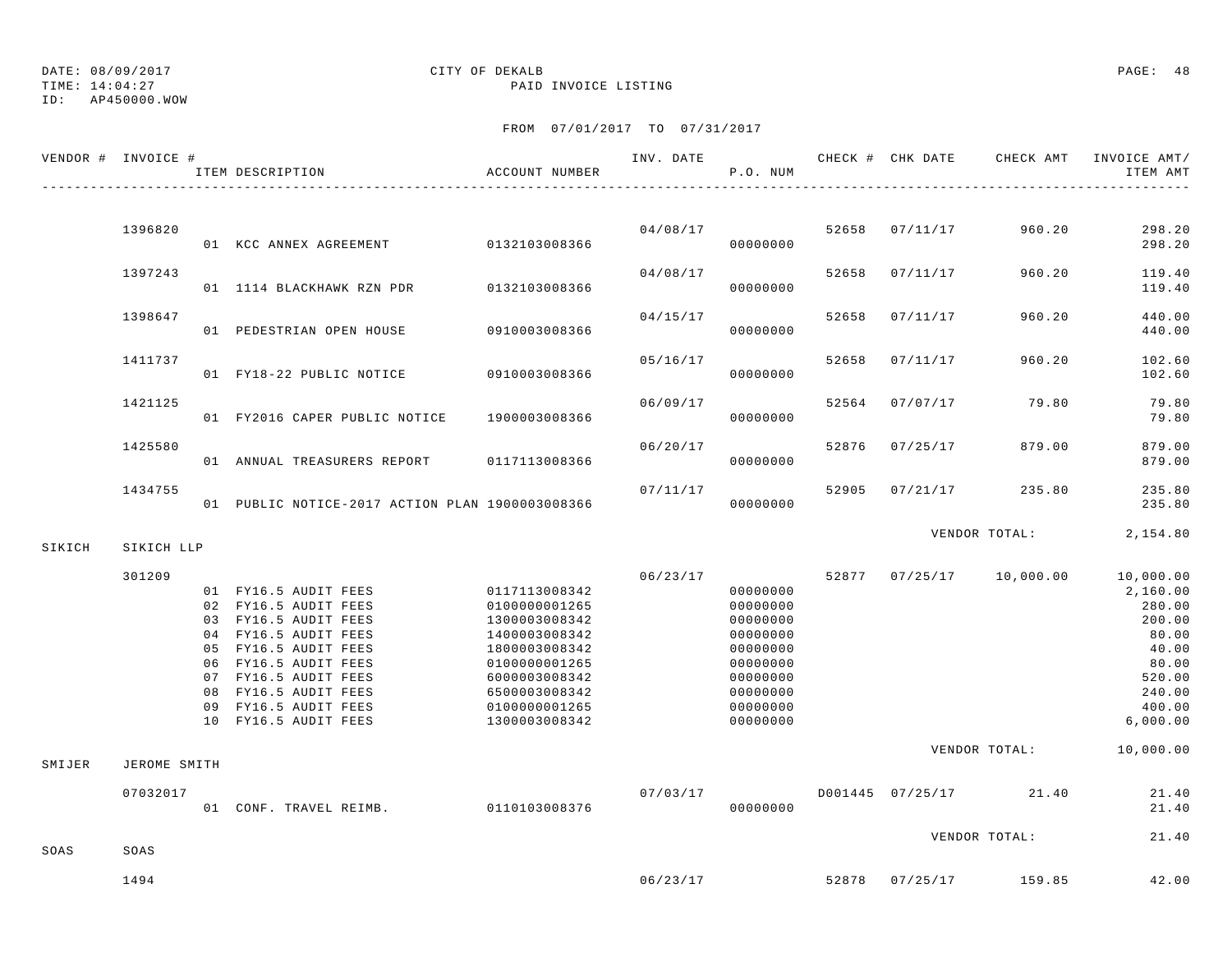TIME: 14:04:27 PAID INVOICE LISTING

ID: AP450000.WOW

|        | VENDOR # INVOICE # | ITEM DESCRIPTION                             | ACCOUNT NUMBER |          | P.O. NUM             |       | INV. DATE 6 1999 CHECK # CHK DATE CHECK AMT INVOICE AMT | ITEM AMT         |
|--------|--------------------|----------------------------------------------|----------------|----------|----------------------|-------|---------------------------------------------------------|------------------|
|        |                    |                                              |                |          |                      |       |                                                         |                  |
|        | 1494               | 01 (6) EMBROIDERY ITEMS 0120212008270        |                |          | 06/23/17<br>00000000 | 52878 | 07/25/17 159.85                                         | 42.00<br>42.00   |
|        | 1495               | 01 (10) SHIRTS                               | 0120212008270  | 06/23/17 | 00000000             | 52878 | 07/25/17 159.85                                         | 117.85<br>117.85 |
| SOS    |                    | ILLINOIS SECRETARY OF STATE                  |                |          |                      |       | VENDOR TOTAL:                                           | 159.85           |
|        | 07072017           | 01 TITLE TRANSFER - TRAILER 0120222008242    |                | 07/07/17 | 00000000             |       | 52680 07/14/17 95.00                                    | 95.00<br>95.00   |
| SPASAR | SARAH SPANG        |                                              |                |          |                      |       | VENDOR TOTAL:                                           | 95.00            |
|        | 06092017           | 01 WATER REFUND #1902187370-02 6000000063444 |                | 06/09/17 | 00000000             | 52879 | $07/25/17$ 43.03                                        | 43.03<br>43.03   |
| STAFIR | THE OFFICE OF THE  |                                              |                |          |                      |       | VENDOR TOTAL:                                           | 43.03            |
|        | 9563984            | 01 BOILER CERTIFICATE                        | 0125273008348  | 10/17/16 | 00000000             |       | 52880 07/25/17 70.00                                    | 70.00<br>70.00   |
| STRAND |                    | STRAND ASSOCIATES INC                        |                |          |                      |       | VENDOR TOTAL:                                           | 70.00            |
|        | 0128554            | 01 PRO SERVICES MARCH 2017 0100000001265     |                | 04/28/17 | 00000000             |       | 52881 07/25/17 307.76                                   | 307.76<br>307.76 |
| STRPLU |                    | STRYPES PLUS MORE INC.                       |                |          |                      |       | VENDOR TOTAL:                                           | 307.76           |
|        | 13893              | 01 STRIP/LETTERING REMOVAL 0120213008315     |                | 06/15/17 | 00000000             |       | 52882 07/25/17 180.00                                   | 180.00<br>180.00 |
| STRVAL |                    | STRATEGIC VALUE MEDIA                        |                |          |                      |       | VENDOR TOTAL:                                           | 180.00           |
|        | 7043777            | 01 '17 BYRS GUIDE ED AVTN JRNL 6500003008373 |                | 07/05/17 | 00000000             |       | 52883 07/25/17 595.00                                   | 595.00<br>595.00 |
| SUNDOG | SUNDOGIT INC.      |                                              |                |          |                      |       | VENDOR TOTAL:                                           | 595.00           |
|        | CW38715            |                                              |                | 03/01/17 |                      |       | 52659 07/11/17 2,382.50                                 | 675.00           |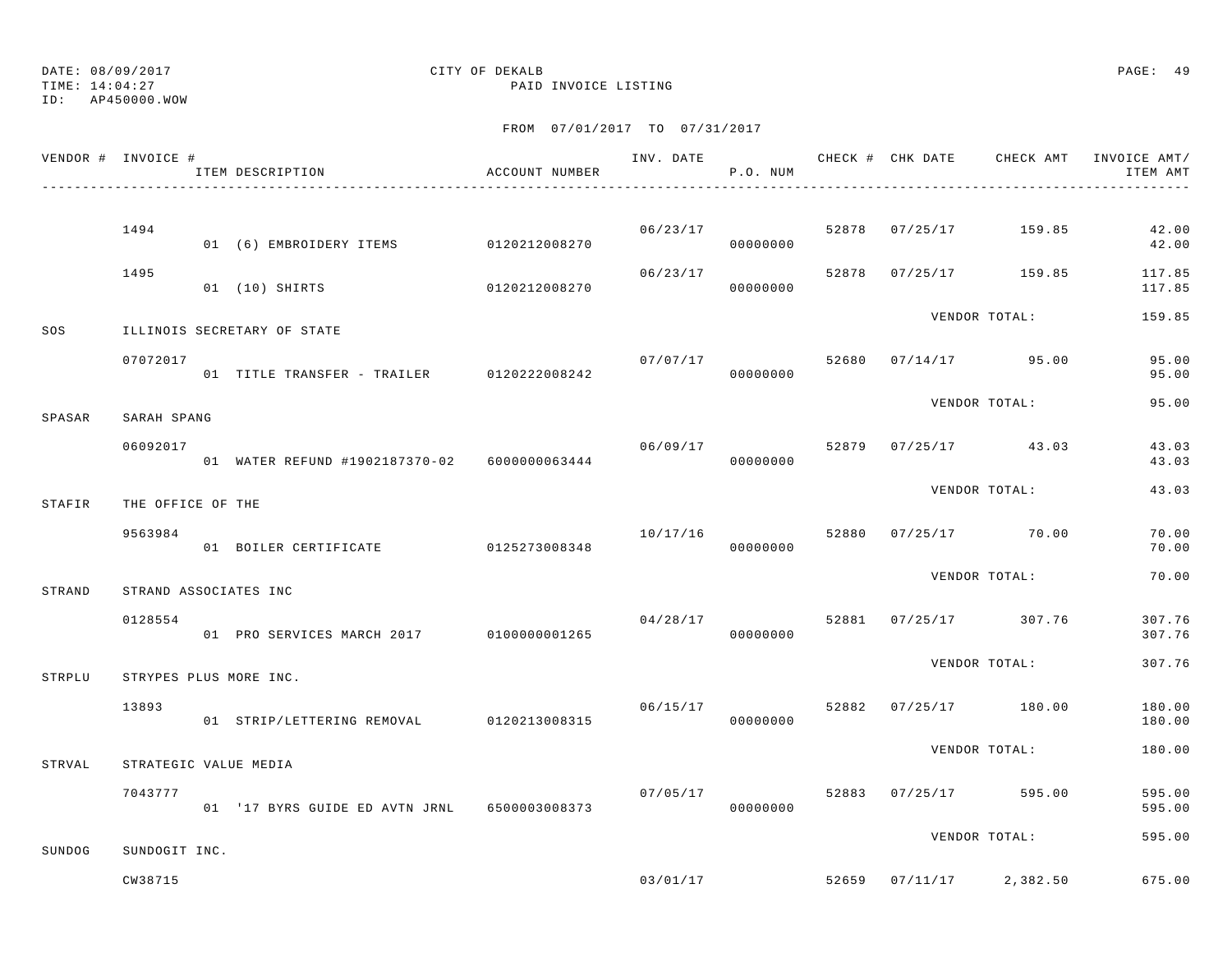## DATE: 08/09/2017 CITY OF DEKALB PAGE: 50

TIME: 14:04:27 PAID INVOICE LISTING

|        | VENDOR # INVOICE # | ITEM DESCRIPTION                                | ACCOUNT NUMBER                                  | INV. DATE | P.O. NUM                                     |       |          | CHECK # CHK DATE CHECK AMT                                                                                                                                                                                          | INVOICE AMT/<br>ITEM AMT               |
|--------|--------------------|-------------------------------------------------|-------------------------------------------------|-----------|----------------------------------------------|-------|----------|---------------------------------------------------------------------------------------------------------------------------------------------------------------------------------------------------------------------|----------------------------------------|
|        | CW38715            | 01 QTRLY ANTIVIRUS AGREEMENT                    | 0117124008450                                   |           | 03/01/17<br>00000000                         | 52659 | 07/11/17 | 2,382.50                                                                                                                                                                                                            | 675.00<br>675.00                       |
|        | CW38997            | 01 VIPRE ANNUAL LICENSE FEE                     | 0117124008450                                   | 04/10/17  | 00000000                                     | 52659 | 07/11/17 |                                                                                                                                                                                                                     | 1,647.50<br>1,647.50                   |
|        | CW39142            | 01 DOMAIN HOST FEE - JUNE 2017                  | 0117122008285                                   | 05/01/17  | 00000000                                     | 52659 | 07/11/17 |                                                                                                                                                                                                                     | 60.00<br>60.00                         |
| SUPBUS |                    | SUPERIOR BUSINESS FORMS INC                     |                                                 |           |                                              |       |          |                                                                                                                                                                                                                     | 2,382.50                               |
|        | 1621006            | 01 ENVELOPES<br>02 ENVELOPES<br>03 ENVELOPES    | 0125262008202<br>0120212008202<br>0117112008202 |           | 06/15/17<br>00000000<br>00000000<br>00000000 |       |          |                                                                                                                                                                                                                     | 1,069.08<br>493.46<br>195.83<br>379.79 |
|        | 1621105            | 01 6X9 ENVELOPES                                | 0117112008202                                   | 06/16/17  | 00000000                                     |       |          |                                                                                                                                                                                                                     | 374.38<br>374.38                       |
| SUPDIE |                    | SUPERIOR DIESEL, INC.                           |                                                 |           |                                              |       |          | 1,443.46                                                                                                                                                                                                            |                                        |
|        | W 1-10022          | 01 A/C & OIL LEAK REPAIR 0125273008315          |                                                 | 06/08/17  | 00000000                                     | 52660 |          | VENDOR TOTAL:<br>$07/11/17$ 3,576.04<br>$07/25/17$ 788.97                                                                                                                                                           | 3,576.04<br>3,576.04                   |
|        | W 1-10219          | 01 FAN BELT, OIL LEAK, CRANKSHAFT 0125273008315 |                                                 | 06/22/17  | 00000000                                     | 52885 |          |                                                                                                                                                                                                                     | 788.97<br>788.97                       |
| SUPLLC | SUPERION LLC       |                                                 |                                                 |           |                                              |       |          | 2,382.50<br>2,382.50<br>VENDOR TOTAL:<br>52884 07/25/17 1,443.46<br>52884 07/25/17 1,443.46<br>VENDOR TOTAL:<br>$07/11/17$ 114,306.85<br>114,306.85<br>VENDOR TOTAL: 114,306.85<br>52662 07/11/17 67.75<br>1,175.00 | 4,365.01                               |
|        | 138491             | 01 OSSI ANNUAL RENEWAL 0117124008450            |                                                 | 05/26/17  | 00000000                                     | 52661 |          |                                                                                                                                                                                                                     | 113,558.36<br>113,558.36               |
|        | 139266             | 01 QREP MAINTENANCE ANNUAL FEE 0117124008450    |                                                 | 05/31/17  | 00000000                                     | 52661 | 07/11/17 |                                                                                                                                                                                                                     | 748.49<br>748.49                       |
| SYNSYS |                    | SYN-TECH SYSTEMS, INC.                          |                                                 |           |                                              |       |          |                                                                                                                                                                                                                     |                                        |
|        | 145753             | 01 SELF SERVE RECEIPT TAPE                      | 6500002008219                                   | 06/08/17  | 00000000                                     |       |          |                                                                                                                                                                                                                     | 67.75<br>67.75                         |
|        | 146653             |                                                 |                                                 | 06/23/17  |                                              | 52886 | 07/25/17 |                                                                                                                                                                                                                     | 1,175.00                               |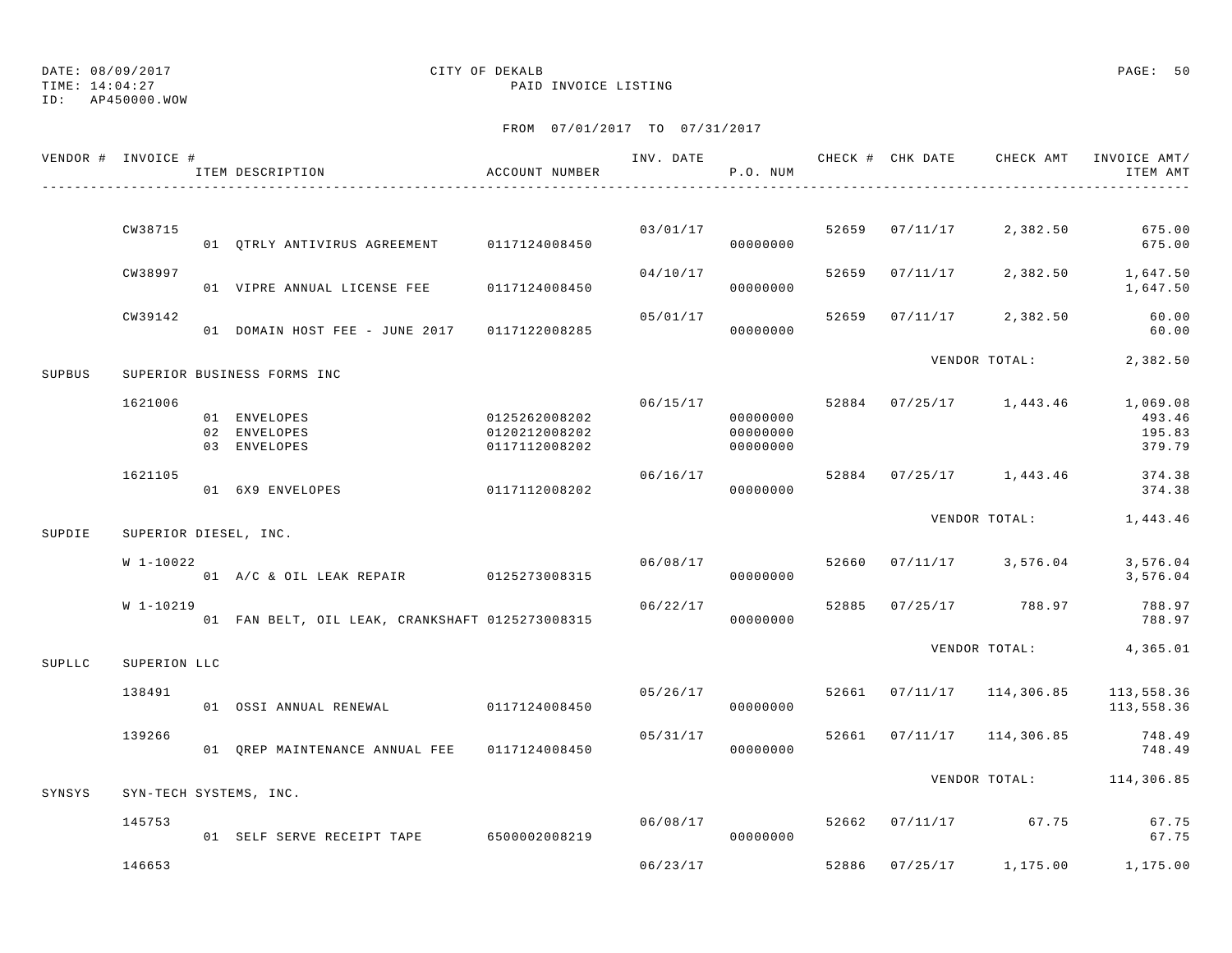TIME: 14:04:27 PAID INVOICE LISTING ID: AP450000.WOW FROM 07/01/2017 TO 07/31/2017 VENDOR # INVOICE # INVOICE # INV. DATE CHECK # CHK DATE CHECK AMT INVOICE AMT/ ITEM DESCRIPTION ACCOUNT NUMBER P.O. NUM ITEM AMT---------------------------------------------------------------------------------------------------------------------------------------------- 146653 06/23/17 52886 07/25/17 1,175.00 1,175.00 01 ANNUAL MAINTENANCE AGREEMENT 6500004008450 00000000 1,175.00 VENDOR TOTAL: 1,242.75 THAPAV SAM & NUK 06302017 06/30/17 52887 07/25/17 25,000.00 25,000.00 01 ARCH IMPROV PROG. REIMB. 1300006508624 00000000 25,000.00 VENDOR TOTAL: 25,000.00 THELAK THE LAKOTA GROUP INC 16039-02 04/20/17 52888 07/25/17 9,654.65 9,654.65 01 DOWNTOWN SURVEY/DESIGN 1300006508624 00000000 9,654.65 VENDOR TOTAL: 9,654.65 TOOTIM TOOL TIME RENTAL 54441 06/07/17 52663 07/11/17 60.50 60.50 01 BED EDGER RENTAL 0130323008313 00000000 60.50VENDOR TOTAL: 60.50TRIDEC TRIDENT DECORATING INC 07032017 07/03/17 52889 07/25/17 18,650.00 18,650.00 01 PAINT STA1 APP BAY CEILING 5040006508624 000000000 00000000 0000000 8,250.00 02 PAINT STA1 APP BAY WALLS DOORS 5040006508624 00000000 0000000 0000000 5,400.00 03 PAINT APP BY EXTERIOR DOORS 5040006508624 000000000 0000000 0000000 5,000.00 VENDOR TOTAL: 18,650.00 TRISTA TRI-STATE TOWING 85133 06/16/17 52664 07/11/17 170.00 170.00 01 PD TOW # 17-04552 0120223008384 00000000 170.00VENDOR TOTAL: 170.00 TRUGREEN TRUGREEN 65525127 05/30/17 52665 07/11/17 1,207.00 1,207.00 01 LAWN CARE SERVICE 0130323008313 00000000 00000000 1,207.00

VENDOR TOTAL: 1,207.00

DATE: 08/09/2017 CITY OF DEKALB PAGE: 51

TRULIM TRUGREEN LIMITED PARTNERSHIP

62617 06/26/17 52890 07/25/17 19,800.00 19,800.00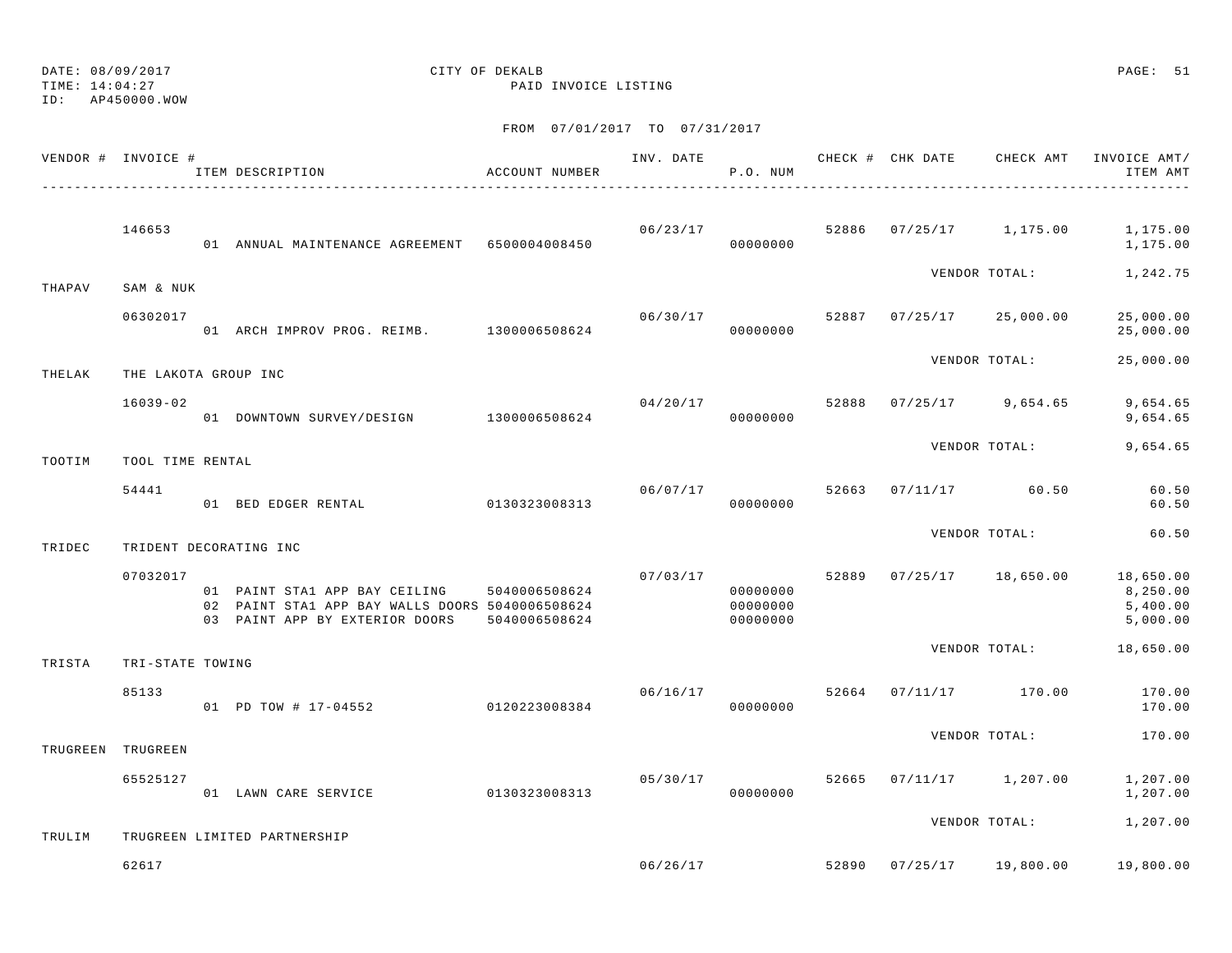## DATE: 08/09/2017 CITY OF DEKALB PAGE: 52

TIME: 14:04:27 PAID INVOICE LISTING

|          | VENDOR # INVOICE #    | ITEM DESCRIPTION                                                                                                    | ACCOUNT NUMBER                                                   | INV. DATE | P.O. NUM                                     |       | CHECK # CHK DATE | CHECK AMT           | INVOICE AMT/<br>ITEM AMT              |
|----------|-----------------------|---------------------------------------------------------------------------------------------------------------------|------------------------------------------------------------------|-----------|----------------------------------------------|-------|------------------|---------------------|---------------------------------------|
|          | 62617                 | 01 EMERALD ASH BORER TREATMENT 0130334008497                                                                        |                                                                  | 06/26/17  | 00000000                                     | 52890 | 07/25/17         | 19,800.00           | 19,800.00<br>19,800.00                |
| TRUNOR   |                       | TRUE NORTH CONSULTANTS, INC.                                                                                        |                                                                  |           |                                              |       |                  | VENDOR TOTAL:       | 19,800.00                             |
|          | $17 - 486$            | 01 PRE-DEMO SURVEY - HILLCREST 0132103008347                                                                        |                                                                  | 06/20/17  | 00000000                                     | 52891 |                  | $07/25/17$ 2,090.00 | 2,090.00<br>2,090.00                  |
| TSYS     | TSYS                  |                                                                                                                     |                                                                  |           |                                              |       |                  | VENDOR TOTAL:       | 2,090.00                              |
|          | 06302017A             | 01 CREDIT CARD FEES 9097 - JUN 17 6000003008342                                                                     |                                                                  | 06/30/17  | 00000000                                     | 1127  | 07/25/17         | 2,850.66            | 580.92<br>580.92                      |
|          | 06302017B             | 01 CREDIT CARD FEES 9110 - JUN 17 6000003008342                                                                     |                                                                  | 06/30/17  | 00000000                                     | 1127  | 07/25/17         | 2,850.66            | 2,039.14<br>2,039.14                  |
|          | 06302017C             | 01 CREDIT CARD FEES 4878 - JUN 17 6000003008342                                                                     |                                                                  | 06/30/17  | 00000000                                     | 1127  | 07/25/17         | 2,850.66            | 230.60<br>230.60                      |
| UOFILLSP |                       | UNIVERSITY OF ILLINOIS                                                                                              |                                                                  |           |                                              |       |                  | VENDOR TOTAL:       | 2,850.66                              |
|          | UFINX851              | 01 FIRE INSPECTION I COURSE                                                                                         | 0125273008376                                                    | 06/16/17  | 00000000                                     | 52892 | 07/25/17         | 1,540.00            | 350.00<br>350.00                      |
|          | UPIN8791A             | 01 MFI CERTIFICATION<br>02 MFI CERTIFICATION                                                                        | 0120253008376<br>0120223008376                                   | 05/15/17  | 00000000<br>00000000                         | 52892 | 07/25/17         | 1,540.00            | 100.00<br>50.00<br>50.00              |
|          | UPIN8877              | 01 POLICE STRATEGY/TACTICS COURSE 0120223008376                                                                     |                                                                  | 06/27/17  | 00000000                                     | 52892 |                  | $07/25/17$ 1,540.00 | 1,090.00<br>1,090.00                  |
| UPS      | UNITED PARCEL SERVICE |                                                                                                                     |                                                                  |           |                                              |       |                  | VENDOR TOTAL:       | 1,540.00                              |
|          | 00007WX03237          | 01 GEAR WASH FREIGHT<br>02 MCCROMETER HEMET FREIGHT<br>03 WEEKLY PRINTER FEE 6/2/17<br>04 WEEKLY PRINTER FEE 6/9/17 | 0125263008305<br>6000003008305<br>6000003008305<br>6000003008305 | 06/10/17  | 00000000<br>00000000<br>00000000<br>00000000 | 52666 |                  | 07/11/17 14.76      | 14.76<br>4.03<br>4.73<br>3.00<br>3.00 |
|          | 00007WX103247         |                                                                                                                     |                                                                  | 06/17/17  |                                              | 52893 | 07/25/17         | 7.03                | 7.03                                  |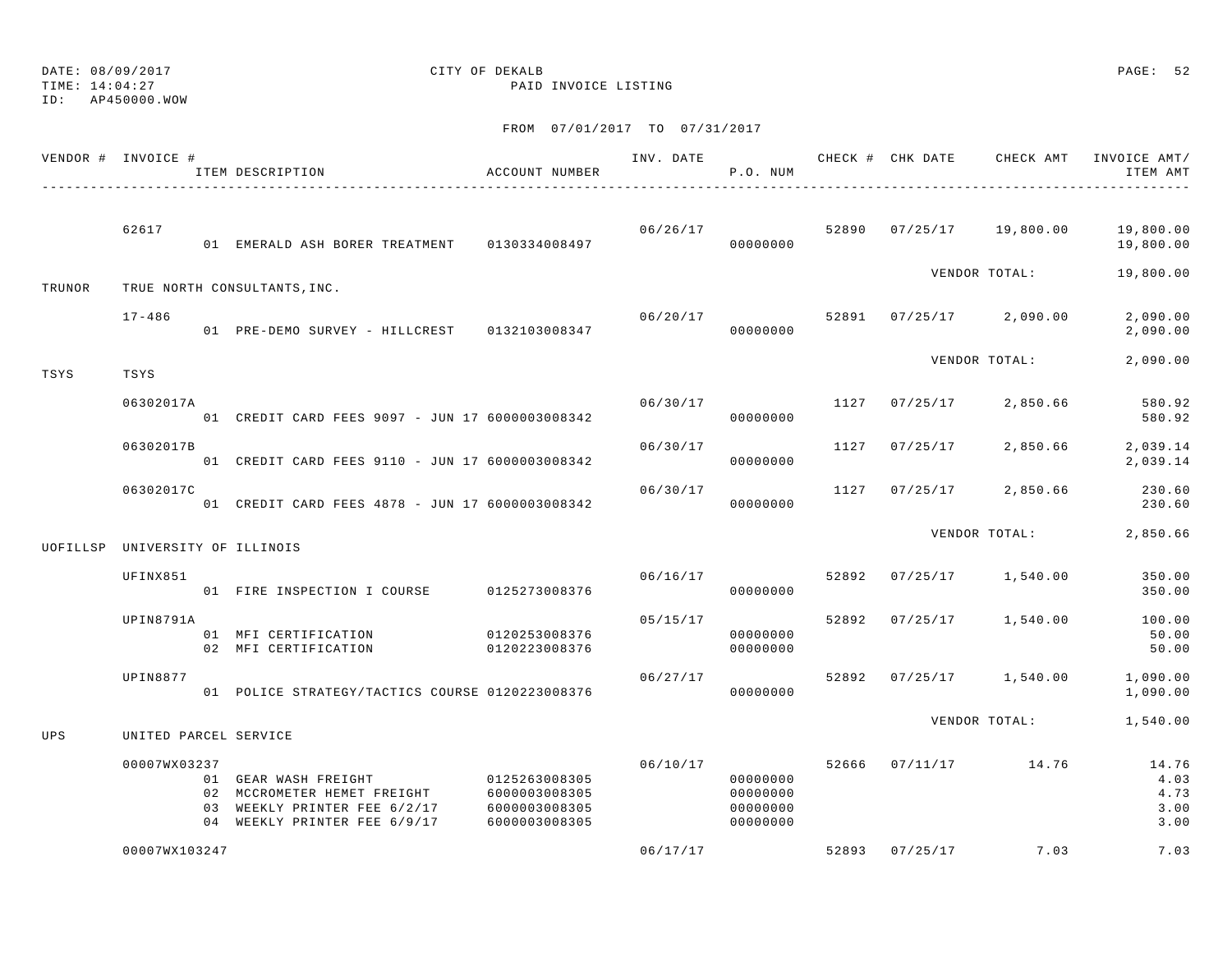DATE: 08/09/2017 CITY OF DEKALB PAGE: 53 TIME: 14:04:27 PAID INVOICE LISTING

ID: AP450000.WOW

|        | VENDOR # INVOICE # | ITEM DESCRIPTION                                       | ACCOUNT NUMBER                 | INV. DATE | P.O. NUM             | CHECK # CHK DATE | CHECK AMT                      | INVOICE AMT/<br>ITEM AMT         |
|--------|--------------------|--------------------------------------------------------|--------------------------------|-----------|----------------------|------------------|--------------------------------|----------------------------------|
|        | 00007WX103247      |                                                        |                                |           |                      |                  | $06/17/17$ 52893 07/25/17 7.03 | 7.03                             |
|        |                    | 01 BOONE CO PACKAGE FREIGHT 6000003008305              |                                |           | 00000000             |                  |                                | 7.03                             |
| USBANK |                    | U.S. BANK NATIONAL ASSOCIATION                         |                                |           |                      |                  | VENDOR TOTAL:                  | 21.79                            |
|        | 333330538          |                                                        |                                | 06/19/17  |                      |                  |                                | 52565 07/07/17 1,942.83 1,942.83 |
|        |                    | 01 COPIER LEASE AGREEMENT                              | 0120223008310                  |           | 00000000             |                  |                                | 9.36                             |
|        |                    | 02 COPIER LEASE AGREEMENT                              | 0120223008310                  |           | 00000000             |                  |                                | 9.35                             |
|        |                    | 03 COPIER LEASE AGREEMENT                              | 0115153008310                  |           | 00000000             |                  |                                | 95.00                            |
|        |                    | 04 COPIER LEASE AGREEMENT                              | 0117123008310                  |           | 00000000             |                  |                                | 104.97                           |
|        |                    | 05 COPIER LEASE AGREEMENT                              | 0117123008310                  |           | 00000000             |                  |                                | 242.04                           |
|        |                    | 06 COPIER LEASE AGREEMENT                              | 6500006008597                  |           | 00000000             |                  |                                | 133.37                           |
|        |                    | 07 COPIER LEASE AGREEMENT                              | 0120223008310                  |           | 00000000             |                  |                                | 92.29                            |
|        |                    | 08 COPIER LEASE AGREEMENT                              | 0120223008310                  |           | 00000000             |                  |                                | 93.76                            |
|        |                    | 09 COPIER LEASE AGREEMENT                              | 0125263008330                  |           | 00000000             |                  |                                | 9.36                             |
|        |                    | 10 COPIER LEASE AGREEMENT                              | 0120223008310                  |           | 00000000             |                  |                                | 326.22                           |
|        |                    | 11 COPIER LEASE AGREEMENT                              | 0120223008310                  |           | 00000000             |                  |                                | 92.29                            |
|        |                    | 12 COPIER LEASE AGREEMENT                              | 0125263008330                  |           | 00000000             |                  |                                | 92.30                            |
|        |                    | 15 COPIER LEASE AGREEMENT                              | 0120223008310                  |           | 00000000             |                  |                                | 147.75                           |
|        |                    | 16 COPIER LEASE AGREEMENT                              | 0115153008310                  |           | 00000000             |                  |                                | 104.97                           |
|        |                    | 17 COPIER LEASE AGREEMENT                              | 0115153008310                  |           | 00000000             |                  |                                | 95.00                            |
|        |                    | 18 COPIER LEASE AGREEMENT                              | 0130333008310                  |           | 00000000             |                  |                                | 95.00                            |
|        |                    | 19 COPIER LEASE AGREEMENT<br>20 COPIER LEASE AGREEMENT | 0125263008330<br>0125263008330 |           | 00000000<br>00000000 |                  |                                | 99.90<br>99.90                   |
|        |                    |                                                        |                                |           |                      |                  |                                |                                  |
| VERLON | VERIZON BUSINESS   |                                                        |                                |           |                      |                  | VENDOR TOTAL: 1,942.83         |                                  |
|        |                    |                                                        |                                |           |                      |                  |                                |                                  |
|        | 00377986           |                                                        |                                | 07/01/17  |                      | 52894 07/25/17   | 254.17                         | 254.17                           |
|        |                    | 01 VERIZON LONG DISTANCE                               | 0117123008337                  |           | 00000000             |                  |                                | 5.08                             |
|        |                    | 02 VERIZON LONG DISTANCE                               | 0117123008337                  |           | 00000000             |                  |                                | 2.54                             |
|        |                    | 03 VERIZON LONG DISTANCE                               | 0117123008337                  |           | 00000000             |                  |                                | 218.58                           |
|        |                    | 04 VERIZON LONG DISTANCE                               | 6500003008337                  |           | 00000000             |                  |                                | 7.62                             |
|        |                    | 05 VERIZON LONG DISTANCE                               | 0125263008337                  |           | 00000000             |                  |                                | 3.81                             |
|        |                    | 06 VERIZON LONG DISTANCE                               | 0120213008337                  |           | 00000000             |                  |                                | 3.81                             |
|        |                    | 07 VERIZON LONG DISTANCE<br>08 VERIZON LONG DISTANCE   | 0130313008337<br>0117123008337 |           | 00000000<br>00000000 |                  |                                | 2.54<br>10.19                    |
|        |                    |                                                        |                                |           |                      |                  |                                |                                  |
| VERWIR | VERIZON WIRELESS   |                                                        |                                |           |                      |                  | VENDOR TOTAL:                  | 254.17                           |
|        | 9761592147         |                                                        |                                | 03/04/16  |                      | 52667 07/11/17   | 894.75                         | 894.75                           |
|        |                    | 01 WIRELESS CHARGES - MAR 2016                         | 6500003008337                  |           | 00000000             |                  |                                | 40.65                            |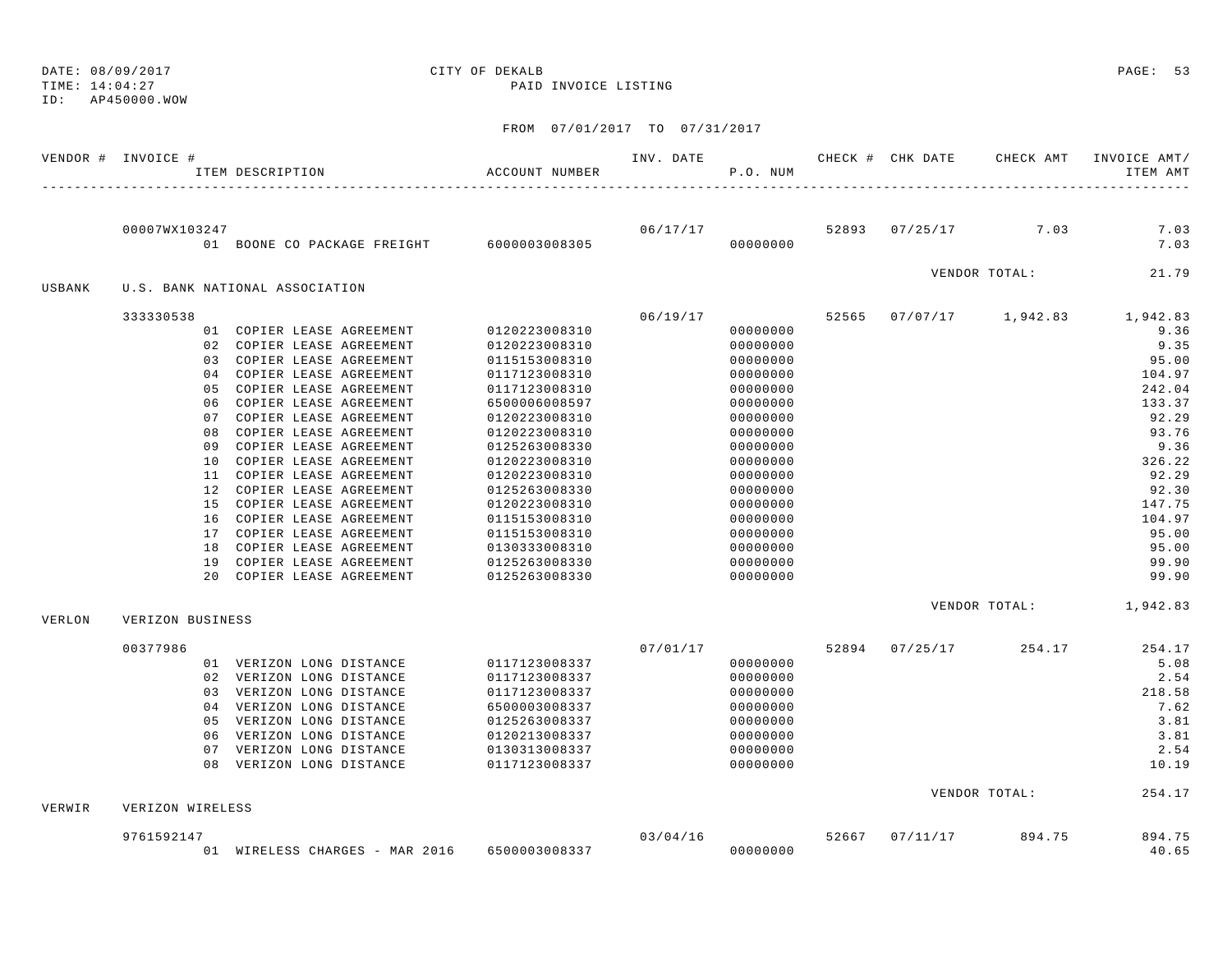## ID: AP450000.WOW

### FROM 07/01/2017 TO 07/31/2017

| VENDOR # INVOICE # | ITEM DESCRIPTION                             | ACCOUNT NUMBER |          | P.O. NUM |  |                                     | ITEM AMT |
|--------------------|----------------------------------------------|----------------|----------|----------|--|-------------------------------------|----------|
| 9761592147         |                                              |                | 03/04/16 |          |  | 52667 07/11/17 894.75               | 894.75   |
|                    | 02 WIRELESS CHARGES - MAR 2016 0132103008337 |                |          | 00000000 |  |                                     | 4.96     |
|                    | 03 WIRELESS CHARGES - MAR 2016               | 0130353008337  |          | 00000000 |  |                                     | 1.43     |
|                    | 04 WIRELESS CHARGES - MAR 2016               | 0125263008337  |          | 00000000 |  |                                     | 49.82    |
|                    | 05 WIRELESS CHARGES - MAR 2016               | 0120213008337  |          | 00000000 |  |                                     | 60.70    |
|                    | 06 WIRELESS CHARGES - MAR 2016               | 0117123008337  |          | 00000000 |  |                                     | 62.46    |
|                    | 07 WIRELESS CHARGES - MAR 2016               | 0130313008337  |          | 00000000 |  |                                     | 364.76   |
|                    | 08 WIRELESS CHARGES - MAR 2016               | 6000003008337  |          | 00000000 |  |                                     | 309.97   |
| 9761592148         |                                              |                | 03/04/16 |          |  | 52668  07/11/17  1,761.78  1,761.78 |          |
|                    | 01 WIRELESS CHARGES - MAR 2016               | 0132103008337  |          | 00000000 |  |                                     | 50.35    |
|                    | 02 WIRELESS CHARGES - MAR 2016               | 0115153008337  |          | 00000000 |  |                                     | 96.65    |
|                    | 03 WIRELESS CHARGES - MAR 2016               | 0130353008337  |          | 00000000 |  |                                     | 48.33    |
|                    | 04 WIRELESS CHARGES - MAR 2016               | 0117113008337  |          | 00000000 |  |                                     | 48.33    |
|                    | 05 WIRELESS CHARGES - MAR 2016               | 0125263008337  |          | 00000000 |  |                                     | 92.78    |
| 06                 | WIRELESS CHARGES - MAR 2016                  | 0117123008337  |          | 00000000 |  |                                     | 161.41   |
|                    | 07 WIRELESS CHARGES - MAR 2016               | 0120213008337  |          | 00000000 |  |                                     | 1,014.83 |
|                    | 08 WIRELESS CHARGES - MAR 2016               | 0132103008337  |          | 00000000 |  |                                     | $-3.87$  |
|                    | 09 WIRELESS CHARGES - MAR 2016               | 0130313008337  |          | 00000000 |  |                                     | 48.33    |
| 10                 | WIRELESS CHARGES - MAR 2016                  | 6000003008337  |          | 00000000 |  |                                     | 96.65    |
|                    | 11 WIRELESS CHARGES - MAR 2016               | 0117126008580  |          | 00000000 |  |                                     | 107.99   |
| 9761592149         |                                              |                | 03/04/16 |          |  | 52669 07/11/17 1,386.53 1,386.53    |          |
|                    | 01 WIRELESS CHARGES - MAR 2016               | 6500003008337  |          | 00000000 |  |                                     | 80.11    |
|                    | 02 WIRELESS CHARGES - MAR 2016               | 0115153008337  |          | 00000000 |  |                                     | 95.58    |
|                    | 03 WIRELESS CHARGES - MAR 2016               | 0132103008337  |          | 00000000 |  |                                     | 33.76    |
|                    | 04 WIRELESS CHARGES - MAR 2016               | 0130353008337  |          | 00000000 |  |                                     | 47.79    |
| 05                 | WIRELESS CHARGES - MAR 2016                  | 0117123008337  |          | 00000000 |  |                                     | 57.40    |
| 06                 | WIRELESS CHARGES - MAR 2016                  | 0125263008337  |          | 00000000 |  |                                     | 210.95   |
|                    | 07 WIRELESS CHARGES - MAR 2016               | 0116103008337  |          | 00000000 |  |                                     | 47.79    |
| 08                 | WIRELESS CHARGES - MAR 2016                  | 0117123008337  |          | 00000000 |  |                                     | 47.79    |
|                    | 09 WIRELESS CHARGES - MAR 2016               | 0110103008337  |          | 00000000 |  |                                     | 47.79    |
|                    | 10 WIRELESS CHARGES - MAR 2016               | 0120213008337  |          | 00000000 |  |                                     | 533.91   |
|                    | 11 WIRELESS CHARGES - MAR 2016               | 0130313008337  |          | 00000000 |  |                                     | 47.79    |
|                    | 12 WIRELESS CHARGES - MAR 2016               | 0130313008337  |          | 00000000 |  |                                     | 96.47    |
|                    | 13 WIRELESS CHARGES - MAR 2016               | 6000003008337  |          | 00000000 |  |                                     | 39.40    |
| 9761592150         |                                              |                | 03/04/16 |          |  | 52670 07/11/17 1,603.87             | 800.54   |
|                    | 01 WIRELESS CHARGES - MAR 2016               | 0910003008337  |          | 00000000 |  |                                     | 18.91    |
|                    | 02 WIRELESS CHARGES - MAR 2016               | 0920003008337  |          | 00000000 |  |                                     | 18.91    |
|                    | 03 WIRELESS CHARGES - MAR 2016               | 0125263008337  |          | 00000000 |  |                                     | 385.99   |
|                    | 04 WIRELESS CHARGES - MAR 2016               | 0120213008337  |          | 00000000 |  |                                     | 357.83   |
|                    | 05 WIRELESS CHARGES - MAR 2016               | 6000003008337  |          | 00000000 |  |                                     | 18.90    |
| 9764880416         |                                              |                | 05/04/16 |          |  | 52670 07/11/17 1,603.87             | 803.33   |
|                    | 01 WIRELESS CHARGES - MAY 2016 0910003008337 |                |          | 00000000 |  |                                     | 18.91    |

TIME: 14:04:27 PAID INVOICE LISTING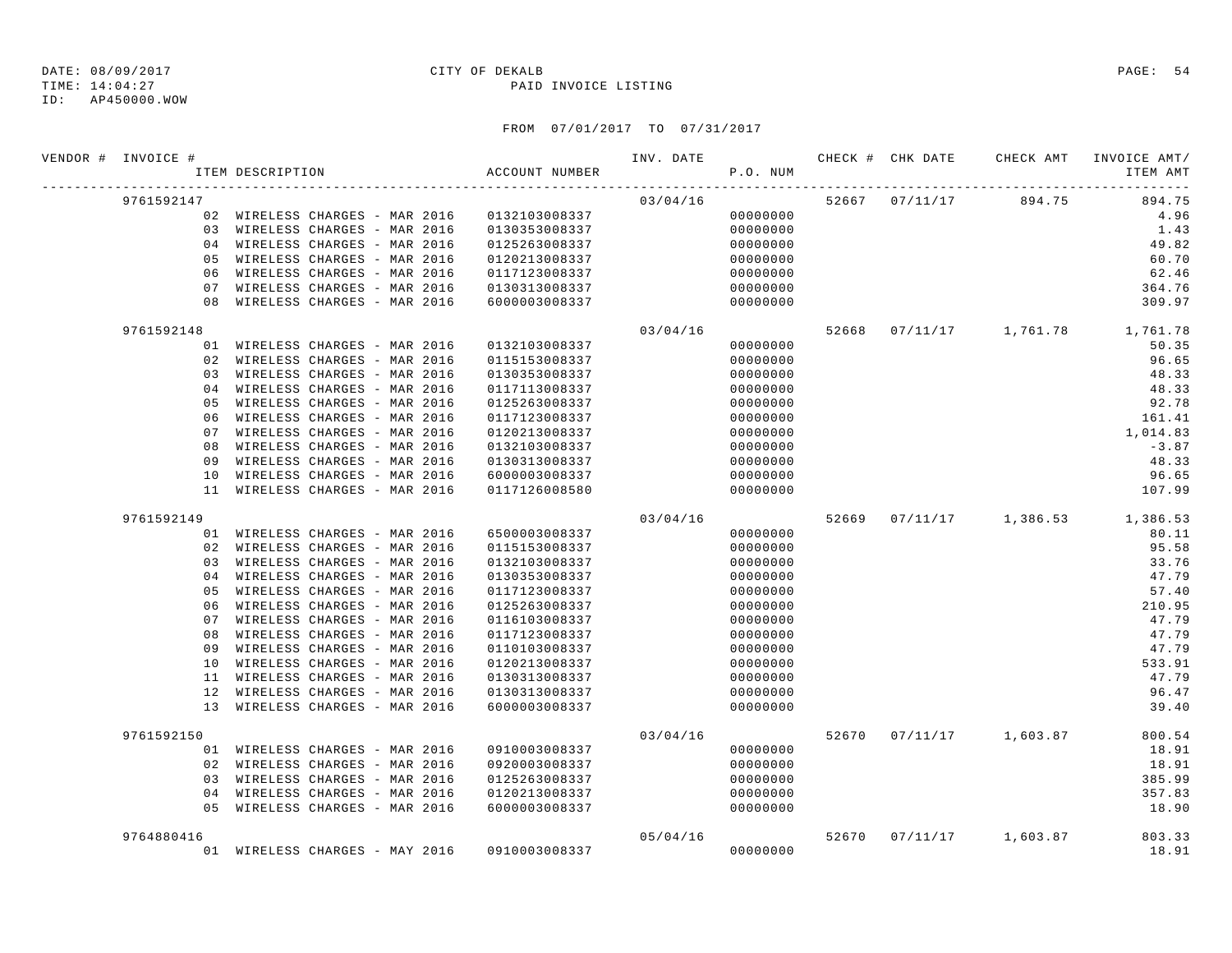## ID: AP450000.WOW

## FROM 07/01/2017 TO 07/31/2017

|        | VENDOR # INVOICE #      | ITEM DESCRIPTION                                                 | ACCOUNT NUMBER                 |                      | P.O. NUM             |  |                         | INV. DATE 6 CHECK # CHK DATE CHECK AMT INVOICE AMT/<br>ITEM AMT |
|--------|-------------------------|------------------------------------------------------------------|--------------------------------|----------------------|----------------------|--|-------------------------|-----------------------------------------------------------------|
|        | 9764880416              |                                                                  |                                | 05/04/16             |                      |  | 52670 07/11/17 1,603.87 | 803.33                                                          |
|        |                         | 02 WIRELESS CHARGES - MAY 2016 0920003008337                     |                                |                      | 00000000             |  |                         | 18.91                                                           |
|        |                         | 03 WIRELESS CHARGES - MAY 2016                                   | 0125263008337                  |                      | 00000000             |  |                         | 385.98                                                          |
|        |                         | 04 WIRELESS CHARGES - MAY 2016                                   | 0120213008337                  |                      | 00000000             |  |                         | 360.63                                                          |
|        |                         | 05 WIRELESS CHARGES - MAY 2016                                   | 6000003008337                  |                      | 00000000             |  |                         | 18.90                                                           |
|        | 9781504264              |                                                                  |                                | 03/04/16             |                      |  |                         | 52671 07/11/17 2,794.81 2,794.81                                |
|        |                         | 01 WIRELESS CHARGES - MAR 2016                                   | 0132103008337                  |                      | 00000000             |  |                         | 21.88                                                           |
|        |                         | 02 WIRELESS CHARGES - MAR 2016                                   | 0910003008337                  |                      | 00000000             |  |                         | 18.29                                                           |
|        |                         | 03 WIRELESS CHARGES - MAR 2016                                   | 0920003008337                  |                      | 00000000             |  |                         | 18.29                                                           |
|        |                         | 04 WIRELESS CHARGES - MAR 2016                                   | 0125263008337                  |                      | 00000000             |  |                         | 634.09                                                          |
|        |                         | 05 WIRELESS CHARGES - MAR 2016                                   | 0120213008337                  |                      | 00000000             |  |                         | 520.27                                                          |
|        |                         | 06 WIRELESS CHARGES - MAR 2016<br>07 WIRELESS CHARGES - MAR 2016 | 0130313008337                  |                      | 00000000             |  |                         | 43.75<br>18.29                                                  |
|        |                         | 08 WIRELESS CHARGES - MAR 2016                                   | 6000003008337                  |                      | 00000000             |  |                         | 759.98                                                          |
|        |                         | 09 WIRELESS CHARGES - MAR 2016                                   | 0117126008580<br>0130336008540 |                      | 00000000<br>00000000 |  |                         | 759.97                                                          |
|        |                         |                                                                  |                                |                      |                      |  |                         |                                                                 |
| VIRC00 | VIRGIL COOK & SON, INC. |                                                                  |                                |                      |                      |  |                         | VENDOR TOTAL: 8,441.74                                          |
|        |                         |                                                                  |                                |                      |                      |  |                         |                                                                 |
|        | 0002980                 | 01 HANDHOLE LID 0130332008230                                    |                                | 06/19/17<br>00000000 |                      |  | 52895 07/25/17 124.20   | 124.20<br>124.20                                                |
|        |                         |                                                                  |                                |                      |                      |  |                         |                                                                 |
| VSP    | VISION SERVICE PLAN     |                                                                  |                                |                      |                      |  |                         | VENDOR TOTAL: 124.20                                            |
|        |                         |                                                                  |                                |                      |                      |  |                         |                                                                 |
|        | 06142017                |                                                                  |                                | 06/14/17             |                      |  |                         | 52672 07/11/17 1,251.19 1,251.19                                |
|        |                         | 01 STANDARD SRVCS - JUNE 2017 0100000002671                      |                                |                      | 00000000             |  |                         | 693.40                                                          |
|        |                         |                                                                  |                                |                      |                      |  |                         | 557.79                                                          |
| WAGBRI | BRIAN WAGNER            |                                                                  |                                |                      |                      |  |                         | VENDOR TOTAL: 1,251.19                                          |
|        |                         |                                                                  |                                |                      |                      |  |                         |                                                                 |
|        | 06212017                |                                                                  |                                | 06/21/17             |                      |  | 52896 07/25/17 9.92     | 9.92<br>9.92                                                    |
|        |                         |                                                                  |                                |                      |                      |  |                         |                                                                 |
| WARCHA | CHAD WARREN             |                                                                  |                                |                      |                      |  | VENDOR TOTAL:           | 9.92                                                            |
|        |                         |                                                                  |                                |                      |                      |  |                         |                                                                 |
|        | 07062017                | 01 WATER REFUND #0501023370-06 6000000063444                     |                                | 07/06/17             | 00000000             |  | 52897 07/25/17 19.97    | 19.97<br>19.97                                                  |
|        |                         |                                                                  |                                |                      |                      |  |                         |                                                                 |
| WARDIR | WAREHOUSE DIRECT INC    |                                                                  |                                |                      |                      |  | VENDOR TOTAL:           | 19.97                                                           |
|        |                         |                                                                  |                                |                      |                      |  |                         |                                                                 |
|        | $3503810 - 0$           |                                                                  |                                |                      | 06/05/17             |  | 52673 07/11/17 403.16   | 57.41                                                           |

TIME: 14:04:27 PAID INVOICE LISTING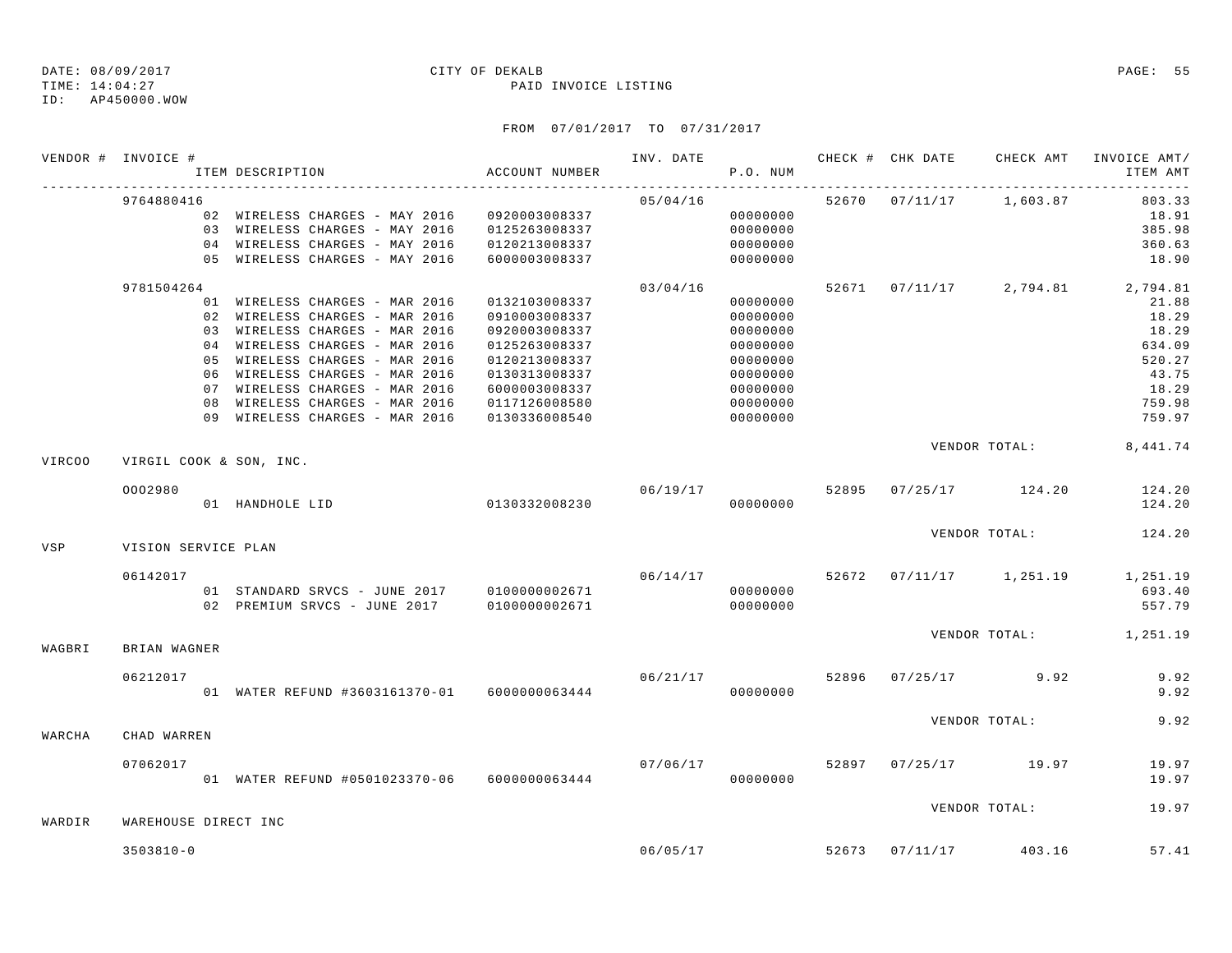TIME: 14:04:27 PAID INVOICE LISTING

ID: AP450000.WOW

| VENDOR # INVOICE # | ITEM DESCRIPTION                     | ACCOUNT NUMBER                 |          | P.O. NUM             |       |                | INV. DATE 6 CHECK # CHK DATE CHECK AMT INVOICE AMT/ | ITEM AMT         |
|--------------------|--------------------------------------|--------------------------------|----------|----------------------|-------|----------------|-----------------------------------------------------|------------------|
|                    |                                      |                                |          |                      |       |                |                                                     |                  |
| $3503810 - 0$      |                                      |                                |          | 06/05/17             |       | 52673 07/11/17 | 403.16                                              | 57.41            |
|                    | 01 LETTER TRAYS 0110102008204        |                                |          | 00000000             |       |                |                                                     | 37.46            |
|                    | 02 STAPLER, BATTERIES 0115152008204  |                                |          | 00000000             |       |                |                                                     | 19.95            |
| $3510020 - 0$      |                                      |                                |          | 06/08/17             |       | 52673 07/11/17 | 403.16                                              | 4.11             |
|                    | 01 SMALL FLAGS                       | 0116102008204                  |          | 00000000             |       |                |                                                     | 4.11             |
| 3514072-0          |                                      |                                | 06/13/17 |                      |       | 52673 07/11/17 | 403.16                                              | 26.00            |
|                    | 01 BOTTLED WATER                     | 0110102008204                  |          | 00000000             |       |                |                                                     | 3.25             |
|                    | 02 BOTTLED WATER                     | 0115152008204                  |          | 00000000             |       |                |                                                     | 3.25             |
|                    | 03 BOTTLED WATER                     | 0116102008204                  |          | 00000000             |       |                |                                                     | 3.25             |
|                    | 04 BOTTLED WATER                     | 0117112008204                  |          | 00000000             |       |                |                                                     | 3.25             |
|                    | 05 BOTTLED WATER                     | 0117122008204                  |          | 00000000             |       |                |                                                     | 3.25             |
|                    | 06 BOTTLED WATER                     | 0130352008204                  |          | 00000000             |       |                |                                                     | 3.25             |
|                    | 07 BOTTLED WATER                     | 0132102008204                  |          | 00000000             |       |                |                                                     | 3.25             |
|                    | 08 BOTTLED WATER<br>09 BOTTLED WATER | 0910002008204<br>0920002008204 |          | 00000000<br>00000000 |       |                |                                                     | 1.63<br>1.62     |
|                    |                                      |                                |          |                      |       |                |                                                     |                  |
| $3514751 - 0$      | 01 COPIER PAPER                      | 0117112008202                  | 06/14/17 | 00000000             |       | 52673 07/11/17 | 403.16                                              | 275.00<br>275.00 |
|                    |                                      |                                |          |                      |       |                |                                                     |                  |
| $3518931 - 0$      |                                      |                                | 06/16/17 |                      | 52898 | 07/25/17       | 382.19                                              | 18.63            |
|                    | 01 MOUNTING TAPE                     | 0125262008204                  |          | 00000000             |       |                |                                                     | 18.63            |
| $3521066 - 0$      |                                      |                                | 06/20/17 |                      |       | 52673 07/11/17 | 403.16                                              | 40.64            |
|                    | 01 ENVELOPES                         | 0117112008204                  |          | 00000000             |       |                |                                                     | 40.64            |
| $3525775 - 0$      |                                      |                                | 06/23/17 |                      |       | 52898 07/25/17 | 382.19                                              | 11.32            |
|                    | 01 DRY ERASE MARKERS                 | 0125262008204                  |          | 00000000             |       |                |                                                     | 11.32            |
| $3527298 - 0$      |                                      |                                |          | 06/23/17             | 52898 | 07/25/17       | 382.19                                              | 9.85             |
|                    | 01 HANGING PORTFOLIOS                | 0116102008204                  |          | 00000000             |       |                |                                                     | 9.85             |
| $3529496 - 0$      |                                      |                                | 06/27/17 |                      |       | 52898 07/25/17 | 382.19                                              | 21.96            |
|                    | 01 BINDER CLIPS                      | 0120212008204                  |          | 00000000             |       |                |                                                     | 21.96            |
|                    |                                      |                                |          |                      |       |                |                                                     |                  |
| $3530044 - 0$      | 01 BINDER INDEXES                    | 0120212008204                  | 06/27/17 | 00000000             |       | 52898 07/25/17 | 382.19                                              | 9.00<br>9.00     |
|                    |                                      |                                |          |                      |       |                |                                                     |                  |
| $3530538 - 0$      |                                      |                                | 06/28/17 |                      |       | 52898 07/25/17 | 382.19                                              | 230.11           |
|                    | 01 OFFICE SUPPLIES                   | 0110102008204                  |          | 00000000             |       |                |                                                     | 24.82            |
|                    | 02 OFFICE SUPPLIES                   | 0115152008204                  |          | 00000000             |       |                |                                                     | 205.29           |
| $3530920 - 0$      |                                      |                                | 06/28/17 |                      |       | 52898 07/25/17 | 382.19                                              | 19.33            |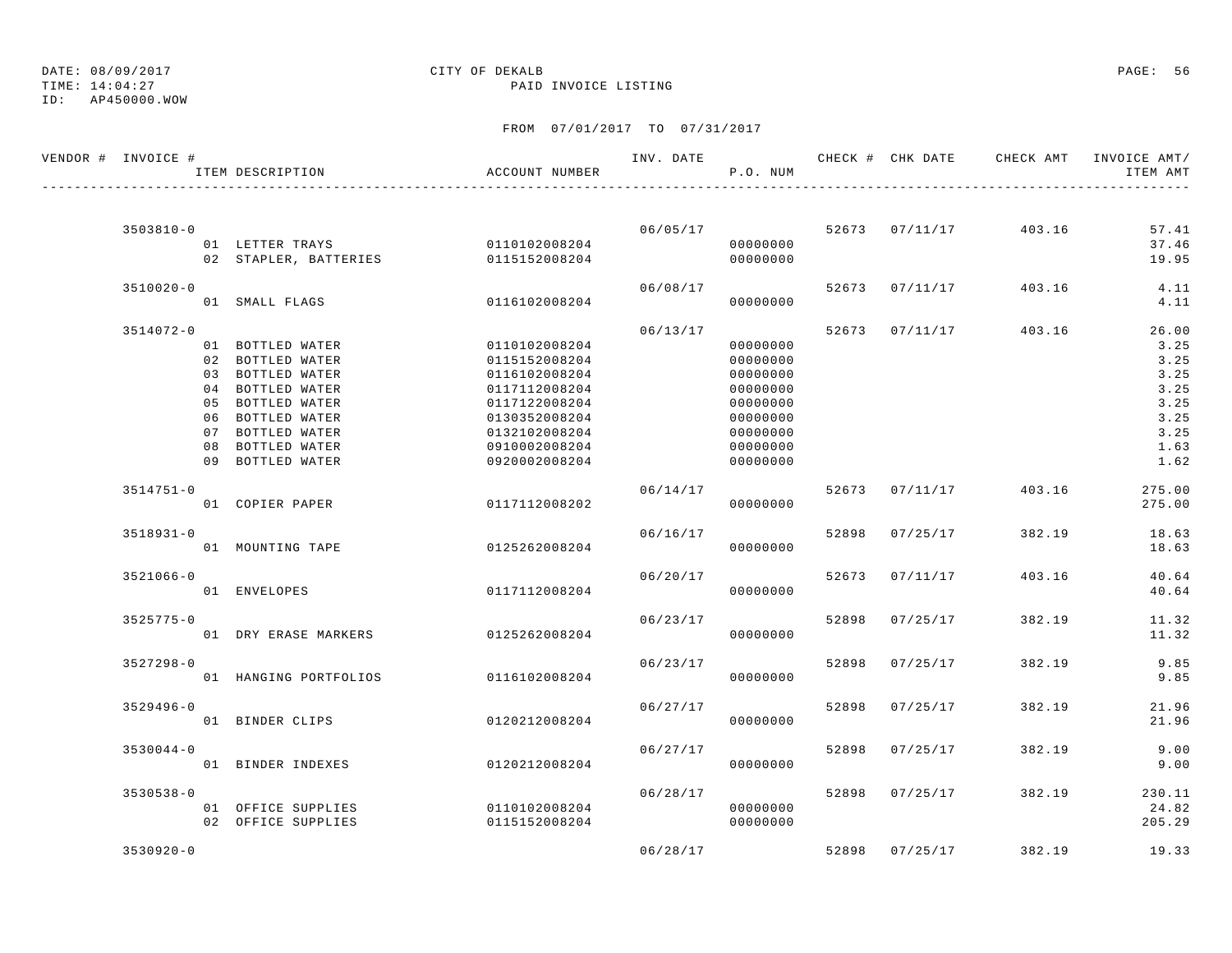TIME: 14:04:27 PAID INVOICE LISTING

ID: AP450000.WOW

## FROM 07/01/2017 TO 07/31/2017

|        | VENDOR # INVOICE #  | ITEM DESCRIPTION<br>------------------------------                                                                                                    | ACCOUNT NUMBER                                  |          | P.O. NUM                         |       | INV. DATE 6 CHECK # CHK DATE CHECK AMT INVOICE AMT/ | ITEM AMT                                   |
|--------|---------------------|-------------------------------------------------------------------------------------------------------------------------------------------------------|-------------------------------------------------|----------|----------------------------------|-------|-----------------------------------------------------|--------------------------------------------|
|        | $3530920 - 0$       |                                                                                                                                                       |                                                 |          |                                  |       | $06/28/17$ 52898 07/25/17 382.19                    | 19.33                                      |
|        |                     | 01 STAPLER, STAPLE REMOVER 0110102008204<br>02 STAPLE REMOVER                                                                                         | 0115152008204                                   |          | 00000000<br>00000000             |       |                                                     | 16.09<br>3.24                              |
|        | 3531267-0           | 01 THERMAL PAPER                                                                                                                                      | 0117112008204                                   | 06/28/17 | 00000000                         |       | 52898 07/25/17 382.19                               | 61.99<br>61.99                             |
| WESSID |                     | WEST SIDE TRACTOR SALES                                                                                                                               |                                                 |          |                                  |       | VENDOR TOTAL:                                       | 785.35                                     |
|        | R72652              | 01 HYDRAULIC OIL, PAINT 6000002008226                                                                                                                 |                                                 |          | 00000000                         |       | $06/01/17$ 52674 07/11/17 195.50                    | 195.50<br>195.50                           |
| WILBUR | WBK ENGINEERING LLC |                                                                                                                                                       |                                                 |          |                                  |       | VENDOR TOTAL:                                       | 195.50                                     |
|        | 17919               |                                                                                                                                                       |                                                 | 06/14/17 |                                  |       | 52899 07/25/17 28,529.47                            | 14,436.75                                  |
|        |                     | 01 CONTRACTED ENGINEERING SERVICE 6500003008331<br>02 CONTRACTED ENGINEERING SERVICE 6000003008331<br>03 CONTRACTED ENGINEERING SERVICE 0130353008331 |                                                 |          | 00000000<br>00000000<br>00000000 |       |                                                     | 9,383.88<br>4,331.02<br>721.85             |
|        | 17920               | 01 PRO ENGINEERING SRVCS MAY 17 0100000001265                                                                                                         |                                                 | 06/14/17 | 00000000                         |       | 52899 07/25/17 28,529.47                            | 11,675.22<br>11,675.22                     |
|        | 17921               | 01 CONTRACTED ENGINEERING SERVICE 6500003008331<br>02 CONTRACTED ENGINEERING SERVICE 6000003008331<br>03 CONTRACTED ENGINEERING SERVICE 0130353008331 |                                                 | 06/14/17 | 00000000<br>00000000<br>00000000 |       | 52899 07/25/17 28,529.47                            | 1,187.50<br>771.87<br>356.25<br>59.38      |
|        | 17922               | 01 PRO ENGINEERING SRVCS MAY 17 0130353008331                                                                                                         |                                                 | 06/14/17 | 00000000                         |       | 52899 07/25/17 28,529.47                            | 255.00<br>255.00                           |
|        | 17923               | 01 PRO ENGINEERING SRVCS APRIL 17 01000000001265                                                                                                      |                                                 |          | 06/14/17<br>00000000             | 52899 | $07/25/17$ 28,529.47                                | 975.00<br>975.00                           |
| WILHOF |                     | WILLETT HOFMANN & ASSOCIATES                                                                                                                          |                                                 |          |                                  |       | VENDOR TOTAL:                                       | 28,529.47                                  |
|        | 23877               | 01 PRO ENGINEERING SRVCS<br>02 PRO ENGINEERING SRVCS<br>03 PRO ENGINEERING SRVCS                                                                      | 1300006508632<br>1400006508633<br>5040006508632 | 06/28/17 | 00000000<br>00000000<br>00000000 |       | 52900 07/25/17 3,291.15                             | 3,291.15<br>1,678.48<br>1,020.25<br>592.42 |

VENDOR TOTAL: 3,291.15